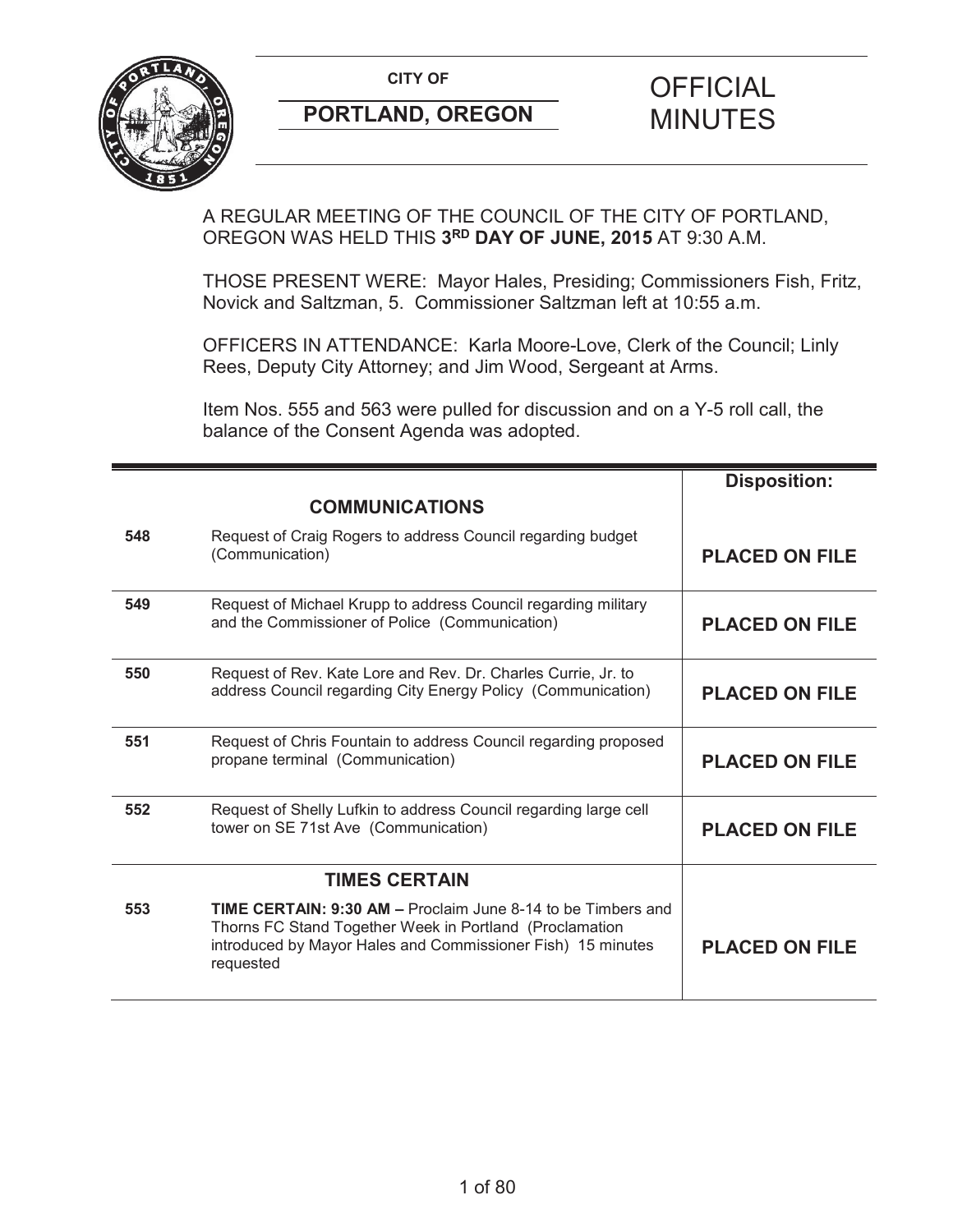|        | June 3, 2015                                                                                                                                                                                                                                                                                                                                                           |                                                                                                      |
|--------|------------------------------------------------------------------------------------------------------------------------------------------------------------------------------------------------------------------------------------------------------------------------------------------------------------------------------------------------------------------------|------------------------------------------------------------------------------------------------------|
| 554    | TIME CERTAIN: 10:00 AM - Create Portland Utility Board to<br>strengthen oversight functions for City water, sewer and<br>stormwater services (Ordinance introduced by Commissioner<br>Fish; repeal and replace Code Chapter 3.123) 1 hour requested<br>Motion to accept Fritz amendments to sections 3.123.030 and<br>.040: Moved by Fritz and seconded by Fish. (Y-5) | <b>PASSED TO</b><br><b>SECOND READING</b><br><b>AS AMENDED</b><br><b>JUNE 10, 2015</b><br>AT 9:30 AM |
|        | <b>CONSENT AGENDA - NO DISCUSSION</b>                                                                                                                                                                                                                                                                                                                                  |                                                                                                      |
| 555    | Proclaim Sunday, June 7, 2015 to be Community Music Center<br>Day in Portland and encourage all citizens to recognize and<br>support Community Music Center for its important work and<br>contributions to Portland arts and culture (Resolution introduced<br>by Mayor Hales and Commissioner Fritz)<br>(Y-4; Saltzman absent)                                        | 37126                                                                                                |
|        | <b>Mayor Charlie Hales</b>                                                                                                                                                                                                                                                                                                                                             |                                                                                                      |
| *556   | Amend grant agreement with Worksystems, Inc. to add \$315,000<br>for the SummerWorks youth employment program and Black Male<br>Achievement Initiative within City Bureaus for an additional year<br>not to exceed \$610,000 (Ordinance; amend Contract No.<br>32001032)<br>$(Y-5)$                                                                                    | 187153                                                                                               |
|        | <b>Office of Management and Finance</b>                                                                                                                                                                                                                                                                                                                                |                                                                                                      |
| $*557$ | Pay claim of Markus Maniar in the sum of \$100,000 involving the<br>Bureau of Internal Business Services (Ordinance)<br>$(Y-5)$                                                                                                                                                                                                                                        | 187154                                                                                               |
| 558    | Delegate authority for the periodic disposition of used artificial turf<br>to the Chief Administrative Officer and approve 2014 donations of<br>turf from Providence Park (Ordinance; amend Code Chapter 5.36)                                                                                                                                                         | <b>PASSED TO</b><br><b>SECOND READING</b><br><b>JUNE 10, 2015</b><br>AT 9:30 AM                      |
|        | <b>Commissioner Nick Fish</b>                                                                                                                                                                                                                                                                                                                                          |                                                                                                      |
|        | <b>Position No. 2</b>                                                                                                                                                                                                                                                                                                                                                  |                                                                                                      |
|        | <b>Bureau of Environmental Services</b>                                                                                                                                                                                                                                                                                                                                |                                                                                                      |
| 559    | Authorize grant agreement awarding up to \$73,000 in FY 15/16 to<br>Southwest Neighborhoods, Inc. to provide outreach, technical<br>assistance and community involvement for watershed projects in<br>Fanno and Willamette watersheds (Second Reading Agenda 525)<br>$(Y-5)$                                                                                           | 187155                                                                                               |
|        | <b>Commissioner Dan Saltzman</b>                                                                                                                                                                                                                                                                                                                                       |                                                                                                      |
|        | <b>Position No. 3</b>                                                                                                                                                                                                                                                                                                                                                  |                                                                                                      |
|        | <b>Portland Housing Bureau</b>                                                                                                                                                                                                                                                                                                                                         |                                                                                                      |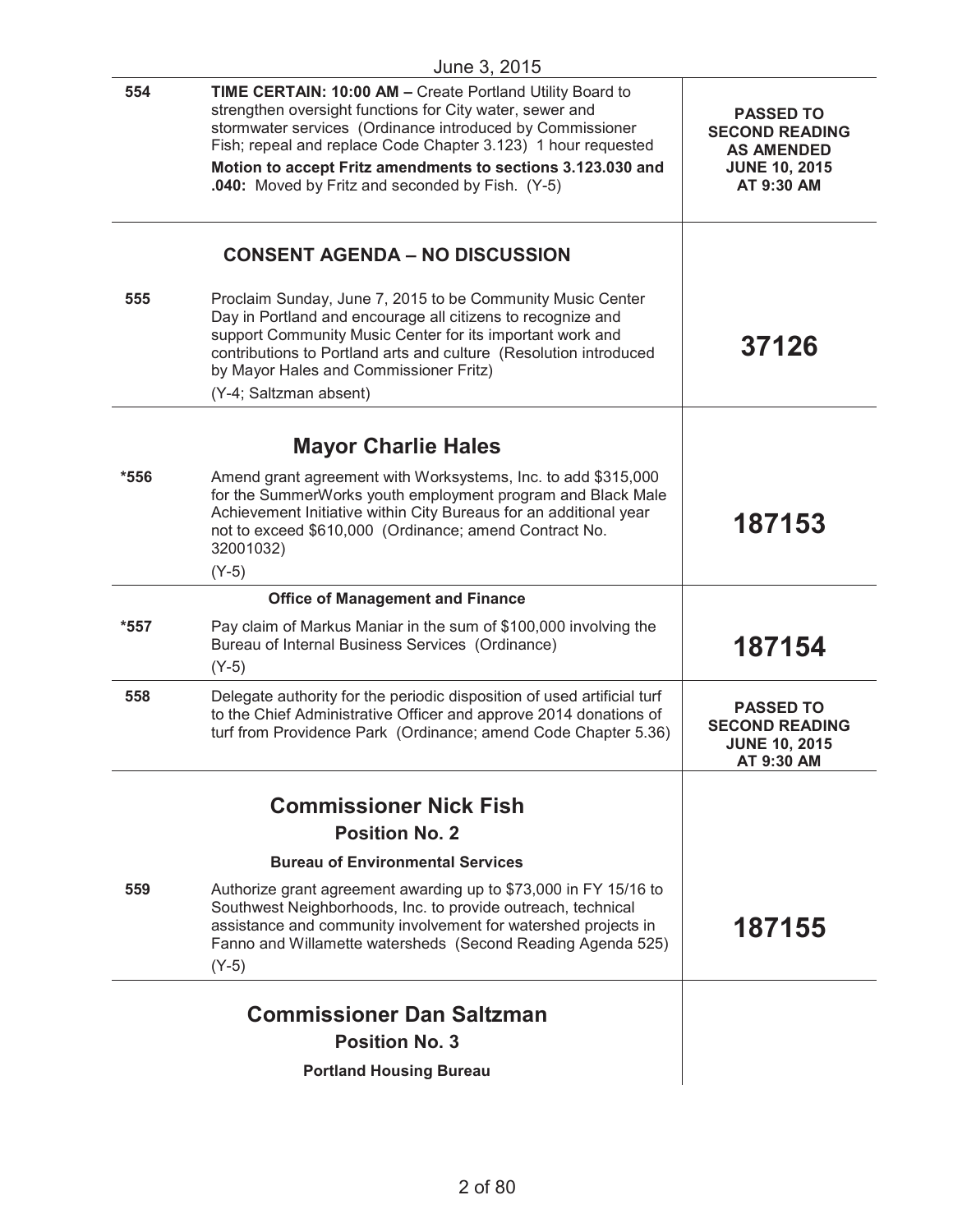|        | June 3, 2015                                                                                                                                                                                                                                                                                                                       |                                                      |
|--------|------------------------------------------------------------------------------------------------------------------------------------------------------------------------------------------------------------------------------------------------------------------------------------------------------------------------------------|------------------------------------------------------|
| 560    | Accept a grant of up to \$6,000 from MPower Oregon for energy<br>efficiency improvements at 1103 SW Stark St (Second Reading<br>Agenda 527)<br>$(Y-5)$                                                                                                                                                                             | 187156                                               |
|        |                                                                                                                                                                                                                                                                                                                                    |                                                      |
|        | <b>Commissioner Steve Novick</b>                                                                                                                                                                                                                                                                                                   |                                                      |
|        | <b>Position No. 4</b>                                                                                                                                                                                                                                                                                                              |                                                      |
|        | <b>Bureau of Transportation</b>                                                                                                                                                                                                                                                                                                    |                                                      |
| $*561$ | Amend Intergovernmental Agreement with the Oregon Department<br>of Transportation for the East Portland Access to Transit Project to<br>update the scope of work, state project responsibilities, project<br>schedule and staff contact information (Ordinance; amend<br>Contract No. 30003175)                                    | 187157                                               |
|        | $(Y-5)$                                                                                                                                                                                                                                                                                                                            |                                                      |
| *562   | Amend 2007 Transportation System Development Charge Capital<br>Improvement Project list and amend Criteria for Projects to be<br>Eligible for Transportation System Development Charge Funding to<br>include improvements to North Rivergate Blvd and correct<br>oversight regarding freight districts (Ordinance)<br>$(Y-5)$      | 187158                                               |
| *563   | Authorize joint application with the Port of Portland to the U.S.<br>Department of Transportation for a Transportation Investment<br>Generating Economic Recovery 7 Discretionary Grant in the<br>amount of \$11,033,000 for the Portland Marine Terminal Freight<br>and Jobs Access Project (Ordinance)<br>(Y-4; Saltzman absent) | 187160                                               |
| 564    | Authorize an Intergovernmental Agreement with the Oregon<br>Department of Transportation, Metro, Multnomah County,<br>Washington County and Clackamas County for preparing a<br>Regional Over-Dimensional Truck Route Study (Second Reading<br>Agenda 530)<br>$(Y-5)$                                                              | 187159                                               |
|        |                                                                                                                                                                                                                                                                                                                                    |                                                      |
|        | <b>REGULAR AGENDA</b>                                                                                                                                                                                                                                                                                                              |                                                      |
|        | <b>Mayor Charlie Hales</b>                                                                                                                                                                                                                                                                                                         |                                                      |
|        | <b>Bureau of Police</b>                                                                                                                                                                                                                                                                                                            |                                                      |
| $*565$ | Apply to the U.S. Department of Justice, Office of Justice<br>Programs, Bureau of Justice Assistance for a grant in the amount<br>of \$9,625 for the FY15 Bulletproof Vest Partnership/Body Armor<br>Safety Initiative for bulletproof vests (Ordinance)<br>(Y-4; Saltzman absent)                                                 | 187161                                               |
|        | <b>Office of Management and Finance</b>                                                                                                                                                                                                                                                                                            |                                                      |
| 566    | Accept bid of Titan Utilities, LLC for the SE Division Place & SE 6th<br>Avenue Sewer Rehabilitation for \$868,490 (Procurement Report -<br>Bid No. 117402)<br>Motion to accept report: Moved by Fish and seconded by Fritz.                                                                                                       | <b>ACCEPTED</b><br><b>PREPARE</b><br><b>CONTRACT</b> |
|        | (Y-4; Saltzman absent)                                                                                                                                                                                                                                                                                                             |                                                      |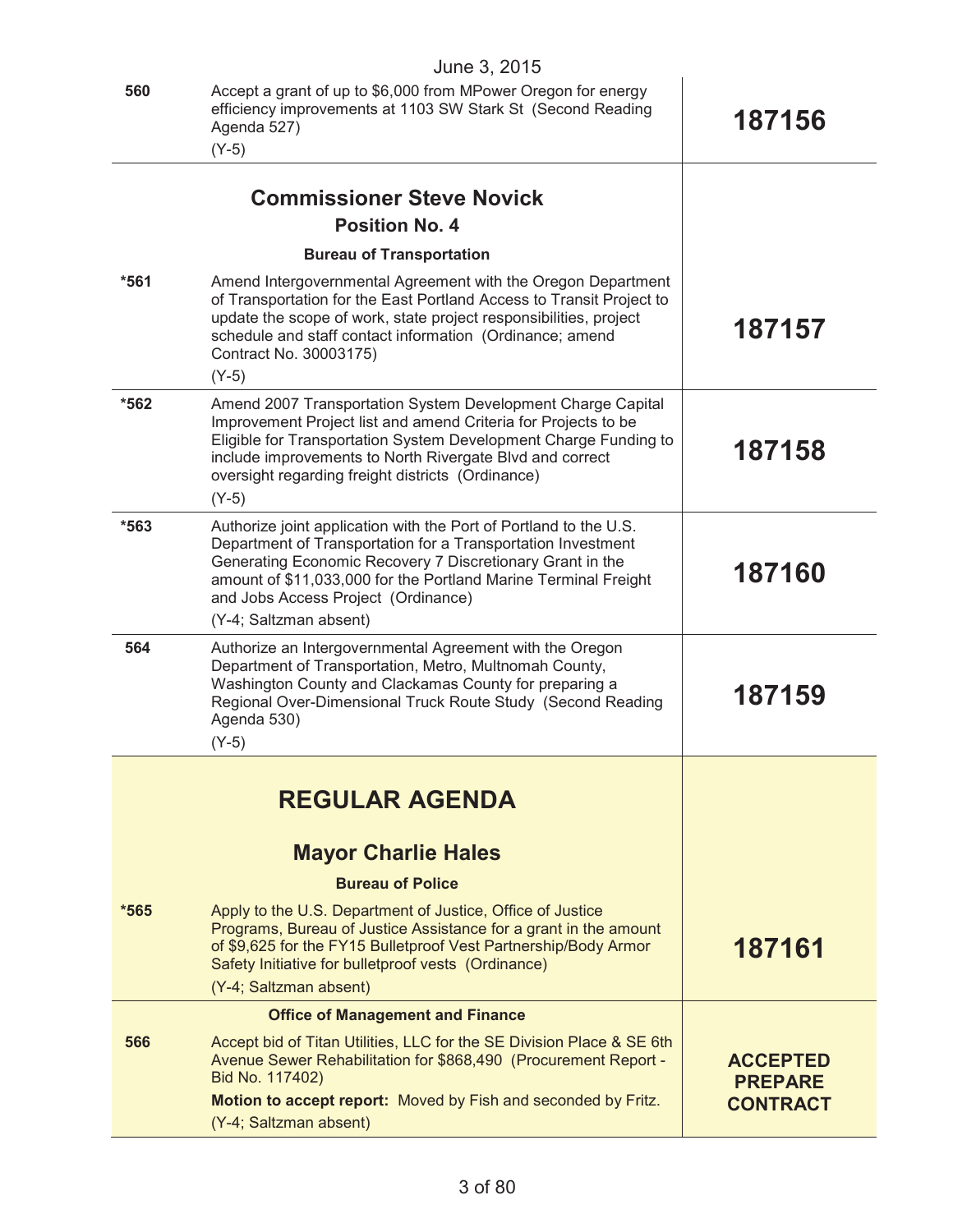|        | $0$ ulic $0, 2010$                                                                                                                                                                                                                                                                                      |                                                                                 |
|--------|---------------------------------------------------------------------------------------------------------------------------------------------------------------------------------------------------------------------------------------------------------------------------------------------------------|---------------------------------------------------------------------------------|
| *567   | Delegate authority to the Bureau of Human Resources Director to<br>designate certain training and development programs as<br>mandatory for employees, managers and supervisors in support of<br>the City Training and Development Program (Ordinance) 20<br>minutes requested<br>(Y-4; Saltzman absent) | 187162                                                                          |
|        | <b>Commissioner Nick Fish</b>                                                                                                                                                                                                                                                                           |                                                                                 |
|        | <b>Position No. 2</b>                                                                                                                                                                                                                                                                                   |                                                                                 |
|        | <b>Bureau of Environmental Services</b>                                                                                                                                                                                                                                                                 |                                                                                 |
| 568    | Authorize a contract with the lowest responsive bidder for<br>construction of SW Stephenson & SW Hamilton Drainage and road<br>shoulder improvements BES project E10131 for \$560,000<br>(Second Reading Agenda 535)<br>(Y-4; Saltzman absent)                                                          | 187163                                                                          |
|        | <b>Water Bureau</b>                                                                                                                                                                                                                                                                                     |                                                                                 |
| 569    | Authorize a competitive solicitation for the purchase of water<br>system hydrants and valves at an estimated cost of \$5,220,000<br>(Ordinance)                                                                                                                                                         | <b>PASSED TO</b><br><b>SECOND READING</b><br><b>JUNE 10, 2015</b><br>AT 9:30 AM |
|        | <b>Commissioner Steve Novick</b>                                                                                                                                                                                                                                                                        |                                                                                 |
|        | <b>Position No. 4</b>                                                                                                                                                                                                                                                                                   |                                                                                 |
|        | <b>Bureau of Emergency Management</b>                                                                                                                                                                                                                                                                   |                                                                                 |
| *570   | Authorize application to the Federal Emergency Management<br>Agency, through the Oregon Military Department Office of<br><b>Emergency Management, for the Emergency Management</b><br>Performance Grant in the amount of \$385,027 for positions and<br>programs (Ordinance)                            | <b>RESCHEDULED TO</b><br><b>JUNE 10, 2015</b><br><b>AT 9:30 AM</b>              |
|        | <b>Commissioner Amanda Fritz</b>                                                                                                                                                                                                                                                                        |                                                                                 |
|        | <b>Position No. 1</b>                                                                                                                                                                                                                                                                                   |                                                                                 |
|        | <b>Portland Parks &amp; Recreation</b>                                                                                                                                                                                                                                                                  |                                                                                 |
| $*571$ | Authorize a contract with R&H Construction in the amount of<br>\$718,991 to complete emergency structural repairs to the Director<br>Park canopy (Ordinance)                                                                                                                                            | <b>REFERRED TO</b><br><b>COMMISSIONER OF</b><br><b>PUBLIC UTILITIES</b>         |

At 11:24 a.m., Council recessed.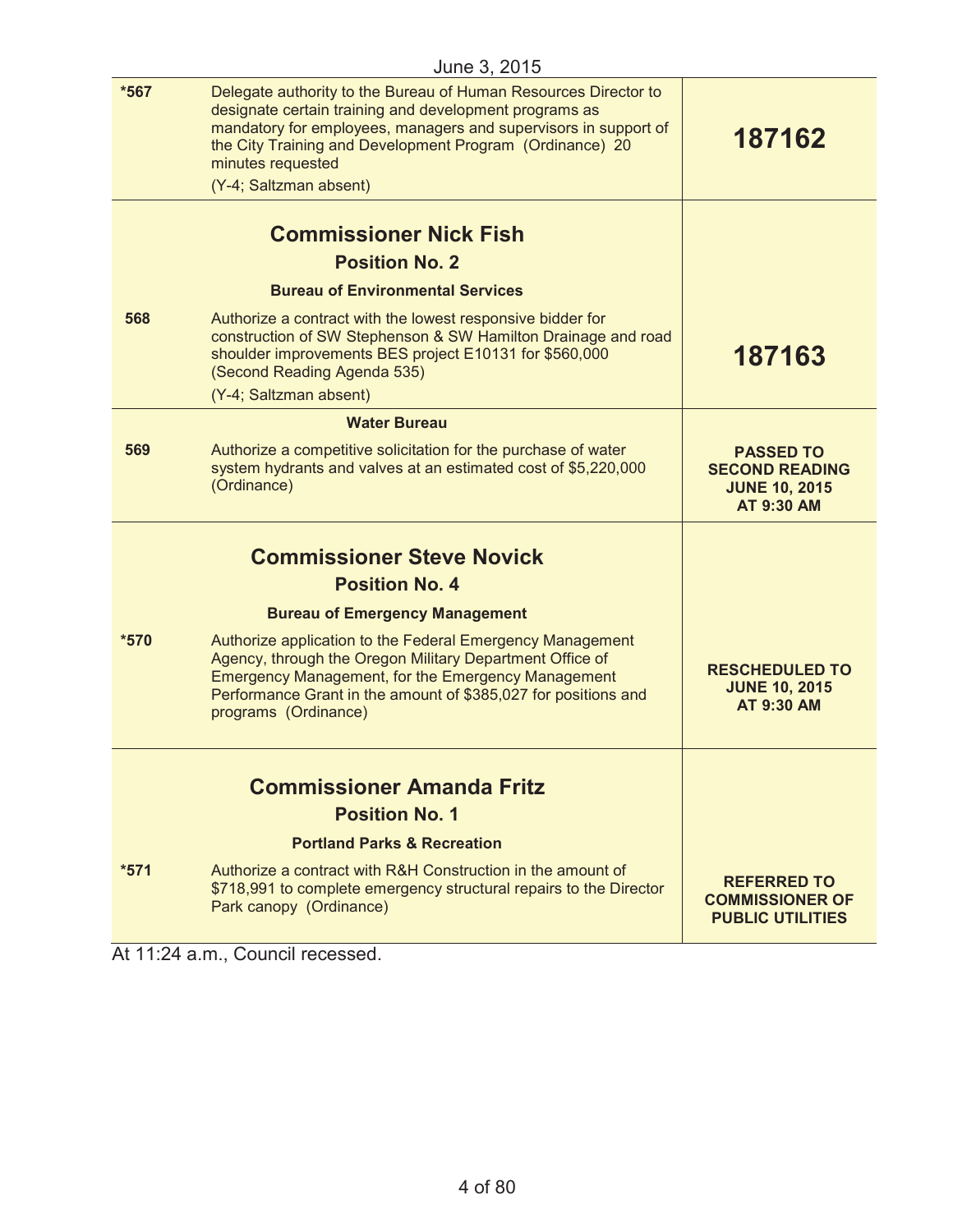A RECESSED MEETING OF THE COUNCIL OF THE CITY OF PORTLAND, OREGON WAS HELD THIS **3RD DAY OF JUNE, 2015** AT 2:00 P.M.

THOSE PRESENT WERE: Mayor Hales, Presiding; Commissioners Fish, Fritz, Novick and Saltzman, 5. Commissioner Saltzman arrived at 2:45 p.m.

OFFICERS IN ATTENDANCE: Karla Moore-Love, Clerk of the Council; Lisa Gramp, Deputy City Attorney; and John Paolazzi, Sergeant at Arms.

|     |                                                                                                                                                                                                                                                             | <b>Disposition:</b> |
|-----|-------------------------------------------------------------------------------------------------------------------------------------------------------------------------------------------------------------------------------------------------------------|---------------------|
| 572 | TIME CERTAIN: 2:00 PM - Establish a program to provide<br>incentives, training and technical assistance to promote voluntary<br>deconstruction as a viable alternative to mechanical demolition<br>(Resolution introduced by Mayor Hales) 2 hours requested | 37127               |
|     | Motion to amend date to report back to Council January 2016:<br>Moved by Hales and seconded by Fritz. (Y-5)<br>(Y-5)                                                                                                                                        | <b>AS AMENDED</b>   |
|     |                                                                                                                                                                                                                                                             |                     |

At 3:31 p.m., Council recessed.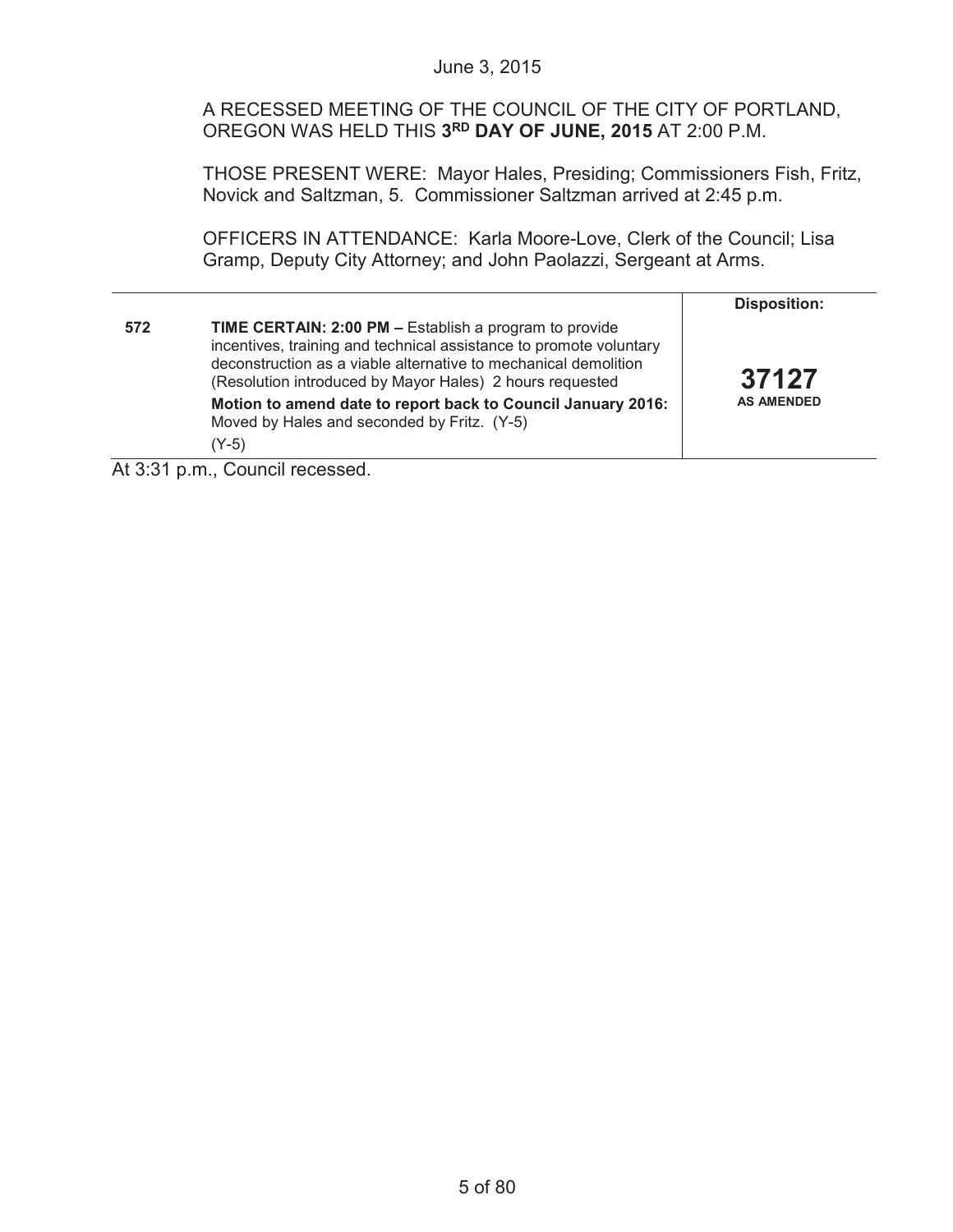|     | June 4, 2015                                                                                                                                                                                                  |                       |
|-----|---------------------------------------------------------------------------------------------------------------------------------------------------------------------------------------------------------------|-----------------------|
|     | A RECESSED MEETING OF THE COUNCIL OF THE CITY OF PORTLAND,<br>OREGON WAS HELD THIS 4TH DAY OF JUNE, 2015 AT 2:00 P.M.                                                                                         |                       |
|     | THOSE PRESENT WERE: Mayor Hales, Presiding; Commissioners Fish, Fritz,<br>Novick and Saltzman, 5.                                                                                                             |                       |
|     | OFFICERS IN ATTENDANCE: Karla Moore-Love, Clerk of the Council; Ian<br>Leitheiser, Deputy City Attorney; and Mike Cohen, Sergeant at Arms.                                                                    |                       |
|     | The meeting recessed at 3:40 p.m. and reconvened at 3:53 p.m.                                                                                                                                                 |                       |
|     |                                                                                                                                                                                                               | <b>Disposition:</b>   |
| 573 | TIME CERTAIN: 2:00 PM - Proclaim June 4, 2015 to be a day of<br>recognition for Rev. Dr. W.G. Hardy, Jr. in Portland (Proclamation<br>introduced by Mayor Hales and Commissioner Fish) 1.5 hours<br>requested | <b>PLACED ON FILE</b> |
| 574 | TIME CERTAIN: 3:30 PM - Accept the 2015 annual report on<br>Sister City activities (Report introduced by Mayor Hales) 45<br>minutes requested<br>Motion to accept report: Moved by Novick and seconded by     | <b>ACCEPTED</b>       |
|     | Fritz.<br>$(Y-5)$<br>At 5:00 p.m., Council adjourned.                                                                                                                                                         |                       |
|     |                                                                                                                                                                                                               |                       |

**MARY HULL CABALLERO**

Auditor of the City of Portland

aill

By Karla Moore-Love Clerk of the Council

For a discussion of agenda items, please consult the following Closed Caption File.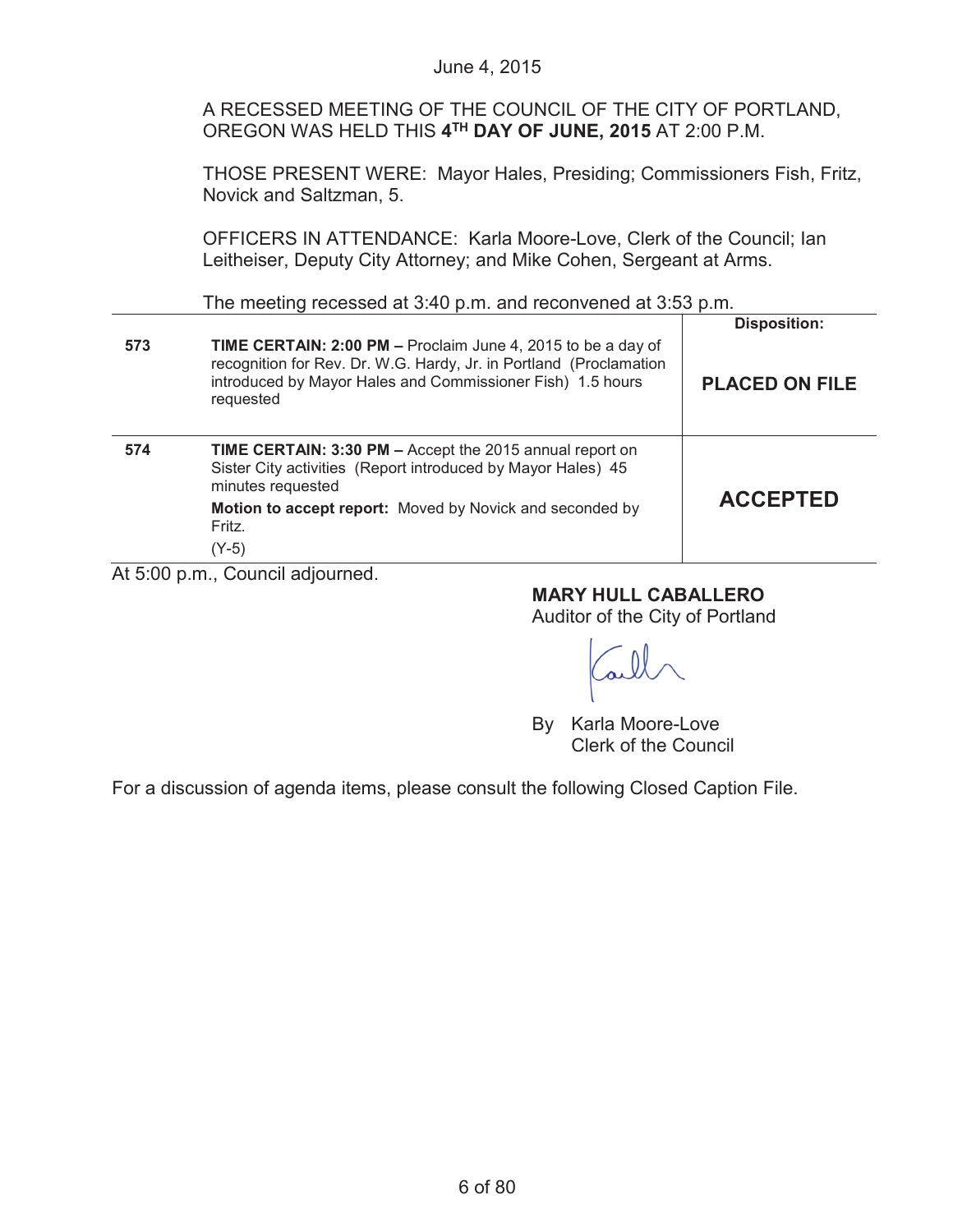# **Closed Caption File of Portland City Council Meeting**

This file was produced through the closed captioning process for the televised City Council broadcast and should not be considered a verbatim transcript. Key: **\*\*\*\*\*** means unidentified speaker.

# **JUNE 3, 2015 9:30 AM**

**Hales:** Welcome to the June 3 meeting, please call the roll.

**Fish:** Here **Saltzman:** Here **Novick:** Here **Fritz:** Here **Hales:** Here **Hales:** Good morning, we have regular council business to come but first we have a lot of students in the room today, and we're very happy about that. That's always a good day in council chamber. Let's hear it for the Portland public school students. [applause] we have two classes from Sunnyside, welcome. If you did not get a chance to see Portland, the musical, at Sunnyside, when this group of students put it on earlier this year, you missed out on a very informative and entertaining show, so I was able to see it, and I loved it, and it's great having them here, and we also are going to have a brief presentation this morning from some Robert gray students doing civic studies, and they are tag students. They won a contest at Concordia, and they are going to make a short presentation here before we take council communications. So, want to welcome the Robert gray middle school delegation, and have them come on up, please. We're ready. Good morning. Feel free to have a seat, if there is some of you that are Presenters. Or stands, either one, whatever you would like.

**Hales:** Tell us who you are and proceed.

**Benny:** Ok. I am benny.

**Betsey:** I am betsey.

**Adam:** I am adam.

**Cory:** I am corey.

**Jacqueline:** I am jacqueline.

**Pamela:** I am pamela.

**\*\*\*\*\*:** [inaudible]

**Monica:** I am monica.

**\*\*\*\*\*:** And we are all representatives from Robert gray.

**Hales:** Great. Well, welcome. Welcome.

\*\*\*\*\*: As I am sure that you are aware, there are 583,000 people in Portland.

**\*\*\*\*\*:** Many of these are children, who like to play sports but can't.

\*\*\*\*\*: The reason it's something that should not be a problem, did you know that most club sports cost around \$1,000 a year? This is a problem for a lot of kids, who want to play sports, but can't because there is not enough money in the family to do something that they love.

\*\*\*\*\*: And not only are sports fun for the students but there are a lot of benefits. The gpa difference between athletes and non-athletes is a .81% difference which is amazing. Not only did they do better on their grades, but they also did better in categories, such as test scores, and graduation rates.

**\*\*\*\*\*:** We also had fewer absence days, a lower drop-out rate and fewer discipline referrals.

\*\*\*\*\*: Not only do athletes have better school statistics, but they also have better statistics later in life. They learn teamwork and healthy eating habits. It is especially important due to the increase in the childhood obesity.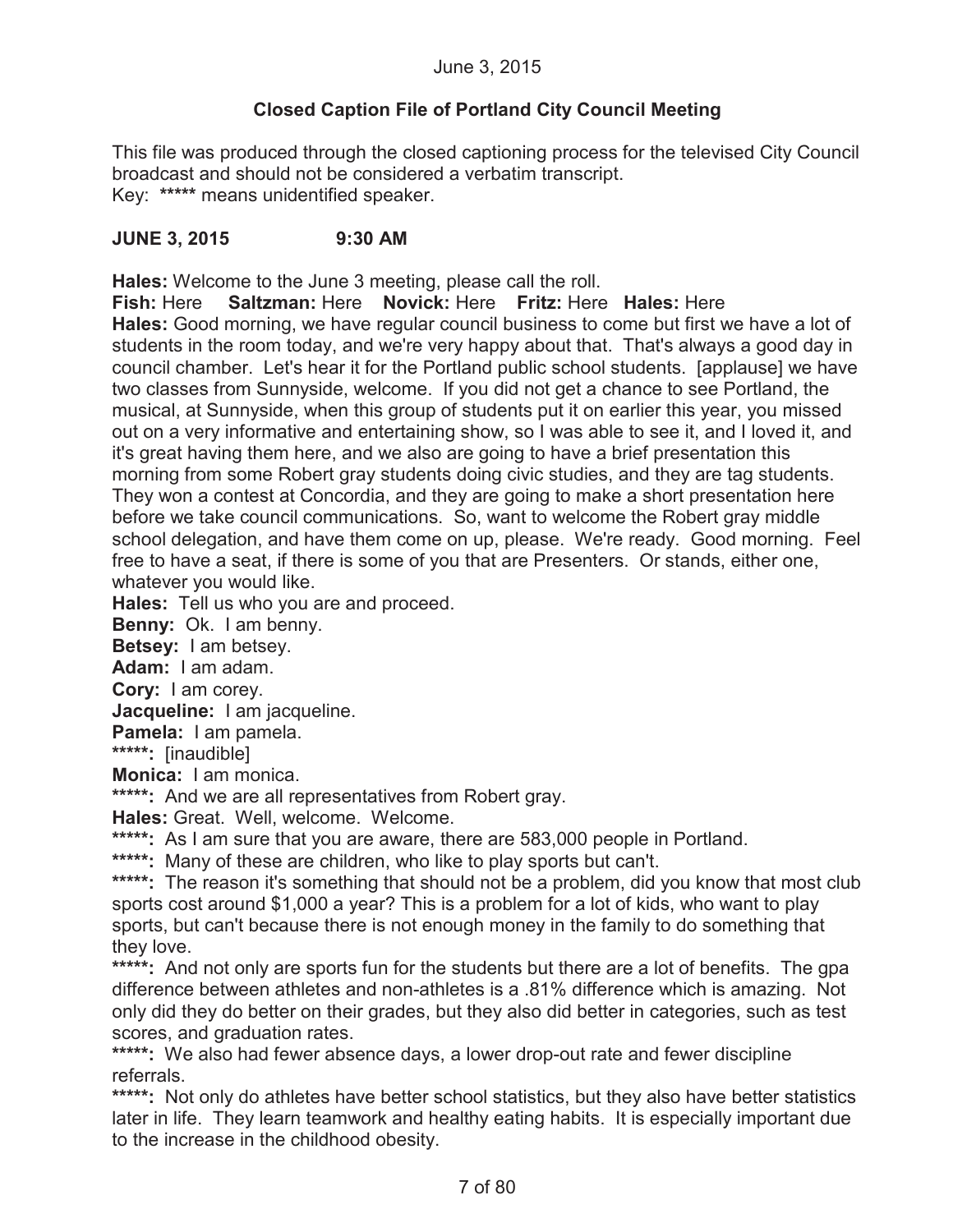\*\*\*\*\*: They also do emotionally better. They have decreased anxiety and depression levels, and increased parental support levels, and despite the popular belief, spending a lot of time at sports practice is a good thing.

**\*\*\*\*\*:** Right, and even with all the benefits, there are still more, however we need to address other topics.

\*\*\*\*\*: We want the city hall to create a fund within the parks and recreation department. This one would be money for low income athletes to play sports.

\*\*\*\*\*: And I am sure you want to know how. We have an answer. We could get log sports companies like Nike and Adidas to sponsor us.

**\*\*\*\*\*:** A good way is if we set up donation bins for equipment and money, with Nike, Adidas or our schools.

\*\*\*\*\*: Like we said before there are a lot of positive benefits that would help not only our community, but if the idea catches on, maybe other communities, as well.

\*\*\*\*\*: All in all, we think that this is a good idea, and should be supported.

\*\*\*\*\*: Thank you for listening to our presentation. Are there any questions?

**Hales:** Thank you. Very well done. The council moved one step in the direction that you suggested already, in that in the budget that we just approved, we have put \$2 million into a new program in the city to make our community centers free and available to teenagers. Across the city. Starting, actually, only a couple of weeks when the new fiscal year for the city starts. So, we moved a step in that direction but you are right, it is an important issue and I have heard about this from parents that have had to choose which of their kids gets to participate in sports. So, thanks for highlighting the issues. Other questions? **Fish:** You know, Commissioner Fritz has been using developer fees, to build and rehabilitate fields for sports, or across the city, places like Delta Park, high schools, and fields that are adjacent to schools, and she has been a great champion of this. So, I want to acknowledge that work.

**Fritz:** And you will be happy to know, thanks to the generosity of the taxpayers the soccer field at Reike elementary next to Wilson high school will get renovated as part of the bond measure passed, and I would invite you to come back during the budget process, we had an, a request in for a \$600,000 scholarship fund, and in this year's budget, unfortunately, we were not able to fund that because we are focusing on basic infrastructure, streets and such, and fixes, more fixes that are necessary in the parks, so we were not able to fund it this year but the mayor is very concerned about it, and so, if you can come back during the budget process next year, I would greatly appreciate it.

**Novick:** I really appreciate you suggested a tax to pay for this. I'm not saying that we could do it, but a lot of times people come to us and say, we think that you should fund this thing, without recognizing that means either we raise a tax somewhere or we cut some existing thing, so I really appreciate that, and your acknowledging this would have to be paid somehow even if it's difficult.

**Hales:** And we appreciate the suggestion about going to the very successful sports and athletic corporations here in Portland. Actually, we have more of them now, under-armor is opening an office in Portland. So, we have become a center for that kind of business. And I think it's reasonable to ask them to help with this, as you suggested. So --

**Fish:** Are we all going to get a copy, an electronic copy of that excellent power point? **Moore-Love:** I can send it, sure.

**Fish:** I think we would like to see it and link it and all of us think about ways that we might be able to support this cause.

**Hales:** And to follow up with you so we appreciate citizens who come in here with a good idea, and you have. Thank you very much.

**\*\*\*\*\*:** Thank you.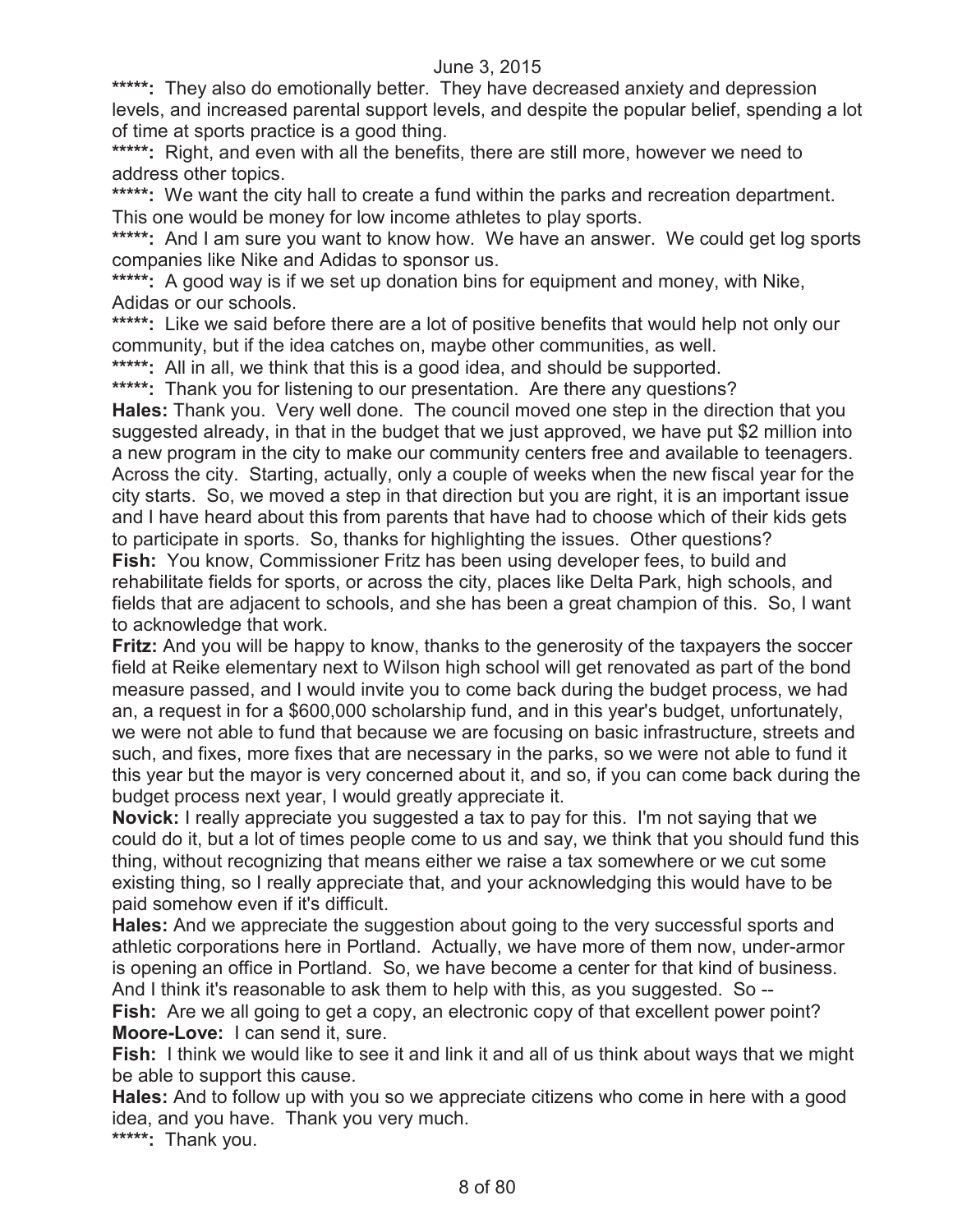**Hales:** Let's hear it for Robert Gray. [applause]

**Hales:** All right. So, we are going to move onto the communication' portion of the calendar where citizens get to sign up for a three-minute slot, and they will have a hard time following that presentation, but that's just the luck of the draw. And then we'll move on into the regular council calendar after that. So, would you call the first communications' item, please?

### **Item 548.**

**Hales:** Mister Rogers, good morning.

**Craig Rogers:** Good morning. Actually -- I am Craig Rogers. I will be speaking on safety. In reference to the transportation meeting that I attended yesterday with an emphasis on bikes, also involved pedestrians and automobiles, about two months ago, I became aware that Leah Treat was going to be speaking at KBU on the bicycle program. And I heard her mention a proposed speed limit in Portland. As I recall, it was 25 miles per hour. And initially, when I heard that, my knee-jerk reaction was no way. And I thought about it. And things began to surface, and I became aware of the three children down in Eugene that their mother took them to get an ice cream, and they were in the crosswalk with the light, and somebody came through. And the three children died. The mother survived. And then, I became aware of the Lady driving off marine drive, ended up in the river. Allister was there at the meeting, incredible young gentleman. So, I started feeling, thinking more about this, and I am onboard 100% with the speed limit coming down here in the city. I really think that. It can't happen soon enough. A week ago when I was down here, I was talking to josh about this, and little did I know that at the time on Ceasar Chavez boulevard, at Gladstone the gentleman lost his life in a car and bike accident. Now, part of what influenced me is just the three kids down there in Eugene, and I am glad that there is so many children here because that's who we need to protect. This is about safety, and the day before that meeting, I was speaking with Leah on the phone is, and I said when I come out of this, I don't want it to be homogenized in so many voices there is no direction, and I said, I really want to do something here, and I reminded her of woody Hayes because on the day that woody Hayes died, on NPR they played an interview with him, and they said woody, what makes a winner? And he goes, what makes a winner? He says it's an attitude. An attitude put into action. Then last evening, I watched Allister on an interview on tv, and he said this is not so much about infrastructure is, as it is about attitude. And that's really what we need as a team working together. We need to accomplish here, to protect the citizens of the city. Thank you for letting me be here. **Hales:** Thanks very much.

## **Item 549.**

#### **Hales:** Mr. Krupp, come on up.

**Michael Krupp:** Before I start I would like to say I am glad that it was not me that had to follow all those happy kids. To have appeared out of the shadows and run unopposed and amok is clear evidence of your allegiances. Before his premature but welcomed selfdeportation, the [inaudible] sold our water to the devil. He paid millions to do a study recommending burial. Who doesn't love a good burial? Randy is still enjoying the afterglow of that capital idea over in west linn. The devil hates the children of our mother. Water is what we are. Water is the mule, god used to smuggle spirits. Spirit means breath, oxford English dictionary. Spirit does not come from or live under the ground. The maximum amount of money is made in the industries of planetary misogyny and special misanthropy. Poisoned in the waters, spew mercury, undercoat with tar, spray them on the monster, plant jean jumping crops, frack the earth and cluster bomb the nursery. There is a tree who is named kissinger's dream, when he was secretary of state. The glow of the ash. It's a botanical name. It's the glow bosom, excelsior, in the wizard of oz there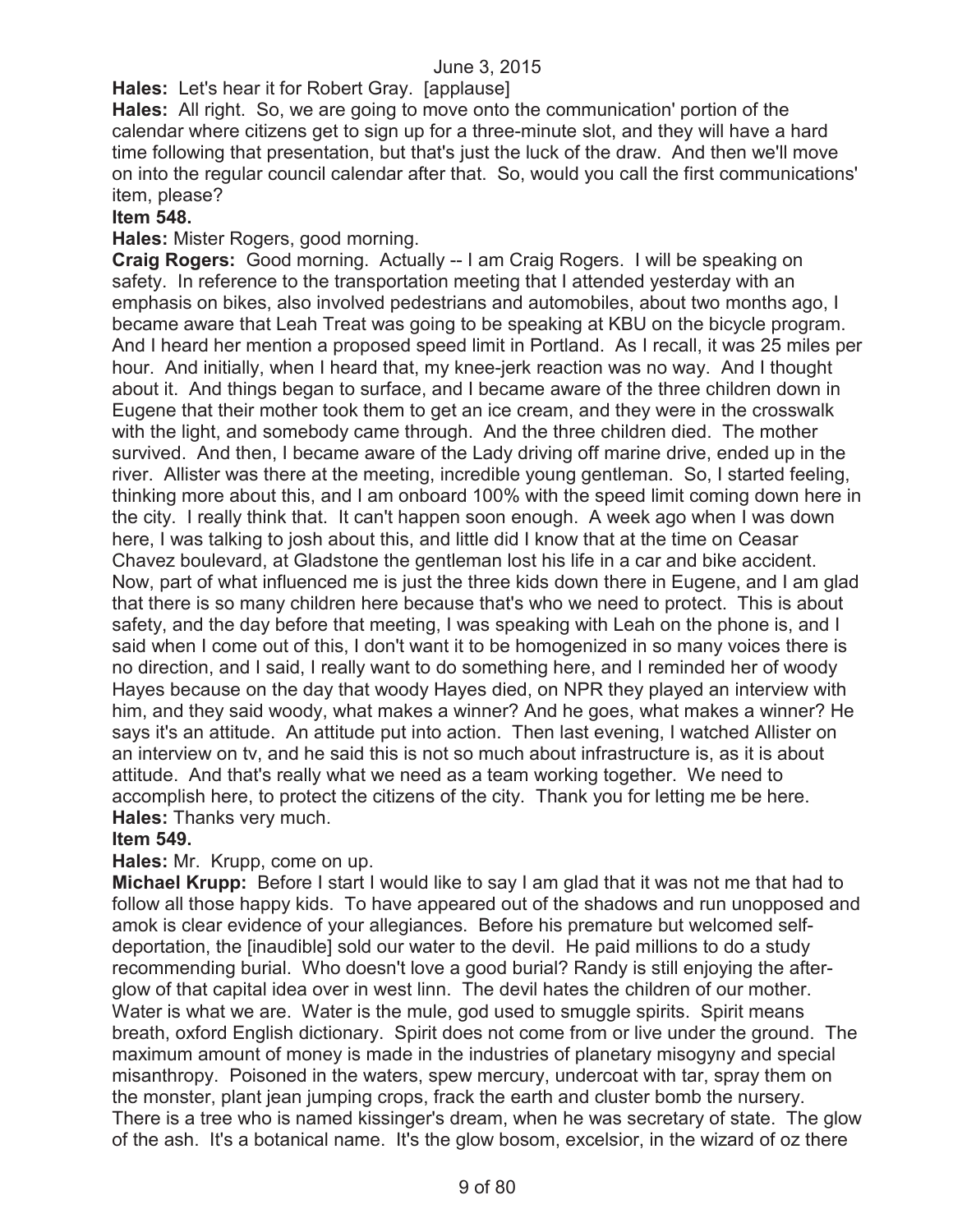was One big projection of a fake doorman want to be. In this, the time of the buzzards of is, we have millions of little wimp wanna bees projected on little tvs, little pixel-popping propaganda who wish for war and pray for plunder, a fake president doing a Nielsen busting war dance. Terror Tuesday. torture, collateral bug splat, family jails in the desert. Wanton murder of unarmed African-American youths. Tpp and rectal feeding. How long until we have gourmet cannibalism? American style? The federal government of my beautiful motherland has become a danger to itself and others. Of all our energies towards maintaining our lives, more than 60% goes to the military, as a simple tribute, as mayor we expect you to act like a one way valve, allowing our municipal needs, proper ingress, and slamming clothes to prevent back flow out of our treasury. You have been installed backwards by ch-2-m hell. Incompetent of subterfuge you don't fool us. In 1990 I ran an un-redacted copy where henry kissinger requested seven mid-east wars to clear the way for Africa genocide.

**Hales:** Thank you, thanks very much.

**Krupp:** Thank you for listening.

### **Item 550.**

**Hales:** Good morning.

**Rev. Kate Lore:** Good morning.

**Lore:** Let me start by thanking you, mayor hales, for your leadership in pulling support for the pembina propane terminal and you, Dan Saltzman for announcing Your opposition, as well, last night, your courage inspired the rest of the city council to follow suit. My primary reason for being here this morning is to ask the city council to arrive and adopt an energy policy that prohibits all future fossil fuel export projects from coming through our city. By the time that any project, involving the storage or the transfer of oil, coal, liquefied natural gas or propane, and I will give you three reasons. One, climate changes are killing and ruining lives of the very people in Asia to whom we export fossil fuels. Recent news reports tell us that over 1800 people in India have just died from the record high temperatures attributed to climate change. That air pollution in cities like deli are now so bad it's giving young children the lungs of heavy smokers. Thereby, shortening their lives. And that farmers in India have resorted to selling their children because climate change related crop failures have left them penniless. Clearly, Asian countries need more clean energy alternatives not more fossil fuel imports. Reason number two, the latest report of the intergovernmental panel of climate change tells us that co-2 emissions from burning fossil fuels are still rising far too fast, putting on -- putting us on a path of global temperature increases of four or five degrees. The scientists and economists say that in order to save ourselves, and our future Generations, we need to reduce the emissions by at least 40% by mid century. So, that's a green city, Portland, should be leading that effort. And reason no. 3, Portland has the moral obligation to halt anything that exploits Native Americans and first nation peoples, the very people whose territories are being despoiled by fracking, so members, council, if we do nothing, our climate will continue to spiral out of balance, to stabilize our climate for the long-term, Portland must maintain its climate champion status, and I ask you to oppose any new fossil fuel infrastructure or fossil fuel exports from our region. Thank you for your time and attention.

**Hales:** Thank you. Good morning. [applause]

**\*\*\*\*\*:** With only 30 seconds, 25 seconds left --

**Hales:** We'll give you more.

**Rev. Dr. Charles Currie, Jr.:** My written testimony is available for all of you. I will just note that the national council of churches, the U.S. Conference of roman catholic bishops, interface the religious bodies across the united states, support the kind of measures that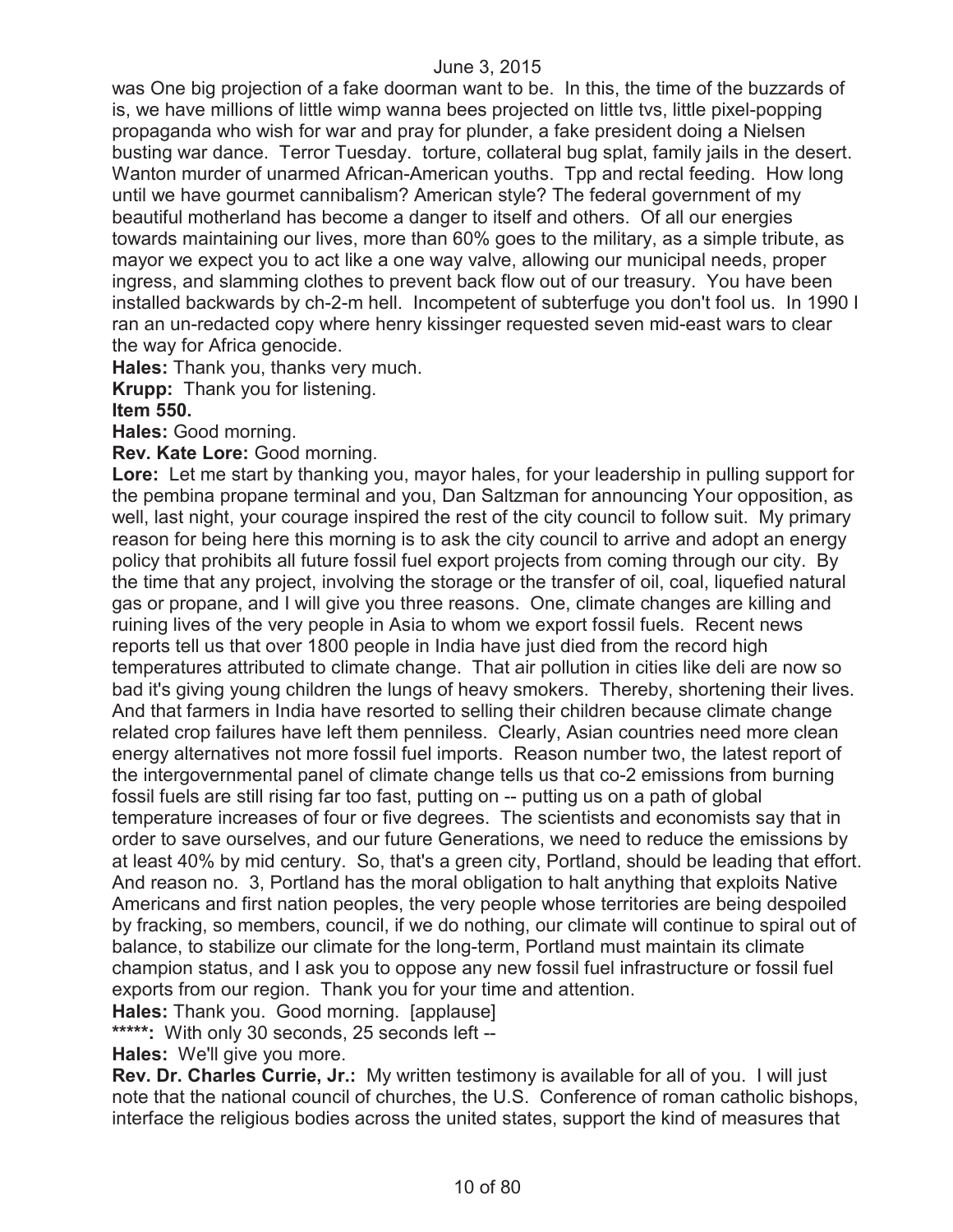reverend lore has talked about here today, and I support her call to you, wholeheartedly. Thank you very much for your time.

**Hales:** Thank you both for coming. Don't normally -- we usually just let folks present in these communications items but I want to just a quick alert, I am going to ask my council colleagues to help to develop our message but I want to ask some people in the community to help develop our message, as well, because I've been very honored to be invited to join a group of mayors from around the world in the Vatican, in July to talk with his holiness, pope Francis, about human trafficking and climate change, seemingly to some disconnected issues, but you just made the connection there, reverend lore, so I would love to have your help in developing the city of Portland's message to that gathering along with my council colleagues and others in the community that worked on these issues. So, your appearance here was timely.

**Currie, Jr:** Thank you, mayor hales.

**Hales:** Thank you both.

**Hales:** Ok. Thank you. [applause]

**Hales:** 551.

## **Item 551.**

**Hales:** Good morning. Welcome.

**\*\*\*\*\*:** Good morning.

**Chris Fountain:** Good morning, mayor hales and commissioners, I am grateful for this opportunity to address you. For 27 days, an overwhelming majority of Portland citizens have been waiting, hoping to hear the news that four other commissioners have joined mayor hales in his brave and wise decision to reject the pembinist insistence that the application for a zoning amendment be brought before city council. Yesterday, a call to commissioner Saltzman's office received the information that the commission has joined with mayor hales in opposition to hearing the application. If this information is reliable, commissioner, I applaud your decision. Commissioners Fish, Novick and Fritz, I stand as one of the many thousands who believe that to revive this permitting process would be an insult to the experts and residents that have already spent countless hours bringing verified testimony against a project that should never have been proposed in Portland. I implore the city council to stand as one in resisting pembina a foreign company that has demonstrated a serious lack of competent in the area of rail and marine safety, and stand firm against pressure from the port a body unaccountable to Portland voters, by representing the voice of your constituents. Prioritize safety and environmental concerns over profit. Reject partnering with the world's most destructive industries, and instead, redouble the city's efforts to build a vibrant and sustainable economy by promoting green jobs. Opposition to this project, and others like it, continues to grow in Portland and in cities around the northwest. Neighborhood associations, churches, and community organizations, and others are standing to be counted among the opposition. This is a huge issue that won't go away until pembina does, we are looking to city council to represent us and to walking the sometimes bumpy path to becoming true climate champions together.

## **Hales:** Thank you very much for coming.

**Fritz:** Response, the mayor's office press release announcing that we would not move forward, he consulted with me and I support his decision, so i'm sorry that information did not get out, wasn't publicized, three weeks or so ago. But, pembina will not be coming to us.

**Hales:** Thank you very much. Ok. Item 552. **Item 552.**

**Hales:** Good morning. Welcome.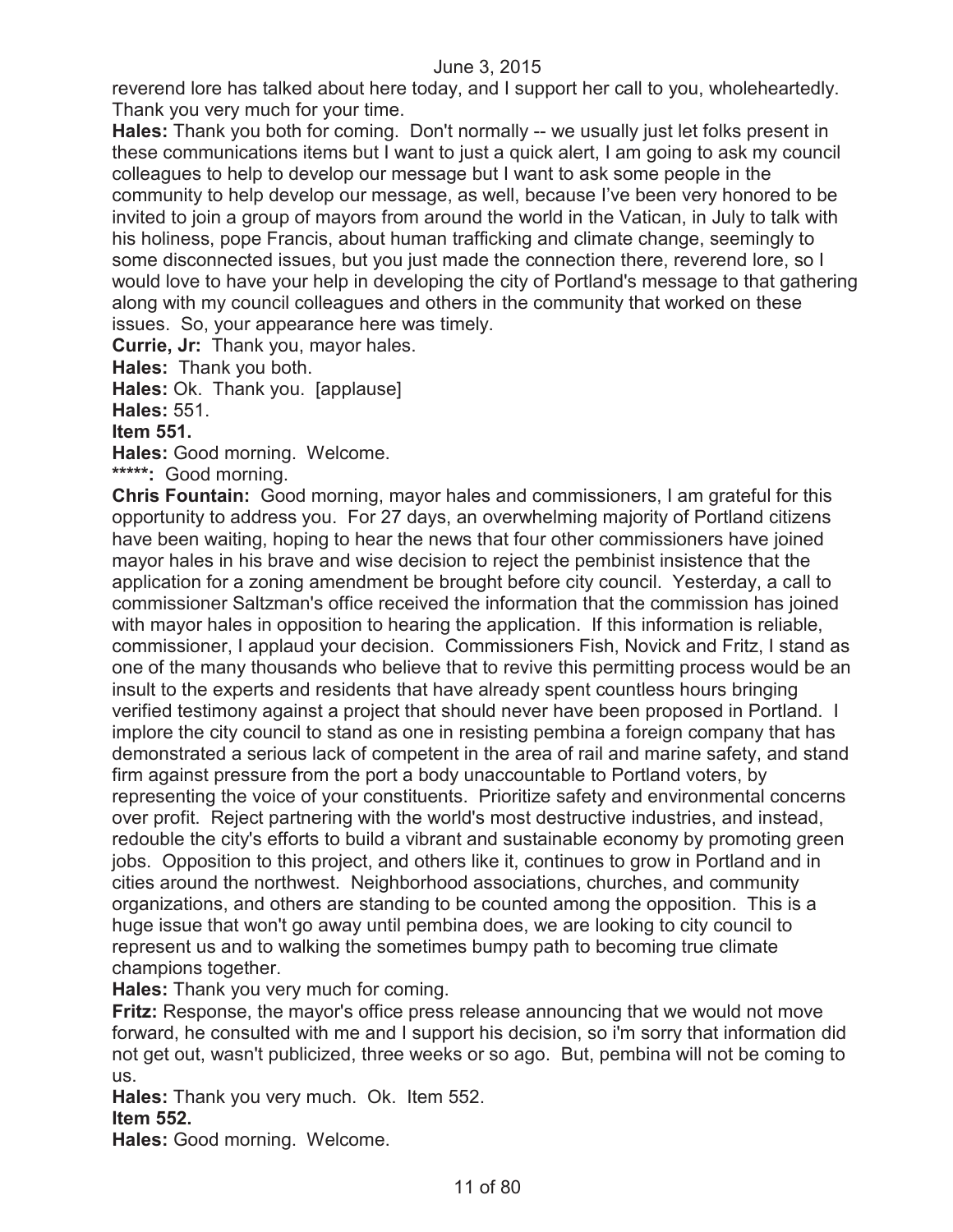**Shelly Lufkin:** Good morning. I am shelly lufkin. I live on southeast 71st avenue, yards away from a proposed t-mobile cellular tower placement. I am here to speak on behalf of the residents of the mount tabor neighborhood, my family, and citizens of Portland who oppose the placement of these towers in residential category 4 neighborhoods. Our neighborhood is in fierce opposition to the placement of the tower. T-mobile has been deceptive from the start of the ordeal, from the notification of residents in a plain, nondescript letter to the hastily planned industry-led meeting, there was a farce in regards to citizen input, as well as the inaccurate renderings of the proposed tower itself. The strategy has been to deceive, subvert and limit the resident involvement at all cost. Despite this attempt we have organized and have universal Support within our Mt. Tabor neighborhood. Over 200 neighborhood residents have signed a petition against the tower installation. One of our greatest concerns is the negative health facts relating to exposure to high levels electro-magnetic of radiation, as you are aware when the installations are placed on buildings there are health warnings posted and access to these areas are strictly limited, but apparently t-mobile and pge feel it's ok to place a cellular installation next to a child's bedroom window. I am a cancer survivor, and a mother of a childhood cancer survivor here with me today. In addition, there are 40 young children within a two-block radius. As parents we make deliberate choices and sacrifices to protect the health our children. This is not a risk that we are willing to take. We are not dissuaded by paid industry health experts nor the bullying by t-mobile and O'dlea Corporation. Mayor hales and his campaign admitted this is a public health issue, and there are several ways for the city to ensure the cell towers are not built neighborhoods that don't want them there. The fact that the cell tower debate is one about public health as the next mayor of Portland I will continue to advance our rich tradition of neighborhood involvement, and fight to ensure that the cell towers are not forced upon those neighborhoods that don't want them. To paraphrase, this is forced upon us. We live in Portland where we do Things differently. We pride ourselves on the livability of our neighborhoods, our environmental consciousness, and our ability to say no when these issues are compromised, and being told by a multi-national corporation that this structure will have minimal impact on the quality of life is absolutely absurd. Putting a 56-foot cell tower with a refrigerator-sized box at street level, generating noise day in and out, becomes a quality of life issue for those that live next to it. Besides the health impact this degrades an historic neighborhood and impairs treasured views of Mt. Hood and reduces the property values. Mayor hales and council members, are you willing to take a stand to protect the health of your citizens and the character of our neighborhoods like other municipalities are doing? Or will the city continue to be motivated by money received from the telecommunications industry for each cellular installation place? This is not one that is going away any time soon. Thanks for coming.

**Hales:** Thanks for coming. I hope you are in touch, probably are with my staff but one of them is standing over there, and make sure that you are so we can be in touch with you as you work on this.

# **Lufkin:** Appreciate it.

**Hales:** Ok, thank you all, we're going to move to the regular council calendar now, and just want to let everyone know how we operate during the regular council meetings. First, the public is welcome to attend during the consideration of items on the council calendar. There will be time limited opportunities to speak on those items. You can sign up for or just come up for testimony on those items. All you have to do is give us your name. You don't have to give us your address. If you are a lobbyist representing an organization, we ask that you disclose that because it's required by city code. Please respect the time limits. There is a light and buzzer that you heard sound even during our communications'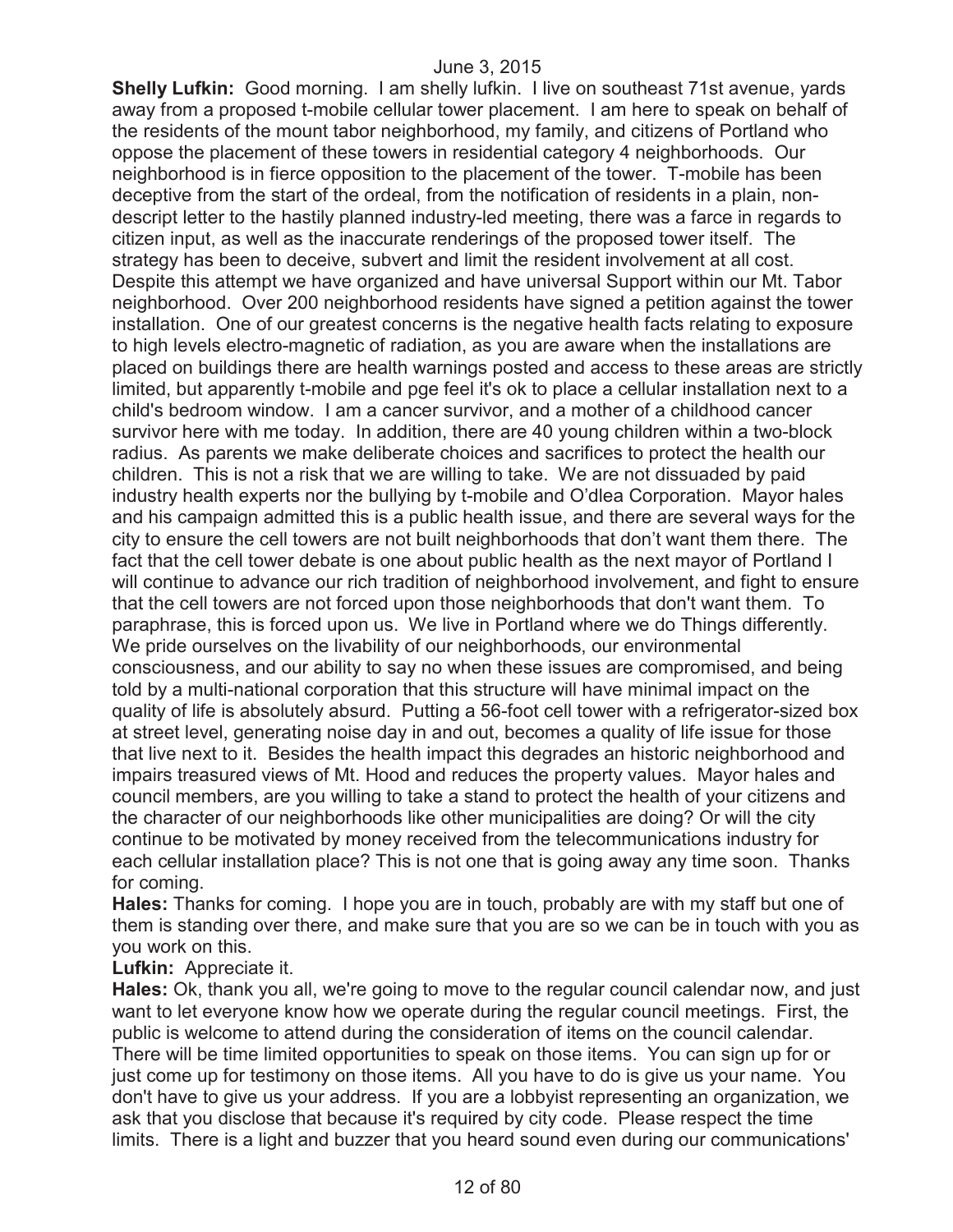items, that signals when people's time is up, and we ask that you respect that so that other citizens have a chance to speak. During the regular council meetings, we ask that you not do what we do, sometimes more informally in the early part of the calendar, and that is applaud or make any kind of verbal support or opposition to our fellow citizens' points of view because we consider the controversial issues here, and therefore, we want everyone to have their say, so, if you agree with someone give them a thumbs up or if you feel like you want a thumb's down, feel free but we ask that people make no vocal demonstrations so we can hear from everyone. If you have handouts, please give them to our council clerk, and she will distribute them. In order to have this kind of thoughtful deliberation in this room we don't tolerate disruptions, and if someone does disrupt the meeting, they will be warned and asked to stop, and if they don't stop, they will be excluded from the building for some period of time under our city code. Hopefully we never need to use that sanction because we try to respect each other's points of view. Finally, I don't think it's going to be the case this morning, but if the council meeting runs long, we'll take a break at approximately noon, and break the calendar at that point. I will make an announcement about when that will be if we get to that contingency, but again, I don't think that given the council calendar this morning that that will be the case. So, with that, let's move to item 553. Sorry, let's do the consent calendar first. I understand 555 is being pulled to the regular calendar, and 563, right?

### **Moore-love:** Correct.

**Hales:** Any others? Any requests to pull items off the consent calendar? Let's vote on the consent calendar with those two pulled to the regular.

**Fish:** Aye. **Saltzman:** Aye. **Novick:** Aye. **Fritz:** Aye. **Hales:** Aye.

**Hales:** Ok. Approved. 553.

#### **Item 553**

**Hales:** Commissioner Fish.

**Fish:** Thank you, mayor. Before I begin, I would like to invite a few special guests from the timbers and thorns' family to join us. If you will please come forward, they are Krystel Wissel, director of community relations for the timbers and thorns. Carling Leon, Coordinator of community relations, and Jordan Farwell, a timbers and thorns' intern. And everyone's favorite, timber joey.

**Hales:** Sunnyside's favorite. We just established that upstairs.

**Fish:** It's my pleasure to welcome you all to city hall as we celebrate the 2015 standtogether week. Each year more than 1,000 volunteers gather to complete dozens of projects across our community, and on June 8, we'll kick off this year's together week, and I am pleased on behalf of the mayor and the city council to read the following proclamation. Whereas the city of Portland is proud to be home to the Portland timber and the thorns, f.c., our professional soccer teams, and whereas the timbers and thorns are committed to giving back to our community, through our community platform, stand together. And whereas the city of Portland is proud to partner with the timbers and thorns in organizing stand-together week. A week of community service from June 8-14, 2015. And whereas over 1,000 stand-together volunteers, including timbers, thorns, and t-2 players, the timbers' army, rose city riveters, coaches, ambassadors, front office staff, and community members will come together for a week of service, And whereas stand-together volunteers will participate in over 35, excuse me, community events and projects throughout Portland. And whereas the community service projects will include building homes, attending gardens, restoring local parks, pulling ivy, leading soccer clinics, repairing children's bicycles, and so much more, and whereas stand together will support local mission-driven nonprofits including a.c. Portland, playworks, the latino network, community cycling center, zanger farm, willamette river-keeper and the Oregon food bank,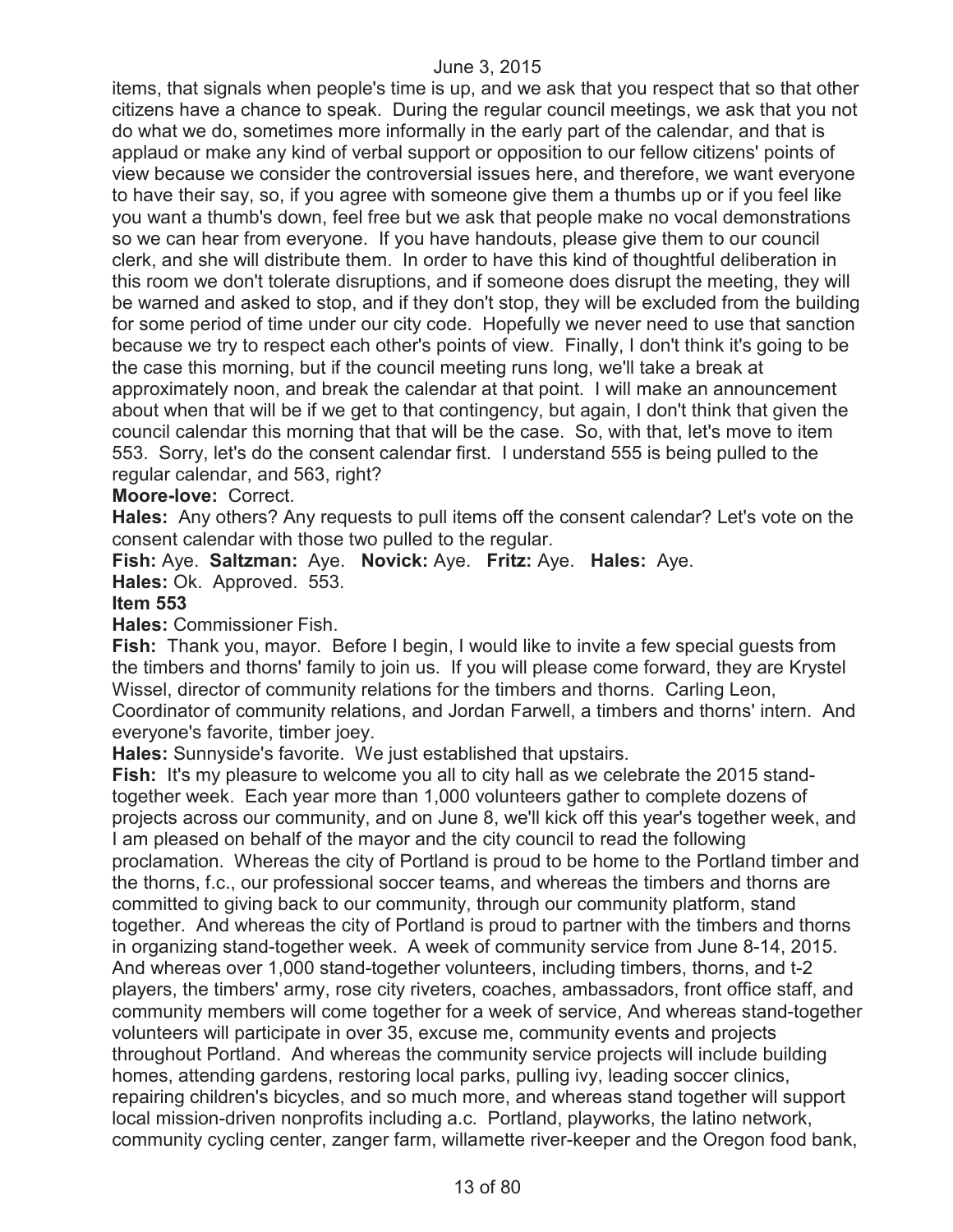among others. And whereas stand together week it is a call to action by the city that the timbers and the thorns, and our community partners to inspire people to give back through community service. Now, therefore, I, Charlie Hales, mayor of the city of Portland, the city of roses do hereby proclaim June 8-14 of 2015 as timbers and thorns, stand together week in Portland and encourage all residents to recognize and join in this week of service to our community. With that, I would like to turn it over to Kristel.

**Kristel Wissel:** Thank you, commissioner Fish. Mr. Mayor and the city commissioners. We're really pleased to host stand together week this year. It's the last week of school, and it's a really vital time, so we're very excited to have these types of activities like playworks, will be able to participate in activities with recess, with some of the players like Adam, our goalkeeper, Diego Villari, a variety of our thorns' players, t-2 players, timber joey will be, of course, at a large majority of our events that we'll have this week, and it's just a great way to kick off the summer and focus on getting kids in our local youth to make healthy and inspired decisions throughout the summer. So, thank you all so much for this opportunity, and we really appreciate it.

**Hales:** Thank you. Joey?

**Timber Joey:** I would like to welcome you all out to any of the events. You can finds it on timbers.com, what events we'll be at, and anyone who would like to come out and participate, we definitely would love to have you.

**Fish:** My son and I were out watching a thorns' game recently courtesy of commissioner Fritz, who allowed us to use her tickets, and -- boy, they are good seats, too. One thing that struck me was how many of the thorns are world class players representing their respective countries during the world cup. How many of the thorns' players are going to be in Vancouver, representing a nation during the world cup?

**Wissel:** I believe we have eight players that will be in Vancouver.

**Fish:** It reminds me, because my son, who is passionate about soccer, at age 11, he's always making the point, when we go, that dad, the women on the field are some of the best players in the world, and particularly, best players on their national teams. **Wissel:** Absolutely.

**Fish:** And we have a goalie that's best, was the FIFA player of the world.

**Wissel:** Right.

**Fish:** The best Canadian striker, U.S. Striker, one of the great midfielders. Hopefully they will get back soon from the world cup.

**Wissel:** Not too soon. We want them to do very well. We are fortunate to be blessed with such amazing athletes on both the timbers and the thorns' sides.

**Fish:** There were 14,000 fans, what's the average attendance around the league for women's professional soccer games?

**Wissel:** It's just a couple of thousand.

**Fish:** They were almost at a full stadium for a women's soccer game that's what? Is it seven times the league average for -- it's amazing.

**Wissel:** And it is, and we have -- it's a great opportunity to inspire young girls to get involved in the sport and to be independent and stay active and I noticed some of the sunny side girls up there had their thorns' t-shirt on.

**Fish:** And scarves.

**Wissel:** And timbers' jerseys, so we're very thankful for all of the support that we receive. **Hales:** One of the reasons, I think, that the community loves your teams so much is that you do this community service, so good-heartily and consistently. You really are out there doing things in the community, sports teams don't have to do that, and even to be beloved, but I think that you have gone above and Beyond in ways that people notice and appreciate, whether it's planting trees or putting a soccer field in or all the community work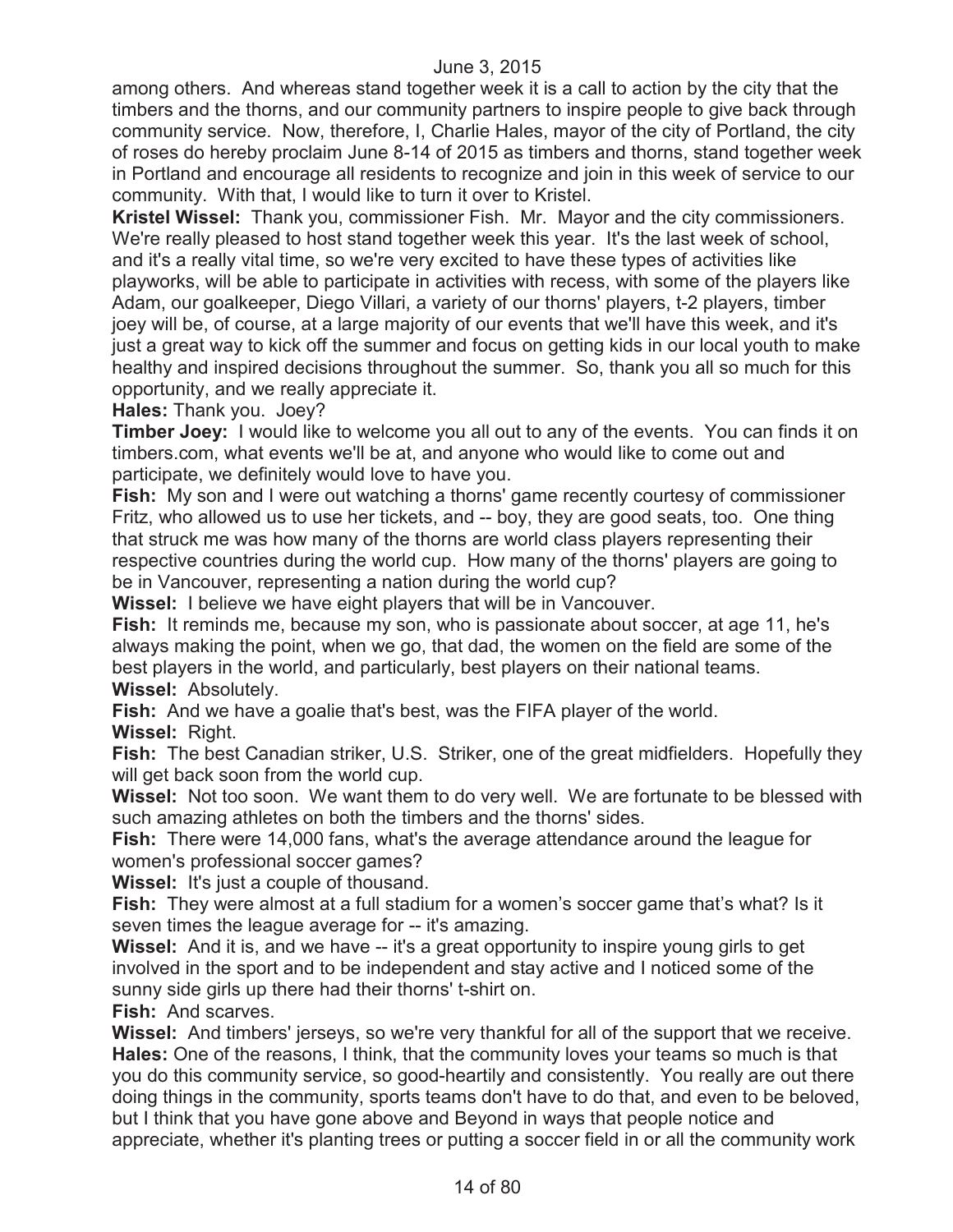that you've been doing with a lot of volunteers' support. But, we just want you to know that commitment to the community that you have shown is noticed and appreciated by those of us that are trying to make community services work.

**Wissel:** Thank you very much. I think, you know, all our players are really interested to be involved, and they received so much from the community on a week in and week out basis on the field, so it's our opportunity, as athletes, in the front office to be able to give back to our community, which gives so much to us, so thank you.

**Fish:** I think we should acknowledge that they are bringing bunk sandwiches to Providence Park, so another community benefit.

**Hales:** There you go. Commissioner.

**Fritz:** I also want to thank the operation pitch invasion and the timbers' army with the rose city riveters, the director of parks and I were at [inaudible] park unveiling or kicking off the court created there by the operation pitch invasion with shawn levy and others. It's a great partnership, and I really appreciate the thorns and timbers' management, encouraging community participation. As you know we've been working on a program to try to find employment for the thorns' players, in particular, during the offseason, and I appreciate your partnership in them. We are looking for a sponsor for it still. It's another example of trying to make the women's game viable as commissioner Fish said with amazing players and such great role models. We need to be able to do that, and that's -- it's unusual. I am wearing my timbers' scarf with the pdx carpet scarf, with the rose festival, and he or she, is being the grand marshal of the starlight parade. That was fantastic. It was an amazing, joining together of the corporation and the business, with the community volunteers, and making it here in Portland. I was watching football in England growing up, and none of the clubs in Europe do what the timbers army and the rose city riveters do in partnership with the organization, so thank you very much, everybody is involved.

**Hales:** Before we take a photo with these people, let's suspended the rules and hear it for the thorns and the timbers. [applause]

**Hales:** All right, take care, sunnyside, have a good summer. Let's move onto 554. **Item 554**

**Hales:** Commissioner Fish.

**Fish:** Thank you, mayor, what a proud day that we're going to have a chance to present the first reading of legislation, which would formally create the Portland utility board. I have is a few introductory remarks, but I would like to invite the first panel to come forward before I begin. They are Christine chin Ryan, the co-chair of the blue ribbon commission that inspired this Legislation, Jim Owens from cogen owens' green, the facilitator, and Janice Thompson from the utility board.

**Hales:** Pull up another chair.

**Fish:** Bob there is always a seat at the table for you. Welcome, honored guests, and I have some very brief introductory remarks. At a work session held in December of 2014, the city council heard the preliminary recommendations of the utility oversight blue ribbon commission. Today, I am proudly introducing an ordinance to create the Portland utility board or the pub, which was the centerpiece of the blue ribbon recommendations. The new pub would replace the existing public utility review board or purb, for those who like acronyms, and the individual budget advisory committees, or bacs. The pub would work year-round and report directly to council. It would have a full-time staff from the city budget office, two dedicated professional staff people serving them, and working in conjunction with the oversight of the citizen's utility board of Oregon, the pub will bring unprecedented transparency to the work and the rate-setting process of both the Portland water bureau and the bureau of environmental services. If approved, there will be nine members of the pub. And I have already -- the mayor and I have begun the process of asking our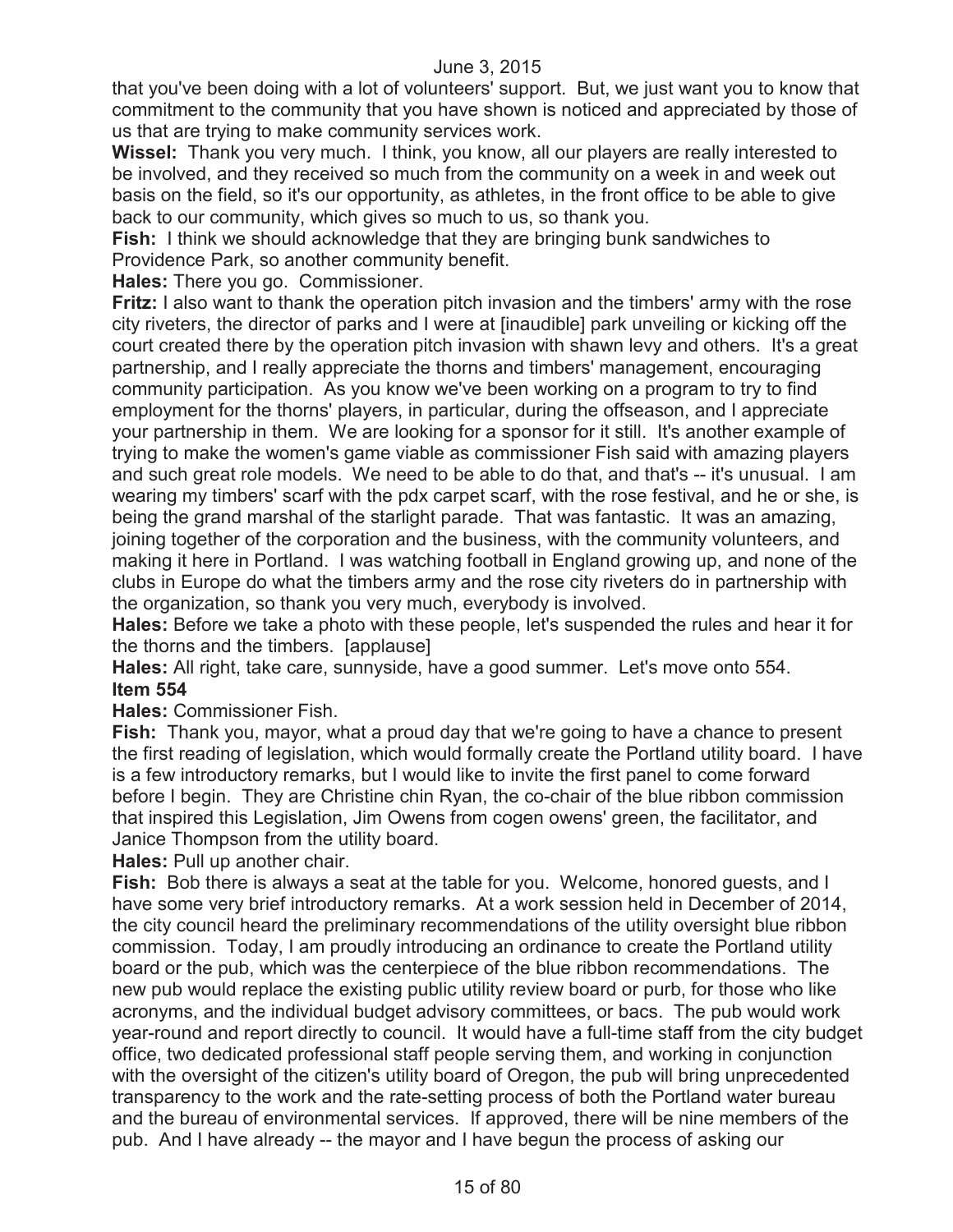colleagues to nominate the potential members. If any member of the public would like to be considered for joining the pub, information and an application form will be posted on my website this week. And with that, I want to thank our distinguished panel and introduce Christine chin Ryan who served as co-chair and really did a splendid job with Dwight Holden guiding the commission. Welcome.

**Christine Chin Ryan:** Thank you. And mayor hales, commissioner Fish, and commissioner Saltzman, Fritz, and Novick, thank you for giving us the opportunity to provide testimonies. Unfortunately, Dwight Holden chair is unable to be here due to business travel. As vice chair he asked me to present on behalf of the blue ribbon commission. You may recall that the brc was composed of 11 citizens who met from July through November, to develop a set of comprehensive utility reform recommendations that we presented to you on December 8. At that time, you directed commissioner Fish to develop the implementing ordinances necessary to put into effect these -- those recommendations. I am here today on behalf of the brc, to report to you that the ordinance in front of you reflex the intent of the brc's recommendations for streamlining and strengthening the oversight of the Portland water bureau, and the bureau of environmental services. There are four fundamental elements in our recommendation that I think are important to highlight. First, the new oversight utility, the Portland utility Board replaces purb as commissioner Fish says and two bacs for the bureau. Our December presentation to you included detail rational for this change, which I will not repeat here. What I want to emphasize, however, is that we believe that the new entity is the best approach to provide stronger and more consistent oversight without creating new bureaucracy. Second, the pub is assigned its own full-time dedicated senior level staff. And this is critical to insuring that the new body has the resources to be able to successfully do its job. Third, the pub is given the opportunity to be involved year-round in the utility bureaus visioning such as mission and system plans, and budget planning, such as cip rates, annual budgets. This is essential to true oversight, and the budget and rate-setting processes. Fourth, this new program is monitored on a regular basis, based on specific measures of success. This needs to be thorough but a realistic analysis of the oversight program that is shared with the public. The proposals that you are considering today are significant and probably ground-breaking. They will accomplish much to improve the oversight of your utility bureaus and increase the public confidence and their management. They create a high profile, independent, oversight body to Help ensure accessibility, transparency, public participation, and the decision processes for water and wastewater utility rates and budgets. They provide the oversight body with independent, dedicated technical staff, that can provide independent analysis of, and monitoring of the bureau and city council actions. They officially integrate the oversight entity into the cip, and the budget development as recommendations and made at the bureau of commissioner level, and enter deliberations by the mayor and city council. They provide an additional outside independent perspective on how to best meet the city's utility needs. I want to close by acknowledging the efforts and the commitment by my fellow brc members, our facilitator, and the city staff. We and you have been well served by this process and those efforts. Thank you. **Fish:** Christine, thank you, and on behalf of the mayor and me, I want to thank you and the entire blue ribbon commission, in my seven years on the council, I done think that a citizen body has performed more ably when given such a complex charge, and such a challenging time line. But, the work that you have done is important and thoughtful, and I

agree with you, I believe that we have the opportunity to have significant and groundbreaking change, and it flows directly from the work of the brc. You have our gratitude. **Ryan:** Thank you.

**Fish:** Who is next?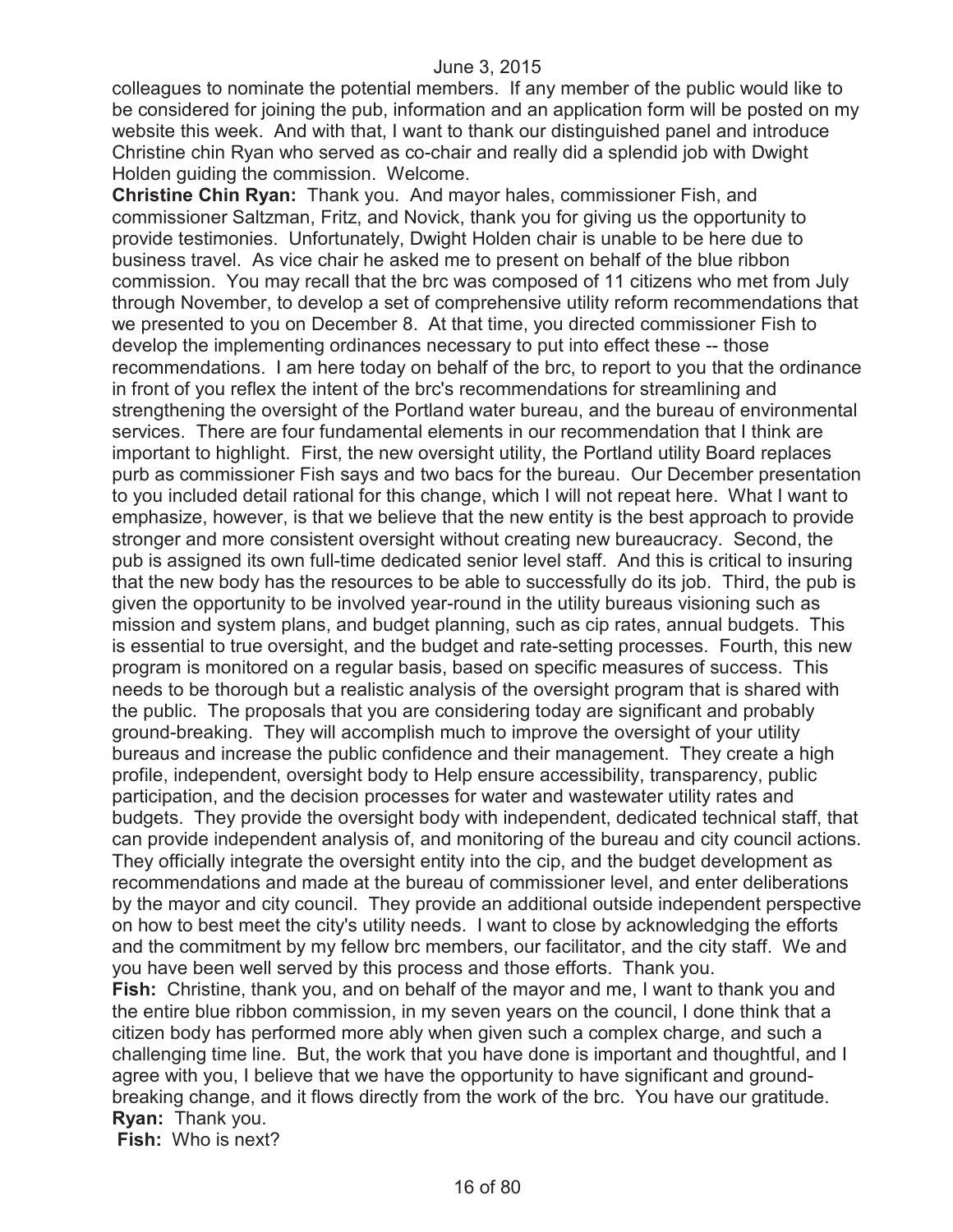**Jim Owens:** I am. Good morning. I am Jim Owens, principal of Owens green and I am honored to be the facilitator for the blue ribbon commission. First off I want to note that we are providing a unique welcome to the new bes director, Michael Jordan. It's not often that one is given a pub on -- a pun, taking a position with the city, and I want to express my Appreciation to the bureau representatives and the commissioners and mayor's staff. While challenging, the blue ribbon commission process was extremely informative and transparent. We were given the independence and support in our deliberations that we were promised, and it was a pleasure to work with members of the blue ribbon commission. A great group, and another example that the citizens are the riches of the city. Two points to make. First, the ordinance before you today is, as Christine indicated, accurately reflects the recommendations that we presented to you. And is true to the process that we employed to develop those recommendations. Second, the true challenge starts now. The success of the new entity rests with the appointment of the committed and knowledgeable community members, who can nurture the concepts from infancy to adulthood. Luckily, we have a wealth of qualified citizens to choose from who are up to the task. On behalf of the brc, we hope that you, the city council, choose wisely in making those appointments. And I am going to apologize. I have to run out and catch a flight this morning. So thank you for the honor.

**Hales:** Thank you, Jim.

**Fish:** And thanks for your great work facilitating and then handling and helping with the hand-off of the recommendations to the council. You have done great work.

**Owens:** Thank you.

**Fish:** Janice Thompson.

**Janice Thompson:** Janice Thompson, utility board of Oregon. So we support the passage of this ordinance. I was invited and was pleased to participate on the utility oversight blue ribbon commission, and one of the things that I did was to highlight kind of a three-pronged approach. In that context, I was using a triangle, I will use the three-legged stool analogy today, so the first recommendation is the topic before you today. The establishment of the pub, so that is strengthening and streamlining the internal oversight leg and the effect of the utility oversight stool, if you will, and it's akin to the other bureau and is their citizen advisory groups but stronger. Christine highlighted several points, one that I think bears the repeat is the dedicated staff, but I also want to highlight that the - there had been kind of, over time, kind of evolved in combination of like how the back process fit or didn't fit with the purb, but it was, I think, fair to say that my digging around, that the back process just never really quite fit as well for the utility bureaus as other bureaus because so much of their budget is capital improvement, and so asking a shortterm group to come in with budgets, you know, that were, in large part, kind of established, meant that they were more focused on advising around the edges, and there were several comments in the record for the brc from bac members highlighting that. And then how exactly the bacs fit or didn't fit with the purb doesn't seem like it was really thought of, much about back in 2005, when the current bac process kind of got underway. And like I say, I think that people figured out kind of how to do it, but it was not in a kind of planful way, or not in a, in an advanced -- it was planful. There was not a lot of advanced thinking, let's put it that way. So, I think that it's fair to say that this is a clear and kind of more streamlined solution to kind of this historic, who is doing what, kind of dynamic between the purb and the bac. And the importance of clearly giving the public the responsibility related to oversight on the capital improvement projects is a very important -- cub will be monitoring the scope issue, and want to highlight some language from the brc report regarding the need for the oversight to embrace innovative solutions, as well. Two other brc recommendations represent the second and third leg of the stool, and I want to touch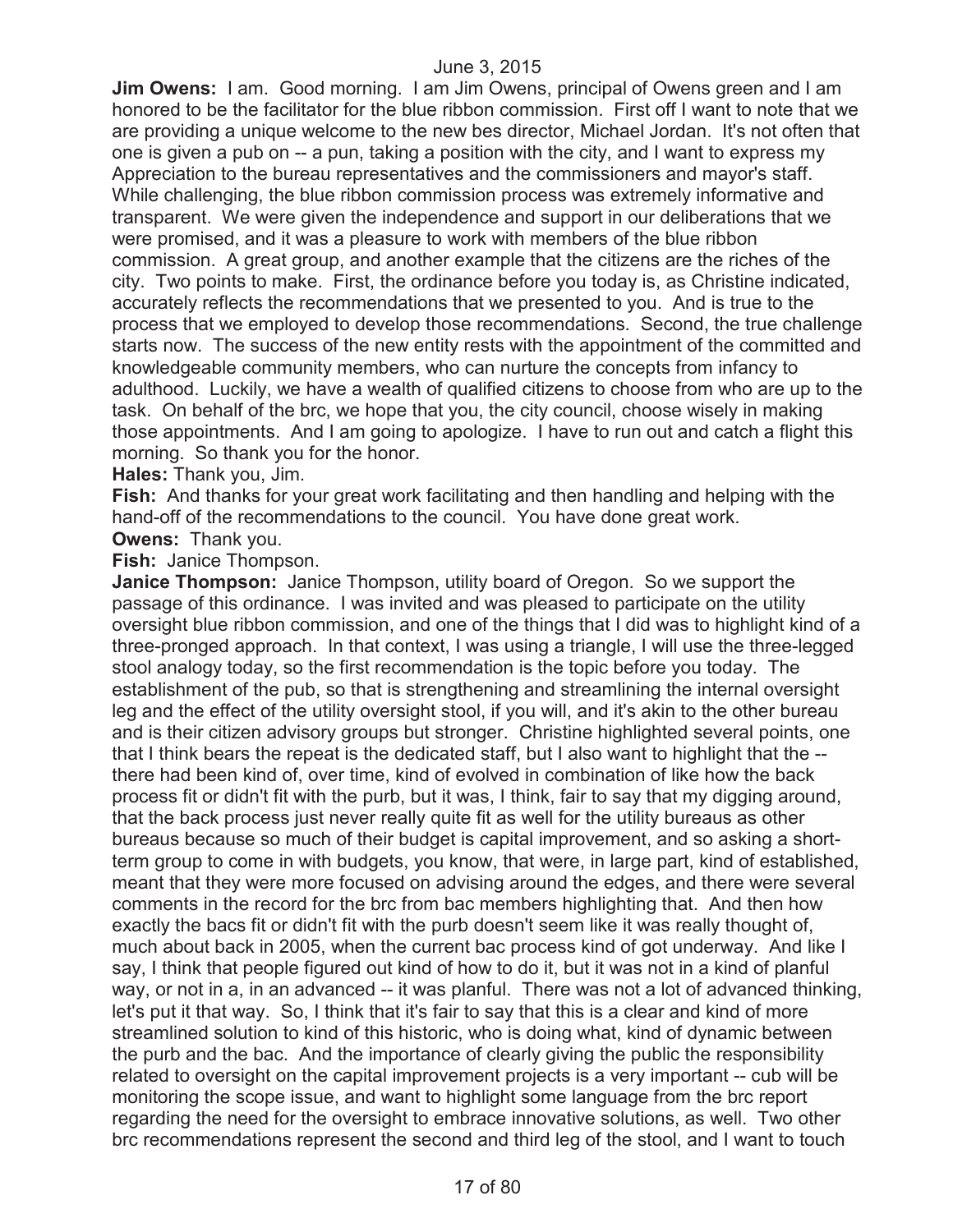on those. The second leg is the city council, which needs to really embrace the pub and in timing and other process decisions, that, you know, aren't appropriate to be spelled out in the ordinance, needs to really carry through and make sure that the ordinance is, you know, not just stale words and the exchange between the pub and the city council. Doesn't just decline into, you know, pro forma exchanges. And then the third recommendation did relate to the cub and cub continuing as the third leg of the stool, and in that context, we will be monitoring, continue to monitor the city council in its oversight of the bureaus, and we're going to monitor and advise the pub's oversight recommendation. The ordinance clearly spells out that cub does not replace the pub and vice versa. So, I was invited to participate on the blue ribbon commission. That seemed appropriate given the ad hoc nature, kind of developing, you know, this evolving new utility oversight scheme. I've been asked, you know, nobody from cub will be on the pub. I mean, it's - that would lose our three-legged stool element. And I think that we do anticipate a very collaborative, you know, coordinated working relationship with the pub, but I would anticipate that there could be times where the cub's views are different, and we see our role as bringing that to your attention, as well. A final note is that the pub, you know, we'll have a learning curve, I think, the brc did demonstrate that people can get up to speed and move fast, and nevertheless, cub is very committed to assist the pub in its effectiveness. **Fish:** Thank you very much for your collaborative relationship in drafting the ordinance. The last point that you made is reflected in the wherefores section to sub b, which does note that while the -- there is a goal of striving towards collaboration and coordination between the pub and the cub, they are both independent sources of utility analysis and oversight and will remain independent of each other.

**Thompson:** Right. It really establishes, you know, this three-pronged, three legs of the stool, with cub in the pub being two legs and the city council being the third leg. **Fish:** And thank you in your first year of providing the oversight, during the budget process, thank you for your very effective advocacy that ended up resulting in a further rate reduction based on going to the full cost recovery on one of the system's development charges so we appreciate your good work. Mr. Wise.

**Mr. Wise:** Mayor hales, commissioner Fish, commissioners, it's been a pleasure to be here, and I just want to say one thing, one is how hard working this particular Citizen's group was, and many, many, meetings and how transparent it was, and our chair, obviously, couldn't be here, but I have to say, for him, observing him, how open he was to the citizen's input and the process and how amazing that was to me to see constantly stopping what we were doing so we could hear people and listen to them in permanent process, second point, how important this is because I don't know of anything with a more important strategic asset for the city of Portland than the water and sewer system taken together, particularly given what you just discussed, climate change, the significance of the water system to the region, and to our people. This is a great step, I believe, to making sure that's managed as best as possible given the forces are going to be working on the region in the future. So, thank you for the opportunity, and to participate in this hearing, thank you.

**Hales:** Thank you, bob.

**Mr. Wise:** Thanks very much.

**Fish:** So we have some folks who signed up to testify, if I might suggest by way of managing the process, Commissioner Fritz has proposed some amendments, which we consider friendly amendments. And I think that it might be good to put those on the table now. And then we'll invite up further testifiers, and Commissioner Fritz you want to walk through the amendments?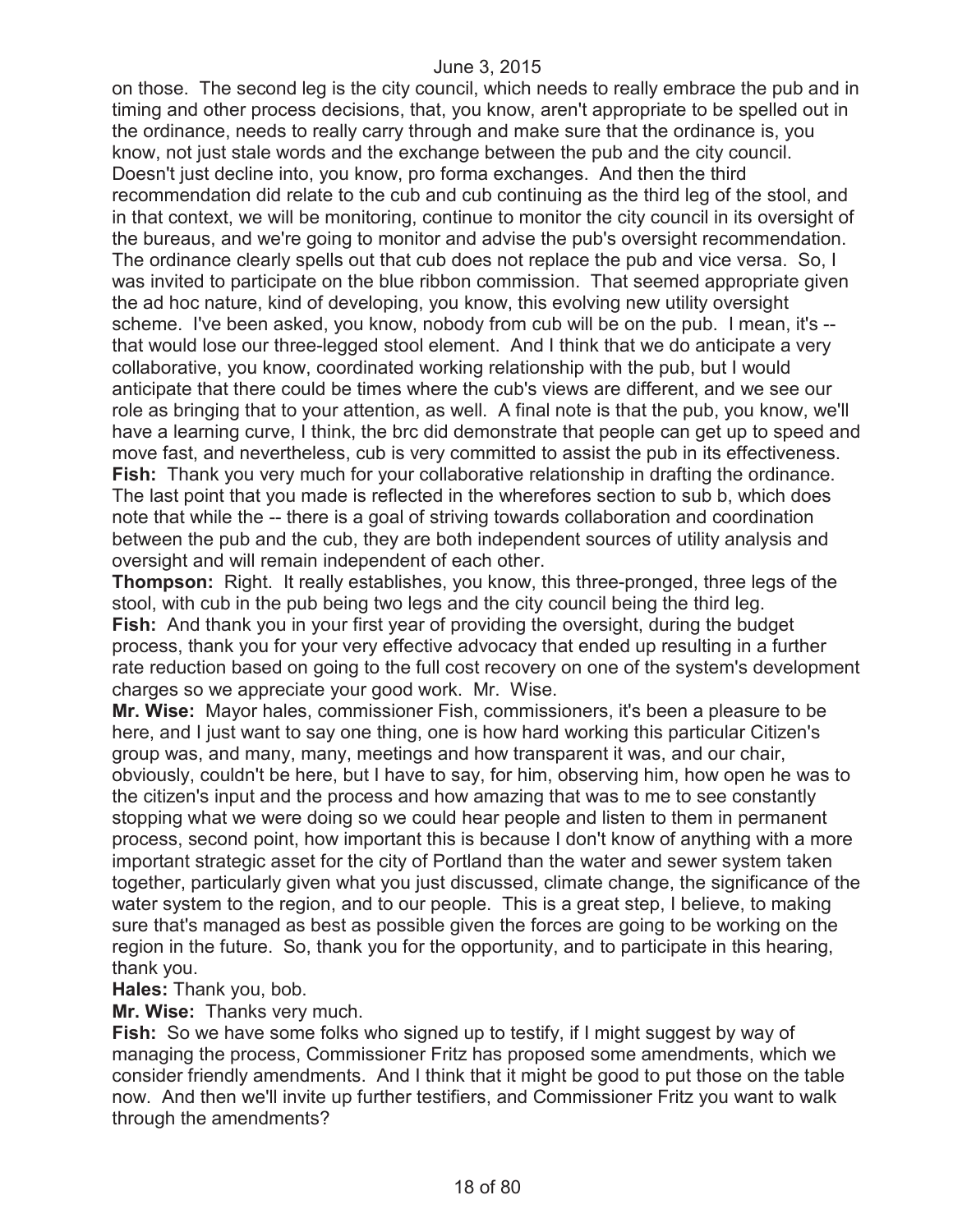**Fritz:** Thank you, commissioner Fish and thank you very much to the Blue ribbon commission and everybody who has participated in this process, particularly, to commissioner Fish for leading it and being so willing to completely revamp how we do public process and oversight for the utilities. So my amendments that commissioner Fish and I discussed in here, that supports or clarifies some of the issues, some of the intent, under 3.13 -- 123.030, membership, it currently states the board shall have nine permanent members, board members shall be appointed by the mayor in consultation with the commissioners in charge of the bureaus and confirmed by the council. My amendment proposes any council member may submit nominations to the commissioners in charge. And the remainder of the paragraph is the same. Do you want me to go through all of them?

**Hales:** Go through the second one, too.

**Fish:** Ok.

**Fritz:** And the rational for this is that currently, all city council members are entitled to submit nominations for the purb. I personally despite not having the utilities ever, we have three members of the purb and it makes the council responsible for recruitment which is important for a powerful board, and also, there is a further reference in 040 to the mayor and the council which means -- assigns all council members responsibility for the composition of the utility board. The second amendment is under 3.12.040, appointments and compositions, and I want to -- it says, in making board appointments, the mayor and Council shall strike a board which reflects the diversity of the Portland community, and used language from current public involvement advisory committees, with policy to specify what that diversity means, and we are proposing to add, including but not limited to the following factors. Area of expertise, advocacy experience, community involvement, profession, education, and/or economic status. And there is also, obviously, a list later in this paragraph about what kind of skills, and so I am proposing a couple of amendments to that sentence. It says skills that will serve the new board include and proposing to strike new because it won't be new for very long, and then it says technical knowledge of the storm water, sewer, utility operations and issues accounting civil engineering and conservation and environmental sciences, and a host of other things, I am proposing to add equity into that list. To make sure that we remember that the scale of equity is of understanding and paying attention to equity is something that is on the board. **Hales:** So commissioner Fritz moved the amendments.

**Fish:** And I will second them, mayor. In discussing these amendments with commissioner Fritz, and as the sponsor of the legislation, I consider them all friendly amendments, which either strengthen the existing language or make explicit what we believe was implicit, and so I am Pleased to support her amendment.

**Fritz:** Thank you, and I want to mention for public testimony, that I do have an additional concern about them, the makeup of the board, and particularly, the involvement both of the employees and of the community members. I want to make sure that it's clear that the board will take public testimony at its meetings, and that they -- when they are functioning as a budget advisory committee, that the appropriate folks are at the table. Commissioner Fish and I will be having some conversations about that before the next reading, and maybe with further amendments.

**Hales:** So before we take a vote on accepting those amendments, the city attorney, is waving at me. So I always listen.

**Linly Rees, Deputy City Attorney:** I have confirmed with staff, because of the way that the second one was drafted, it was not entirely clear that some of the sentences that were in between the amendments remained, and I want to clarify the only changes to this are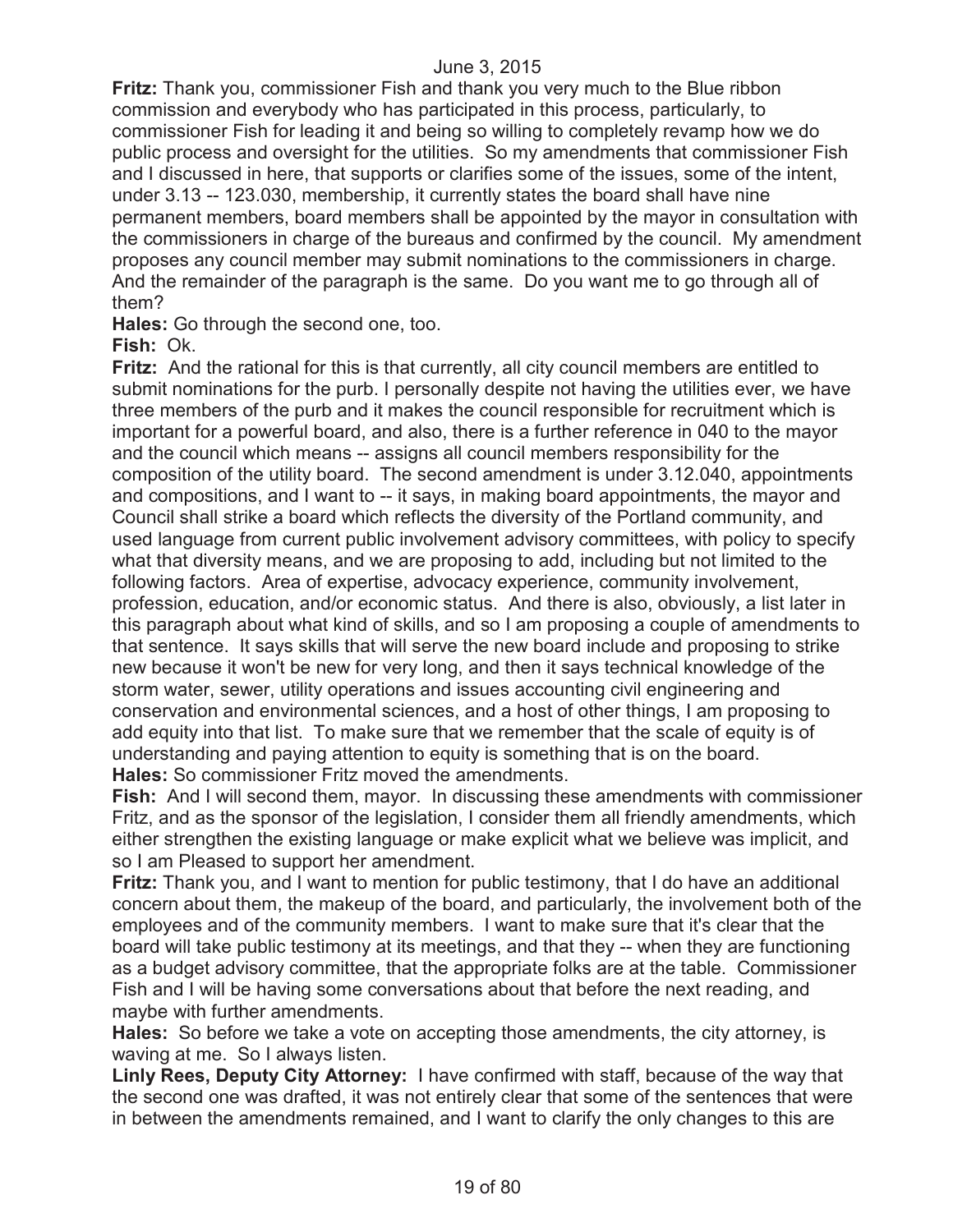those changes that are secure. Everything in A, that remains stays the same and B, is not amended, as well.

**Hales:** Correct, ok. So we'll take a council vote to accept those amendments and take public testimony on both the original ordinance as it was proposed and those amendments. So, roll call on accepting the amendments.

**Fish:** Commissioner Fritz thank you for these thoughtful suggestions. And amendments. I am pleased to vote aye.

**Saltzman:** Aye. **Novick:** Aye. **Fritz:** Thank you, aye.

**Hales:** Aye. So now let's turn to testimony, and we have some folks signed up, Karla? **Moore-Love:** We have four people. The first three please come on up.

**Hales:** I want to make sure that everyone understands that this needs to be on this topic. Okay. Just on this topic of the pub.

**\*\*\*\*\*:** Absolutely. Whatever you want to wear but this subject.

**Floy Jones:** Floy jones, with friends of the reservoirs, an all-volunteer grassroots' group and of all the people who participated in this blue ribbon committee, I am representing the only organization that's been consistently providing oversight to the independent oversight to the water bureau for the last 12 years, and we're facing another 7% rate increase, which for middle class rate payers, is a struggle, on top of the high rate increases that we have seen, and you know, I am sorry to say that I agree with comments that commissioner Saltzman made early on, and I really see no provisions in this, that's going to make this commission any different than what exists today. There is nothing in there that requires an annual independent line item budget oversight of the budget, and you know, for all these years, the water bureau has refused to entertain any suggestions that make the Budget smaller. Only that expand the budget. You can throw out a million suggestions for expanding and growing, and ow water bureau has grown 40% since I first started seriously monitoring the budget in 2004. They are close to 70 employees that make close to 100,000, dollars while water demand has declined since 1988, so why would we expand? I also wanted to comment, the discovery that you have given cub praised for, of course council has known about it. It has been in the lawsuit since 2011, giving -- making rate payers pay for the system development, and costs for developers. So, you know, it's hardly a cub discovery, and it should have been addressed last year. You know, Dwight Holden did a great job for the admission he was given but you need to strengthen this if it's going to be any different. And it needs to most certainly be made public well in advance when these meetings occur, and, you know, more than just a few minutes of comment at the end. People who have been participating in, and interested in the water system, and our sewer and storm water system need to be able to participate. The focus, really, shouldn't be -- I have heard these words being used, and during the budget discussions that the focus needs to be on education, which I view as, you know, really code for propagandizing the need for further increasing, and it really needs to be true, oversight, true independent Oversight. Thank you.

**Hales:** Thank you. Good morning.

**Winston Michael Ray:** First, I want to address this body on this topic here, and -- **Hales:** Give us your name, too.

**Ray:** Winston michael ray is my name, and yeah, I am looking over this, and I am a newcomer to the city. As you could say, we met is a few days after I arrived here on, what it was, the 16th of May, Mr. Mayor, oversight, yes, we do need to create a stronger utility board oversight to strengthen, for the city water, the sewer, and the services. I think that it's necessary, and like I say, I want to be here, for the time that I am supposed to be here to address that more aggressively. But, you know, I look at oversight, in many areas. And there is other oversights that the boards that need to be put together to, to strengthen --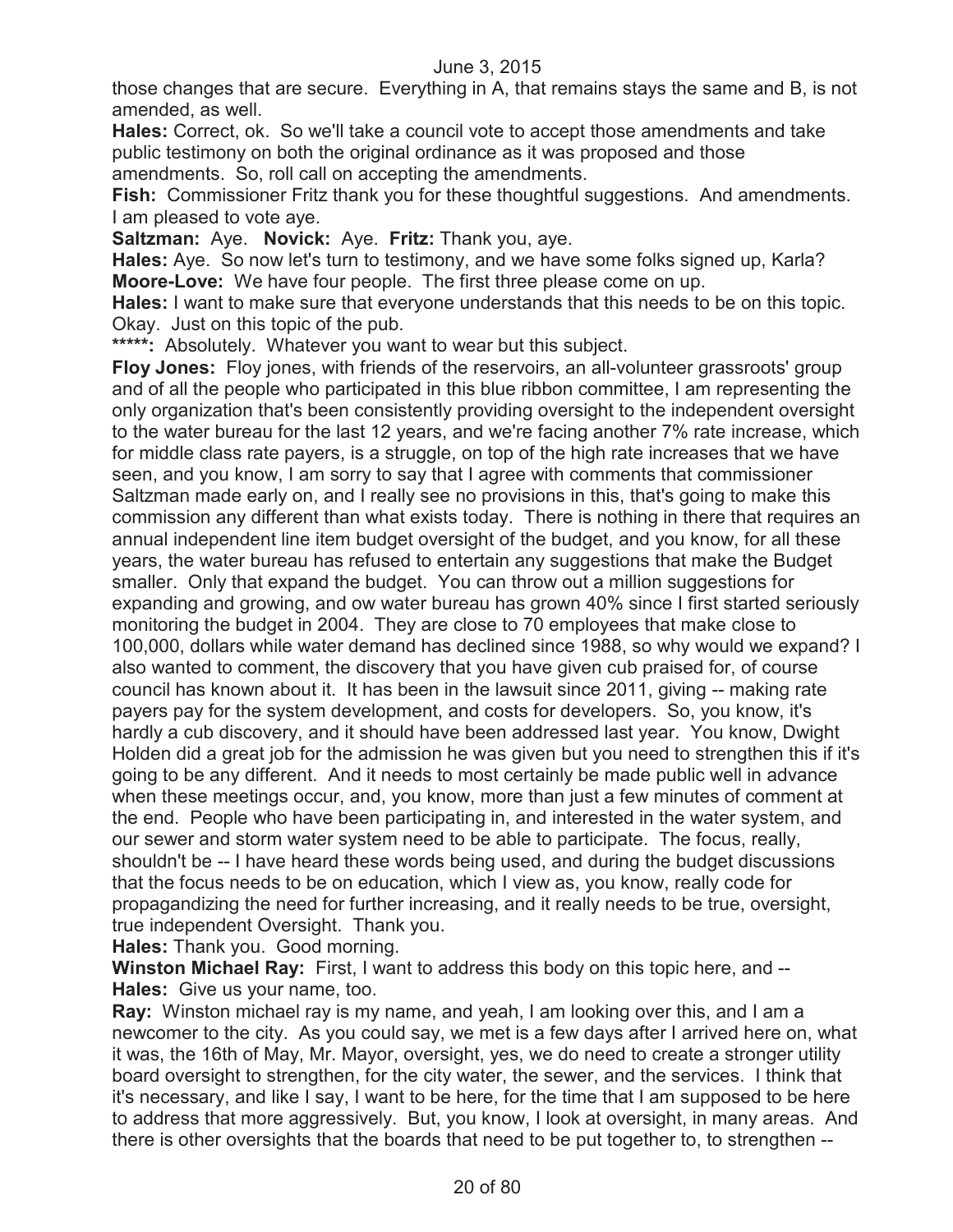should I say, to view new measures to help the city, and I think that the city of Portland should create a board through your office to own the business, and I am sure as you stated last time you were doing all you can to do that, but, you know, as I stated several times, and I just saw earlier today that this is a serious problem, and I think it somehow interrelates with each other with the utility bureau, and the other departments. But on a closing, I don't have much time here but I want to take this time and I won't do much talking, a picture is worth a thousand words, and I know we said that we would not discuss That but this is all connected. And I just simply want to invite all of the citizens of Portland, Oregon, to stand with us under the Burnside Bridge on June 6, at 3:00 to address this issue of homelessness. It has something to do with water because we are under the bridge, and also I must say in my closing statement because this is the last time I speak because June 6 is three days away, I've been in contact with the British government. I just -- one statement says it all, the revelation of Winston smith, in George Orwell 1984 novel, we went to college, I went to lsu, and is me. And I passed that onto the British government, and in contact with the ambassador Pete Westmacott, the U.S. Ambassador of Britain to the united states, and on George Orwell steps on Richard Blair, so just -- we have one final time, will you, as mayor, and Mr. Novick, president of the city council, and commissioner Fritz, and Saltzman and Fish respectively will you all stand with me, and the citizens of Portland on June 6 at 3:00 to launch 100 billion marketing campaign that's going to get us out of this sewage mess.

**Hales:** Thank you for coming. It's the rose festival weekend, so thanks for coming today. Thanks. Welcome.

**Michael Houck:** Mayor hales and commissioners, I am here today representing the urban green spaces institute to support the option of the ordinance. I would like to start out by repeating what I have said numerous times before, and if I never hear the bureau Environmental services refer to it as a sewer bureau again, it will be too soon. The bureau, as we know, has a much broader admission that thankfully relates to the broader environmental issues in the city of Portland, and I bring this up, again, because it's critical that these initiatives represent individuals who point to the pub. My specific comments on the ordinance, include first of all, I am pleased to see you start out by saying that you have the very dedicated staff. I think that both the bureaus got bashed unreasonably by proponents of the initiative that was put forward, with regard to the specific language, I don't, actually, anticipate you will add this language, but I would hope that you would keep it in mind, at least. By adding, for example in .7, implementing the city commitments and policies, beyond federal and state mandates, implementing the city commitments and policies to protect and improve the watershed and eco-system health of the city respond to climate change through mitigation and adaptation, and I think that those need to be included in the list of the things that you are looking for with regard to representation. And again, I refer on exhibit a, for the creative purpose, add watershed services, city policies relating to improving watershed health, and eco-system health throughout the city. Regarding the appointments, the composition, I am pleased to see you will be seeking individuals with expertise in watershed health issues, conservation, and green infrastructure, and the environment, and to the brc, I recommended, I think that cub referred to it as adding innovation, and I am really concerned that the lawsuit, and the initiative in the ensuing political mayhem that occurred during that period of time, which the citizens of Portland soundly rejected, by the way because they do understand the value of both those bureaus to the city. There has been a chilling effect, and I am speaking primarily about bes. I don't know intimate about the water bureau but I think that there has been a chilling effect and a tendency to try to keep below the radar, and to hunker down, and avoid any political ramifications for being innovative. The city of Portland now is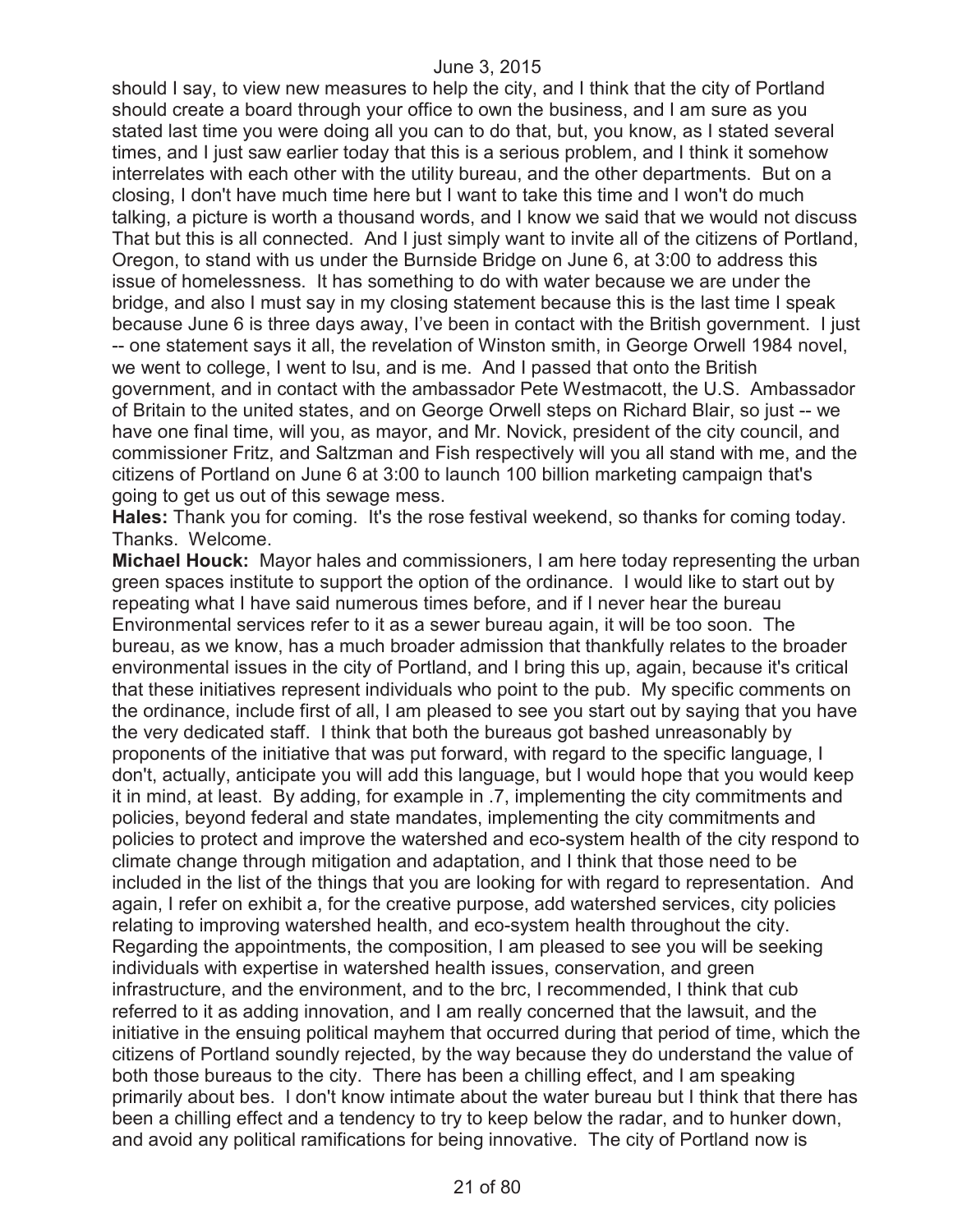recognized by the epa as one of the most innovative environmental service bureaus in the nation. And I think that we need to keep on that track. I am also pleased with the language that advises the mayor and council to appoint a pub that includes individuals with experience and conservation. One of the concerns that I have is there has seemed to be a tendency to, actually, exclude people who have the depth of expertise with regard to budgeting and with regard to the inner workings of the bureaus, and you need to think very carefully about how you appoint, I've got a particular individual on mind you won't be surprised to hear and I'm sure their applying; who really do understand the budget process and how the bureaus work. Thank you very much.

**Hales:** Thank you.

**Fish:** One comment, and first, thank you for your thoughtful written testimony, and thank you for your advocacy, both before the brc and subsequently, and in 3.123.040, of the accompanying regulations, we do specifically call out green infrastructure, environment, and eco-system science and environmental protection, and this is intentional. We're not saying this -- we are not adding this to a list but we want people with this specific experience and life experience, and value-based experience. And they can help us to be successful. And so, it's not exactly some of the language that you proposed in your letter. But, it is embedded in the selection process and criteria, and that reflects the testimony that the brc heard that we need to continue to have that focus, particularly with the bureau of environmental services.

**Houck:** Actually, I referenced those in my written testimony, but I didn't have time in three minutes but I appreciate the fact that the brc did follow through as did you, commissioner Fish.

**Saltzman:** I find these to be welcomed amendments and I am wondering whether the sponsor would have any objection to adding the amendments to this language.

**Houck:** It's up to you. That would be great.

**Houck:** Right.

**Saltzman:** It's good to mention the watershed health, and throughout the ordinance, and I think that you have done a very good job here of artfully inserting them in appropriate places.

**Fish:** And we -- because commissioner Fritz has raised a question of public process, and also, the related issue it is unlikely that we'll take the final vote next week, and it may very welcome back in two weeks. What I would suggest, Dan, is rather than do it on the fly, because every word of this ordinance and the regulations has been crafted collaboratively with all the stakeholders, if there is a specific amendment you want to offer, I would think that we could craft it and bring it back to council and I would love to do it on the fly. **Saltzman:** If you would, as a sponsor, if you would take the language adjusted by Mr. Houck and incorporate it.

**Fritz:** I would be happy to work on that as well.

**Houck:** I would really appreciate that, frankly because I think that we need to be more explicit in -- there is a very important document.

**Fritz:** I shared that concern. I was looking at the word, storm water, and thinking that encompasses a couple other things but I agree, it will be better to state up front it is the bureau of environmental services, and that includes more than storm water.

**Fish:** I commit, as the author and sponsor to work with Dan, and Amanda, to come up with language and we'll bring that back next week.

**Hales:** That sounds good. We did capture that as you just pointed out in the appointments' piece, more broadly than we did elsewhere in --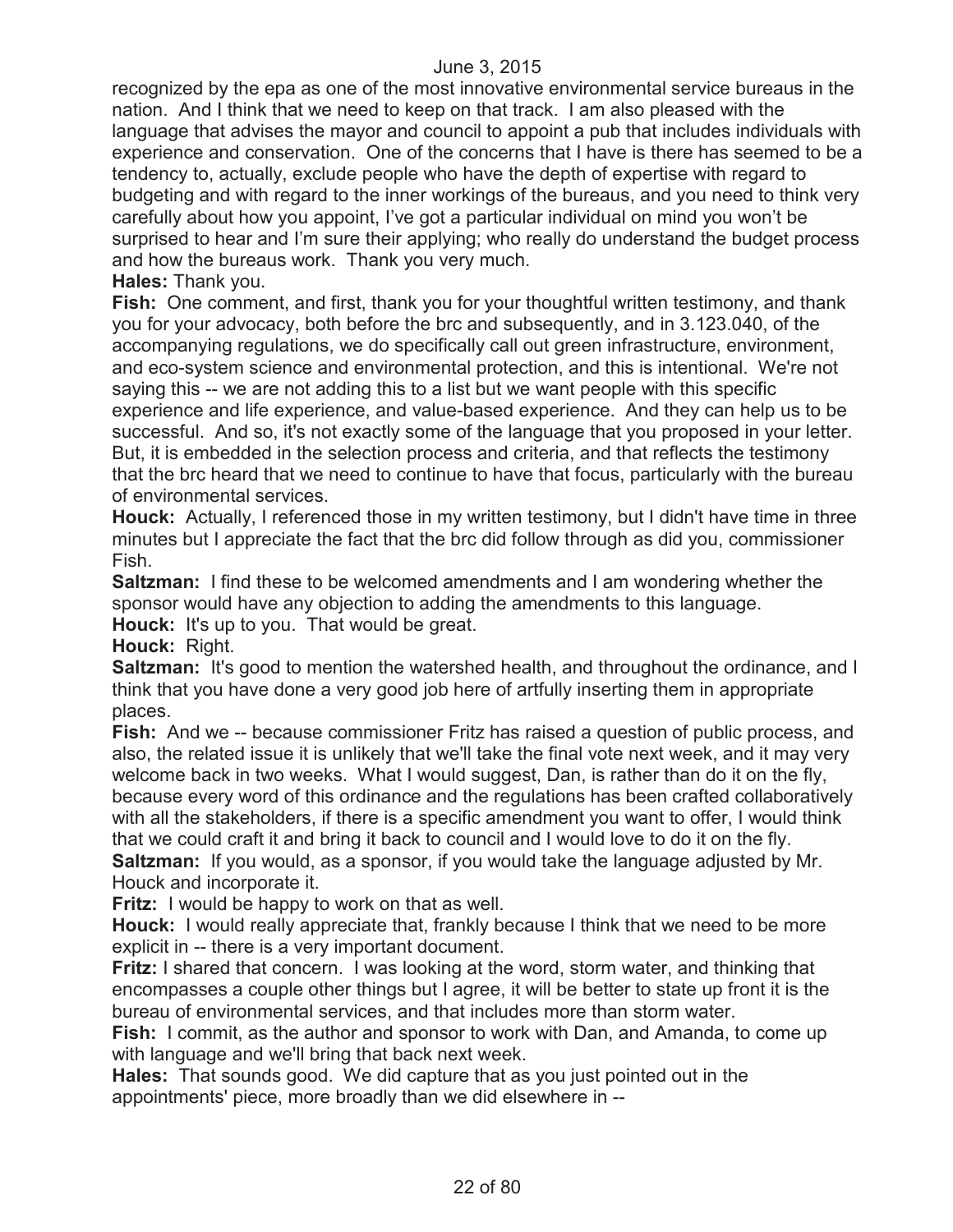**Houck:** My reason for submitting those potential amendments, was in the other language that related to the mission of the bureau. And that continues to be a very significant issue in terms of how we communicate to the public, and others with the bureau's bes's mission. **Fish:** I thought that -- the number of your suggestions in your testimony I read were thoughtful. Having spent a lot of time drafting this and making sure it is fully integrated and not get in trouble with the city attorney's office, I just want to have the opportunity to do it the right way.

**Hales:** Thanks for raising that issue. Thank you all. Thanks very much. We have one more.

**Ray:** I would like to ask a question.

**Hales:** No, we don't do that. Thank you for coming. Not now, thank you.

**Hales:** Good morning, welcome.

**Carol Cushman:** Good morning. Good morning, I am carol Cushman, and I am representing the league of women voters of Portland this morning. And the league supports creation of the proposed utilities, public utilities' board, and as an organization, the value is transparency and public Involvement, and we believe that the elimination of purb and the two budget advisory committees will streamline budget oversight, and provide the public with a single entry point through which it can learn about and become involved in the work of the complex bureaus, that manage our water, and environmental services. The league was an active participant in the campaign to defeat measure 26, 156, attended a number of the blue ribbon commission meetings, and commented on the commission's draft reports. In our view, implementation of the key recommendations will strengthen the oversight process and improve public trust. Broadening the scope of the pub to include the full range of the bureau's activities, capital improvement projects, policies, finances, and budgets, will ensure that the board's recommendations are based on a full understanding of the bureau functions, and cost of implementation. Furthermore, having been -- having dedicated staff from the budget office with expertise in utilities will make the pub more effective than the current advisory bodies by insuring that its recommendations are supported by reliable information. We fully support the proposed practices that provide meaningful opportunities for the pub to participate in, and influence the city's budget process. The league recommended convening the blue ribbon commission in several years to evaluate the implementation. We're pleased to see that the resolution calls for an independent review or audit in a few years to assess the board's effectiveness. Furthermore, cubs' continued involvement will provide an independent voice and play a critical role in insuring the effective implementation of this new approach to oversight. Finally, a little add to what I have there. Thank you for the previous conversation we just listened to where you are considering an additional amendment to this proposal because we are concerned there is no mention in the resolution of the importance of protecting and enhancing our environment or promoting innovation, risk-taking, and piloting new approaches by the city's utility board -- bureaus. Over the years, Portland has been a leader in this regard and the city should continue to build on its past successes. The league appreciates the blue ribbon commission's work on this challenging issue, and its willingness and openness in accepting the public's suggestions during their process. We're pleased to offer our support along with our recommendation that the innovation and environmental protections must continue to be a priority. Thank you.

**Hales:** Thank you. Thanks very much. Anyone else? Ok. So, this --

**Fish:** Can I just walk through what I think -- what I Understand will be the next steps? **Hales:** Yes, and it comes back at some point --

**Fish:** Well, it's my understanding that the council, as a body, embraces this cub, this pub concept, so we will begin the process of recruiting members that will start this week, and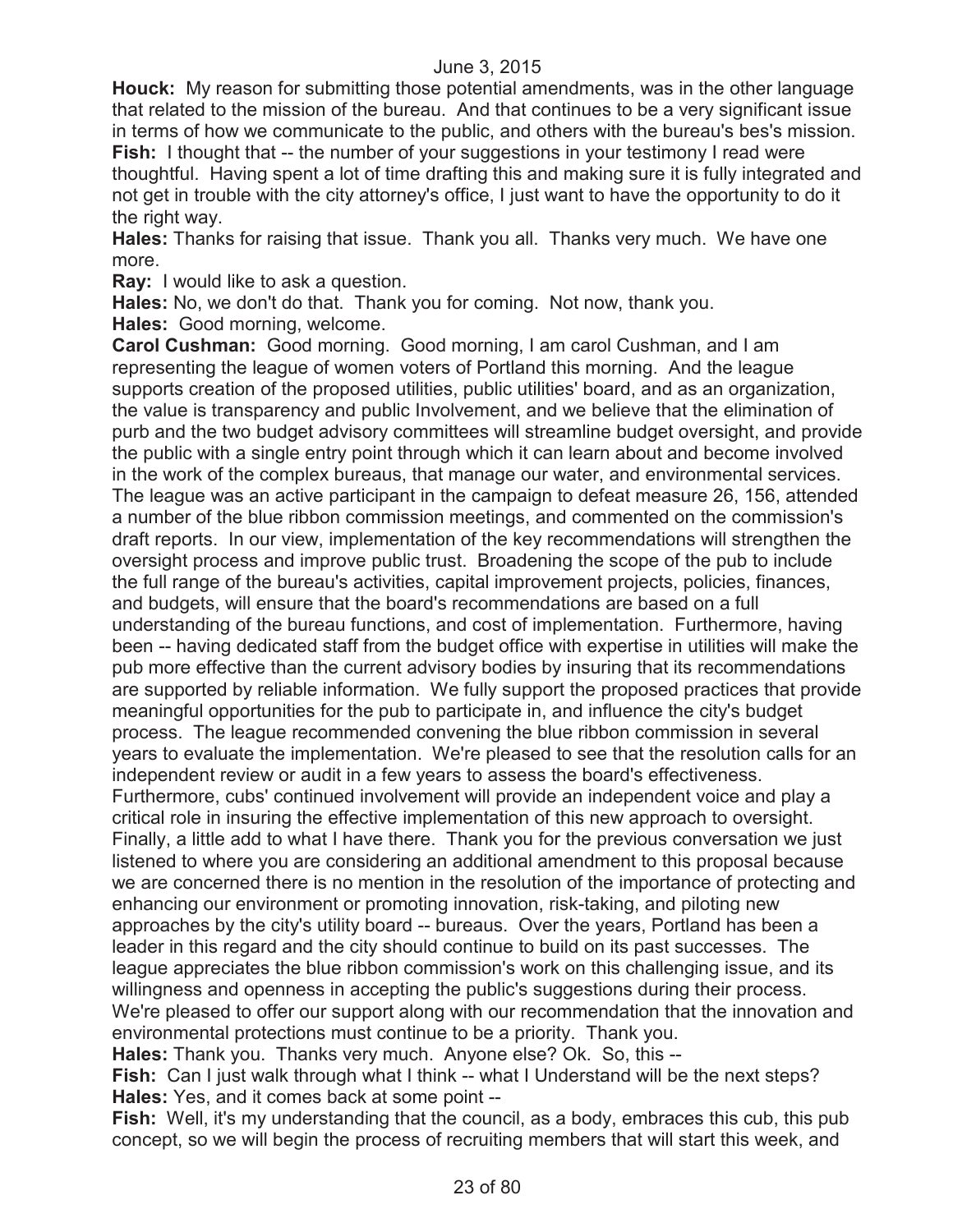there are a number of possible amendments, which have been flagged today, and I will work with my colleagues to see if we can bring those amendments back next week. If they are consensus amendments, I will ask that they be adopted to take testimony and, perhaps, place an emergency clause, so that we can move this thing forward, or if it's the sense of the council, we'll hear any new amendments next week and just have the vote the following week, which is the regular order. Either way, I will work with Dan and Amanda on the issues, which have been flagged, and we will bring back further amendments next week. Either have final vote or a second reading the following week. Because it's going to get a little broken up here, I want to at least today, thank a few people. Mayor, I want to thank you for your full support throughout this process. And particularly Jackie Dingfelder has done great work on your staff. I want to thank the entire membership of the blue ribbon commission. I want to thank Ben Walters, and the attorney's office for drafting this. It is more complicated than people realize, and they have given us great guidance, and Jim blackwood on my staff working on this for a very long time. The citizens utility board, and all the community stakeholders that have weighed in throughout the process of drafting this ordinance and the rules, and I think that by next week, it will be stronger and we'll come back with some amendments and take a vote next week or the following week, but we will begin the process of soliciting names for membership and so, if people listening today are interested, they will be able to get information from my website and we would be delighted to entertain your candidacy.

**Hales:** We will continue this item, I think, that would be the right thing. We continue it or set it for a second reading?

**Fish:** The second reading, let's keep it, and we can always amend it if we need to. **Hales:** So we'll schedule it next week and amend it if we so choose. Thank you. [gavel pounded]

**Hales:** Let's move onto the -- anyone want to do the full item? 555. **Item 555.**

**Moore-Love:** Proclaim June, Sunday, June 7, 2015, to be community music center day in Portland, and encourage all citizens to recognize and support the community music center for its important work and contributions to Portland, arts, and culture.

**Hales:** Commissioner Fritz.

**Fritz:** Interesting error to put a proclamation on the consent. We are just drawing attention to it by pulling it and getting it earlier in the agenda since I'm the last to vote. The last to be scheduled. So may I read the proclamation?

**Hales:** Please.

**Fritz:** Whereas the city of Portland encourages and supports the public, private partnership programs, that offer arts education at affordable costs, and whereas it is the mission of Portland participation and recreation provide and coordinate recreation services and programs that contribute to the health and wellbeing of residents of all ages and abilities, especially youth, and whereas in 1955, under the leadership of the Portland parks and recreation, director Dorothy lynch and program director Robert Crowely, music classes began at knot street community center, now called the matt dishman community center, and whereas, community music center, inc., a nonprofit organization, formed in 1960, provides needs-based scholarships, low cost instrument rentals, and supplements the city's general fund, now, by 100,000 per year, and allowing affordable access to high quality music education for hundreds of students, and whereas the city nonprofit partnership, a community music center now serves almost 1,000 youth and adults each week in music classes and activities, and hosts over 4,500 attendees at more than 150 diverse-free and low-cost musical performances each year, and whereas the community music center has commissioned a book to be written about the history of the community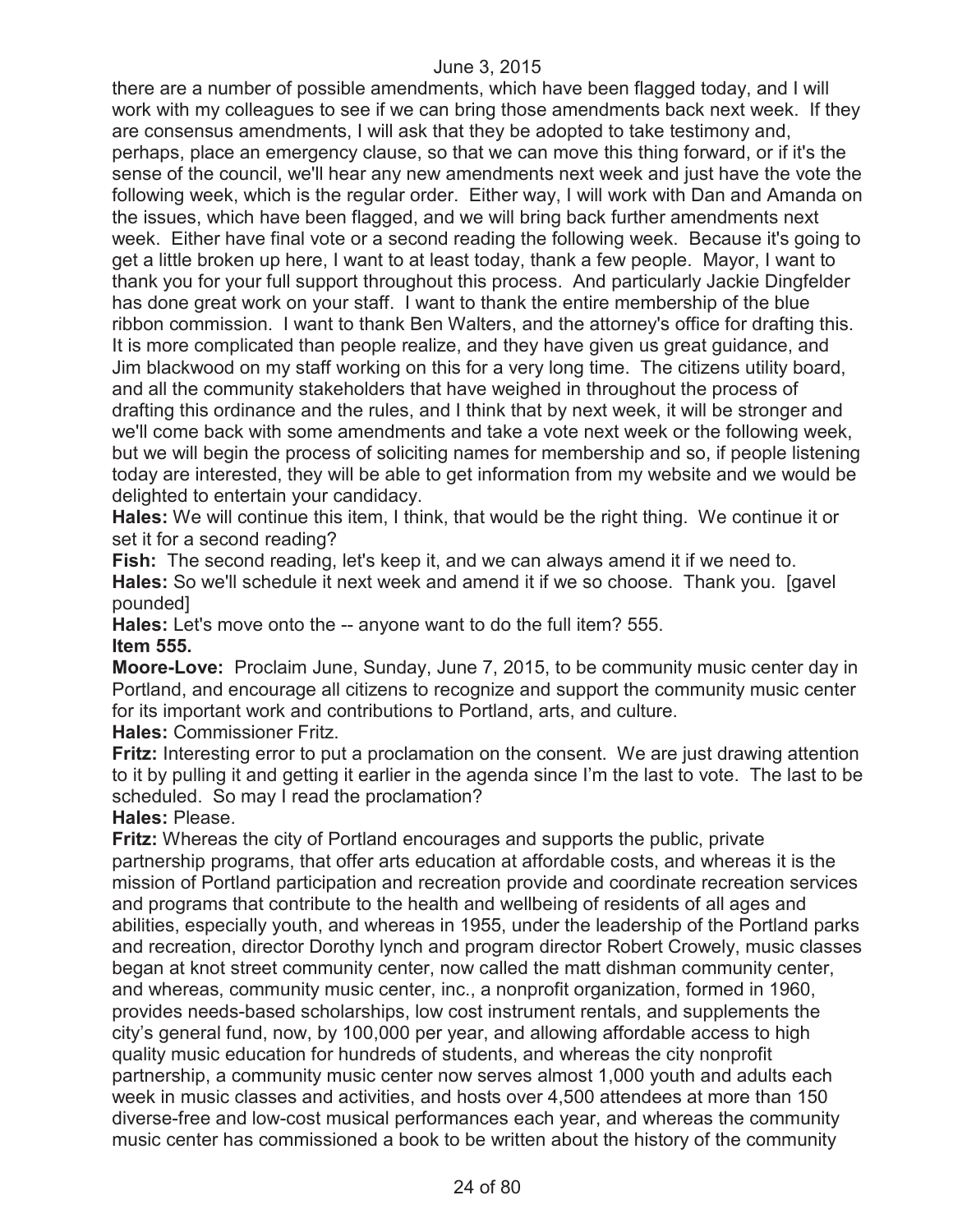music center, due to Be released on June 7, 2015, and whereas, students, instructors, alumni and volunteers of the community music center celebrate the 60th anniversary with the performance festival and community event at reed college on June 7, 2015, and now therefore, be it resolved, that Charlie Hales, the mayor of the city of Portland, Oregon, the city of roses does hereby proclaim Sunday, June 7, 2015, to be community music center day in Portland, and we encourage all the citizens to recognize and support the community music center for its important work and contributions to Portland's arts and culture. Do we have anyone from the community?

**Hales:** Sure do.

**Fritz:** Please come up and introduce yourselves.

**Hales:** Good morning.

**Gregory Dubay, Portland Parks and Recreation:** Mayor Fritz and the city council. Great to be here and thank you for your time to spotlight our big festival this Sunday. Also present here today is the secretary for our nonprofit board, cmc, inc., and -- **Hales:** Put your name in the record.

**Dubay:** Gregory Dubay, the director of the community music center, Portland parks and recreation, employee, supervisor of the program at cmc, and I do want to, also, add to your spotlight of our event on Sunday, that we have an unusual event, we call the galactic twinkle, where we're inviting everyone in the community who plays a portable instrument to come and join us in a huge performance of twinkle, twinkle little star, Which is a educationally significant piece of music, and everyone who knows it of course from nursery songs and interestingly enough that will be led by Multnomah county commissioner Jules Bailey who is a CMC Alum and closet violinist so we will have great fun with that. It is a great community event all day from 1:00 to 7:00 p.m. At Reed College, too big to host at our little community center on Francis street, so we moved to reed college and their wonderful performing arts' building there.

**Hales:** That's great, we appreciate you and the center so much. And I am often in conversations with mayors and other cities, and we all like to brag about our city but there are a couple things about Portland's park system that are relationship pretty unique. One is the simple breadth of it that we have these neighborhood parks, not just the big signature park, and a few neighborhood parks here and there but we have 200, and that's not normal in American cities, not that many cities were as well planned as the old plan did for us, and secondly, we have this amazing sets of relationships with nonprofits. And over 100, I think, partnerships, one way or another, with nonprofits, whether it's gardens or music or trees or -- and that's, again, much more robust than others. And the third, and something I always believed about the park system, our system has really big shoulders. No matter what you want to do, recreationally, we try to accommodate it in the system, and so the fact that we have everything from botchy ball to baseball to swimming to music in the system, I think, is another remarkable thing about our park system. So, 60 years of music as an important recreational amenity for our citizens is part of the health that the park system creates in the community, and that's just not normal in American cities that they are as strong as we are but we appreciate you as a nonprofit and for all of us who love music it's one more way that we feed that love of music in the city.

**Hales:** Thanks so much. Thanks for being here. Enjoy the twinkle.

**Hales:** From what you see of the weather forecast I think it will be a warm galactic twinkle so stay hydrated before you play your instrument. Ok. Let's move onto the other pulled item.

**Moore-Love:** It's a resolution, so we should take a vote.

**Hales:** And time for a roll call.

**Fish:** Congratulations, aye. **Novick:** Aye.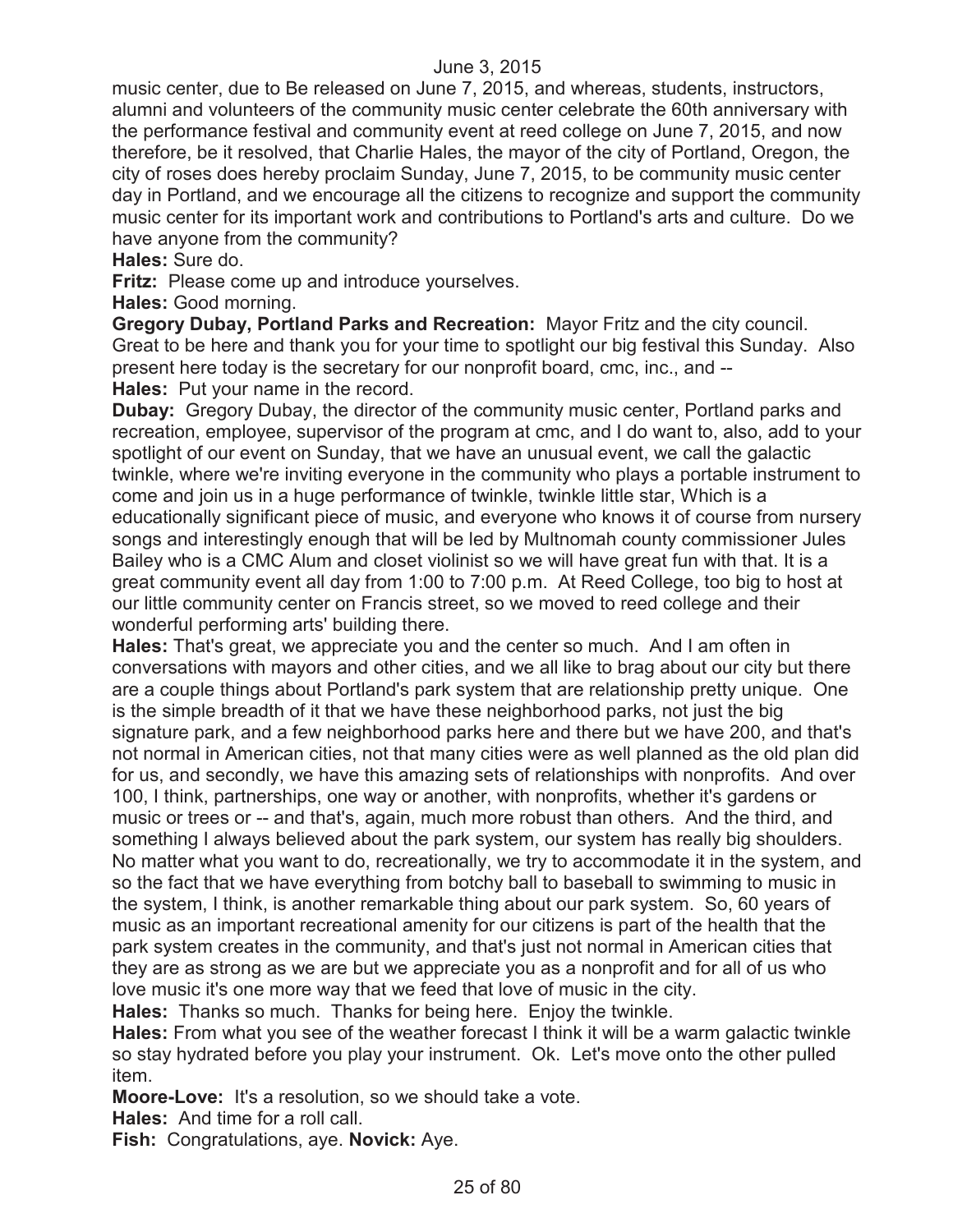**Fritz:** Thanks very much to everybody for your work on this, aye.

**Hales:** Bravo, aye. Ok. Thank you very much. Now, let's move onto the other pulled items.

# **Item 563.**

**Hales:** Commissioner Novick.

**Novick:** Colleagues, this application is to get the funds in order to complete a project very important to a number of other biggest employers, that in south river gate that have 2,400 jobs, many of them middle waged, good middle wage jobs, and including the Columbia grain and etc. There is growing conflict between the freight traffic and -- i'm sorry, rail traffic and truck freight traffic in south Rivergate, and more and more instances, the trucks have to wait for trains to go by because there is increasing unit train activity. And this is very disruptive to the activities of these businesses. We're trying to get the money to build an above-grade crossing, in addition to improving your roadway and providing multiple access to the south river gate. So, we're partnering with the port of Portland to make this tiger grant application, and we would put up some sdc money as match, and this is a growing problem for the businesses, and it's a really important project that we really hope that we can get the federal money for, and it is an emergency ordinance because the applications are due no later than June 4, so it's, it's a rather urgent emergency. **Fish:** Commissioner Novick when you and I were there recently and we saw the trucks backed up and the train that was blocking the road and they described having something

that went over, is that the location that we're talking about?

**Novick:** That is the location, right?

#### **Bob Hillier, Portland Bureau of Transportation:** Yes. **Novick:** Exactly.

**Hales:** That project has been planned for quite a while with great regional support. It's a good, a good project. So, I am glad that it's -- that we're applying. Other council questions? Anyone want to speak on this item?

**Moore-Love:** Mr. Lightning pulled it.

**Hales:** Good morning.

**Lightning:** Good morning. My name is lightning, and I represent watchdog x. The only concern that I have on this is that on the ordinance, it says that you could go as low as 20% on a match, and I noticed that you went 26%. Now, depend on the numbers that you are using, the original project cost was 19,253,000, but my understanding, also, you received a grant about a year ago for 3,220,000. So that would leave a remaining balance on the project of 16, 033,000 now where I have a problem here is I think you used the 26% off the 19,000,000 which was the original project cost, but it wasn't backed out on the grant that was given about a year ago. Now maybe my numbers are incorrect, but my calculations show that you are using the 19,000,000 and not taking off the 3,000,000 for the original grant already given, and when I'm talking that percentage of 26% to 20% if we're using the original 19 million on the project cost that comes up to 1,155,180 difference. So that is a big number there when we're talking transportation to try to get as much funding as we can on this project. And then again if we go back to that other number and we back it out to 3,220,000 we're talking a difference of about 961,980, so again, maybe I'm reading this incorrectly but I'm not quite sure on where you took the 26% off on this grant. That's what I pulled this for.

**Novick:** Mr. Lightning it says requirement of at least 20% must be provided from nonfederal funds. I'd be happy to bring bob Hillier up to explain the reasoning for this specific proposal we have here.

**Hales:** And the previous grant, if I remember may have been for design but um---- I don't know if that's correct or not Bob.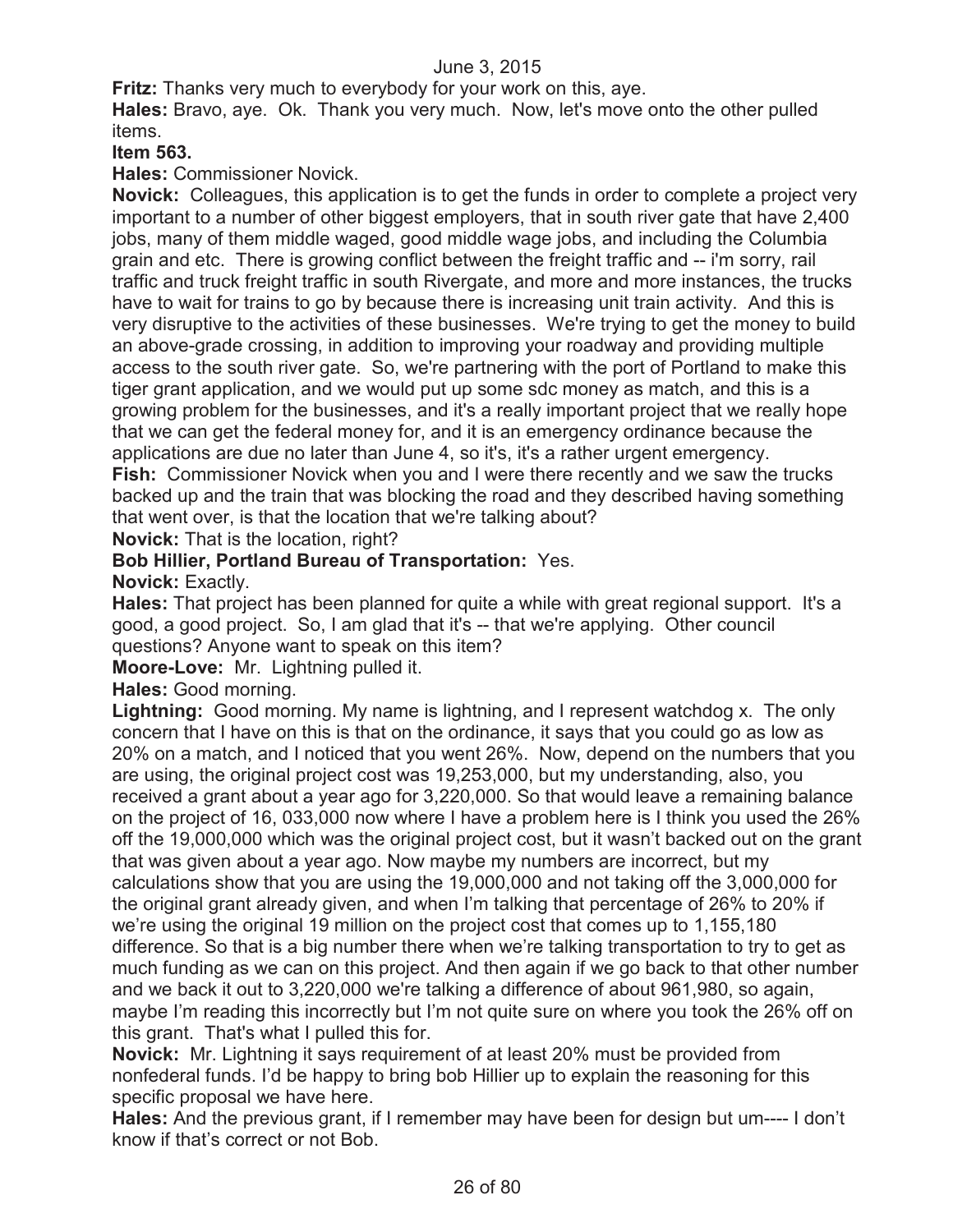**Hillier:** Bob Hillier, Portland Bureau of transportation.

**Hales:** Push the Button on the base of that mic there-----there you go

**Hillier:** Bob Hillier, Portland Bureau of transportation. You were saying there a minimum grant requirement match of 20% again this is very competitive grant process we're competing with the rest of the nation basically. So uh to be more competitive this is the third time we've tried for this tiger grant for this project, we wanted to put in a little bit more to show more commitment on part of the region for this. That's the rational for that. **Hales:** Thank you

**Lightning:** If I might ask real fast where did you use the 26% off of it? Was that the overall project cost less the already grant that was received for the 3,220,000.

**Hales:** What was that for?

**Hillier:** The 3.2 million grant we got that about two years ago, that was federal funds. We cannot use that for match. So we used I believe it's for the 19 million.

**Lightning:** Very good. You have answered my questions. Thank you.

**Hales:** Thank you both. Further? Anyone else want to speak? Further council discussion? Roll call on the emergency ordinance.

**Fish:** Thank you, Steve. Good luck this time. Aye.

**Novick:** Let's cross our fingers. Aye.

**Fritz:** I was at the gathering in north Portland yesterday. Reported that we have lost a major employer who was planning to relocate to the area and didn't after they got stuck at the intersection for too long after viewing the site. This is obviously huge and it's good to be doing something that will benefit the port and our businesses. Very important. Aye. **Hales:** This is a great project. Hopefully the third time will be the charm in my previous consulting career I did get the chance to go watch Mayor Ralph Becker cut the ribbon on a project that succeeded on its third attempt. Don't give up hope. Maybe with a little more match this time and showing here and its well supported by the whole region the federal government will finally smile on this good idea. Good luck. Aye. Thank you. **Hales:** okay, let's move to 565.

## **Item 565.**

**Hales:** Good morning.

**Elizabeth Gardiner, Portland Police Bureau:** Good morning. I'm Elizabeth, analyst with Portland police bureau. I just wanted to give you a little more information about this program. The impact statements the bullet proof vest partnership was created by the bullet proof vest partnership act in 1998. This is the department of justice initiative designed to provide critical resources to state and local law enforcement for these vests. Since 1999 over 13,000 jurisdictions nationwide have participated in bullet proof the partnership program with 393 million in federal funds committed to supporting purchase of over 1 million vests. Since 2005 which is as far back as I have information for the city of Portland has received about 143,000 for purchase of about 10% of replacement vests. So this grant request for \$9625 would go towards purchase of 25 of our standard issue vests and match would be coming from the police bureau's general fund appropriation. **Hales:** Thank you. Any other questions?

**Fritz:** What is level 3 a bullet-proof vest? How is that different?

**Gardiner:** It's the level of ballistics the vest is able to take before it's punctured.

**Fritz:** This is the standard?

**Gardiner:** This is our standard issue vest. Yes.

**Hales:** Thank you very much. Anyone want to speak on this item? Then it is an emergency ordinance. We will take roll call.

**Fish:** Aye. **Novick:** Aye. **Fritz:** Aye.

**Hales:** Aye. Thank you. 566.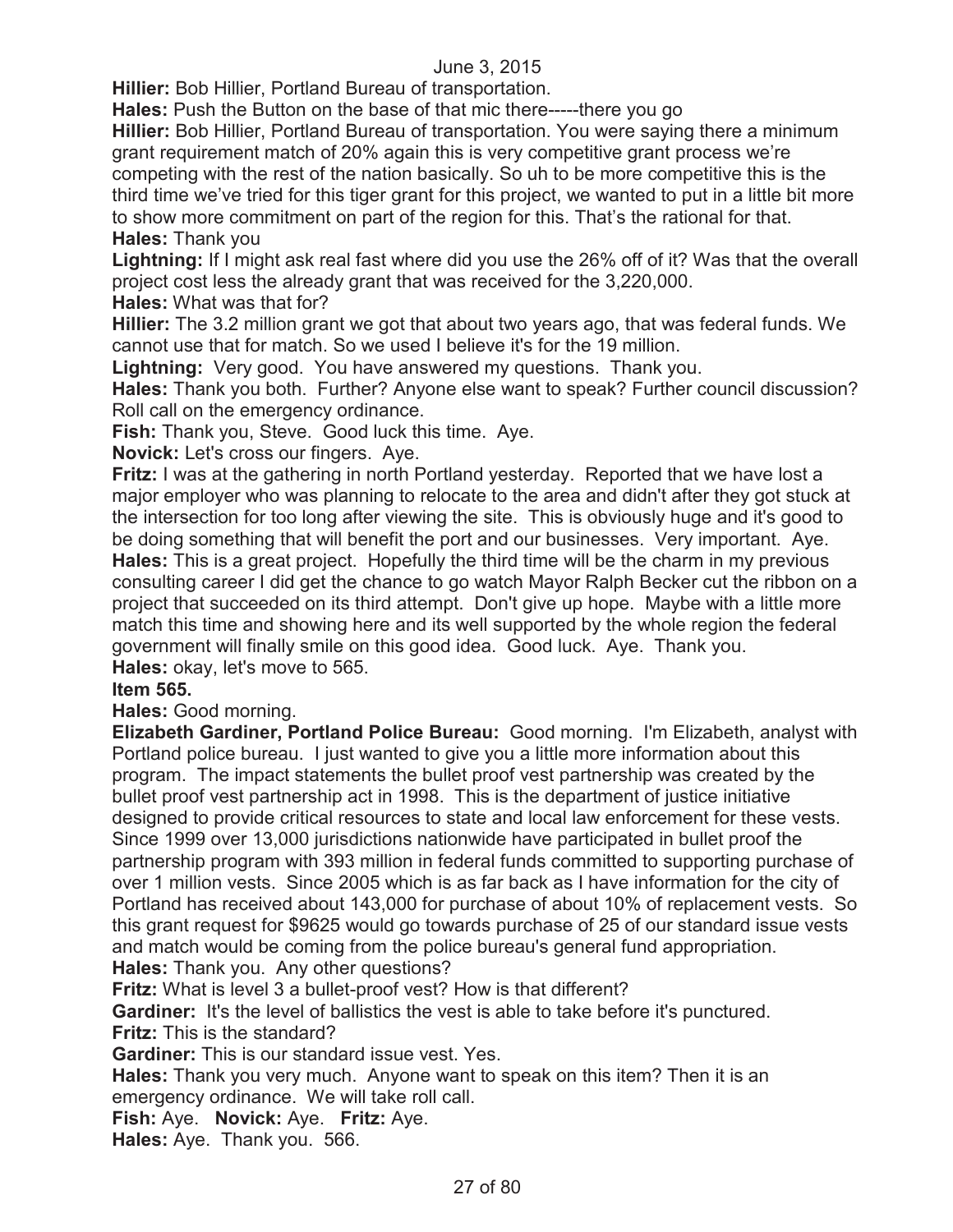**Item 566.**

**Hales:** Ms. Moody.

**Christine Moody, procurement Services:** Christine moody, procurement services. This project will replaces 280 feet of combined sewer pipe on southeast division place that is 95 years old and deteriorating. You have before you a procurement report recommending contract award to Titan utilities. The engineer's estimate on this project was \$750,000. On April 9, 2015, three bids were received and Titan utilities is the low bidder at 868,490. The bureau of environment services has reviewed the bid and accepted the proposed pricing at 16% over their original engineer's estimate. There are unique aspects of this work that factored into the pricing which include the overall limited work hours for open trench work. With shorter construction shifts and more iterations of mobilization in and out of the work site the additional costs were determined to be appropriate. The city identified six divisions of work for potential minority women and emerging small business subcontracting opportunities. Titan Utilities is a certified firm. Participation on this project is at 100%, they are using all certified subcontractors as well. Back to council for any questions. **Fish:** I have a question, Christine. We sometimes get these procurement reports and we're below the project construction estimate, sometimes above. In the last year or two, we have seen prices come up because the market has gotten so much hotter. Once upon a time during the recession, companies bidding on these kinds of jobs were grateful for the work. Now obviously there are still a lot of cranes in the air driving up costs. Any lessons, unique lessons that you take from the fact that we're over the original construction

## estimate on this one?

**Moody:** That's one reason we're have the bureaus do a more thorough evaluation of the bids and being able to make sure that the pricing that was put forward was correct. In this instance, what they reviewed is that when they put the engineer's estimate together they had not allowed for the work shifts. So there's costs associated with that because there's a tighter timeline on that. It's not so much the economic conditions but that we didn't have all of that information into the original estimate.

**Fish:** Thank you.

**Hales:** Other questions? Thank you very much.

**Hales:** Does anyone want to speak before we take a motion? Commissioner Fish moves the report.

**Fritz:** Second.

**Hales:** Roll call.

**Fish:** Aye. **Novick:** Aye. **Fritz:** Aye.

**Hales:** Aye. 567.

**Item 567.**

**Hales:** Human resources director as to why she should have all this authority.

**Anna Kanwit, Director, Bureau of Human Resources:** Thank you mayor,

commissioners. Hi, Anna Kanwit director of the Bureau of Human Resources and with me is Gail Baird who's the manager of the city's training and workforce development program. So just a little background on the ordinance we have from time to time designated certain employee trainings as mandatory based on request primarily from council. A couple examples are manger and supervisory trainings series, most notably our required training on human resources administrative rule **2.02** which is our prohibition against workplace harassment discrimination and retaliation, as well as child abuse reporting. Although the state legislature has mandated city employees to be reporters it doesn't mandate the training, but we do mandate that so employees understand what their obligations are. So as I noted council has from time to time decided that these trainings are important to ensure that our manager's employees have solid grounding and information to ensure that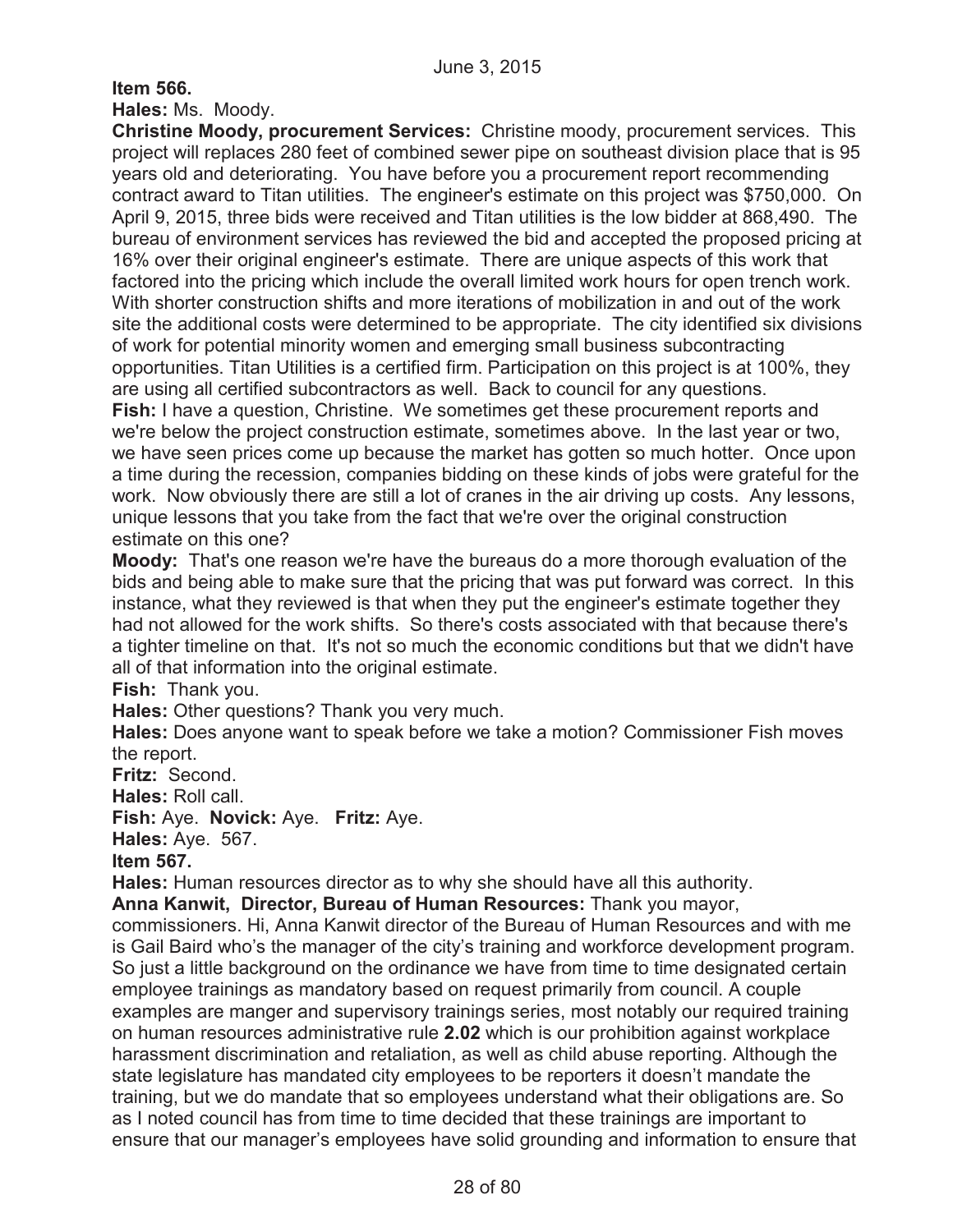city values are achieved, again such as reporting child abuse and creating a workplace that is free for discrimination. We think it is time to move form an informal process to one that is more formalized, but not a cumbersome process to accomplish our goals. The ordinance delegates the HR director the authority to designate training as mandatory if it meets certain criteria which are listed in the ordinance, and that includes insuring understanding and compliance with law, city codes, city rules to support city wide initiative and mandates as adopted by city council to reduce potential risk and liability by the city and to define and communicate expectations and ensure ethical professional appropriate behavior and conduct on the part of city employees in their official capacities. We also have a provision of course for council or bureau directors with their commissioner in charge approval to also request that trainings be made mandatory again. Consistent with this criteria. Currently we have two trainings where we are kind of in the wings waiting for this ordinance to go through to be designated as mandatory. One of those is the equity 101 training that the office of Equity and Human rights has been offering for close to two years now, but it's not mandatory training. It would fit the criteria that we list in the ordinance and the second out of the Auditors office would be mandated training on records management retention which of course is really important to us as the city as well. I just want to turn it over to Gail Baird for a moment to talk about the program a little bit. **Hales:** Good morning, Gail.

**Gail Baird, Bureau of Human Resources:** Good morning, mayor hales, commissioners. We have found with the recent city-wide training program becoming more utilized bureaus are noticing the improvement in employee performance, reduction of risk and other achievements through the program, and this would simply make it easier for us as a bureau and as overseers of the city-wide training program to assist bureaus in providing training that will continue to do that. Some other areas that we may finds ourselves focusing on would be areas of safety training. Currently the city does not have mandatory safety training program for city-wide use. So that's probably something we would like to be exploring with risk in the future. We have also seen excellent results since council mandated a little over two years ago refresher training for 2.2. At that time in 2012, we realized that while most city employees have gone through the training we didn't have adequate tracking system which our city learner system allowed us to do to its learning management and people are getting refresher training, some of whom in the past did not have training for over ten years. So it's those kinds of things that have made our overall training programs far more effective than in the past. We continue to look forward to doing more of that.

#### **Hales:** Thank you. Questions?

**Fish:** First I'm delighted equity 101 is going to be mandated. I'll be spending Friday afternoon in equity 101 in the Portland building. I think that's very important. I guess I'm less clear about the current status of administrative rule 2.02. Is it now mandatory or have we delegated to you the right, the authority to make that judgment?

**Kanwit:** We do consider it mandatory based on council's request that it be mandatory but we have not had a formalized process do that in the past. So that training, our manager and supervisory series are considered mandatory and we require employers to go through those but it's not been through a formalized process.

**Fish:** Does this give you more power to make that happen? **Kanwit:** Yes.

**Fish:** I think it's my strong sense as the co-author of the new 2.02, I think it's the sense of the council that that should be mandatory. On what frequency and how you balance training in the first instance with refresher courses I think we delegate to your good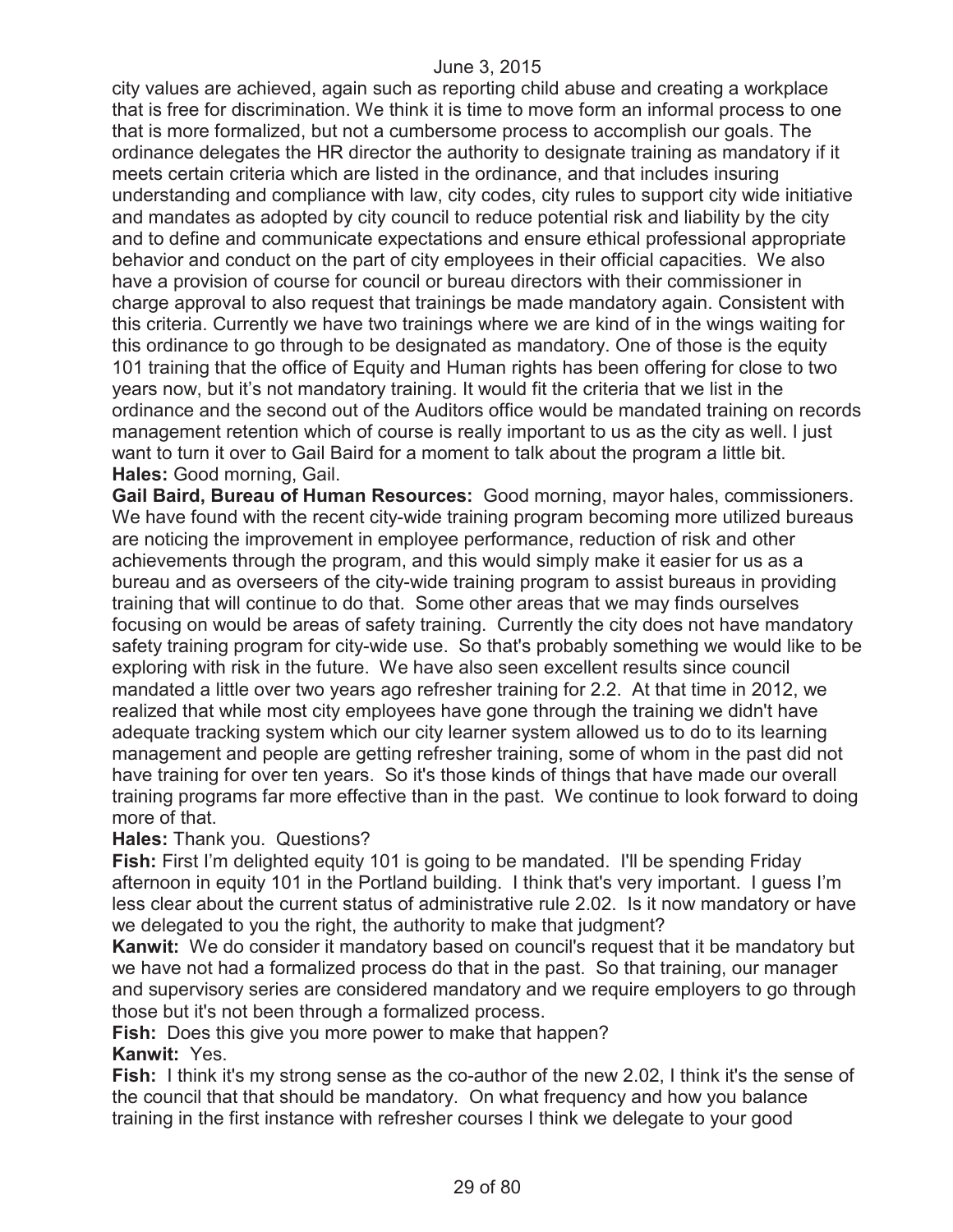judgment how to do that. But I do think it's the strong sense of this body that 2.02 should be mandatory.

**Kanwit:** Absolutely. Yes.

**Fish:** Thank you.

**Hales:** Other questions? Thank you both. Does anyone want to speak on this item? Okay it's an emergency ordinance. Roll call.

**Fish:** Thank you both for your good work. Aye.

**Novick:** Thank you. Aye.

**Fritz:** Pleased to hear about the tracking system too. When I worked at OHSU there was mandatory training you had to take every year. It was very easy to take online as well. I appreciate the in-person training and availability of the videos and others to catch up odd hours of the day and night. Aye.

**Hales:** Thank you. Aye.

#### **Item 568.**

**Hales:** Second reading. Roll call.

**Fish:** Aye. **Novick:** Aye.

**Fritz:** I appreciate hearing last week the bureaus are aware of the concerns of the neighborhood and helping to address them. Aye.

**Hales:** Aye. 569.

### **Item 569.**

**Hales:** Commissioner Fish?

**Fish:** This is a reasonably straightforward procurement. I'm going to turn it over to Dave peters.

**Dave Peters, Portland Water Bureau:** Thank you commissioner. Thank you Mayor Hales. The purpose of this legislation is to authorize a competitive solicitation via invitation to bid which will be administered by the city procurement office. The intent of the invitation to bid will be to select a qualified vendor to enter into a five-year agreement to purchase hydrants and valves for our water system in support of the work completed under the water bureau hydrant instillation and replacement program. This new five-year agreement will support the water bureau current asset management strategies in an effort to maintain our 14,200 fire hydrants and 47,000 valves in our system this program has grown from replacing 100 hydrants and 225 valves a year in 2011 at a cost of about 300,000. If you're doing the math like I do as an engineer that's a replacement cycle of 140 to 200 years on the components. These are moving parts that don't last that long. We have also had difficulty that we have hydrants near 100 years old that are obsolete, that we can no longer get parts for. Based on that our improved efforts through asset blanket we're replacing 300 hydrants and 700 valves a year at a cost of 900,000 a year. The water bureau will maintain this level of replacement for five years and these levels are set based on addressing those life cycle replacement. The hydrants that are obsolete which with we can no longer get parts for, addressing out of service hydrants and valves and installing new valves and pipe replacements expand our system. I would like to have Annette talk about the proposed agreement.

**Annette Dabashinsky, Portland Water Bureau:** Thank you, Dave. Good morning. The city's current price agreement for hydrants and valves will shortly reach its five-year term and contract dollar limit and the water bureau is interested in new solicitation to ensure competition and obtain the best value for our customers. The estimated value of the proposed procurement is \$5.2 million and it's intended to last five years. For the new price agreement the water bureau estimated approximately 900,000 in the first year increasing by 5% per year. To account for increase in material cost for the next five years the water bureau plans to continue its pace of system maintenance to include approximately 300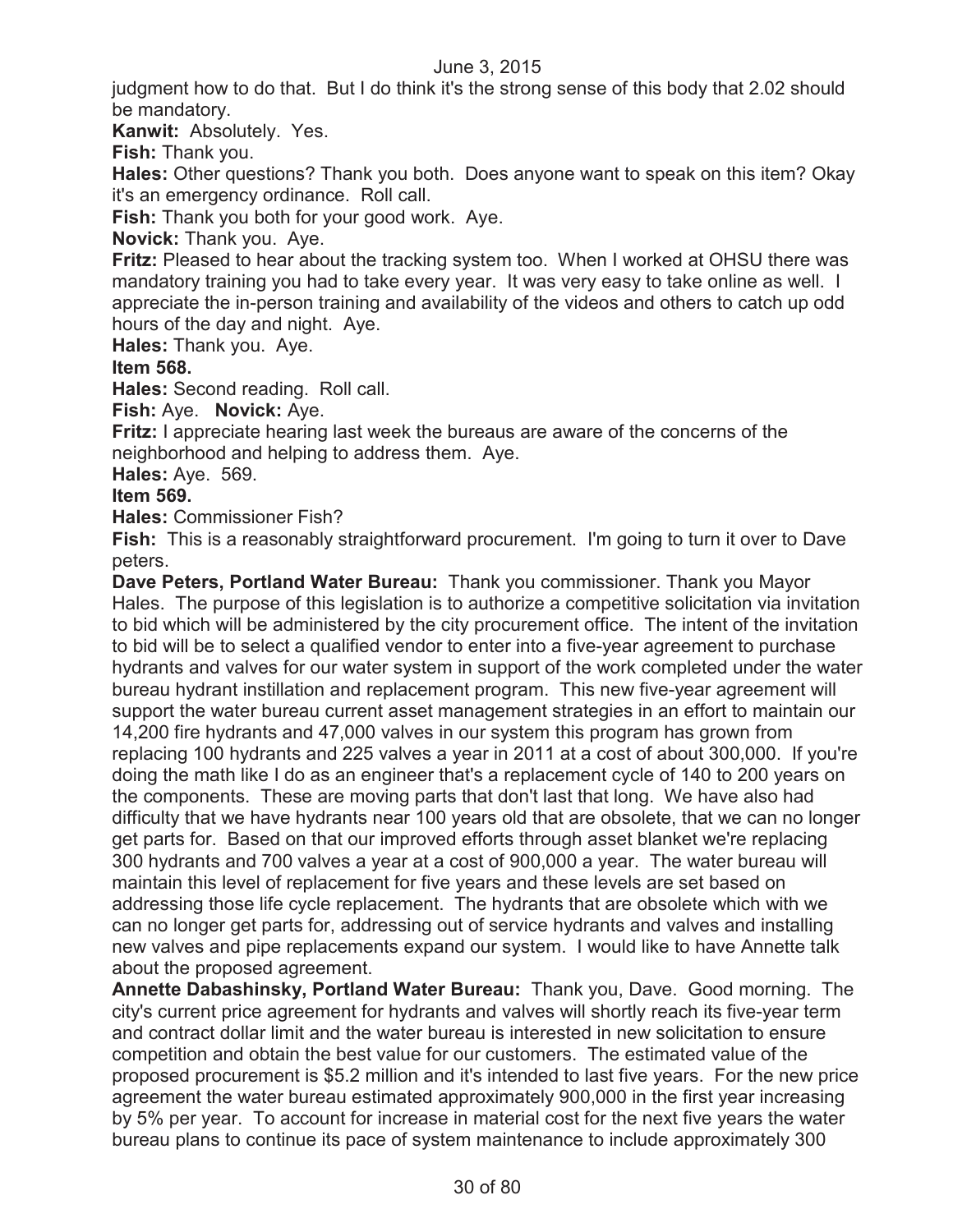hydrant installations and replacements and 700 valve installations and or replacements per year during the period of the requested procurements. Per city code due to the estimated value, the annual cost of more than 500,000 the water bureau is requested to obtain authorization to conduct the procurement action and to authorize the chief procurement officer to execute a contract and agreement. The ongoing purchase of hydrants and valves through a competitive solicitation will ensure best value for the city of Portland residents knowing the hydrants and valves will be well maintained and replaced when needed. The bureau's confidence level for the procurement action is the estimated cost is marginal. The Portland water bureau plans to continue its pace of system maintenance to include approximately 300 hydrant installations and replacements of 700 valve installations and replacements each year during the period of this this requested procurement per city procurement office formal information to bid and itb will be used in accordance to the city code 533. This will be accepted by city procurement using an online reverse auction process. In closing, we ask that you please accept this ordinance requesting authorization to begin this competitive solicitation for the purchase of the fire hydrants and valves in support of the water bureaus hydrant installation and replacement program. Thank you. **Hales:** Did I hear you, 14,000 hydrants?

**Peters:** 14,200 in our city.

**Hales:** 300 a year you're on a 46-year cycle? That's good. Better. Dumb question, are these bronze or steel -- do they --

Peters: The bodies are ductile iron. There's brass and steel on the interior components. **Hales:** The parts that move are not ferrous.

**Hales:** Firefighters test them periodically or maybe the water bureau does.

Peters: We both do. Yes, sir. [audio not understandable]

**Fritz:** Why is the confidence level marginal?

**Dabashinsky:** So it's based on an estimate. We're looking to actually possibly save costs because of the type of solicitation. We can talk a little bit about the solicitation of the itb, which then follows reverse auction. It could end up being pretty I would say pretty low -- at a higher level.

**Fish:** You lost me on that one. Is the answer are you using the term marginal because you think given the way you're doing the procurement there could be savings beyond what you're currently anticipating going south, not north? The concern we would have of course is if you're unsure about your estimate and it goes north. But it sounds to me like you're hedging against the fact that it could come in below estimates.

**Dabashinsky:** Correct, sir, yes.

**Hales:** That's a problem we would be happy to have.

**Fritz:** The final contract comes back to council for approval?

**Dabashinsky:** Yes, ma'am.

**Hales:** Thanks. Anyone want to speak on this item? If not then it rolls forward to second reading next week. 570.

**Item 570.**

**Hales:** Request to reschedule?

**Novick:** Yes, please.

**Hales:** June 10?

**Novick:** Yes.

**Hales:** Without objection we'll reschedule that to June 10. 571.

**Item 571.**

**Hales:** Commissioner Fritz, you want that referred back is that correct? **Fritz:** Yes.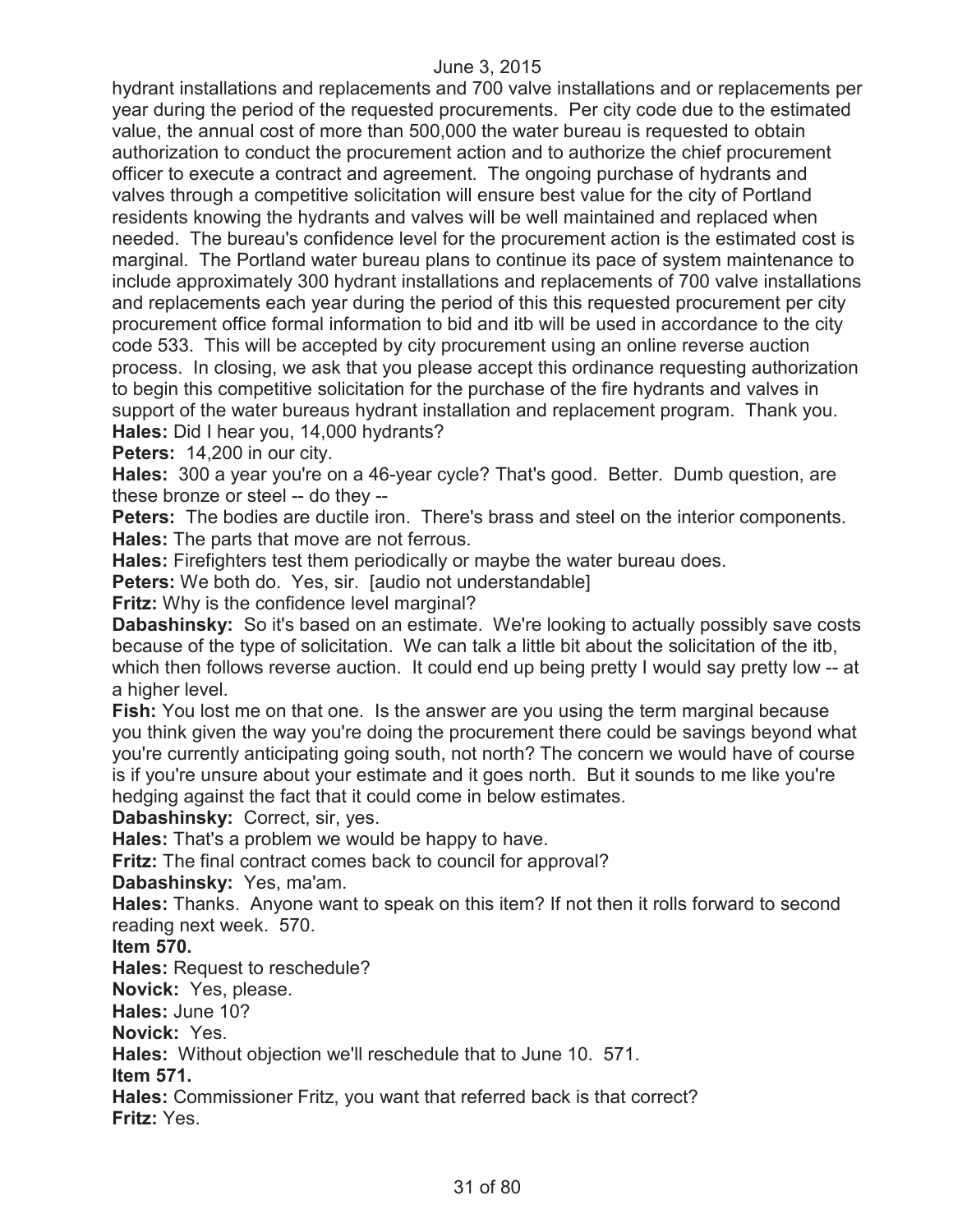**Hales:** Then without objection we'll refer that back to Commissioner Fritz's office and recess until 2:00 p.m.

At 11:24 a.m. Council recessed.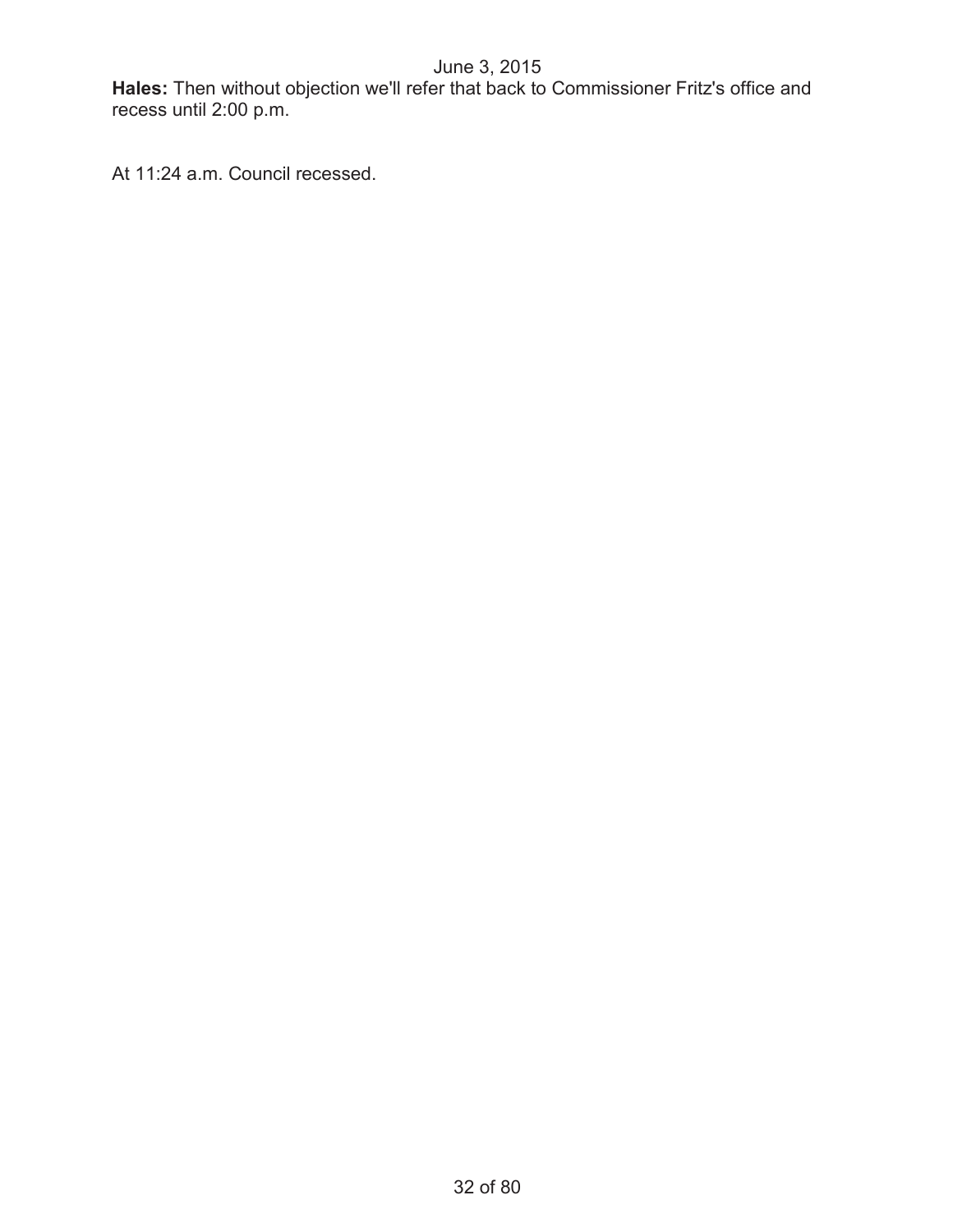## June 3, 2015 **Closed Caption File of Portland City Council Meeting**

This file was produced through the closed captioning process for the televised City Council broadcast and should not be considered a verbatim transcript. Key: **\*\*\*\*\*** means unidentified speaker.

## **JUNE 3, 2015 2:00 PM**

**Hales:** Welcome to the afternoon session of the city council. Would you call the roll please, Karla? [roll call]

**Hales:** I understand commissioner Novick has an announcement.

**Novick:** I just want to let the world know that my office is committed to making Portland a better place now and for many years in the future. Some months ago Katie Shriver my policy director gave birth to a beautiful boy named Charlie, and he's doing very well. The other day Andrea Valderama, my outreach coordinator to east Portland, gave birth to rosa leah. So between the two of them they will ensure Portland does great in 2040. **\*\*\*\*\*:** Congratulations.

**Hales:** Good news. Okay. We have an item on the calendar to proceed with at 2:00. And that's number 572. Could you read that, please?

## **Item 57**2.

**Hales:** This is another piece of the council's examination into -- at some levels reexamination of how we deal with development. We've recently dealt with demolition delay and notice, we've done updated hazmat certification rules, which BDS staff will be present here today to talk about and answer Questions about. We're about to begin work on a single family code update to address issues of scale and size. And fit of infill development in neighborhoods. But deconstruction is the focus today about how we do demolition in those hopefully rare instances where it's justified, do it in a way that perhaps creates more jobs than simply demolishing the house or structure, improve safety for workers and neighbors, reduces waste, avoids carbon -- avoids just dumping carbon. The industry of course exist and we have some folks here from the industry that deal with deconstruction. But even despite that innovation we still see most houses being outright demolished rather than demolition and salvaged. So i'm excited about this discussion, i'm excited about the work that's been done, we've got a team here from the bureau to kick us off and then some folks from the community as well. So Michael and Sean, thank you for being here this afternoon, and we've got a presentation for us, take it away.

**Michael Armstrong, Bureau of Planning and Sustainability:** Thank you, mayor, I'm Michael Armstrong, I'll provide just brief context for this and then Sean will describe the proposal in front of you today. As you noted, today's resolution addresses deconstruction specifically. And we're mindful this is one piece of this fairly complex cancellation of issues -- related to demolitions. It touches affordability, the Issues around delay that council took up back in February. It touches on neighborhood character and compatibility. What we want to talk about today is destruction. When house do need to come down, we want to do that in ways that provide the best benefits to the community and deconstruction really can be a great example of a triple-bottom line approach where it's better for jobs, we get six jobs from deconstruction for every job that's created in a demolition project, it's better for neighborhood safety and health, you take something down carefully you get less dust, you can deal with any solvents or anything you uncover along the way, it's better for carbon emissions, avoids the need for producing virgin raw materials and produces waste as well, of course it's producing a valuable building product, it's often high quality and it's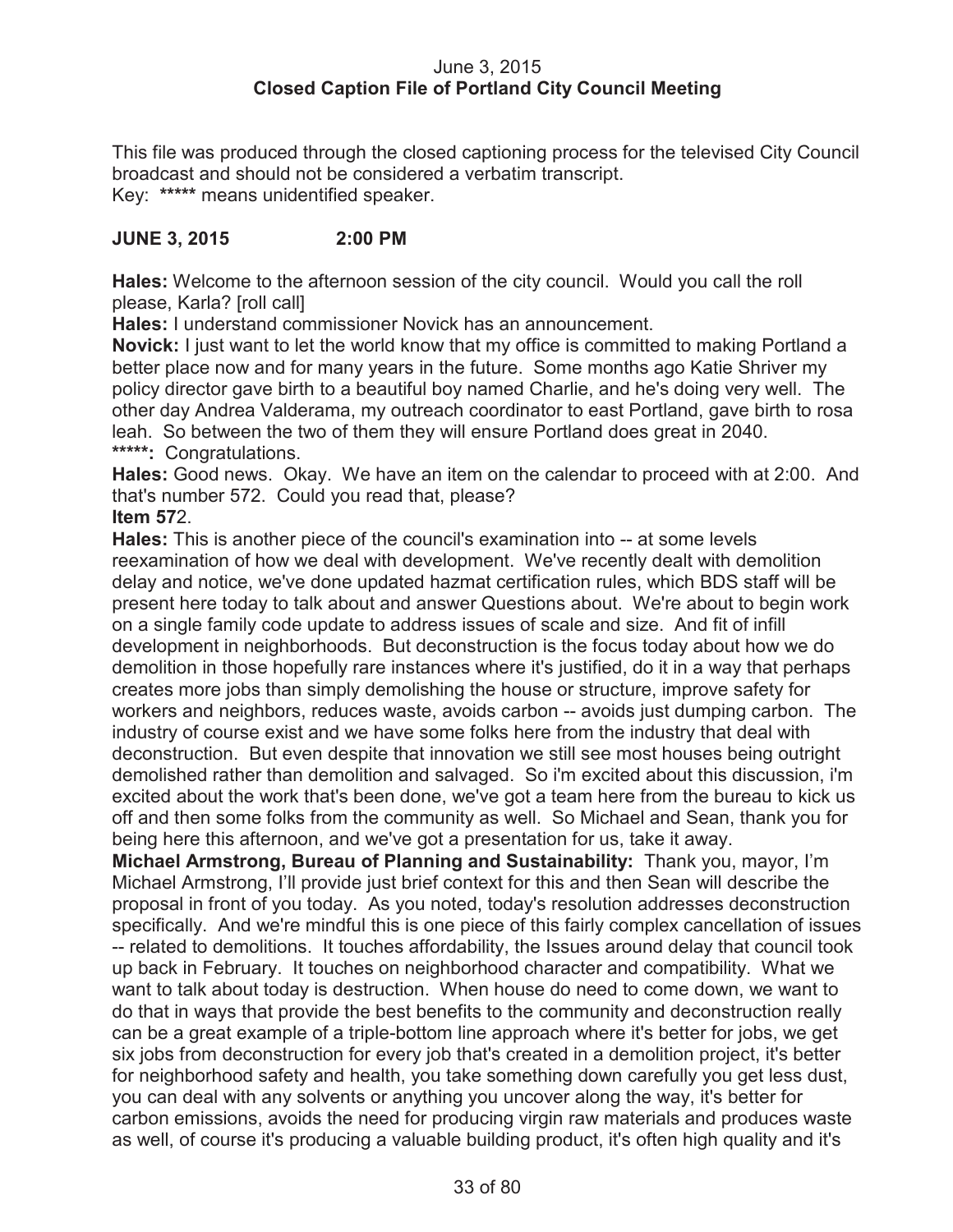often affordable. So there are a whole host of benefits that deconstruction provides to the community. In February of this year council took action around the delay and notification provisions around house demolitions. And at that time mayor you'd asked us to work together with stakeholders to bring a proposal back that would provide incentives and otherwise address deconstruction. So that's what we have back for you today. This resolution would establish a voluntary incentive-based deconstruction program. We've identified funding in the solid waste management fund that we will come back as part of the fall bump to try to secure, and we'll go ahead and get this program set up and be ready for the funding. And then this is intended as a pilot. We'll be working closely with the community, the deconstruction service providers, contractors, community members, so that in september of 2016 we'll be able to come back and report on what we've learned, how it's going, and recommendations for options at that time. So with that, i'll turn it over to Sean and he'll describe the details of the proposal and more background on deconstruction.

**Shawn Wood, Bureau of Planning and Sustainability:** Thanks, Michael. Good afternoon mayor and commissioners. I'm Sean wood, I'm the construction waste specialist for the bureau of planning and sustainability. I want to interrupt the flow of things just a little bit and talk about some terminology. Just so we can all be on the same page today. So when it comes to building removal, there's a couple different options. One is demolition. This is one of the concerns in the neighborhoods. These houses come down usually through mechanical means using a large excavator, and the building is torn down and the materials are sent to a recovery facility where they're sorted for recycling, a lot of the wood gets burned for energy recovery, and that's called hog fuel, I don't know if we'll hear that term today, but i'll throw it out there. And then a lot of the material ends up in the landfill. So despite efforts to harvest some of that material for recycling, it does end up in the landfill often. And then an alternative to mechanized demolition is deconstruction. This is where a building is disassembled typically by hand, in the reverse order it was constructed in order to salvage materials for reuse. A difference between reuse and recycling. Reuse is repurposing, salvage building materials, using things like wood flooring or sinks for their intended purpose, and not necessarily crushing those up and creating a new material or new product which is recycling. Then again, when we talk about wood recycling, we're really talking about burning that for fuel or energy recovery. We established a deconstruction advisory group back in April, and met a total of five times. And got really good information from a group of interests ranging from the salvage industry, both for and nonprofit deconstruction experts, historic preservation, we had building -- builders, contractors, and recyclers, as well as representatives from the united neighborhoods for reform, or unr. We also had membership from the development review advisory committee, or DRAC, and also staff from BDS and metro. I'd like to thank those members that came to the meetings and contributed their expertise and their commitment to the issue, and then also members of the public who also attended. Using their information and expertise, bps, like Michael said, is proposing a phased approach. Starting with a voluntary incentive program, and then looking at next steps for requirements for minimum salvage. The deconstruction incentive pilot would include training, so currently bps is working with our procurement staff to develop a deconstruction training, a two-day training that we'll hold in September for the prime contractor development program. So we could potentially use that as a model going forward with training during the pilot program. We'll also provide technical assistance, so going out meeting with folks on job sites, answering phone calls, meeting with firms, and then I think an important aspect of this is the program and project promotion. So how do we leverage a small project and get as much media attention out of that, what can we do with our own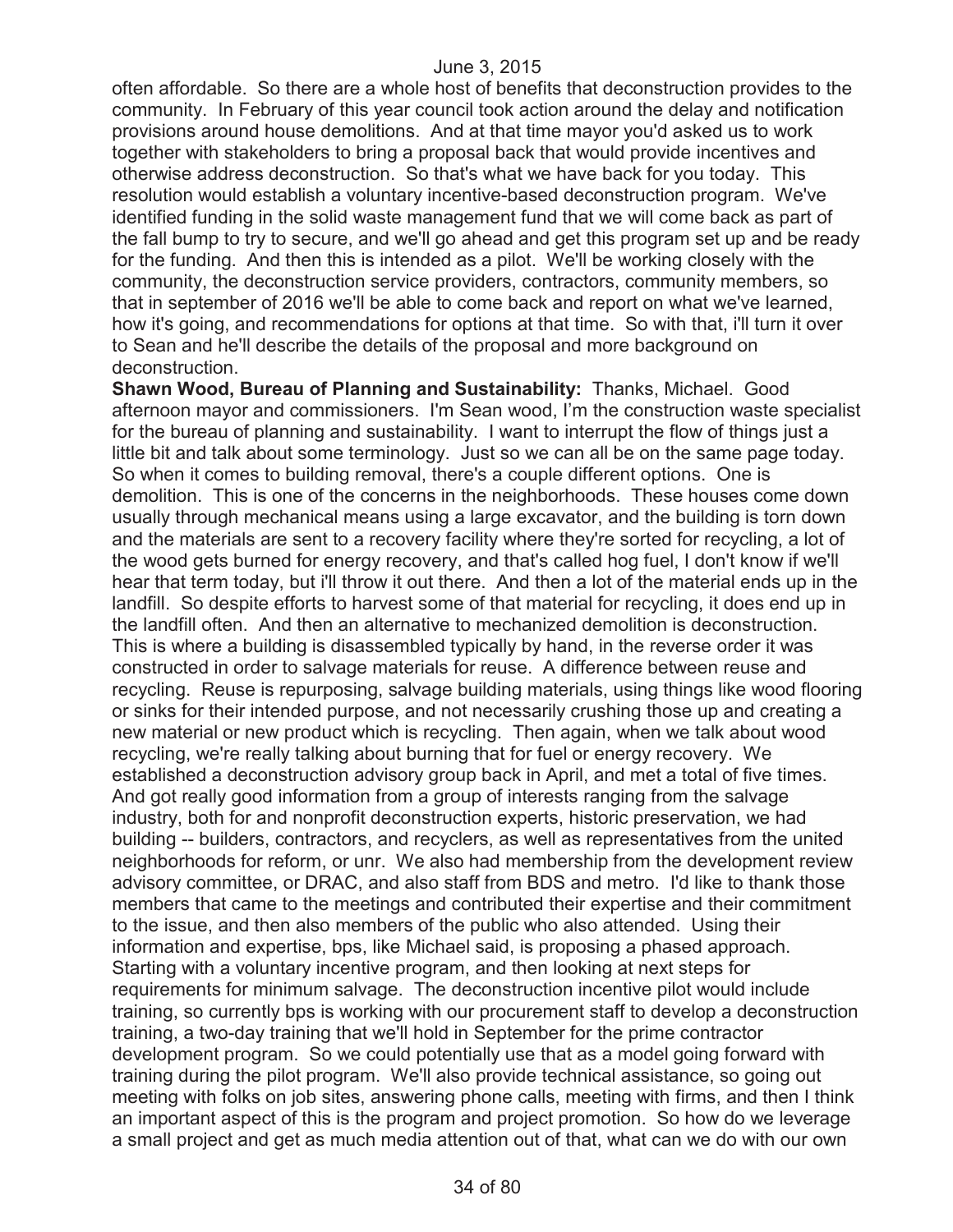website, our own tools to get that information out and to the public and promote deconstruction. And then financial incentives, again, would come from the solid waste management fund. I've identified \$50,000 that we could use and distribute on a grantbased process. So that would include a selection committee based on industry experts, and neighborhood representation, and we could distribute that using a set of criteria that can include Innovation, and ways of reducing the time it takes to deconstruct or reduce the cost of destruction, or innovative methods to achieve those. And the program would do promotion, but also what's the story on the actual projects and what can they do to promote deconstruction in their project. We can also look at criteria around the advancement of equity and how as a project -- how is the project contributing to the community. And commitment to training. So our projects going to kick off an existing deconstruction firm and taking things a little farther, and using the training as a way to achieve that. And then of course reporting back to council in September of 2016 with additional steps, recommendations, and report on how the program is going. And then in terms of schedule, what we're recommending is kicking off the pilot in fall of 2015. So fall of this year. And then reporting back to council in September, so roughly a year of operating the pilot. And then when we discuss next steps, if those include some sort of minimum salvage requirements, staff would go and work with the community and continued work with the deconstruction advisory group to implement those changes. And then begin launch that phase two in summer of 2017. And then we envision -- staff envisions the deconstruction advisory group continuing to meet between now and the future. So to continue that good work. There's a lot of compelling Reasons to be more aggressive with deconstruction. You'll hear about some of those today, but bps really feels a phased approach will be the best way to go. Benefits of the pilot help inform us of what those next steps are, we can figure out how to measure salvaged materials, do we do that by weight, or volume, or use a deconstruction calculator. We can also better understand the issues related with compliance and making sure things actually happen in the field. And we can reward and learn from innovative projects, we can -- it also gives us time to develop and conduct training and education to get the rest of the industry up to speed and hopefully the time to build capacity within the salvage industry. And allow time for the building and demolition industry to adapt as we look towards future steps. **Fish:** When you say learn from innovative projects, i'm curious, don't we have a good knowledge base about how large-scale deconstruction projects have worked in Portland? And i'm thinking, for example, when home forward did the redevelopment of Columbia villa, the new Columbia, my understanding is that they decided to go the deconstruction route. And so there was a big effort to deconstruct those older homes. And presumably from that they learned about what works, what doesn't, was it cost effective, and the like. So when we say from reward and learn from innovative projects, are we looking backward at the experience of other agencies and partners in doing deconstruction? Or are we -- are you looking prospective in terms of what we learn under the pilot? **Wood:** There's a large base of knowledge out there, and we've got folks here today that do this for a living. And they certainly have a lot of knowledge. There's opportunities using the expertise of the deconstruction industry, and potentially coupling that with the demolition industry, so, for example, in Seattle hybrid deconstruction is probably the most

typical method for pulling down a building. That's where they leverage the power and speed of a piece of equipment, the excavator to lower walls and get those down on the ground, where the workers can work on them more safely and efficiently. Something like that is an example of rewarding innovation and learning from that. So that's going to increase the speed at which they take down the building and potentially lower costs. **Hales:** Anything else?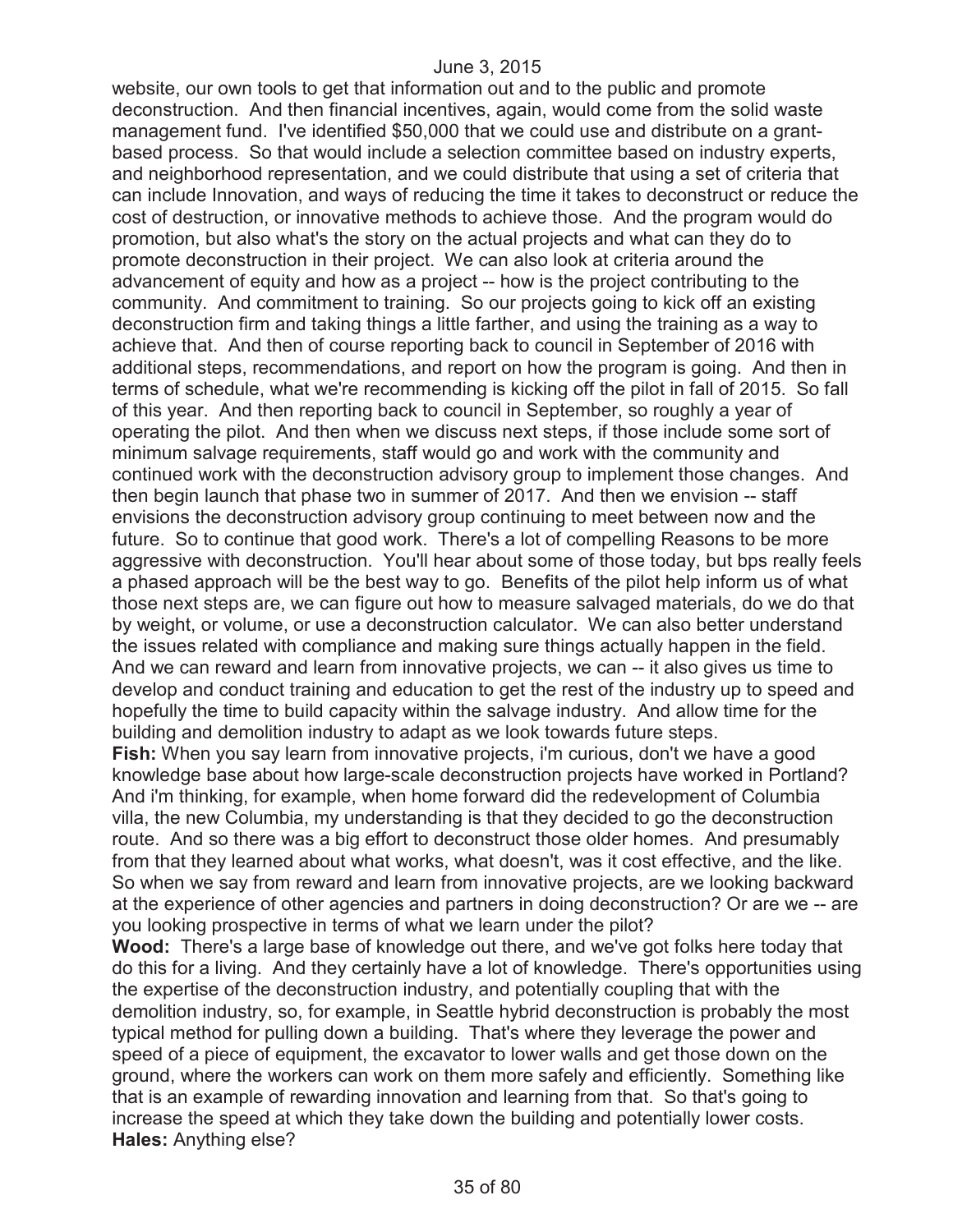**Wood:** I believe that -- is it?

**Hales:** Questions for Sean or Michael? Thank you both. And we have some invited testimony. I want to call up Joe Connell from habitat restore, and Mary Ellen Kincaid from the drac, Alando Simpson from city of roses disposal and recycling, and we have a couple more but let's take those three. Welcome. Thanks for your involvement in this. **Joe Connell:** Good afternoon, mayor hales, commissioners. Thank you for allowing us to be here today. It's great to be working on this project with you all. My name is Joe Connell, I am with habitat for humanity. I'm vice-president of retail operations for us. And that means I oversee all three of our restore and our deconstruction program. I am pretty sure you're familiar with habitat and what we do and kind of how we do it. So I won't backtrack on that, but what I would like to point out, which is unique for us and unique in this setting we're in, is that we're a mortgage lender. A developer, a builder, a deconstruction contractor, a reuse retailer, and a neighborhood advocate. So we play a pretty unique role within the city, I believe, and I think our concerns touch a lot of the broad scope of concerns in this topic. All the way across the boards. Then I want to point out a little bit of what reuse and some of our deconstruction work has done for us and done for the community through us over the last year. Our program this year has exceeded \$3 million in sales. And income. We have raised over \$1 million in cash for habitat home building here in the Portland metro area. And -- in one year. We have diverted 10 to 12 million pounds of materials from the landfill, or recycling. We've created 30 jobs and we have 59,000 work force readiness or volunteer hours in our stores this year. I pulled these out because this was all made possible by reused materials. None of this would exist as part of our program without the diversion of materials that was -- that we're going to be thrown away or wasted. So that's a tremendous impact in our mind, on the community from these types of materials that we're talking about. So I support -- we support this resolution because we know we can do more. We're just touching the tip of the iceberg with what we do. We see projects slip through our fingers all the time. And we know we can do more. And we know the need is great. There's a lot more that we could do to build our programs, there's a lot of waste we could divert, there's a lot of homes we can build. So there's a lot of pieces here that can fit together for us. We do believe this program would open doors for us. And others in our industry. And help build a broader industry that will make deconstruction more affordable and make it a more vital part of our local building industry. I think to date we've been very separate. And I think I would love to see this program because it would help build together bridges between our building industry and our deconstruction and reuse industry. And I think we can do a lot more together. We also believe that we need to find a balanced way to work together to promote further reuse and deconstruction while meeting as many of our mutual goals as possible and removing the barriers along the way. This is why we support the voluntary incentive-based outline so we can learn how to move into a more fuller and more productive use of our resource throughout the city. I also want to thank the bps team, they've been great to work. Sean has been great to work with over these last five weeks. I don't know about you guys, but i'm really proud of our city in that they have this department, and that they do the work they do. So thanks for leading that.

**Hales:** Thank you. Thanks very much.

**Maryhelen Kincaid:** For the record, Maryhelen Kincaid, the chair of the redevelopment advisory committee. Our official representative Kristin wells attended the first couple meetings and then got employed by the city and couldn't fulfill the rest of it, so I got stuck in the chair today. I'm just -- I usually operate from a standpoint of tell me the things I don't know so you don't keep hearing the same things. But I just want to emphasize the point that this proposal is a result of about 60 months ago when drac started their attention in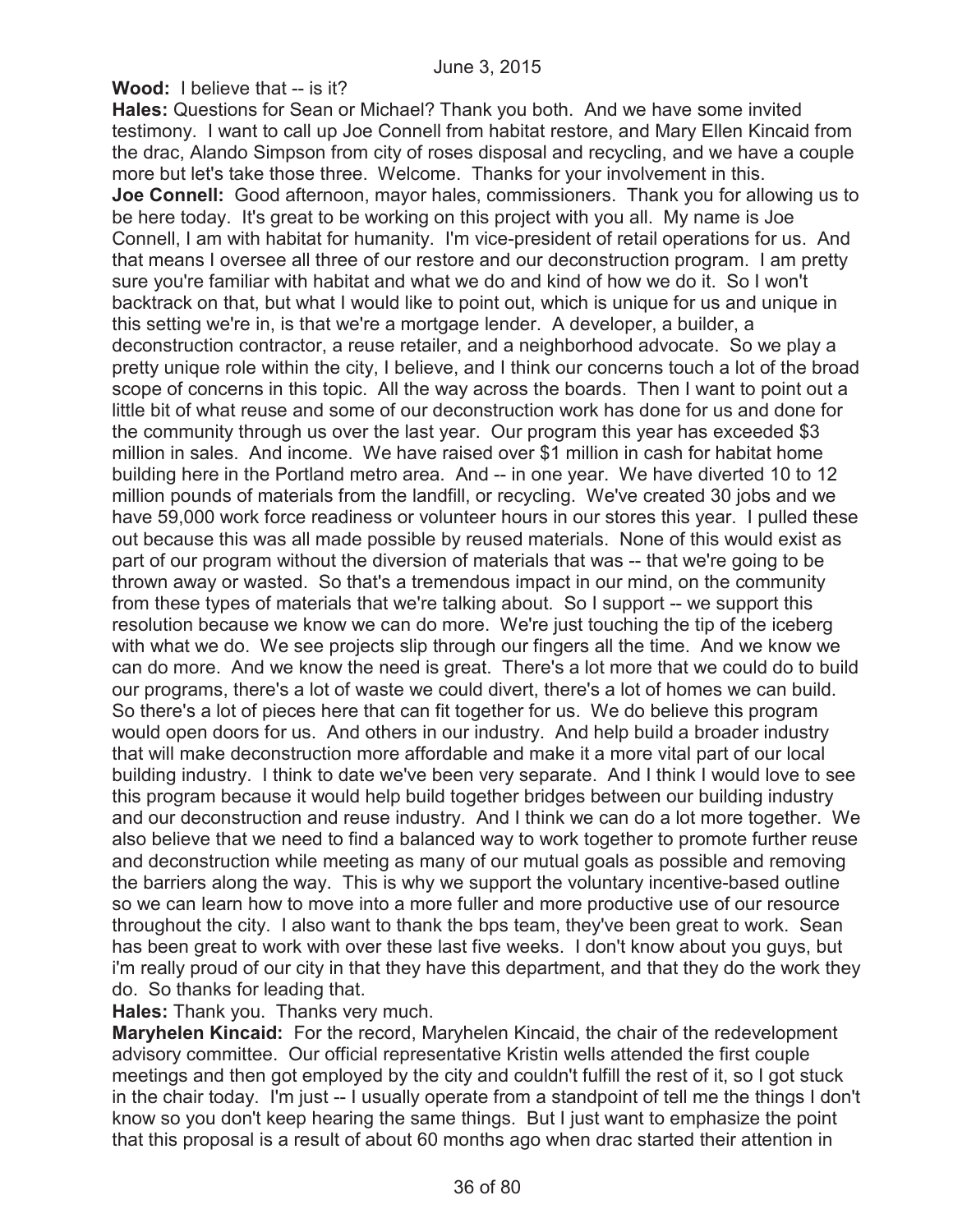March of demolitions. And we were focused around life and safety, but when we went out to the community, we heard about hazmat control, and concerns about deconstruction and landfill. And so we -- Jeff Fish, the then chair, encouraged this -- a separate committee be addressed so it was carefully analyzed and better incentives were found, that we were able to do a proposal. So we were really excited that this committee was formed and worked in a very expedient fashion, and the other thing I wanted to point out is the two major accomplishments have happened in this area in 16 months, and i'm hard pressed to say I don't think that much has been accomplished in a lot of areas. So i'm very proud of bds and bps and the citizens involved that we're able to bring these forward to protect citizens and also bring alternatives to the table about what happens when a demolition happens. The one thing that I keep saying repeatedly is that deconstruction is a form of demolition, and there's not a person in the room that doesn't think deconstruction is not a good thing. But sometimes people get that confused that their house is being deconstruct and somehow that doesn't register with them. And then the site development and excavation has to come in and take the basement out, in those cases, and so there's some consideration there's and when we do public outreach that will be one thing we need to clarify for people so we don't get them angry again, when they think we're saving a house by Deconstructing it and building it somewhere else and in some cases that does happen. I think this is a great opportunity to connect as Joe mentioned, the deconstructors, the building industry, Jeff is not here to defend himself, but he was the first to say he had no idea what was involved in deconstruction and that is has always been to expensive so he didn't know. So they worked with lubbock construction I don't know where that went, and they had a sample house and went out and did bids and back and forth. So I think it's a great opportunity to connect those people and find a ground for them to work on to make this fair and equitable for everybody. The issues that came up with the demolition issue and -- was deconstruction, the hazmat handling and the infill and design. And you're addressing all those. So I want to give credit that those things are moving forward, and citizens are participating. I think a lot of great people work order these, and in a short period of time so it proves we can do good things. There's -- I think you'll hear testimony today for mandatory deconstruction and penalties, and I just don't think a negative reaction to this is going to work. I think a positive approach of incentivizing people that are doing good work, sharing that good knowledge, helping people who don't understand how the process works, doing training, it doesn't help in -- you all know this, but i've got to say it out loud, it doesn't help in collaborative effort to villainize stakeholders and say one person is the cause of the root of all evil. Everybody is involved in this Process and we need to make it work for everybody in some fashion, and demolition again is that issue. Nobody was happy, and in the end I think that was a success. Everybody had to collaborate and give in a little bit, what was uncomfortable. And I think that same thing will happen here. Several builders that came to the meetings and participated in these meetings, even said they didn't care where their incentives went, they just wanted it to be a fair and equitable program that would work for everybody. In the end the property owners are the ones who will really benefit from incentives, because they'll be able to do something that feels good to them, and that's not going to cost them an extra three, \$4,000 on top of what is the costs already are. It might not be the best analogy, but it's the best one I could come up with, curbside recycling. We didn't penalize people and carry a big stick and say you must use those. Many of my neighbors complained. And I went around with flyers early on and said here's what you got to do, and I got yelled at about the carts, and I got yelled at about how every two weeks its infrequent how they can get their garbage and the things were stinky, and they had rats, and I live in wetlands. All those things. Don't hear a peep, everybody likes it now. It's almost a community event. You get to roll the roll carts out,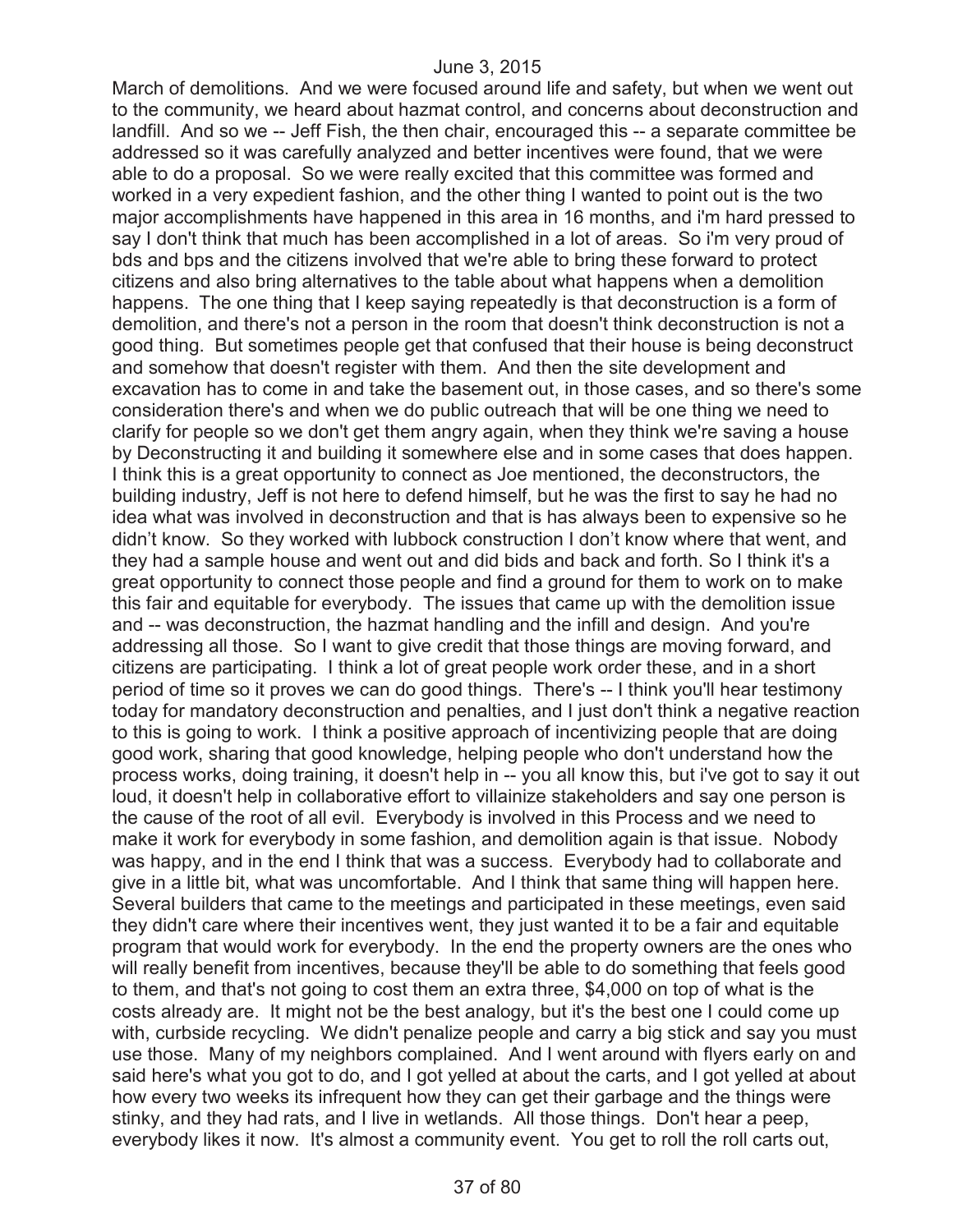help our neighbors. It took a while to get used to. And change is hard for all of us. I use that example because people just get in a pattern and they have things and now you have added roll carts. So I think that same thing will happen here on a grander scale. I think we need to continue the positive approaches this proposal brought forward. Reward those people, whoever they are, doing good things. Sean mentioned incentives for best practices. I think there's a lot out there. I have learned a lot. And I think that the committee as a whole agreed that this is a good way to teach people how to do good things. Joe had a classic quote I like, and we should somehow fashion this in a marketing thing. I want everyone to feel the love of deconstruction. And I think if we can get to that point, with a phased-in approach, we're going to create the jobs. We're going to save precious resources. People will learn what is being recycled and maybe they'll start to want using them. They'll attest to the fact there's a huge market over the years, so I think this is a great start to things, I think that the building community is on board, they're just concerned about it being fair and equitable. And not be put in a villainized situation where they don't believe -- they believe in -- I can't speak for them. The incentive program should be so the process works better, not just reward those people who you believe should be rewarded. So I think that's good. I want to echo Joe's comments on the good work by the bps staff, and I think someone from drac will continue on this committee and follow it. So thank you very much.

**Hales:** Thank you. Thanks very much.

**Alando Simpson:** Mayor hales, members of the council, for the record, Alando Simpson, business owner, city of roses disposal and recycling and our dva division, core recycling which is a material recovery facility that see as lot of demolition debris as well as new construction debris. So I have a wealth of knowledge in our time being involved with discarded materials and managing construction debris. But in regards to why we're here today, I am here to support the resolution on behalf of the deconstruction program that would foster the necessary innovative growth in the construction industry. Most importantly, create more green collar jobs for our local economy. Remember you heard it here. As a rapidly growing city, our sustainable reputation, leadership, and strategies have fostered a substantial amount of this growth. Growth that would have not been made possible had our philosophies not been instilled into the fabric of what makes Portland, Portland today. For the various regulations, policies, principles that have become the guardian of our economy, our environment, and most importantly the people that live here, these new innovative opportunities that exist now would not be so prevalent today. As someone who lives and breathes in the world of discarded materials, being an owner of a local recycling company, it is extremely important that the city of Portland take a stance and make a conscious decision about how we as a region plan to responsibly manage construction and demolition debris now as well as in the future. I have made a mindful decision of my own to venture into the construction industry, specifically in order to provide these very deconstruction services which will enable my firm to become more diverse and a first of its kind. I have taken many early steps in preparation for this endeavor, such as investing in more real estate in order to stockpile salvaged materials which do have end use market value. And most notably being selected to participate in the city's prime contractor development program. And now I sit here before you today to encourage an incentive-based approach for deconstruction practices, because it not only assists small businesses to enter the marketplace, but further builds upon the city's sustainability goals and as aspirations. The drastic demand for residential living units in the metro area and fostering the many construction cranes that currently stand is a small metaphor of the growing demand around salvaged materials we must be logical and strategic that when the demand is there, and the supply does not support it, we as an ecosystem must collectively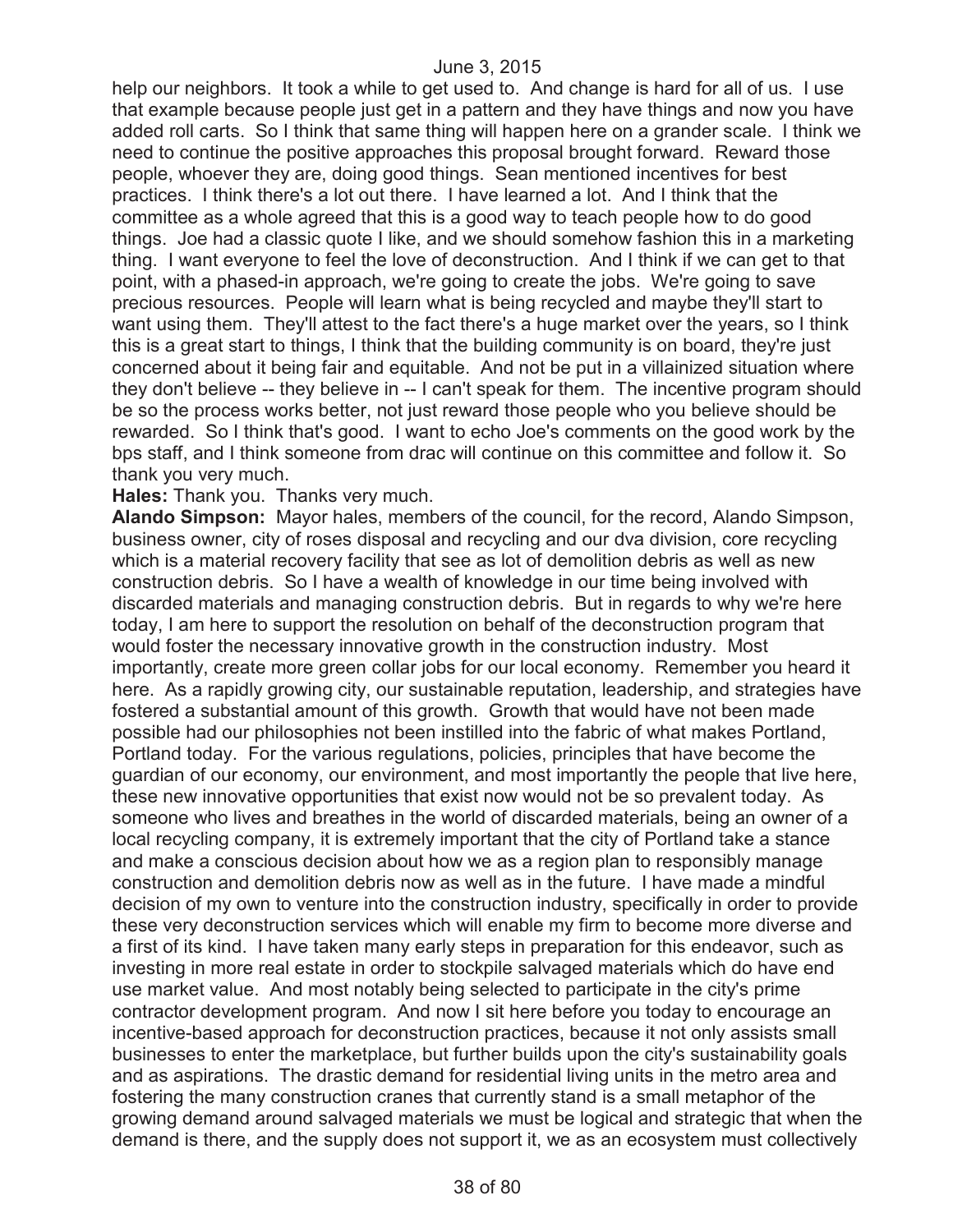build that infrastructure. That infrastructure that is necessary to grow that supply. The window of opportunity is wide open right now and I highly encourage your support, therefore we can see the continued reuse and salvage markets innovative growth in the domestic and international marketplace. Thank you.

**Hales:** Thank you. Questions for these panelists. Thank you very much. Sorry we've taken that great volunteer Larry O'dea out of habitat for a few weekends, but he'll be back. He's having knee surgery. Larry volunteers for -- police chief volunteers for habitat every Saturday. He's temporarily out of action. I think we have a couple more folks we invited. Good afternoon.

**Barbara Kerr:** My name is Barbara kerr, I represent the united neighborhoods for reform. I am their representative on the deconstruction advisory group. As you all know, and have stated so eloquently in the opening to this meeting, which i'm so glad to hear the list of benefits versus deconstruction versus mechanical demolition is very long. Meeting climate action plan, affordable housing, economic development, and most urgently reduces the public's involuntary exposure to hazardous materials. Thank you for including that. When unr met with the Portland neighborhoods, 43 formally signed on to our resolution, but in none of those meetings was deconstruction ever controversial. If a house must be removed and cannot be recited the public feels deconstruction is a given. The unr appreciates the city moving forward on making deconstruction the way Portland demolishes. We would gladly support the resolution if it were amended to one direct on public funds for deconstruction programs to go to training, education, and certification for deconstructionists, including the existing industry, and not incentivize contractors and developers and that these efforts maintain the standards set by the existing deconstruction industry. They are our leaders. Two, shorten the time before deconstruction is required by taking immediate actions to train, inform, and educate to support voluntary deconstruction as soon as possible. And set an end point a. Measurable goal in terms of full deconstruction. Plus in order to meet that goal, setting a date for when the dag committee will determine when a given amount of progress in full or partial deconstruction has been made. Which if not reached will require making deconstruction mandatory. We want to see it happen voluntarily with support, we don't want to have to make it mandatory but if it's not happening fast enough, that would be the next tool. We recommend if the proposal cannot be amended as such today it be sent back to the dag committee. In the dag meetings we discussed the following concerns related to these requested amendments. Relating to our first amendment incentivizing developers with an issue, we feel paying developers to deconstruct or paying deconstruction companies to help lower bids creates two problems. One, It misleads the building industry and public into thinking it's not a viable business model. A premise that deconstruction industry in Portland has been disproving for the last 18 years. Two, it further incentivizes demolition of our affordable homes our homes of character that make up our desirable neighborhoods. If you pay people to demolish, they are going to have more demolitions. Relating to the second amendment, the concerns about shortening time were -- we need to allow time for developers to transition. But it's not like plastic bags and Styrofoam containers. There's no inventory to use up, there are professionals ready, willing, and able to bid new jobs. I started selling used rebuilding materials when we founded rejuvenation in 1977, that's 38 years ago. The public response was hugely enthusiastic from day one, we, including the building industry, have had decades to see deconstruction is where we are going, where we have to go. There has been plenty of time to transition and some have done so very successfully, but certainly not enough. Another concern was the increased costs to the developers. It's been shown the difference in cost depending on the building being taken down is in the five to \$7,000 range on Average. We're talking homes. A small amount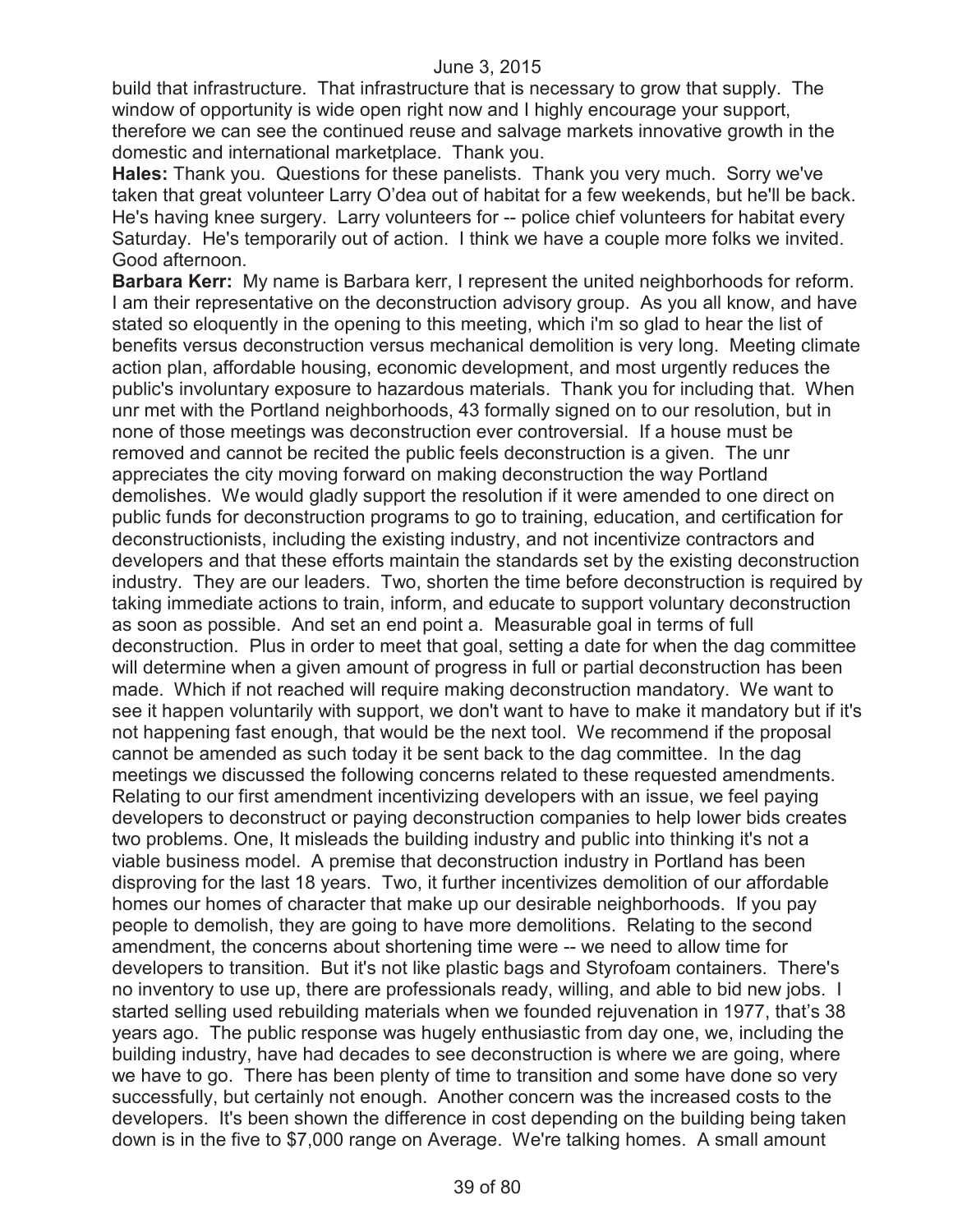compared to what is being paid to buy a house just to tear it down. Developers would have to pay for the abatement and materials that deconstruction will expose. But first abatement costs have greatly decreased over time, and second, they are going to have to abate -- they're going to have to abate as we move toward senate bill 705 and further increased control the of hazardous materials exposure. As stated in the dag meeting, 80% a house goes through initial abatement before deconstruction, they have to be called back because they found more hazardous materials in the building when they started to take it apart. Those materials are not found if a developer does do the initial abatement before crunching the house, and so they go up in smoke. The abatement companies just do sampling. You have to take the house apart, open the walls to expose all that possible hazardous materials. As we move toward not allowing hazardous materials to not be released into the air, mechanical demolition except for the concrete foundation is not going to be feasible. It will have to be done by deconstruction and the city is doing the building industry a favor in spite supporting them to quickly make the transition to deconstruction. A question came up, can the market handle the influx of materials in the deconstruction advisory group meetings yes. Shane will tell you the rebuilding center sells 700 to 1,000 doors a month. There's a market. There's a huge market. And that's just locally. Besides condition, volume determines the price of used materials, if there are more materials on the market the prices will be lower, the lower prices fuel a larger market. The deconstruction -- there was question did the destructionists could respond to the workload. I heard yes, they can. May not be easy, but these are our pioneers. They want to see it happen. They'll put their heads and necks out there. Plus there are also organizations already in the business of training deconstruction laborers and companies. Deconstruction warehouse and yards are not like building a new office building or putting in lots of technical computer facilities right? Space can be rented. And existing companies would come from out of state, existing businesses such as abatement companies and mechanical demolition companies would expand into deconstruction and small businesses would spawn. As a personal note this, is what I love about the whole thing the most. Because when back when deconstructionists were called hand wreckers, those hand wreckers they were people who didn't have the education or training, just had the care and the work ethic to get a beat up old truck and start taking buildings apart down to the ground and saved everything. Another issue is time for the city to develop standards and standards in training. But the industry has been around this town for 18 years there. Are people nationally and internationally doing it. You could adapt and adopt what they already have in place. They've been using their standards that long. And bps is already planning a training for the prime contractors list in September with the grant from metro, they could expand it to more individuals and companies wanting to be trained and certified. Earth advantage has an accredited training and the local deconstructionists would be available to inform their process. The city could help sponsor information events for builders and developers to gain access to the deconstruction industry from deconstructionists to reuse sales. There's a lot that can be done with nonprofits even in promoting deconstruction and educating the industry, the traditional building industry. There is also concern about the city being able to enforce deconstruction regulations. Yes. That can be a nightmare. But not if we make it simple. If the criteria is full deconstruction, or partial on the way there, the definitions are pretty simple. As I understand it, full is completely removal to the foundation and partial is removal to the studs and joists. This has been discussed in a dag Committee. It's easy for the city to enforce that and also for the neighbors to be watchdogs. The neighbors will watch, and they can tell the difference between not completely deconstructing and completely deconstructing if it's that simple. Deconstruction also greatly reduces the need for the city or any agency to enforce public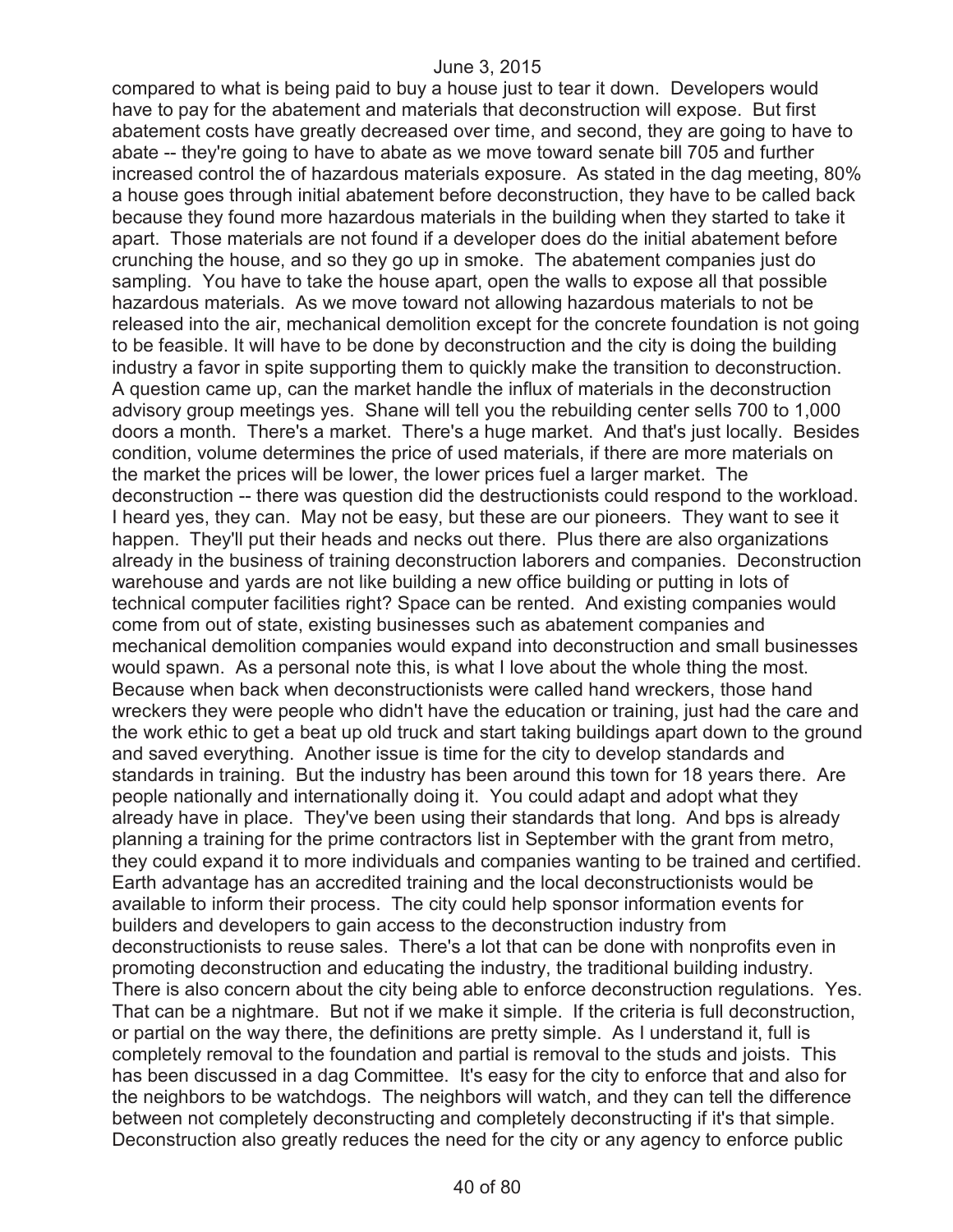safety lots or hazardous materials. It's difficult to avoid following the rules in terms of safety even if they wanted to. For one they have more workers out there and two, the extra time allows for more time to get caught. So enforcement of hazmat regulations will be easier and more thorough, relieving the city after major issue to address. We need leadership. We don't need transition or more debate. We need leadership. We need the council to announce Portland is committed to deconstruction because of all it does for the city. Then set the goal now. Let the building industry know that what the city is going to require and why. Give them a head start. If we're beginning the training in the next few months and stating the commitment to deconstruction now the transitioning can move forward and give dag a head start on working out the needs. Follow through on getting the facts rather than debating. The deconstruction industry locally, nationally and internationally has history and studies, as you were Saying, Mr. Fish, when Portland moved to deconstruction rather than mechanical demolition we'll attract national and interest and help. We're not alone and do not need to start from scratch. Three, order an economic study done by an economist to describe the cost and triple bottom line benefits. This could take a year for the study to be done but it will also serve an assessment of the success to report back to the public. The time line that unr would find accessible immediate announcement that the city is committed to deconstruction and why. And publicizing efforts such as the training. September 2015 this fall, training for laborers and contractors leading to certification and right now Sean has planned for the prime contractors training to be a model, I think we can take that money and expand it. To do simultaneous. So then by March 2016, have dag review the proper guess of voluntary construction if we're not on track to meet the end goal, full deconstruction becomes mandatory as of September 2016. We need leadership and we need it now. With an average of a demolition a day we can't wait any longer. We have known for decades it is what we need to do. Unr does not want to see this proposal go back to the dag without a strong and responsible resolution. We're asking you to amend it to require the use of funds only for training and education, Maintain the high level of standards of the existing deconstruction industry, and take immediate action in starting the transition with a set measurable and short time line for the goal of deconstruction being the way Portland does demolition if a building must be removed. Thank you.

**Hales:** Thank you. Thanks very much. Shane, you get to bat clean-up.

**Shane Endicott:** Thank you for the opportunity to share and thanks for the opportunity to participate on the deconstruction advisory group. I think the bureau of planning and sustainability did an excellent job and brought a diverse group of people together. Personally I have over 40 years of deconstruction experience and reuse and 20 of those would be deemed professionally. I'm the executive director of our united villages a local nonprofit, cofounder of the organization as well as the rebuilding center, which is one of our biggest projects we launched in 1998. As I think has been said, we divert a lot of building materials on average eight tons a day and we have approximately 300 people on average come through a day reusing it. And we're -- we really are just scratching the surface. I'm just mostly want to restate that I support a lot of what's already been shared through the other testimony as far as the facts, and pointing out the benefits of deconstruction and what would happen for our city. I get to see it on a daily basis, just from -- it seems like we're moving a lot, we're just barely scratching the surface. But just today we have a group of youth in our shop that are making book kiosks that are free for the neighborhoods. You've probably seen them around, but we've had a number of times youth come through with group leaders and they build these out of all free, reclaimed materials. We also have volunteers coming through, we have over 2,000 volunteers coming through a year representative of every demographic in our community. Age, social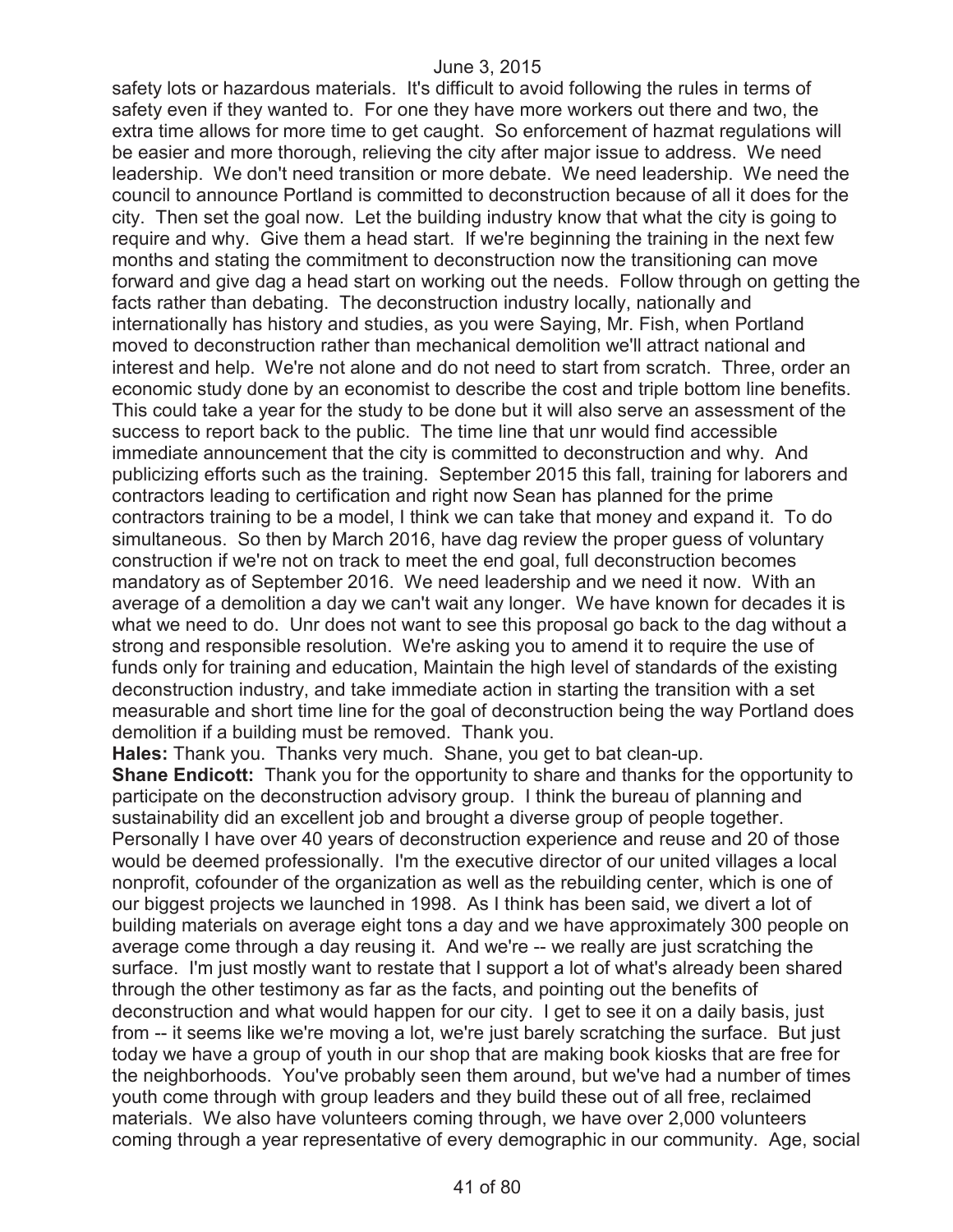economic, people going through all kinds of different changes, people who just want to make a positive difference. And they come in and use those materials as a vehicle for improving the social fabric, strengthening the social fabric of our city. It wouldn't be an opportunity without it. It's incredible work all over. We have been able to donate materials on a regular basis to all kinds of groups and individuals who are doing things for free, everything from girl scouts, to group youth, right now working with the village -- free housing in our city, I should say transitional housing. But we've been able to donate free materials to those efforts as well. And I guess I would just share that one important role we'll serve in the city for helping this be successful is that we have always had a policy since we started that we share all of our knowledge and experience for free with anyone, any entity for profit or nonprofit that wants to do this work. They are invited in our organization and they shadow our employees, they shadow our staff, they shadow our operations. The only thing I can't give them access to is the personnel files, because legal issues. But otherwise everything else we don't have any secrets. It's come in, learn how we do this, and export it back to wherever you're going to do these projects, whether they're across the street from our facility or across the country. And restate the interest in this is international. We have people coming from all over the world, in fact the last two days we've had German television and radio network, which is the largest viewed public network in Germany, videotaping our facility and going on our job sites, our deconstruction site and looking at it as a model. We've had many other countries come, folks invite us to start these in their communities across the country as well as in other countries. And our feedback always is, we don't do that. What we do is we share what we have for free, and come to us and hang out and take whatever you find is useful. So I just want to restate that we think -- from our experience hands-on experience we see this bringing a tremendous value to the citizens of -- the residents of Portland as well as the city as a whole. And that -- those networks that are coming here from all over are really looking at our ethos sustainability and our organization is committed -- as much as we are to the environment and sustainability and economy, really the social fabric of what makes up our society. And reaching our full potential as a community. So I just wanted to share we think it's a great idea, it's a great direction, obviously, and thank you.

**Hales:** Thank you. I should have probably asked this question too, Barbara raised it there was concern or debate within the advisory group about capacity of the industry to ramp up. So regardless of whether it's a hugely successful incentive program or a move more quick -- more rapid move to mandatory deconstruction, what do you think about that capacity issue, what does that curve look like for you and others in the industry about what - assuming we're moving this direction from less than 10% of houses that are being demolished to being deconstructed to 20, 30, 50 eventually 100, what are the difficulties if any --

**Endicott:** Yeah, well, i'll liken it to -- I use this example the other day. If you ever flown on a 747, they don't have to take 20 or 30 minutes to reach altitude. You can get there much faster. It's not as comfortable, your earless pop but you can do it. I've been in the country where they do that. Altitude much quicker. What would happen is that you would have industry and people who want to get into the industry moving much faster, the mandate was sooner. That's how it would look. And it would be -- organizations like ours would go through growing pains, we'd bring on that staffing, we've doubled or staff before in a short period of time. The other way is just a slower incline to getting there. So that's really how it would work. When we -- we went from six -- four deconstructionists when we launched our full-time year-round deconstruction program in 1999, we had -- we ended up getting a lot of recognition on a huge project, we did a city block of homes for the Multnomah athletic club, and we had to go from a handful of employees in that department, just the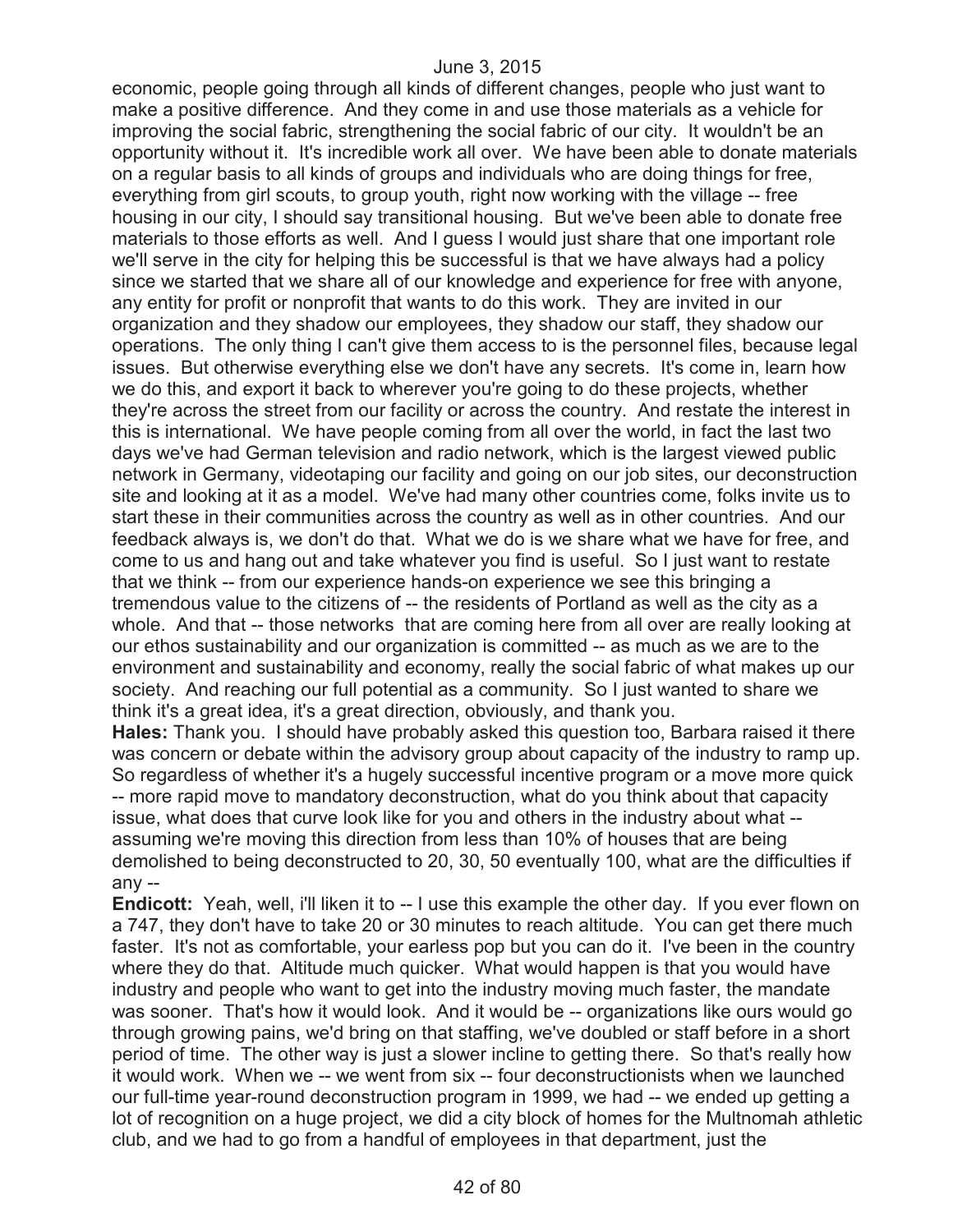deconstruction department, to over 33 in a very short time. It was -- as an organization that kind of growth, we felt it, but at the same time the benefit was we went from doing a handful of projects to doing 150 to 200 projects a year. Not all full dismantles. Because you don't -- it doesn't have to be a whole building, it can be removing reusable. It's a long answer, but the -- I think the accurate answer is that you'll see an industry get there either way.

**Hales:** Thank you. Other questions. Thank you both. Thanks very much. So I don't believe we have any other invited testimony, but people are signed up to speak. **Moore:** We have six people signed up.

**Margaret Davis:** I have a picture to show you.

**Davis:** Thank you for this opportunity. I'm Margaret Davis, I work with United neighborhoods for reform and I'm on the boards of the rose city park and the Beaumont-Wilshire neighborhood associations. Take a look at this picture. This was taken Friday, and it shows a demolition at 3558 northeast 44th avenue, two doors away from me. If you live nearby, your home, any place, structure, or barbecue in your yard and vegetable gardens would be covered in the dust emanating from this demolition. It was a breezy day so I could clearly see these clouds of dust billowing across the block. Federal studies have shown that this does travels up to 400 feet. The house was under 600 square feet. But the dust kept coming all day long and even continued this week. What was in that dust? Nobody knows. We do know that it is nearly certain that any home built before 1978 as this home was, was full of lead paint. Every can of lead paint has 15 pounds of lead in it. Asbestos also could have been part of the toxic clouds, but again, we don't know what was in knows clouds of dust. Based on public health concerns, this council recently banned smoking in city parks. The health effects of lead and asbestos also are well known, and the centers of disease control for disease control has said there's no amount of lead that is safe in children. I saw the dust from this demolition coat the swing set my neighbors keep for her granddaughters. If public health is as important to this council as you say it is, I urge you to tackle the uncontrolled release of lead and asbestos with as much seriousness as you did the smoking hazard in city parks. The toxic drift launch bide mechanical demolition can be avoided through deconstruction. The careful dismantling of homes, coordinated with certified abatement activities helps contain these hazardous materials and sends them to the appropriate facilities. It does carry a small additional cost, but safeguarding our air and earth are worth it. We are worth it. I understand the council doesn't want to touch the toxic issue of hazardous waste -- materials control and enforcement. But Portland needs to address it as it enter its third record-breaking year for home demolitions. The voluntary measures recently instituted by bds clearly will not protect Portlanders from exposure to lead and asbestos. Developers will pursue business as usual with wasteful mechanical demolition that sends lead and asbestos into our air, bodies, and lungs. You don't have to directly temperature hazmat control to fix this problem, you can make deconstruction the safe, sustainable solution. As our elected leaders you have the opportunity even the responsibility to prioritize public health and safety over the profits of a small group of players. If deconstruction was made mandatory in a timely manner as opposed to the voluntary program proposed in the document today, and if the costs of deconstruction were assumed by those profiting from the demolition instead of public monies, unr could readily support the proposal. The deconstruction advisory group has done fine work and it would be a shame if its efforts were made moot by tenuous time lines, voluntary status and pay out to developers to do the right thing. Make deconstruction mandatory and fast track its implementation, and in so doing you'll put a stop to the toxic clouds no one should have to ingest. Thank you for this opportunity. **Hales:** Thank you. Thanks very much.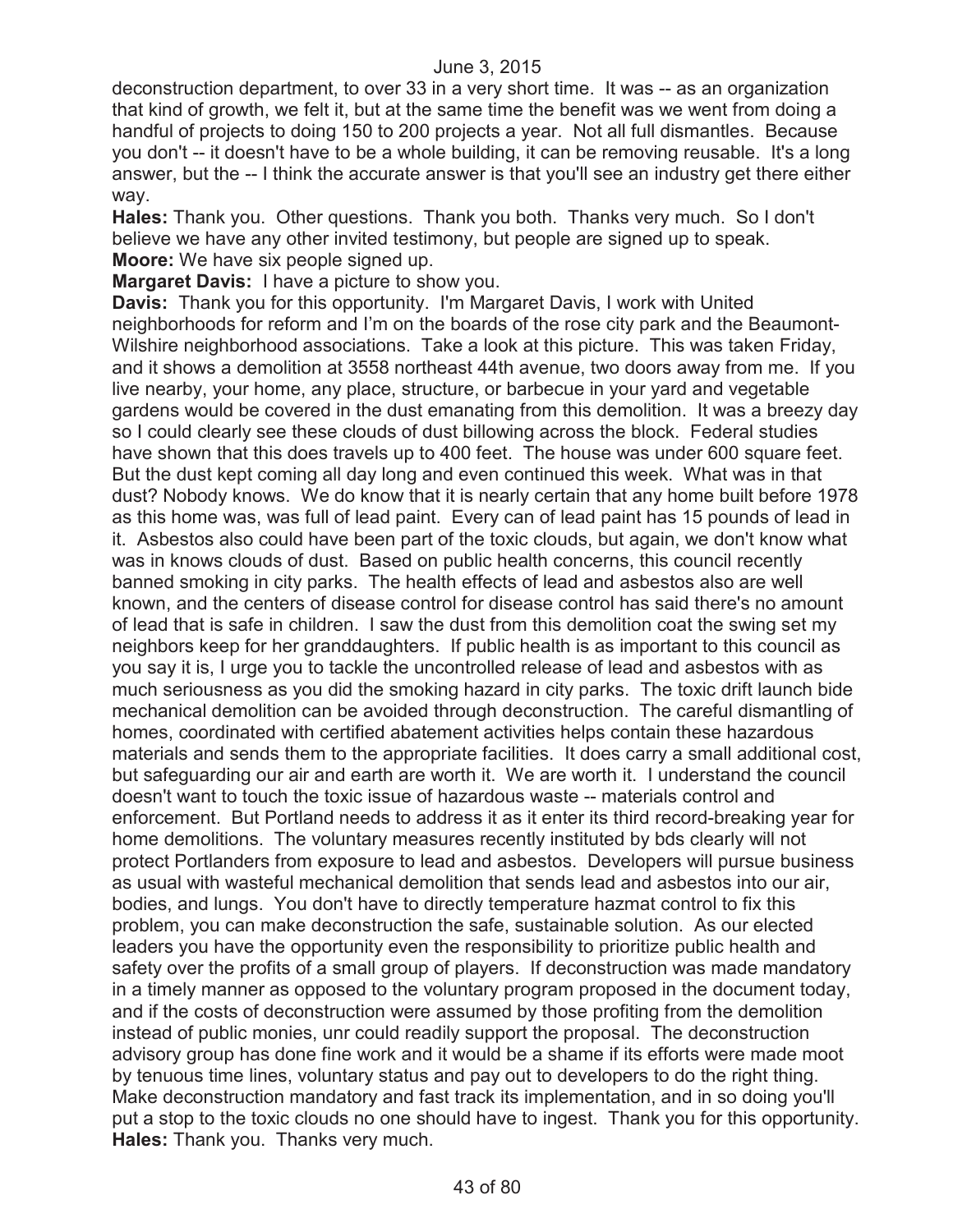**Terry Parker:** Terry parker, unr steering committee. I live in northeast Portland. When a home is to be torn down, it must be done with respect, responsibility, and a high level of sustainability. On December 17th of last year, I testified before you stating Portland is in the rears when it comes to managing home demolitions and private property becomes a public problem when 75% offer more of a single family home is sent to the landfill and when dust and potentially hazardous materials are spread to and trespass on Neighboring properties. Kudos in the conversation is now taking place within the deconstruction advisory committee. However, the actual pace of progress is moving way too slow. How many more single family homes will continue to be torn down using an excavator? How much more dust, dirt, and hazardous materials will be spewed into residential neighborhoods and into the lungs of children at play? The estimate on track is that over 400 vintage single family homes will be torn down this year. Most of those tear-downs by mechanical demolition. Clawing at, ripping apart and crunching up what was once somebody's family home. The resolution timetable can be likened to a local milk run, drifting down on a bumpy branch line railroad when the need and the public demand is for high-speed rail. To pick up the pace on the route toward better air quality and deconstruction becoming the norm, any financial incentives in the form of taxpayer dollars must be directed towards growing the deconstruction industry through training, education, and certification. The money should not be going to developers to subsidize the ecofriendly tear-down option. Accompanying any taxpayer funding must be an accelerated timetable towards a policy change due date that includes regular progress report along the way to you the city council. At the end of the line the goal must be deconstruction that with Deconstruction a significant percentage of materials from any home tear-downs are preserved for the reusable market. Ultimately when the train pulls into the station, and the people arrive at their green inspired destination, deconstruction and the reuse of building materials becomes the standard in Portland if and when a single family home is torn down. Finally, the city already has a hammer it can use to start pulling nails. Even though stubborn nails. Make deconstruction mandatory as a component of the climate change action plan. Thank you.

**Hales:** Thank you. Welcome.

**Sarah Long:** Good afternoon city commissioners. It is honor or to speak with you today. My name is Sarah long, and I am here today to speak on behalf of the over half of all Portlanders even approaching 60% of all Portlanders at this point who are renters. As we all know the percentage of people like me in Portland will only increase over time. Tenants while constituting a majority of the city's residents are underrepresented when it comes to creating policy and are underrepresented when it comes to you our elected officials being able to hear feedback about how those policies are impacting their real lives. Fewer renters can make it to community meetings, fewer renters are able to embark upon the steep learning curve to understand that thing that no one human being can completely understand -- the land use rules. I have at this point begun correcting the facts given to me by Killian condon, if you don't know who Killian condon is that's indicative of how deeply troubling this all is. Killian Condon is our only just one guy, deq inspector in this portion of the state. He has it easy. He only covers these northwest counties. The other guy covers more than three-quarters of the state. And I have yet to convince him to come inspect a site where I photographed asbestos fibers blowing around in the breeze. I have more stuff about being a renter, but i'm going to skip that and I want to just go back to what Barbara said. Everything she said was so wonderful, and she's truly one of the pioneers in this city in reuse. She founded rejuvenation. Wow. So you know, I just want to refer back to what she said. And say we really need appropriate -- we need for that \$50,000 that will be followed by other monies, we need it to go to education and training. It should go to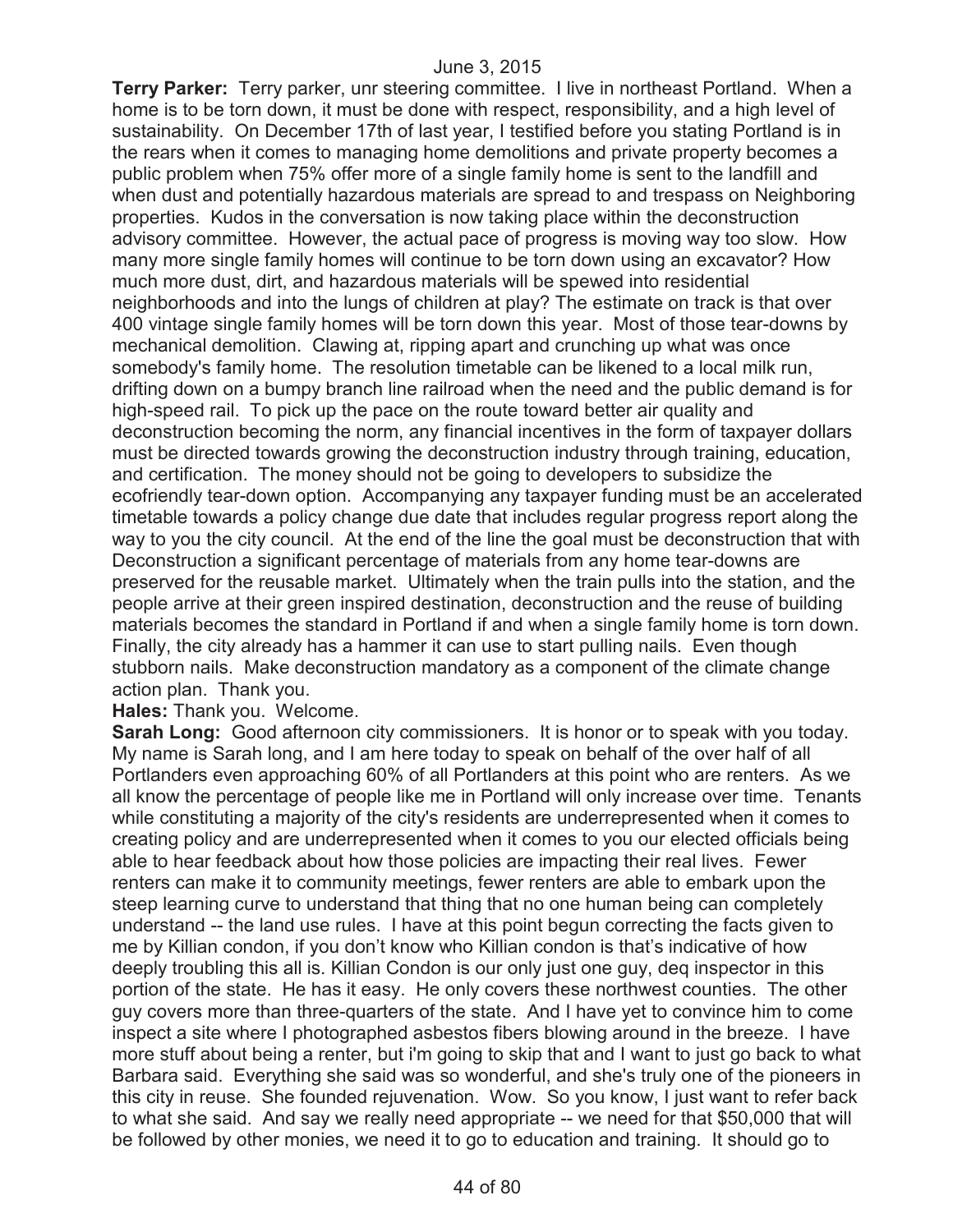earth advantage, we think. They already have the training program in place. We would like to see better time line and we would like to see as she said, if with strong encouragement and use of the bully pulpit from the elected officials saying, hey, guys, this is Portland. Get on acting like being Portland. Let's reuse and reduce and recycle. So I would like to say, I'd like To support her plan, the one she already suggested to you, and I thank you for your time.

**Hales:** Thank you. Thank you all. Next?

**Hales:** Go ahead.

**Robert Bernstein:** I'm Robert Bernstein, I live on mount tabor, the southeast Portland, 46 years, since 1969. I'm thinking, well, I came here in '69, a lot of people came out here from eastern colleges at about that time. I came from Brooklyn, a lot of people came from Columbia. And we started doing things that we felt were the right things. Nobody gave me an incentive to do child care for feminist functions, or to go to consciousness raising groups or help out with friends of food or pupils food store. You did you things because they were the right things. That's what Portland should be. I do not personally want any of my tax money going to developers. If they don't want to feel demonized, there's such a simple remedy for that -- don't do things that will lurk in the back of your head as having done the wrong things. It's really very basic. Don't get into some shadow sort of existence where you feel bad about things and you feel demonized. Don't mess up back yard habitat. Don't take away people's views. Don't take away people's privacy. If you don't want to feel demonized, it's simple. I'd like to see this program mandatory. I don't want to see any of my money going to incentivize towards developers. Use it towards training and implementation. I would also remind the council that developers got a break on hook-up fees. And I'd like to see that ended. It's my understanding that residential rates for water or sewer could have been 8% lower if they hadn't gotten this break.

**Hales:** Thank you. Good afternoon. Welcome.

**Preston Browning:** Hi. Greetings members of the council and mayor hales. Thank you today for being here and hearing this proposal. My name is Preston browning, I'm the owner of a business called salvage works in north Portland. I also sat on the deconstruction advisory group. Salvage works has been in operation for five years. Started with just myself, \$10,000 and a forklift. We now have nine employees, our sales have increased 100% every year, a little background, and basically I am a lumberyard. Every stick of wood in my place is reclaimed. Mostly from houses in the Portland area. I'm not a deconstruction contractor. We have a shop, we make furniture and fixtures. So I would like to touch on something that hasn't really been discussed here. I'm going to read you a list of businesses. The sentinel hotel. Olympic provisions. The ace hotel. Clyde common. The Hilton downtown Portland. Ned ludd. Rejuvenation. Killer burger. Water avenue coffee. Bollywood Theater. Danner boots. Whole foods. New seasons. U.S. Forest service downtown. Pad thai. The meadow. Salt and straw. And way too many brew pubs to list. These have a couple of things in common. One is that they're all in Portland. And they are contributors to a small contribution because there are so many more to the Portland brand. The whole world, the whole country looks to Portland for a number of things. Our food scene, our cocktail and beer scene, our design sensibility. And the sustainability of the city. The other thing that they have in common is that when they built those places, the aesthetic was reclaimed wood. It is a main component of almost every single new build in this city and we're building more and more large developments are happening, mixed use, retail down below, it is something that we're going to see more and more of. Reclaimed material is a beautiful material. It's an aesthetic. And it's very, very popular. Really, the world comes to Portland because of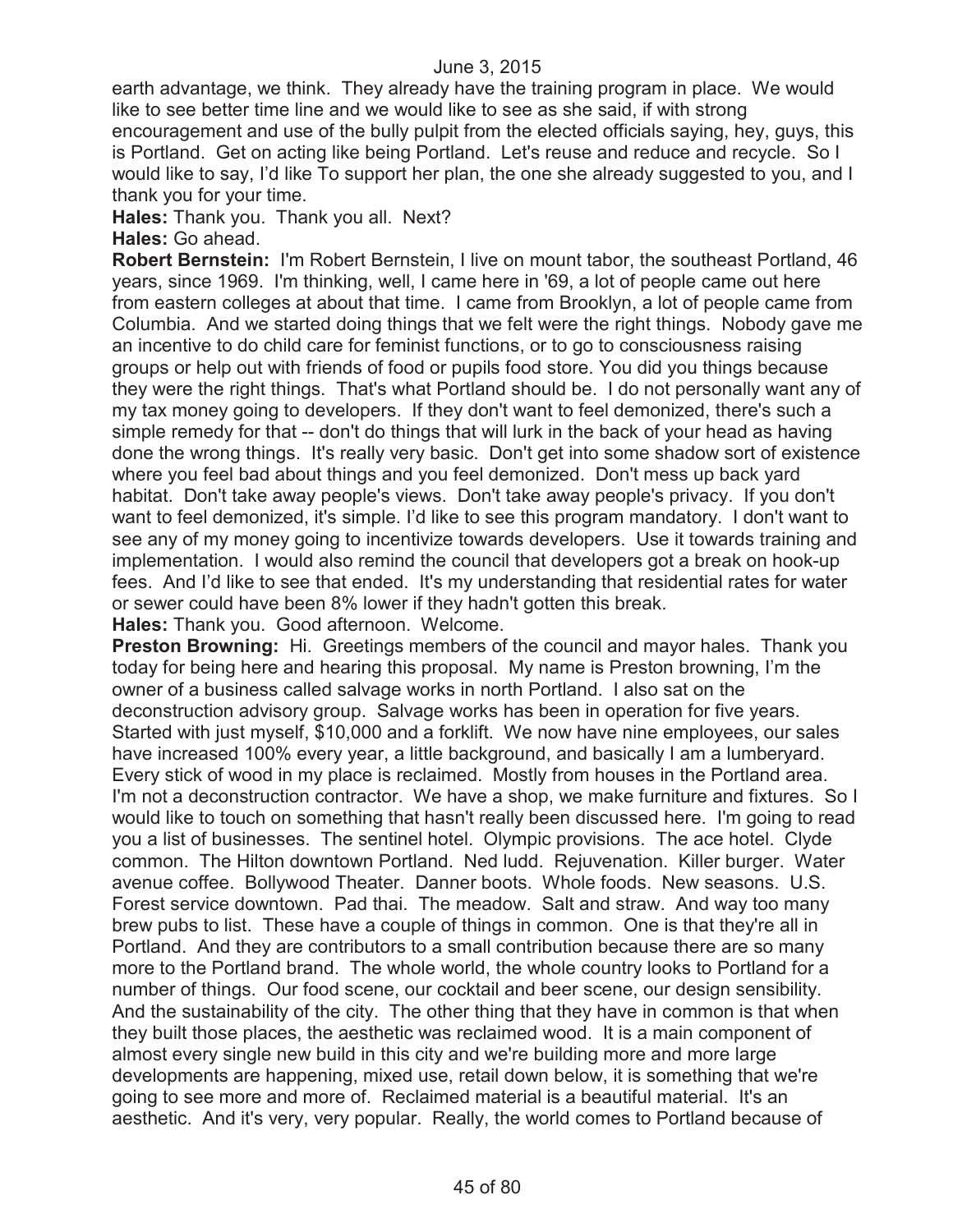Portland. You may or may not know this, but we're big in Japan. [laughter] we're big in Europe. We're big in Australia. We're big in Brazil. Really, the whole world looks to us. **Fish:** One of the ways we know that is the single best travel guide i've ever seen about Portland is the Japanese guide. In fact it's been so successful here they're about to translate it into English so they can use it domestically as a travel guide. **Browning:** Right. And Korean. There's now a Korean edition.

**Hales:** Chinese next I think.

**Browning:** Yeah. I have a friend who is working on a project called ride the yellow. Which is to promote the yellow line and the businesses along the yellow line. And many number of them, which is the rebuilding center, salvage works, beam and anchor, is part of that Portland design brand. And all of that is reclaimed. So it's a brand that is being exported, and reclaimed materials are being exported. We do work in the bay area in California, in Seattle, we ship materials around the country. And so what it is, it's a product, and it's a growing, growing business. So I really believe this program will help build the capacity for deconstruction contractors, and I do believe that the time frame proposed is necessary to really help the industry grow. I believe that -- those incentives should go to Deconstruction contractors to training, but also possibly to help them build their capacity a bit, buy some equipment, that sort of thing. Because really, once the cost of a deconstruction becomes the same as the cost of a demolition, everyone's work is done. It will be the given. So thank you all very much for this opportunity. **Hales:** Thanks very much for coming. Brandon, welcome.

**Brandon Spencer Hartle:** Mayor, commissioners, my name is Brandon spencer Hartle, I'm here representing restore Oregon. I've had the opportunity to speak with you more in the last three months than the last 10 years combined. I served on the deconstruction advisory group so i'm here to talk about that experience. I'm here today to support the resolution in front of you regarding establishing a framework for increasing the percentage of demolition materials that are salvaged for reuse. I have appreciated the fast paced conversation, and no small part thanks to Sean wood. I ask you consider exploring a pragmatic program that would phase in disincentives as well to traditional demolition. Because only a minimal amount of funding will be available for the proposed incentive program if we want to substantially increase the amount of waste diverted from the landfill I personally believe it will be necessary to implement additional programs that Dissuade property owners from choosing mechanical demolition. Demolitions generally and mechanical demolition specifically have external costs. One of those cost is loss of embodied energy when materials are sent to the landfill. For example, Portland's typical demolished house is 1200 square feet and generates 115 pounds of demolition waste per square feet, about 138,000 pounds of waste per house. In terms of weight, landfilling the 350 houses that applied for demolition permits over the last year is the equivalent of 438 million aluminum cans, 33 million glass beer bottles, or 1.5 billion pieces of copy paper. In order to best manage the waste stream generated by our city's recent increase in demolitions, I ask that you help foster deconstruction by phasing in disincentives to pair with the incentive proposal. A thoughtfully designed and gradually implemented landfill tax on a demolition of buildings that could otherwise be reused or salvaged would allow Portland to recoup some external costs of demolition and direct the marketplace towards deconstruction salvage. I want to close by saying I very much appreciate council's recent attention to the issues of neighborhood change, you made tremendous strides in the past few months to address many of the concerns that historic preservationists, the neighborhood advocates have brought before you. I'll close by saying I hope you support the resolution in front of you and I hope you look at it as one more step in the multistep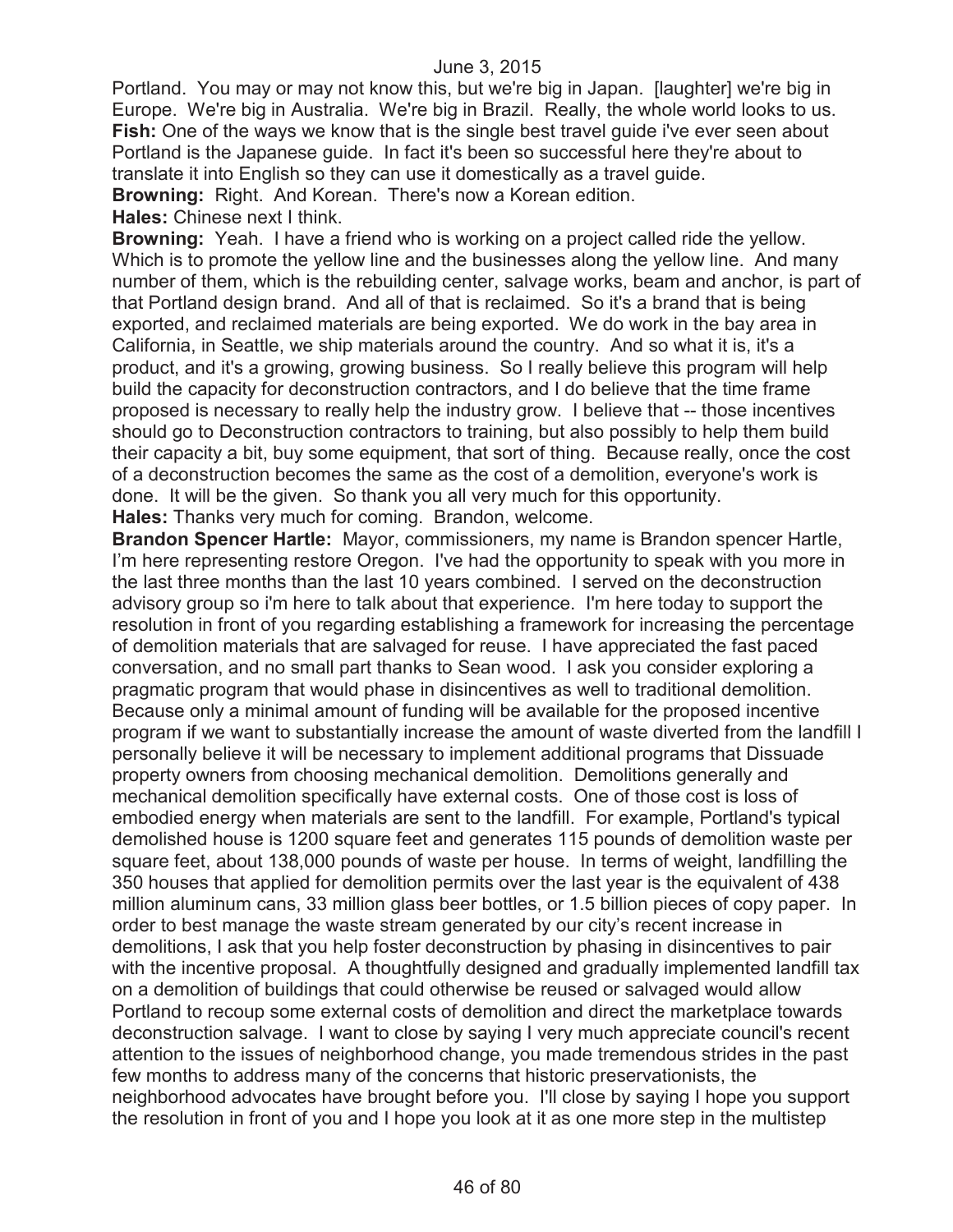process of addressing Portland's growing pains right now and you consider a next step after today of looking at disincentives to mechanical demolition. Thank you. **Hales:** Thank you all. Questions for these folks? Thank you.

**Moore:** That's all who signed up.

**Hales:** We might want to get staff back up I have some questions and other council members might have some questions as well. Certainly heard some interest in moving faster here, which frankly i'm pretty sympathetic to. So I want to hear council reactions to that. Also want to let people know that i've already started asking staff to prepare some policy options for council on the subject of disincentives for traditional demolition. So I appreciate Brandon bringing that up. That is a logical next step, so we try to change that equation as well, so we want people when they absolutely positively must have to demolish a structure, to do so through deconstruction, but we also want to reduce the number of structures that are subject to that and raise the cost in terms of penalties for deconstructing or demolishing a structure that has value. So i'm very interested in that piece of the equation as well and I think that's a logical next step. But what do you think about the suggestion maybe that we come back more quickly than a year from now, get reaction to what you heard in terms of testimony about how can we go a little faster even if we stick at least in the short-term with the incentive approach. When is the logical break point where we say, okay, as we just did with commercial building, energy use, now you have to do it. We've been through that cycle on that issue, so Michael your thoughts about that might be particularly relevant given you are the architect of that transition.

**Armstrong:** I think there's a parallel. I think you heard through the testimony there's a lot of agreement about direction, the question is how far, how fast. And from the testimony, the deconstruction advisory group discussed exactly this question, and there was strong consensus to move forward quickly with a pilot, mixed opinions about whether and how soon to make that mandatory. So that's what led us to the recommendation in front of you. I'll defer to Sean, I think it's possible that we could come back sooner with a report on how it's going, and options for you to consider at that time. We'll have a little less information to work with, because we will have -- we won't have had the program in place for as long. **Wood:** I would echo that. And echo what Shane said earlier. The question was posed how quickly could the deconstruction industry adapt to a quicker time line, you could do it but with growing pains. I think maybe some clogged gears would probably happen. And then again with what Michael mentioned in terms of the pilot would just be less informative, we'll have just gotten off the ground, so its ability to inform what those recommendations are for next steps will be somewhat limited.

**Hales:** A dumb question on my part, I should know the answer to this kind of question before I ask it, but is there a rhythm -- obviously there is to construction, is there a rhythm over the course of the year in terms if we have about on average a demolition a day, is the peak in the summer, is --

**Wood:** Exactly. We would miss that peak construction window. But if we're talking about \$50,000 of money to use as incentives, and we're seeing 20 projects a year, even the ones that happen on the off seasons are still going to be available to take advantage of an incentive. So we'd still have some, but the majority would probably occur more in the late spring, summer.

**Fish:** I was intrigued, though not persuaded by an argument someone raised, I want to give you a chance to respond, and that is that in crafting an incentive plan, where we created an incentive for folks to use deconstruction, we are actually creating an incentive, further incentive for demolition. And altering in some ways the market. I'm not persuaded just at face value with that but I want to give you a chance to respond.

**Wood:** Staff or the person that mentioned it?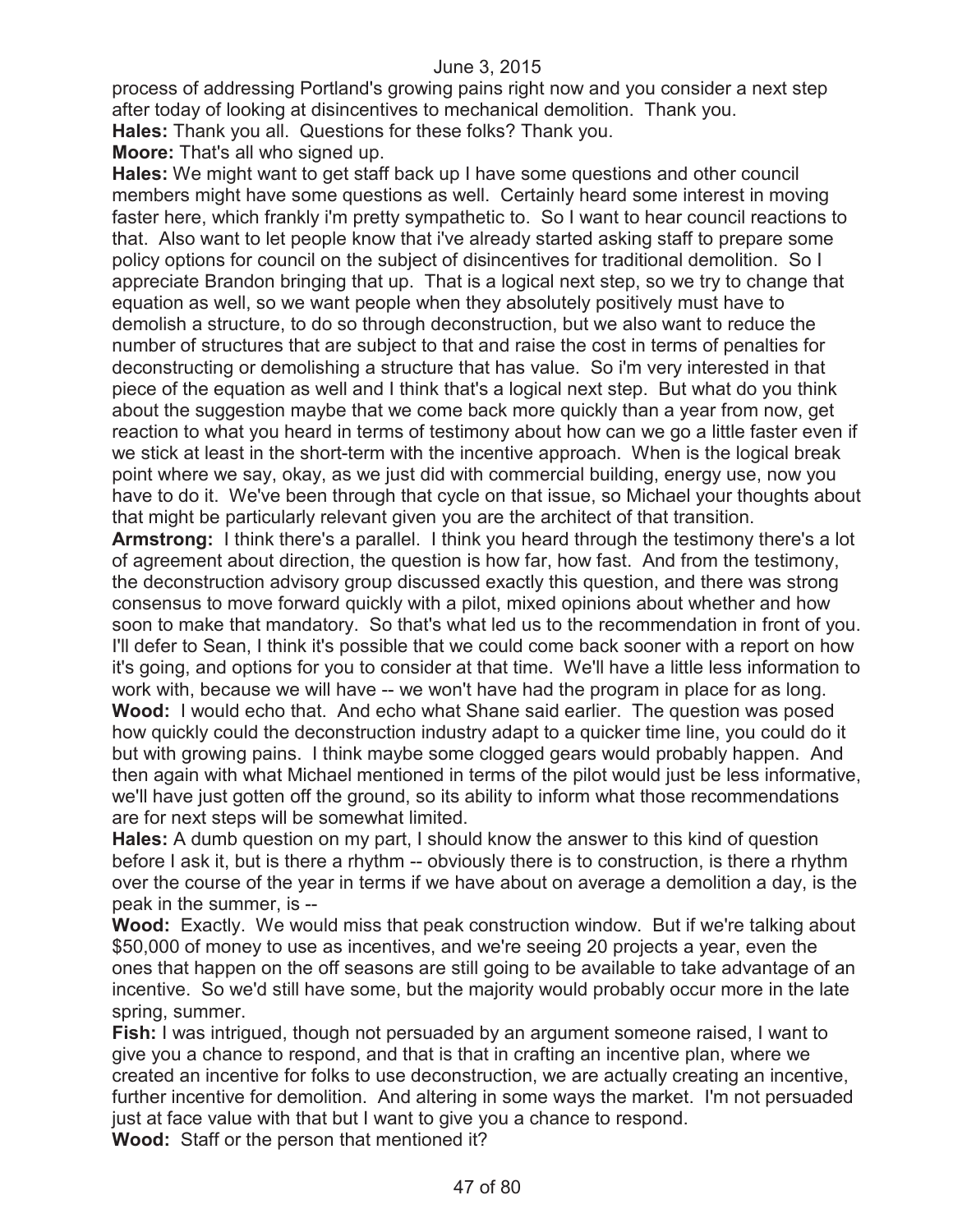**Fish:** More your opinion than predicting their opinion.

**Sean Wood:** I would say that the decision to demolish a structure and build a new structure is made well before any consideration of how the building is going to come down. And so in the grand scheme of the budget for a new house and looking at clearing the site with an existing house, that difference in cost, any kind of incentive that we're going to be providing, I don't believe would push the needle toward having someone decide whether or not they want to demolish a building and build a new house.

**Armstrong:** I'd add, as a couple of the folks noted, it does -- the initial cost to deconstruct is higher than to demolish. We want more developers, contractors to get accustomed to seeing the value proposition there, and so the incentives are to get them to try it. We think the net cost, especially as the industry occurs, is going to come down and hopefully wipe out that premium. But it is there for sure the perception, and in some cases reality.

**Fish:** We have different approaches to incentivizing behavior that we talk about at this body. We have, for example, waived assistance development fee charges on accessory dwelling units for certain fees on accessory dwelling units as a way of getting people to both do them within a legal framework and to reduce regulatory burden. What are other examples where we've offered a financial inducement? Rather than removed a barrier. **Armstrong:** We have a pretty long history in terms of energy efficiency and also in the early days of get can the green building sector off the ground of providing grants. I think commissioner Saltzman certainly recalls the green investment fund where we're helping an industry that's emerging broaden and bring new firms, new kinds of projects to the -- to do those practices. I think there's a pretty strong parallel here, and we saw a lot of success. A lot of the Portland list of leed certified, leed platinum projects is incredibly long because the industry figured out a way to provide that and have it be competitive in the marketplace. So incentives early on helped get us there.

**Fish:** You have a tool kit that includes carrots and sticks but you have a history of using this carrots as a way of building a broader foundation of support for the changes that you're trying to get built into the system.

**Armstrong:** I think that's fair assessment.

**Hales:** If some of the effort is going to go into incentives to actually do deconstruction, and some of the certain going to go into training and capacity building, obviously the training and capacity building can start right away, right? So you're not dependent on a project coming along that's willing to take the incentive and do something different in order to train people. So those are a little bit seven rabble in terms of when things can start to make a difference, if I understand the program correctly.

# **Armstrong:** Exactly.

# **Hales:** Okay.

**Fritz:** There is funding for that capacity building and education part as well as the incentive to the developers?

# **Armstrong:** Correct.

**Fritz:** I notice there's metro is talking about a more regional approach. What might they be doing in terms of incentives versus requirements versus education and support? **Wood:** Bps staff works closely with metro staff on the subject of deconstruction as well as actually accessory dwelling units. And i've spoken with metro staff about the possibility of providing additional funds for this pilot program. And I think the beauty of that is that we get to take the work we've done within the city and share the love with other jurisdictions, so in addition to the direct members that we're on the advisory group, we had interests from both Clackamas county and Washington county as well as folks from the Seattlepuget sound area. So if we were to take a regional approach to this, we're just - contractors don't necessarily work just in the city of Portland. They work -- they work in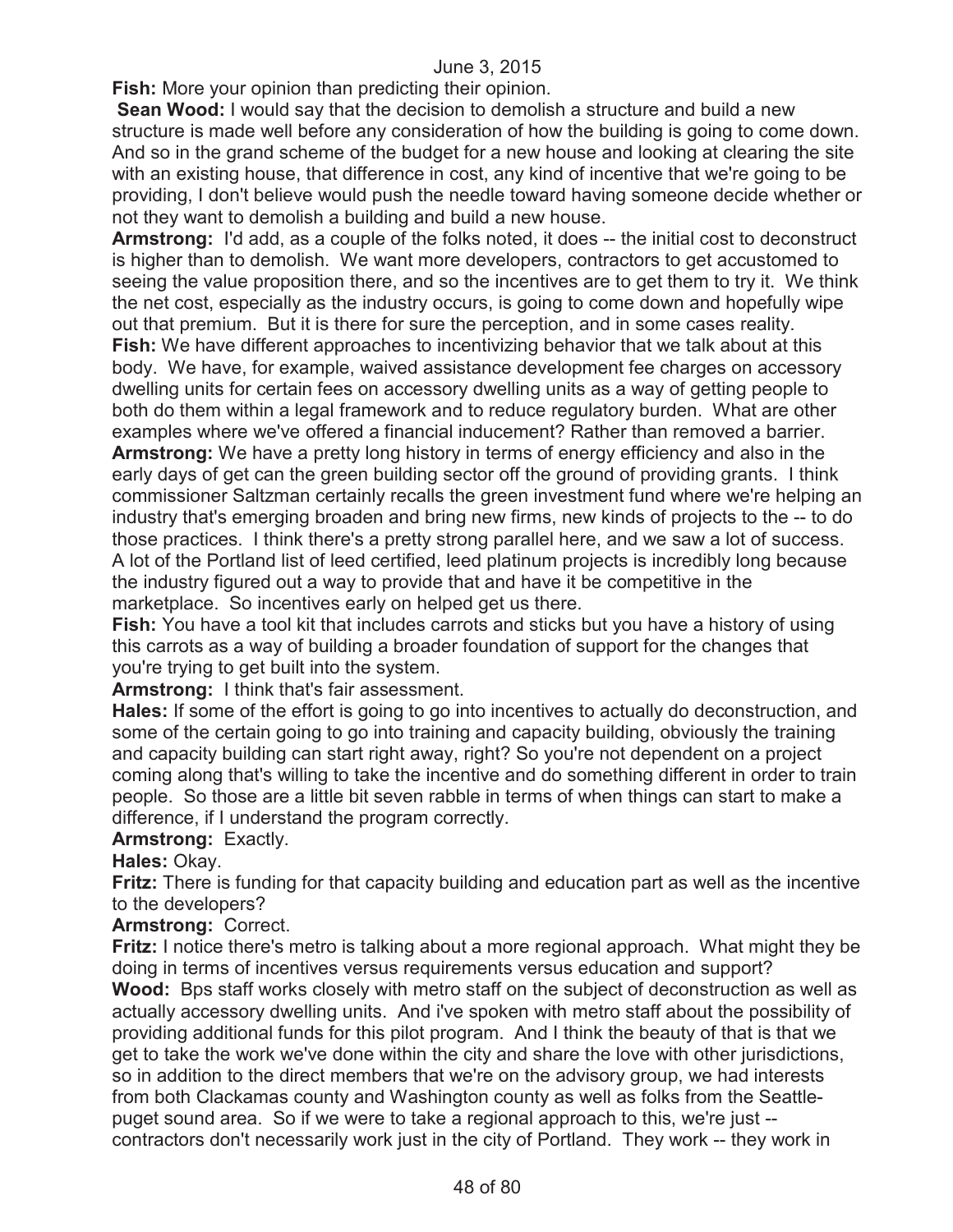other boundaries as well. So a regional approach to this is just going to be that much more successful.

**Fritz:** How much longer does it take to deconstruct versus demolish?

Wood: It's going to depend on a lot of factors. If you were to try to average it down, demolition takes one to two days, deconstruction could take five to 10 days. It's really going to depend on site access, there's issues like slope, where putting a piece of machinery on a steep site may be very difficult, or even impossible, in which case deconstruction is going to be a favorable one in terms of the time and probably the cost. **Fritz:** Presumably after you've demolished there's an amount for clean-up, with reference to the dust and debris laying around.

**Wood:** I'm sorry? I'm not following the question.

**Fritz:** Does the one to two days for the demolition, does that include cleaning up the site thereafter?

**Wood:** Pretty much immediately they'll start prepping the site for new construction. So they'll fill in the basement if that needs to happen, and then also remove the foundation. So it's a pretty quick process when you're talking about demolition. The deconstruction is still going to require an excavator to come in and pull out a foundation and backfill. **Fish:** I can attest to that. The bungalow next to my house that was demolished, I would be surprised if it took two days.

**Wood:** It can be done in a number of hours. There's videos that show it coming down pretty quick.

**Hales:** I hear a strong community interest, and I share it in trying to move faster on some elements of this. I guess I would like to suggest that we amend the resolution to have you come back in January with a report and next steps. Even if we haven't been through a full construction cycle on seeing how incentives are working. Because again, there's other policy tools that may be coming forward, that will be coming forward for the council to consider, and may be adopted. And I think -- I hear in the community a really strong and fervent interest in us moving quickly on this, and the pace of change and the pace of demolition that's going with that change is worrisome to a lot of people, including us. So I'd be interested in proposing that we amend the last line of the resolution instead of September 2016, to come back and report to us on program status in January of 2016. Even if we --

**Fritz:** Second.

**Hales:** Okay. Any further discussion of that amendment? So let's act on that amendment and see if there's any other changes council wants to make to the resolution. Roll call on accepting that amendment.

# **Fish:** Aye. **Saltzman:** Aye. **Novick:** Aye.

**Fritz:** I appreciate the amendment, mayor, and also the testimony that does give the industry six months and maybe some more than 50,000 money can be put into capacity building. I intend to signal my intent to try to go further faster. I appreciate the amendment. Aye.

**Hales:** Aye. [gavel pounded] any other revisions or recommendations from council before we act on the resolution in front of us? Okay. Let's take a roll call vote on the resolution. **Fish:** Thanks to the planning and sustainability commission for bringing this forward. Mayor, thank you for your deep concern on this issue. We've been talking about growing pains, and I live in a neighborhood that's going through growing pains. Sort of Grant park, Beaumont-Wilshire, Hollywood area. And there's a lot happening at the same time that's impacting quality of life. Traffic, noise, demolitions, in my neighborhood apparently it's now generally the view of anybody on a two or four-wheel vehicle that a stop sign is optional. But there's other things going on. And it's having an impact. And once upon a time we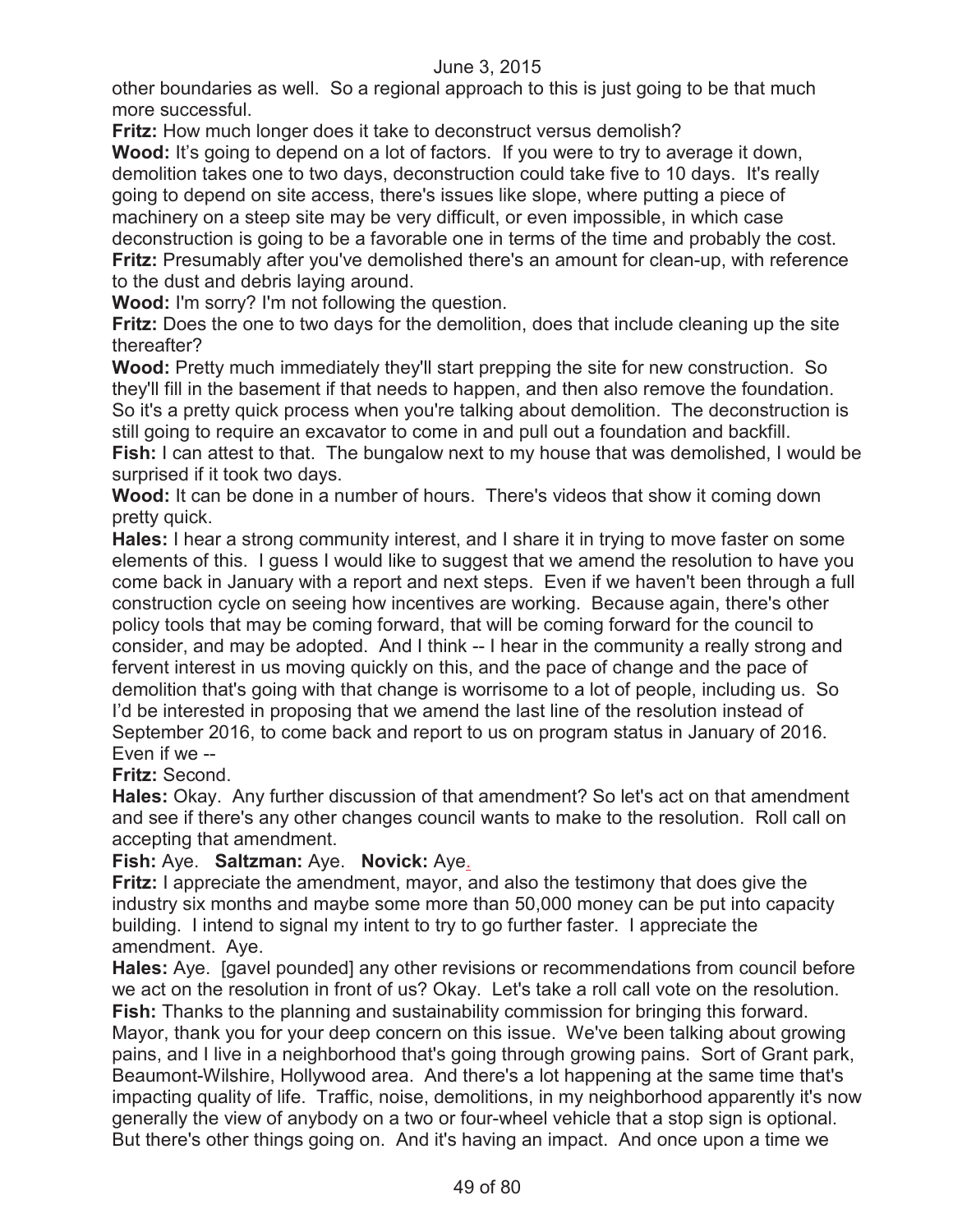made a bargain that we would focus density in places where we could absorb it and we would try to preserve the character of some of our particularly traditional r5 neighborhoods. And it's a balance. And we're in the process of trying to strike the right balance. We have an urban growth boundary, we're required to -- we understand that, but we're looking at ways of doing it that also doesn't unduly infringe on People's quality of life. I think in has been a good discussion, i've heard some very good ideas, I think we're raising the public awareness about a lot of these issues, which is part of the essential process. I like the phase-in of starting with carrots before you get to sticks. And as a practical matter, it's always better if you can get buy-in and get people to participate, because you get a higher compliance rate and you get a more thoughtful rate. We don't want people deconstructing these homes in such a way my friends at the rebuilding center can't find anything in the - what's been deconstructed that has a market value, because it was done in a shoddy way or not a thoughtful way. I appreciate this conversation, and I appreciate the mayor's amendment, and i'll vote aye.

**Saltzman:** Thank you, mayor, and bureau of planning and sustainability for bringing forward this pilot. I think it's something that I look forward to being very successful, and there's so much about deconstruction that makes sense to me, and I think to us from a collective point of view in terms of creating more jobs, creating fewer risk to public health and the environment in the process, and so I just think it's a very good thing, and hopefully the industry will take advantage of these incentives and we'll see it grow more widespread. Aye.

**Novick:** quite frequently, when People are in neighborhoods come to us with concerns about what's happening in their neighborhoods, i'm sympathetic to their concerns but I have to say my sympathy is tempered with concerns about climate disruption and carbon emissions. For example when people say I don't like this apartment building without parking going up in my neighborhood, I can understand the disruption that causes, but on the other hand, people in the in apartments use less carbon than people who live in houses. And when we have a collection of people living in a smaller space then a grocery store springs up and people are able to walk instead of drive, if we require parking with every apartment, then we're in effect encouraging people to drive emit more carbon. That doesn't mean we can't figure out ways to address the concerns, but there's a balancing act. It's essentially very nice to have people in a neighborhood coming with concerns about something happening in their neighborhoods where one of the arguments for their proposal is it will reduce carbon emissions. And according to bps, deconstruction as opposed to demolition takes the equivalent of two cars off the road for a year for each house. So that's one major reason why i'm particularly sympathetic to this suggestion and really appreciative of the mayor's efforts and bps's efforts and all the community activists' efforts. Thank you all. Aye.

**Fritz:** I support the approach for many reasons. One the committee worked very hard to come up with it, thanks to Nancy Thorington from development services as well as my staff working with planning and sustainability, the mayor's staff and others, and your great work Michael and Sean. It's a good recommendation. And also it sounds like the capacity is not quite there yet to be able to require deconstruction rather than demolition. I certainly would like to get there soon era they're than later for the reasons commissioner Novick just stated. It meshes much better with our whole climate action plan and with our values of neighbors to do deconstructionists as the normal thing to do in Portland. Another way of keeping Portland weird is keeping Portland as a good thing. To the extent we can get there quickly I would like to see that. So thanks very much to the development advisory committee, Mary Ellen's leadership of it, it's telling there isn't a storm of opposition, and i'm sure we'll have a robust discussion when we come back with considering mandatory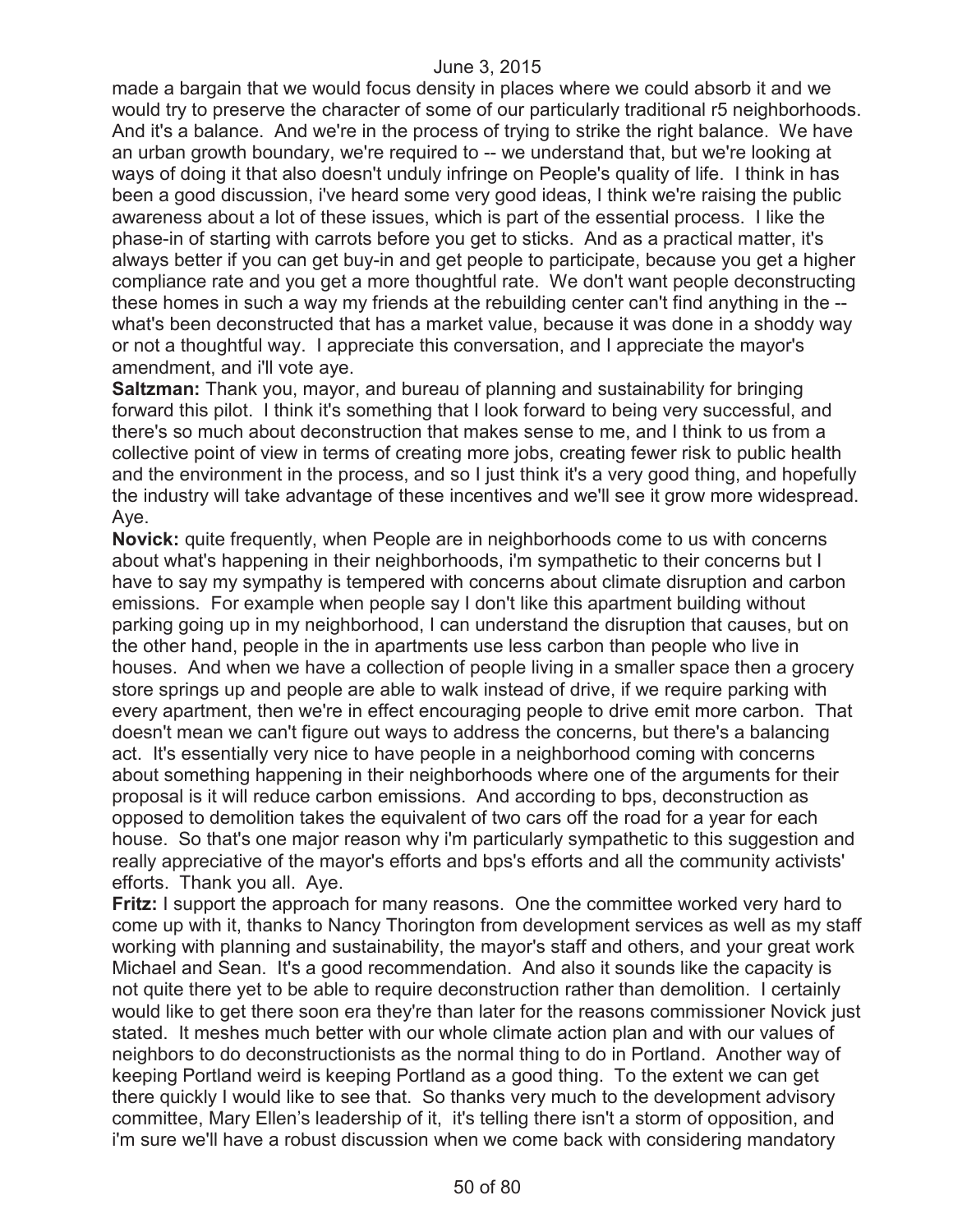deconstruction, and i'm sure we can get there, and I very much appreciate the neighbors for reform and your constructive approach, no pun intended, to change the way development happens knowing that development is going to happen, but do it in the best way possible. Thank you. And thank you for your Leadership, mayor, on this. Aye. **Hales:** I want to thank the council for thoughtful discussion. I hope what you hear, those of you concerned about this issue, there's a strong shared interest here and strong shared values that we're trying to express in policy and regulation, and incentives. And that we hear and share the sense of urgency. I want to thank you Michael and Sean and Lisa and Jackie and others who worked hard to get this discussion before the council now and more to come. As I mentioned, i'm interested in working on the disincentive and taxation side of this issue as well as on the regulatory and incentive side of this issue to send an even stronger signal about keeping houses that are worth keeping. I was talking earlier this morning about one of the things about Portland that we don't necessarily brag about in those tourism books, we might brag about the restaurants and the urban growth boundary and the great downtown, and they're an obligatory trip where people come to Portland to study the city, but one thing they sometimes fail to notice is that we've got this mile after mile after mile of great old streets with great old houses. And most cities have a few neighborhoods like that, but we've got miles of that. And having worked in cities all over the country in the last 10 years, who are trying to revitalize their downtowns the way ours has been, I noticed that. That they might have a few such neighborhoods, and it's such a treasure. And there's a lot of support for that, architectural resource, and for that way of life that we feel is under attack now with this amazing wave of change that's upon us, and I think it's only going to get stronger. So I hope what we all hear is there's a lot of agreement about the need to be serious about that and move quickly, and that's why i'm glad we changed the timetable a little bit and obviously going to keep tasking the bureau and others in our city staff to help us prepare options for us as a community to consider. This is I think again a great piece of work, I want to thank the deconstruction advisory group, we ask a lot of volunteers in this process, and people with a lot of walking around knowledge came together and did good work for us in a hurry. So thank you for doing that. It just occurred to me while we were having this discussion this afternoon that it was actually 40 years ago this summer that I started helping my father and mom build a house. And it was a house that was built on the ruins of an old stone mill where we actually logged timber on the property and milled the posts and beams that became the structure of the house. But the floor of the house was 150-year-old heart pine that had been salvaged out of a factory in Virginia, three inches thick, milled down to inch and a half Thick flooring that we screwed down and pegged at great cost to knees and hands. But the beauty of that old material reused was part of the joy of that house. So if we do this right, we do it seldom, we do it in a way that respects the neighborhood around it, and we reuse the materials in a thoughtful way, and if people here in this room that do that every day, we appreciate you and we want you to do a lot more of it. So thank you all for this good work so far. More to come. Aye. [gavel pounded] thank you all. We're recessed until tomorrow at 2:00.

At 3:31 p.m. Council recessed.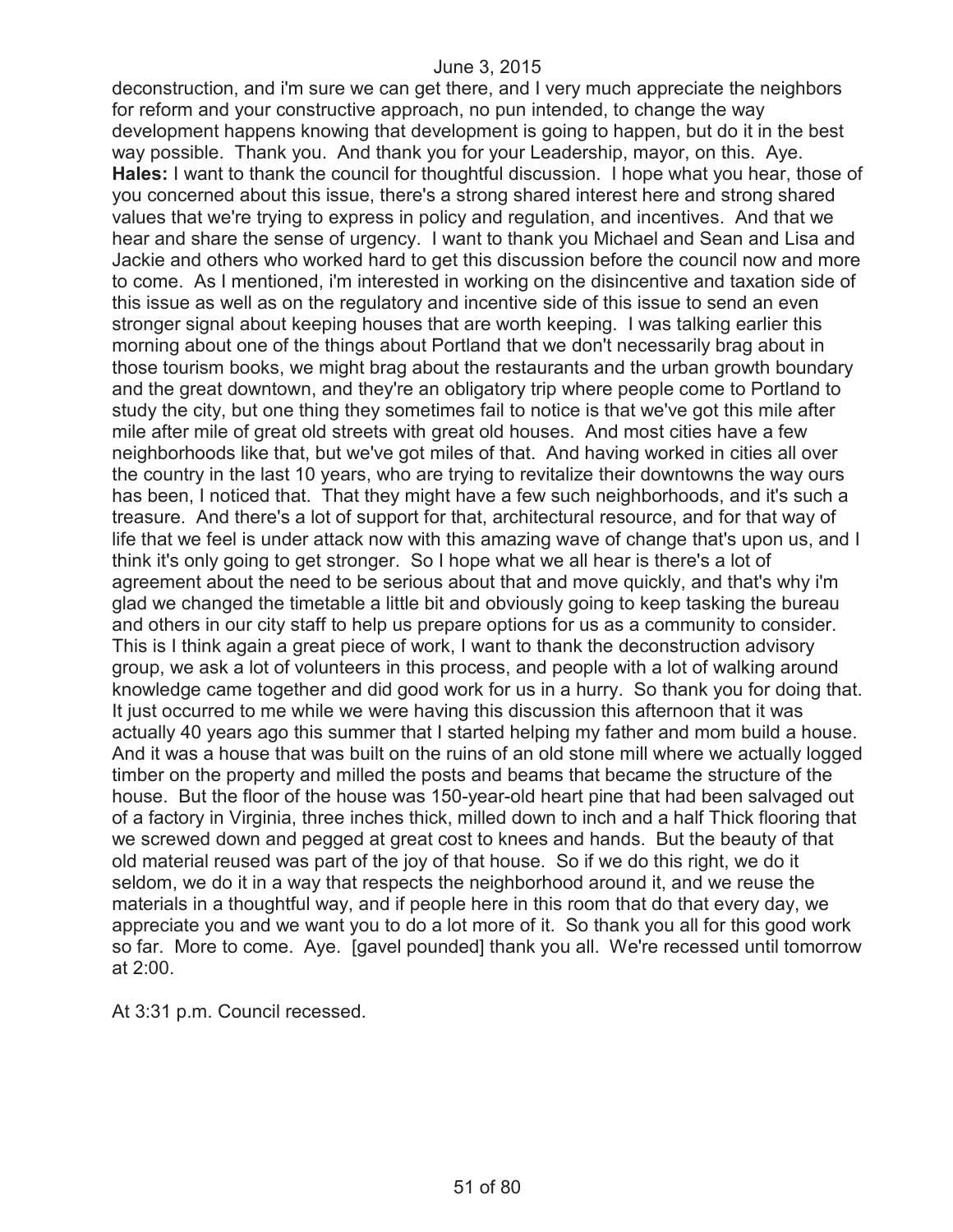## June 4, 2015 **Closed Caption File of Portland City Council Meeting**

This file was produced through the closed captioning process for the televised City Council broadcast and should not be considered a verbatim transcript. Key: **\*\*\*\*\*** means unidentified speaker.

# **JUNE 4, 2015 2:00 PM**

**Hales:** June 4th meeting, would you please call the roll. [roll call]

**Hales:** Welcome everyone. We are looking forward to this item very much. Would you please read item 573.

### **Item 573.**

**Hales:** Commissioner Fish.

**Fish:** Thank you, mayor and colleagues. Pleased to welcome the friends and family of pastor will hardy to city hall. We have a unique opportunity to celebrate pastor hardy's extensive service to our community and to say thank you. And that reminds me, I had the great honor on tuesday of being at the white house when president obama said, quote, it is never too late to say thank you. End quote. As he issued the medal of honor to sergeant henry johnson, who had been denied that great honor for a century. So, to kick off this celebration, let's welcome the highland christian center choir, led by director derek mcduffy. Welcome. [applause] \m\m \m\m glory, glory, glory \m \m glory, glory, glory to our king  $\mathfrak{m} \mathfrak{m}$  \m \m glory to our king \m we say glory to our king  $\mathfrak{m} \mathfrak{m}$  \m glory, glory, glory  $\mathfrak{m}$ \m\m \m glory glory, glory \m \m\m \m\m \m\m \m hallelujah hallelujah \m \m\m \m\m [applause] \m\m \m\m \m\m \m\m \m\m \m\m \m\m [applause]

**Fish:** Let's give another warm round of applause to the choir director mcduffy. [applause] **Fish:** Leslie williams who helped organize this tribute and to the whole choir. Let's give them another round of applause. [applause]

**Fish:** Mayor, colleagues, as part of this tribute, we have a number of distinguished people from our community that have been invited to present to us. The mayor has also given me the great honor of reading a proclamation which is the way we pay respect to people with great accomplishment in our community. Before I read it, I would like to invite our first panel to come forward and take a seat. Former senator avel gordly, dr. T. Allen bethel, and dr. Norwood knight-richardson. Would you please come forward and take a seat at the table. [applause]

**Fish:** On this great day, the mayor has issued a proclamation and it is my honor to read it. Whereas after 20 years of training in ministry, dr. Hardy was named senior pastor of the highland christian center in 1996. Whereas dr. Hardy formed the nonprofit highland haven to serve distressed Portland communities with programs including youth ministries, a 12 step substance abuse recovery program, a prison ministry, homeless shelters and more, and whereas he built a new life for the highland christian center as a community gathering place open to all and whereas dr. Hardy's passion for education and serving young people helped the church establish partnerships with albina head start, Multnomah county, state of Oregon, Portland public schools, concordia university, Portland state university, george fox university, self-enhancement, inc, and so many others. Whereas his support for our community extends beyond his church, service on the board of the african american chamber, support and collaboration with project clean slate and project second chance. To help thousands of Oregonians restart their lives. And whereas under dr. Hardy's leadership and guidance, the african-american mental health coalition opened the Oregon health and science university's avel gordly center for healing, making a real difference in the lives of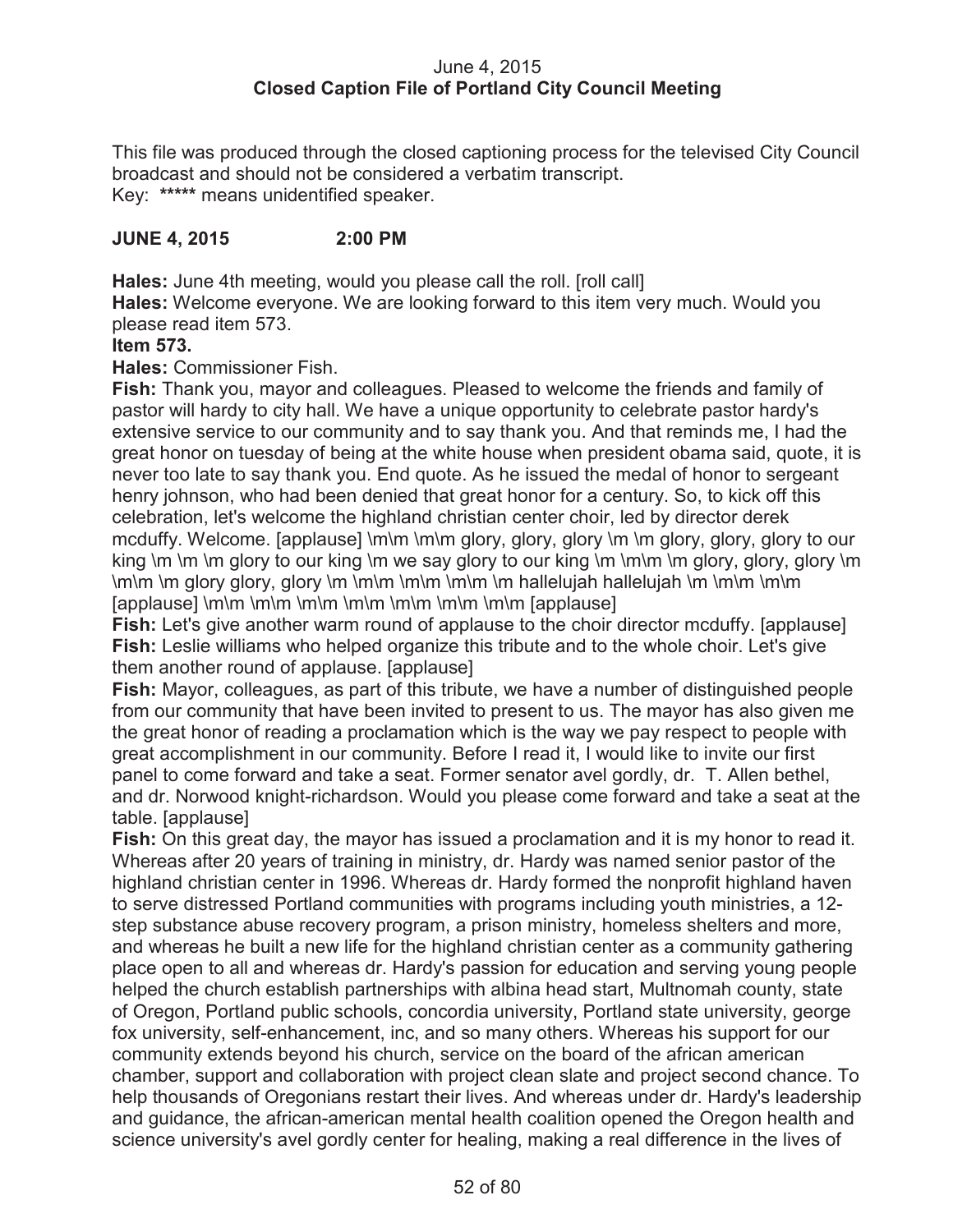those suffering from mental illness. And whereas he has been proud to share his powerful messages as a featured speaker across the globe, including in africa, italy, and israel. And whereas dr. Hardy's steadfast servant leadership leads a lasting legacy that will inspire our community for generations to come. Now, therefore, I charlie hales, mayor of the city of Portland, Oregon, city of roses, do hereby proclaim june 4th, 2015, to be a day of recognition for the reverend dr. W.g. Hardy, jr., in Portland and to encourage all residents to observe this day. Mayor, can we suspend the rules -- [cheers and applause] **Fish:** Senator gordly, I will acknowledge you first and publicly thank you or roy jay as serving for the host committee and for your passion and your time helping make this such a great success. Senator gordly.

**Senator Avel Gordly:** Thank you very much, commissioner Fish, mayor hales, commissioner novick, commissioner Fritz, commissioner Saltzman. Let it be noted that we are blessed to be gathered here on a day where the corner of church and state intersect with faith and works, merge and become a loved community. We honor and celebrate our beloved servant, we give honor to his mother, mrs. Hardy, and father, the late reverend w.g. Hardy, sr. They poured into pastor hardy and all of their children a love for God and service to others. We acknowledge with love and deep respect mrs. Alley hardy, who has sacrificed with love at her beloved husband's side. We honor the entire hardy family and the legacy of service and honor, honor to God, that the name hardy will always represent in the beloved community of Portland, Oregon. Many of us appreciate pastor hardy's intellect and world view, gained through his open heart, love of people, and through his travels and discipline of reading and studying widely. I reflect now on several days in november, 2001, when we traveled to new york, selected by then governor kitzhaber as part of a delegation from Oregon, selected to help craft a national behavioral health response in the horrible wake of 9/11. Remarkably and fortunately for all at the conference, pastor hardy was the only faith leader invited from the 50 states. Pastor hardy's voice had a profound impact on the national gathering as he informed and reminded the organizers and delegates to include the faith community in all planning and training for first responders. Pastor hardy led our Oregon delegation in prayer as we gathered and wept holding on to each other, near the site where the world trade center towers once today. Before leaving new york, pastor and I rode the bus and walked through the streets of harlem. Our destination was the renown schomburg center for research and black culture. We were thrilled to find letters from the great american writer langston hughes on exhibit. Pastor left with two very full shopping bags of books that he had carefully selected for his growing collection of black literature to be shared with his children, family, and community. Returning to Portland after that powerful few days journey, pastor hardy in his role as chair of the african american mental health commission continued his more than decade-long championing of the need for culturally specific mental health services to meet the underserved needs of black people. His sermons challenged the stigma surrounding mental illness and encouraged the treatment and education about mental health. The doors of the church were open to host meetings, conferences on mental health. It was pastor's leadership and vision and call that led to the affirming partnership with our dear friend dr. Norwood knight richardson, and ohsu. And I know that dr. Knight-richardson has more to say about that partnership. For almost 20 years, I have known and worked alongside pastor hardy and been privileged, privileged to travel with him in delegations with others to the motherland, africa. And most recently a pilgrimage to the holy land. He is a master teacher. A master teacher. Pastor hardy loves people. He understands how we all desire and need to keep people we love close. How we need to give people access to our hearts. Pastor hardy does that. Pastor hardy loves the lord, and shows that love through his heart. He has a way of using language that speaks to all people and a way of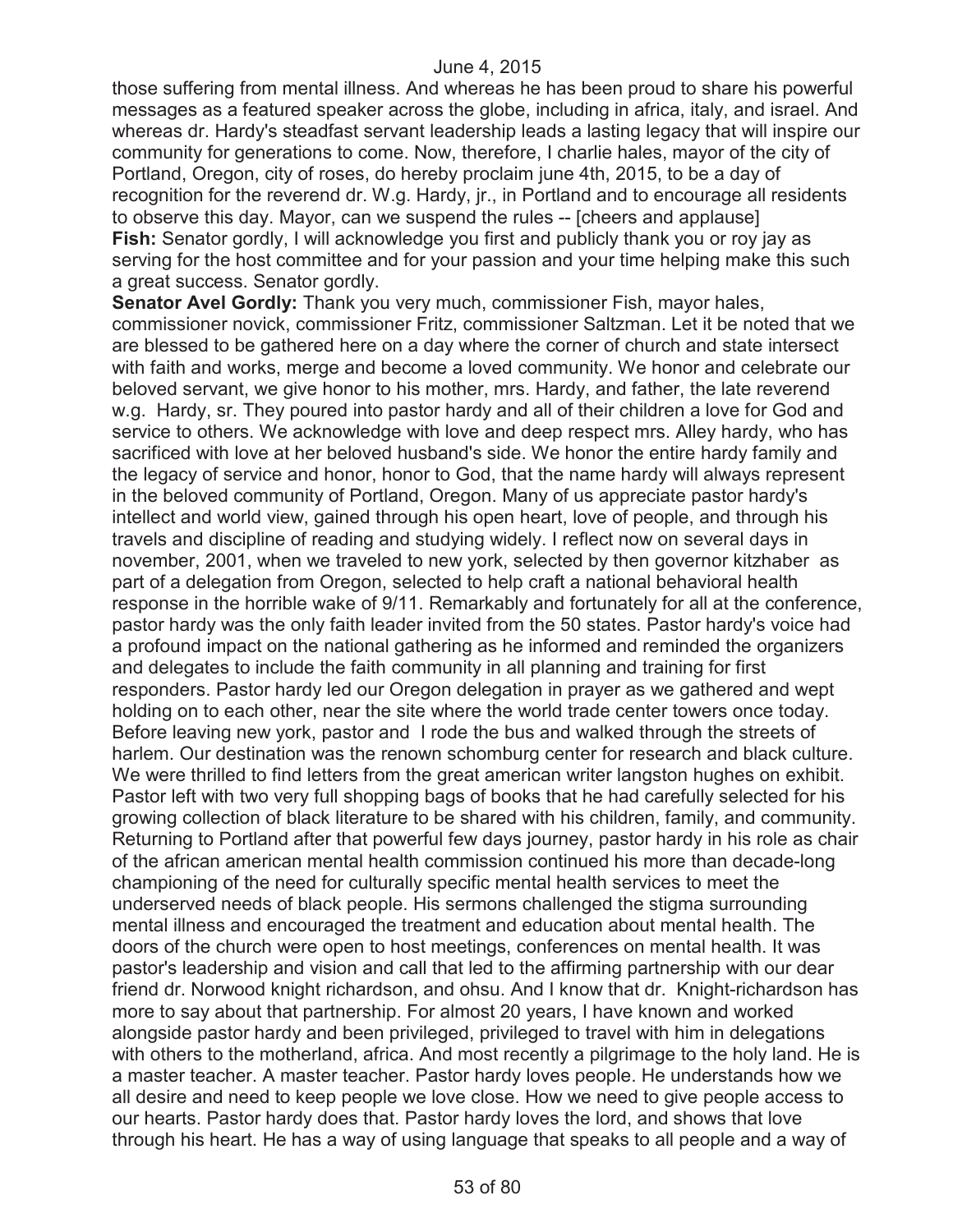being authentic and transparent about his own life. No matter the setting, he is who he is. He has given us access to his heart, he has carried our burdens. When he asks can I be myself, as he did last night in bible study, what he shares is real. He is especially gifted at reaching young people. Because he is honest and his own life experiences are shared and he listens deeply, deeply and is trusted. Mayor, i'm probably at the three minute point and i'm going to take a point of personal privilege, if I may.

**Hales:** We're suspending the rules.

**Gordly:** Thank you very, very much. Another travel experience shared in 2007, a Portland state university delegation led by the brilliant scholar and department chair dr. Kofi Agorsah, spent 28 days in ghana. This was a cultural exchange and trade exploration. Two outstanding memories from that experience in ghana. Pastor hardy speaking at a packed church in capondo village. Hundreds of people in the church, hundreds more outside, all invited by the village chief and elders to hear the pastor preach and teach. And the drums played. Another powerful shared experience, we were closed in a profane cell in a socalled slave castle where the rebellious captive, the rebellious captives were held before being taken away through the door of no return. To ships for the slave trade. Dr. Dalton Miller Jones, dr Agorsah, pastor hardy, all of us together in this cell. Pastor led us in prayer and we acknowledged in that hellish place that the spirits of our ancestors were free, and we pledged to work for that which is right, just, and fair for our people. We made that pledge in that place. We acknowledged that because our ancestors were rebellious, we are free. During the holy land pilgrimage last year, we witnessed pastor hardy read scripture and teach in the garden of gethsemane, and at the mt of olives, all of the places in the bible came alive. We sailed on the sea of galilee and experienced life affirming baptism in the jordan river. As I stated at the beginning of these remarks, we are gathered today at the corner of church and state and the intersection of faith and works in our beloved community to honor and celebrate greatness, and I end this tribute with a selection from langston hughes. I dream a world, he wrote. And this is in tribute to our beloved pastor. I dream a world where man, no other man will scorn, where love will bless the earth, and peace is paths adorned. I dream a world where all will know sweet freedom's way, where greed no longer saps the soul nor neverest blights our day. A world I dream, black, or white, whatever race you be, will share the bounties of the earth and every man and woman is free. Where wretchedness will hang its head and joy like a pearl that attends the needs of all mankind, of such I dream, my world. May God continue to bless pastor hardy and family, and the beloved community that he continues to serve so magnificently. Thank you.

**Hales:** Thank you. [applause]

**Fish:** Dr. Bethel, welcome to your city hall.

**Dr. T. Allen Bethel:** Thank you commissioner Fish, mayor hales and all of the other commissioners, and dr. W.g. Hardy, jr. Thank you -- to share a few remarks about and on behalf of dr. Hardy, on behalf of myself and the ama albina ministerial alliance. Stephen cubby penned these words. I am not a product of my circumstances, I am a product of my decisions. And I want to say on today, dr. Hardy, it is not circumstances that have brought you where you are today. But sometimes circumstances certainly help to influence what we do, but it has been by your decisions, your decisions to be used and to answer the call that God placed upon your life that perhaps put you on the road just like when he called abram, I will tell you where to go. You have followed that road for all of these years and you continue to follow that road and it is my prayer that God will continue to keep his hands upon you as you move down that road. I have observed in the 20 plus years I have been here your tremendous trail-blazing ability. Not only within the church community, but the community at large. And not only in the community at large, but even in the political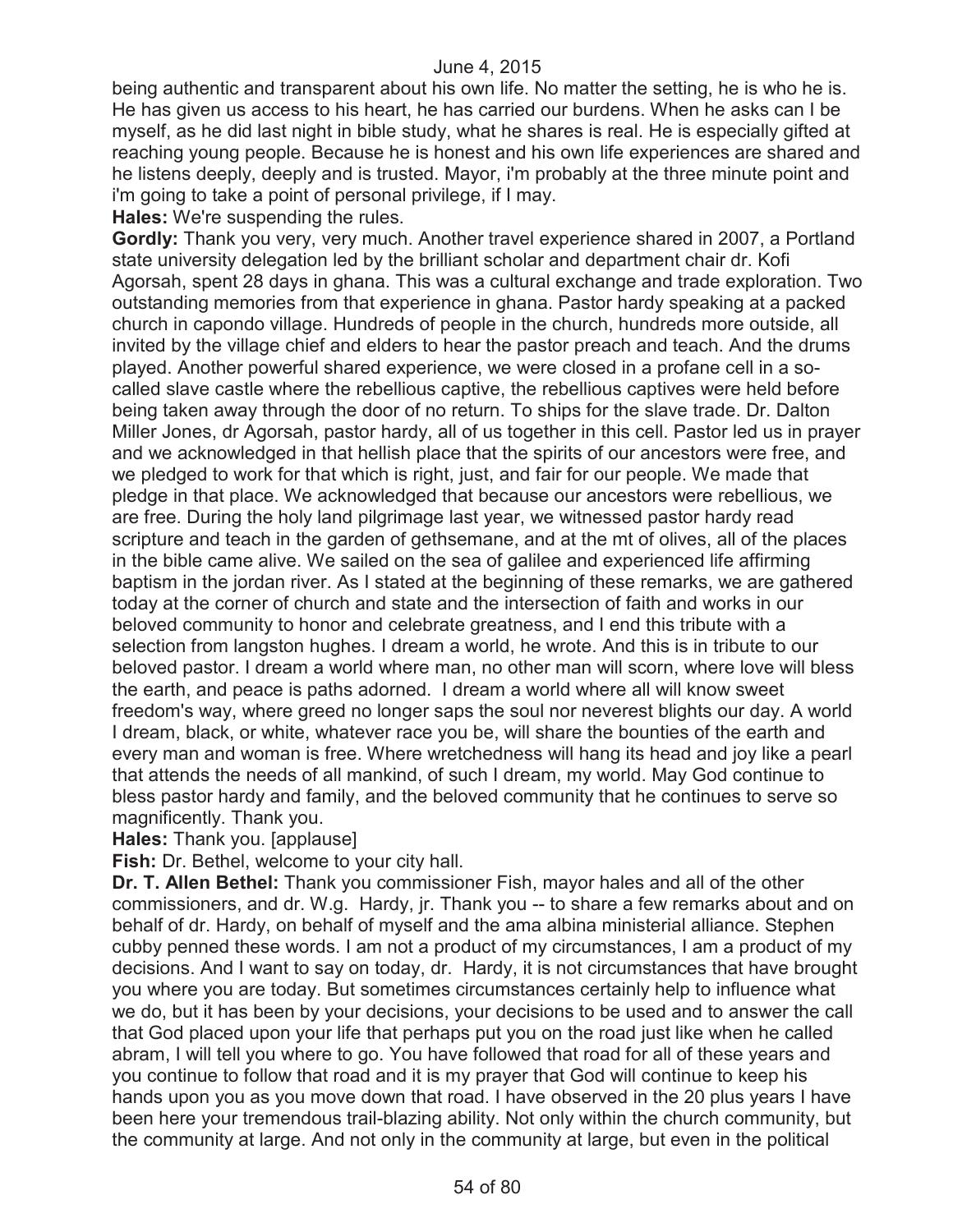arena where sometimes many feel that church should not interfere and state says that you should not interfere, you have found ways to bridge that gap and continue to extend across it so that many others will have an opportunity to indeed participate and live in a better quality of fabric in our communities. I found also over the years that you are dependable. Whenever I have called upon you, and you have made a commitment, you have always kept that commitment, and done it to the best of your ability. I remember on one occasion when we were transitioning the offices of ama and called you, it was a day off, and you said i'll come, but I want you to know i'm not dressed. Meaning that I am not in my typical ministerial attire, but i'm still willing to come. That's dependability, because it is not about how we are clothed on the outside. It is about what is clothed on the inside. I found also that you have found your niche in ministry. And often many people do not find that and when you find it, and you have found it, you have chosen to fill that hold, that niche like no one else can, because that one that was carved out for you no one can fill. It is fitted uniquely for w.g. Hardy, jr. Finally, and, of course, when you give a preacher the microphone, dr. Hardy, we get to close more than one time. The first closing -- [laughter] **Bethel:** The mayor suspended the rules. [laughter]

**Bethel:** Your tenacity, tenacity and your determination to continue to press on. I am reminded of one of the mentors in my life, reverend dr. sefford Beverly, sr., in the time when I was going through my bout with cancer, the phone rung one day, and I answered from the hospital bed, and he said to me, son, don't waste your suffering. And I began to question him. What is it you mean by don't waste my suffering? I'm going through something. You realize how serious this is. And he says, yes, but don't waste it. Because in this time, there just might be something that God wants to say to you if you don't waste your suffering. I learned not to waste my suffering. I learned to stop complaining because I realized that no one could do anything about it. I began to gain more patience because I realized that everything was in God's hands. I began to just completely rely and know that whatever would come would come, and I adopted this mantra, to all of my friends I said and I leave these words with you, if by chance I leave here before you think that I should have, I want you to know that I have done everything that I could to stay here as long as I could. And I say -- healing my brother does not mean that the damage never existed. It means the damage no longer controls my life. The damage, dr. Hardy, does not control your life. You're in the hands of the master, and those are good hands for he has the plans for you. Thank you my brother for the privilege of sharing. [applause] **Fish:** Dr. Norwood knight-richardson, welcome.

**Dr. Norwood Knight-Richardson:** Thank you, commissioner, thank you, mr. Mayor, thank you commissioners. I am very proud to be here to recognize a wonderful human being in the presence of my friend dr. Hardy. I was told initially that I had two minutes. And I thought what can you -- how can you say something meaningful about someone so large in our lives in two minutes? And then I thought great truths generally are simple. Such as God is love, two words, very simple. So I can say some wonderful things, and I will, but I might need two closings about a man who when you -- when you know him, how simply - how simple he is, how straightforward, how wonderful he is, how spiritual he is. The great hero in my life is arthur richardson, better known as deacon arthur richardson, my father, second grade education, came to God when he fell eight stories off of a building into a concrete ditch and he only broke his little finger. And he said he got up from that ditch after being put on a stretcher and taken to the hospital and he committed himself to God. And he committed himself to God in a way that wasn't boastful. He lived it. He taught it. He taught it to us. It was simple and profound. Deacon richardson said that son norwood is going to come up in the west, look west, so that's the man that he was. Deacon richardson always said, you know a man by his works, by his good works. And by those works will you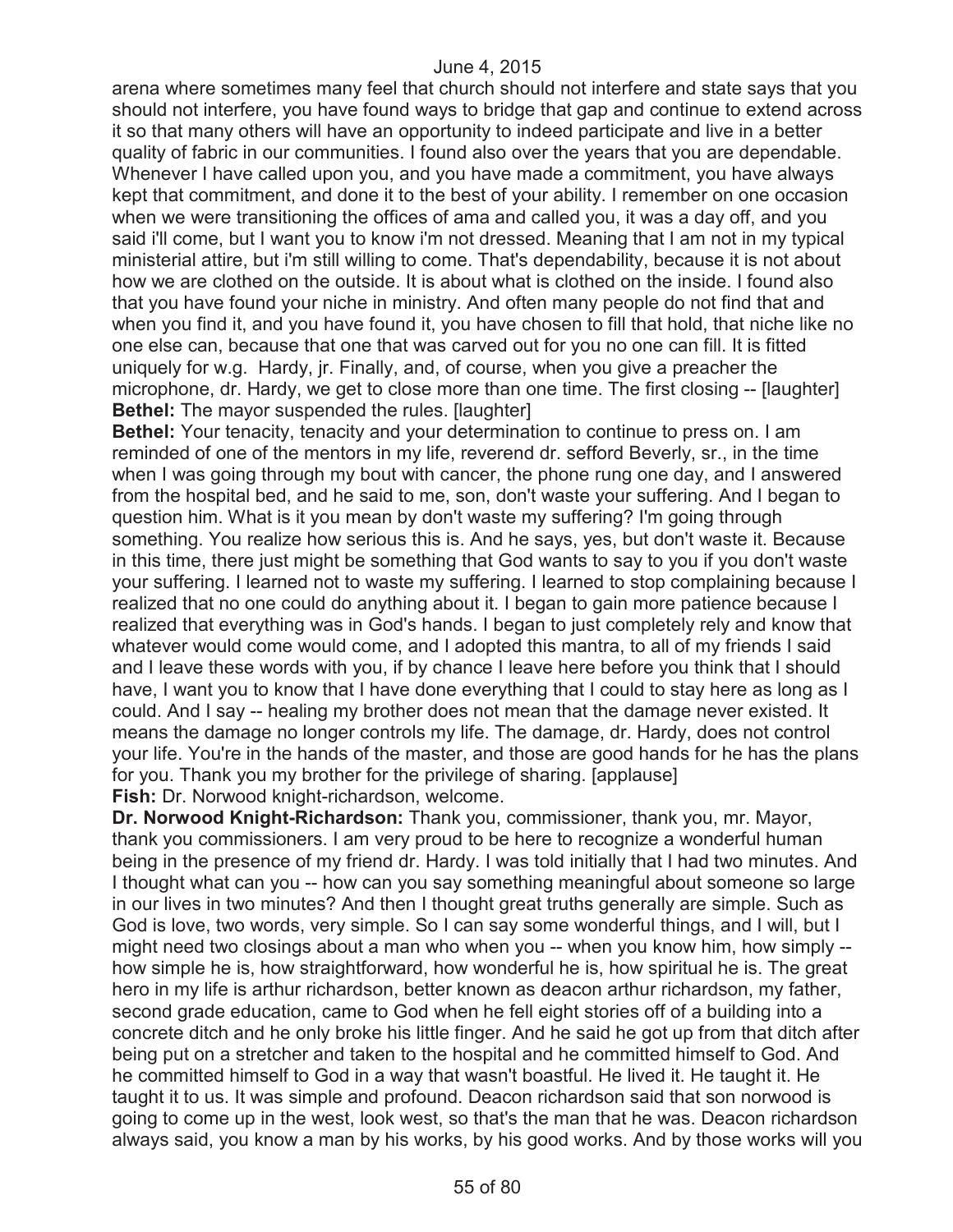find him worthy. Worthy of our love, worthy of our support, worthy of our friendship, worthy to be followed. Dr. Hardy, you are worthy. Deacon richardson would have found this man worthy, and I know God finds him worthy. I love this man, okay. I have known religious leaders across the world. Some have been great writers. Some great teachers. Some great speakers. They were reverends, and -- but the ones that I most admired are the pastors. Do you know about pastoring, folks? It's different from just being a preacher, isn't it? Yeah, it's very different. Reverend hardy is a pastor. What does a pastor do? He leads his flock. Did I say he pushes his flock? He leads his flock, and sometimes to lead them, he has to be where, amongst them. And being amongst them, he can see the little ones who are weak, old ones who are floundering. He can pick the lambs up in his arm and bring them along with the flock. And he is great with children. He can take the older sheep and be patient with them as they graze along and give them dignity. That's reverend hardy. A pastor and worthy, worthy of this moment, which as grand as it is, does not tell his whole story. I'm going to end with a story that some of you may not have ever heard about reverend hardy and it is about a pastor. I met him with this mental health commission. I am a psychiatrist and dedicated to the field of psychiatry and the human mind. It's very, very important. And I have talked to a lot of corporate people, indeed a lot of religious people about the importance of brain health in our overall quality of health. And many were kind of interested. Many looked at me like a heifer looking at a new gate and wondering what was I talking about that that could be applied to our everyday lives? But he got it. He understood it. All right. To the point that he opened up his church and said let's have some meetings. Reverend hardy, one of the problems that I believe we have we don't have vocabulary to talk about mental health. We can talk about our eyes and ears and other parts that my grandmother would blush at right now, that is what we talk about on the tv, but we don't know how to talk about the brain. I want to give a series of lectures called human brain anatomy and physiology. All of you know I am a professor at ohsu and that might sound good up there. What in the world are you going to do to talk about that in the community? I just want to get people to talk about the brain. Reverend, pastor hardy got it. Jumped on board. Okay, i'm going to spend my time and my money and we are going to have these lectures. He didn't send people out to do it. He organized those things himself. He came. We had people come, and we had a great time talking about brain physiology and anatomy. Leaders of our government, if you ever want to hear that lecture, I will be happy to come to council. What he understood, and because -- because he is a shepherd amongst the sheep, and not pushing -- he understood that this was important. And he led it. And another thing that we haven't said here or we have said about -- on the edges of -- I think one of the greatest attributes that a human being in leadership can have is that of humility. He is a humble, worthy man. He is a humble, worthy man. And we are blessed in this city, in this state, indeed I would say the world has been blessed to have such as he amongst us. Thank you so much for this opportunity to be here and talk about a great man. [applause]

**Fish:** Thank you all. It is now my honor to welcome our second panel forward. Two dear friends of pastor hardy, former state senator jason atkinson, please come forward, and would ronnie herndon, director of albina head start please come forward. [applause] **Fish:** Senator.

**State Senator Jason Atkinson:** Thank you, mr. Mayor, commissioners, thank you commissioner Fish for the invitation. Two people in my life that I care very much about were just on the previous panel. Which is how I came to know my friend, pastor hardy. We met, if you can believe it, over african-american mental health services. And it was a time and about a decade ago when pettiness, political pettiness was trumping political principle.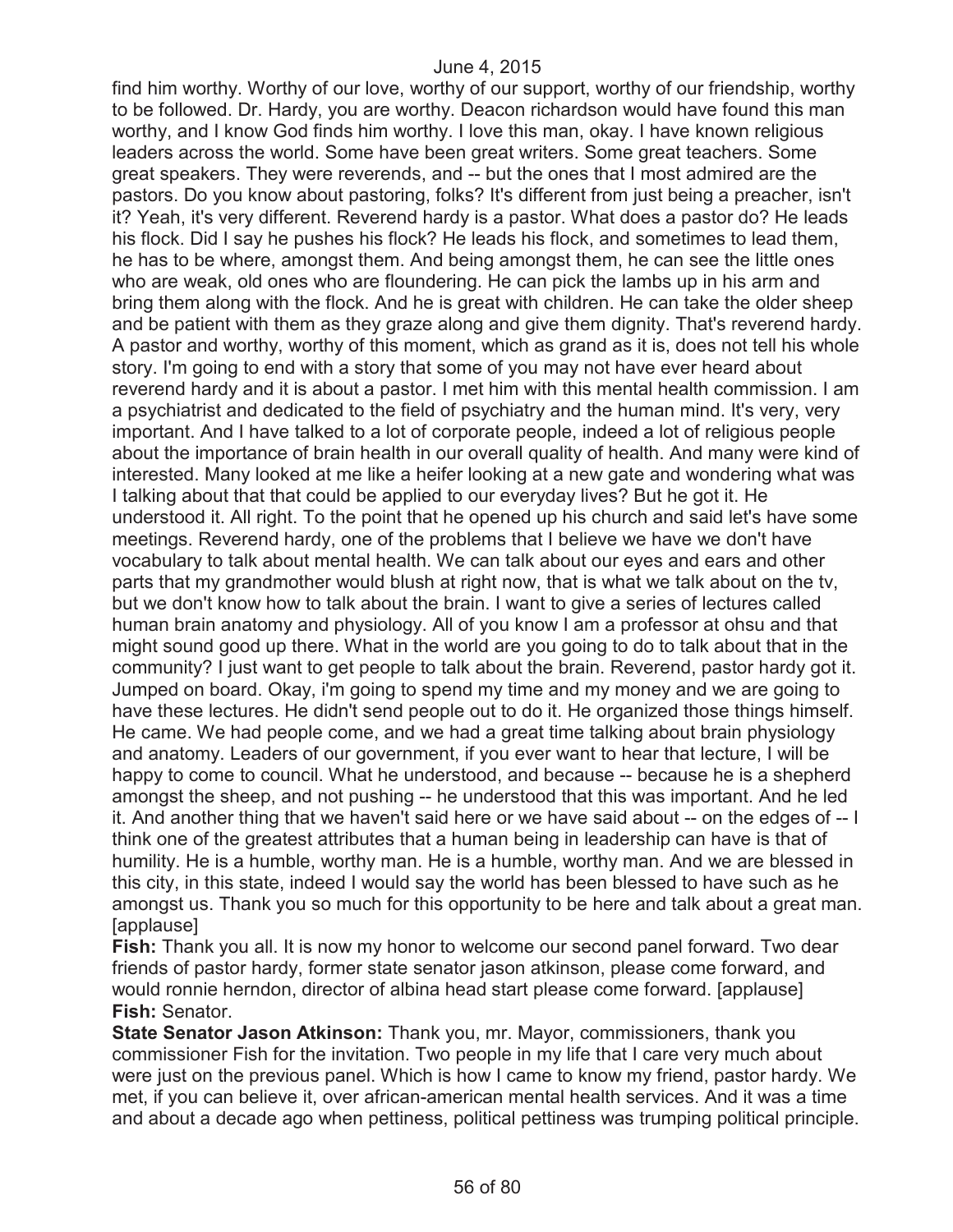And I was asked if I would help. Now, if avel, senator gordly, or dr. Knight-richardson asked for your help, you do what avel tells us to do. [laughter]

**Atkinson:** And I met pastor hardy, and I walked into avel's office. He stood up. He wouldn't shake my hand. He insisted on a hug. I looked down, he was wearing black cowboy boots, and I said I like you. We're here, though, as friends of pastor hardy to celebrate and thank him for his contribution to our city. For his contribution to his flock, to the greater faith community in our state. Many of us who have had the privilege to work with him are here to thank him for his service to young boys that don't have fathers. To the poorest among us, to the Oregonians who are forgotten, and suffer with mental health issues. But as I was thinking today, getting ready for this, I thought I would be facing him and not all of you. So, i'm going to face you, but i'm going to talk to him. If we are here to celebrate the man, pastor hardy, we are running a danger of making a huge mistake. We should not be here celebrating a man. We are here to celebrate who is inside that man. And when you look at pastor hardy, you have to ask yourself, where does a man like that get the fortitude to serve people who will never say thank you? Where do you get the staying power to serve people who are suffering with mental health issues? Where does somebody have the bravery to sit in a jail cell in birmingham, alabama, abandoned by everyone else, but still fight for the right thing? How does a man among us who dr. Knightrichardson just said was worthy, what gives him that strength? That's what we're here to celebrate. So, when you look at dr. Hardy as I look at pastor hardy, pastor hardy many years ago had an interruption in his life. And he met someone by the name of jesus, and everything else has been different since then. When you look at dr. Hardy, you're looking at somebody who is reflecting someone. So you ask yourself was he trained by politics to do that? No. Was he trained by an incentive in the capital market to do what he does? No, of course not. I was thinking today, and I will finish with this and it will only be one closing. [laughter]

**Atkinson:** Because I may be a preacher son twice over but I know my place. If all of us go home today and we say that was nice. That was a nice event. That would be a crime. If we left this gathering and this assembly with warm feelings, it would be a missed opportunity. It might even be a missed devine opportunity. I will leave you with two words. And if you don't know what those two words mean when this is over, you should go talk to pastor hardy. The two words are this, know him. Know him. Then you'll know why we're celebrating the man inside pastor hardy. [applause]

**Fish:** Ronnie herndon welcome to city hall.

**Ronnie Herndon:** Welcome, commissioners, mayor. I've been at this desk a few times, but this is probably the most enjoyable time that I have ever been here. So, reverend, thank you very much. And it is really an honor for me to be here and say a few words about reverend hardy. I don't think it's often that people find themselves around a living legacy. Most legacies are talked about when people are no longer here, but we in Portland have been so fortunate to be in the presence of a living legacy, and reverend hardy, if we haven't said it sooner, it is only because we didn't want to spoil you in your youth. [laughter]

**Herndon:** A few stories about reverend hardy. I work with head start. We have several different sites. One morning I get a phone call from reverend hardy. Ron, your building, a fire behind one of your buildings. Kids had been playing around with I guess cigarettes and set some saw dust on fire and caught the trees on fire and also called the fire department. Were it not for him, the building would have burned down because as it was, it was scorched. I thought to myself, reverend, you are always trying to keep people away from that fire. Thank you jesus. Didn't have to do it. He could have just called the fire department. And a few years later, I said to him, we are fortunate enough to get some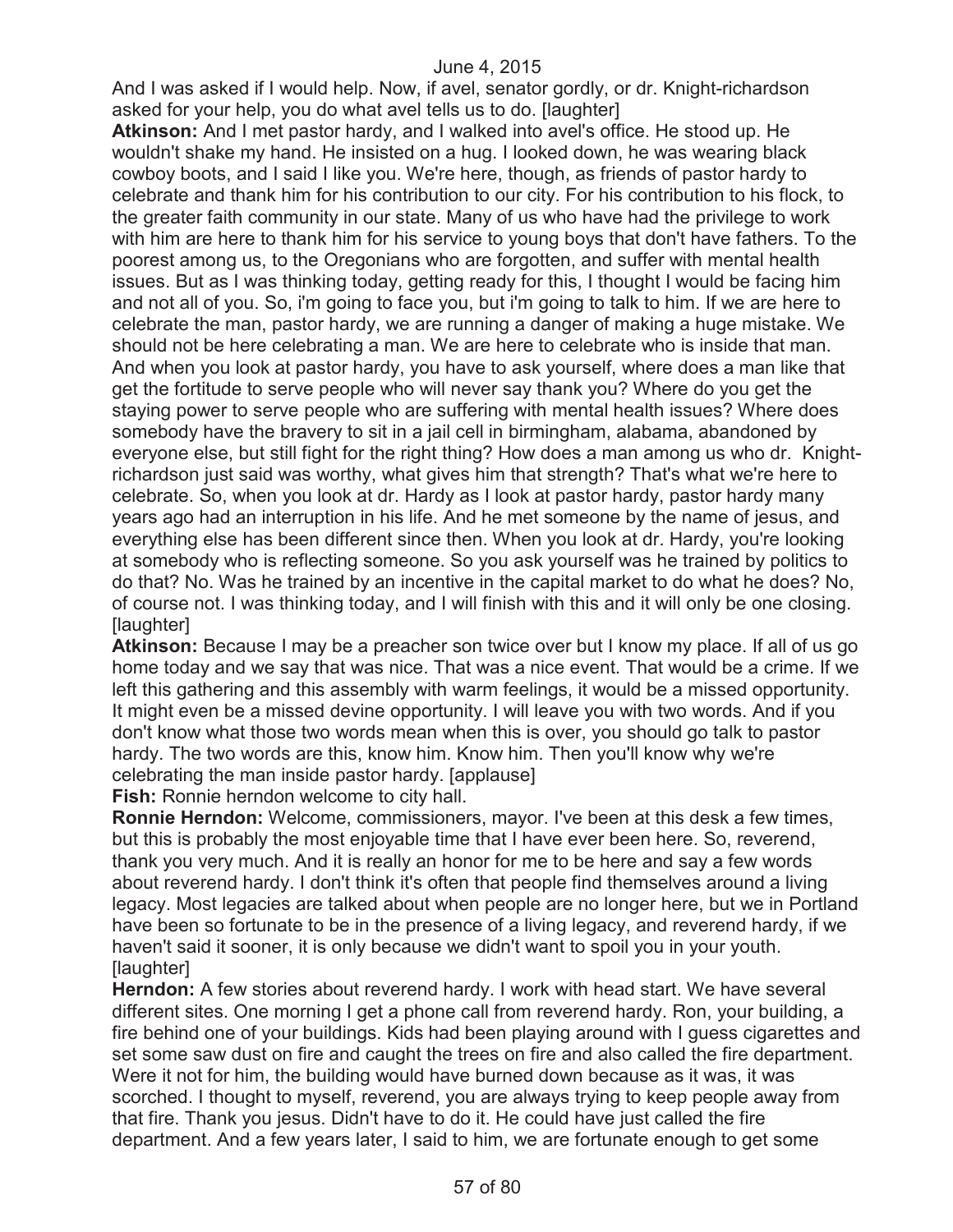additional money to serve more children. We need space. Could we use your site? He said, sure. And it wasn't one of these begrudging sures. It was whatever you need, whatever I can do. And then I go back to him, reverend, we need to take a few more spaces out of your parking lot so that we can span the playground. Go ahead, ron, whatever you want. It was always whatever you need, and as someone said, to serve children, to serve those who don't have a voice, to serve those that are frequently marginalized, to serve those that people think don't mean a lot. And reverend, those children, none of us know where they end up, but I can tell you where some of them are now that have been through head start. Gentlemen who heads the ford foundation gives credit to his position there to head start. Gentleman who heads up the naacp, same thing. So, those children that you have made a place for, they will probably end up in places where none of us can imagine, but it will be because you gave them an opportunity, not once, not twice, but over and over and over again. And like my colleague here, I think I can count to three and there won't be no three closings here. Lastly, I have heard it said and you do epitomize this, in a person's life, a -- thank you very, very much. [applause] **Fish:** I'd like to welcome two new guests, kerry tymchuk executive director of the Oregon historical society. And mike alexander, former president and ceo of the urban league. Gentlemen. [applause]

**Kerry Tymchuk:** Thank you, commissioner Fish and mr. Mayor and members of the council. All of this talk, avel, and talk about mental health, personal point of privilege here. Few years back, nami, national alliance of mental illness, award in honor of my former boss senator smith and his wife for all of that they did to -- after they lost their son. Each and every year, the award goes to a deserving Oregonian or Oregonians in the front lines of the fight. Senator gordly one of the early winners. Haven't publicly announced yet, 2015 recipients of the award, one is max williams, head of the Oregon community organization, all of the work he did for mental health while head of the state prison. Other commissioner amanda Fritz and her late husband, steve. [applause]

**Tymchuk:** One of the most eloquent and charismatic individuals in Oregon history, former governor tom mccall, once said he -- not giant statues framed against a red sky, individuals who say this is my community and it is my responsibility to make it better. It is my honor today to join so many others in expressing admiration of another of the most eloquent and charismatic individuals in Oregon history, a man who is indeed a true hero. Few individuals have given more of themselves to make the community of Portland a better place in which to live, work, and raise a family than dr. Hardy. Ever since the days of the Oregon trail, when pioneers would gather for miles around to participate in barn razings, the tradition of neighbor helping neighbor has been part of the Oregon story. That tradition, that story, that history is alive and well nearly two centuries later precisely because of individuals like dr. Hardy and the congregation of highland christian center that he has led with such intelligence, inspiration and integrity. Some of you may not know for the past several years and for many years to come in the future, dr. Hardy is a daily presence at the Oregon historical society. Our Oregon voices exhibit, dr. Hardy knows, includes a section on the history of Portland's albina district and in the video that accompanies the exhibit, an interview with dr. Hardy, filmed while seated in a barber chair and getting a hair cut. Now, I confess I go by fairly often to watch that video. One, because it is good for me to remember when I had to get a hair cut and, two, to hear dr. Hardy's voice and hear his words and inspiration as he talks about the -- the changes he has seen in Portland. One of the highlights, has been my association with another former boss of mine, former cabinet member, united states senator, elizabeth dole. Through mrs. Dole, I became familiar with the story of joseph price -- founder and -- I bring this up because I have been struck by the similarities between dr. Hardy and dr. Price, who was born nearly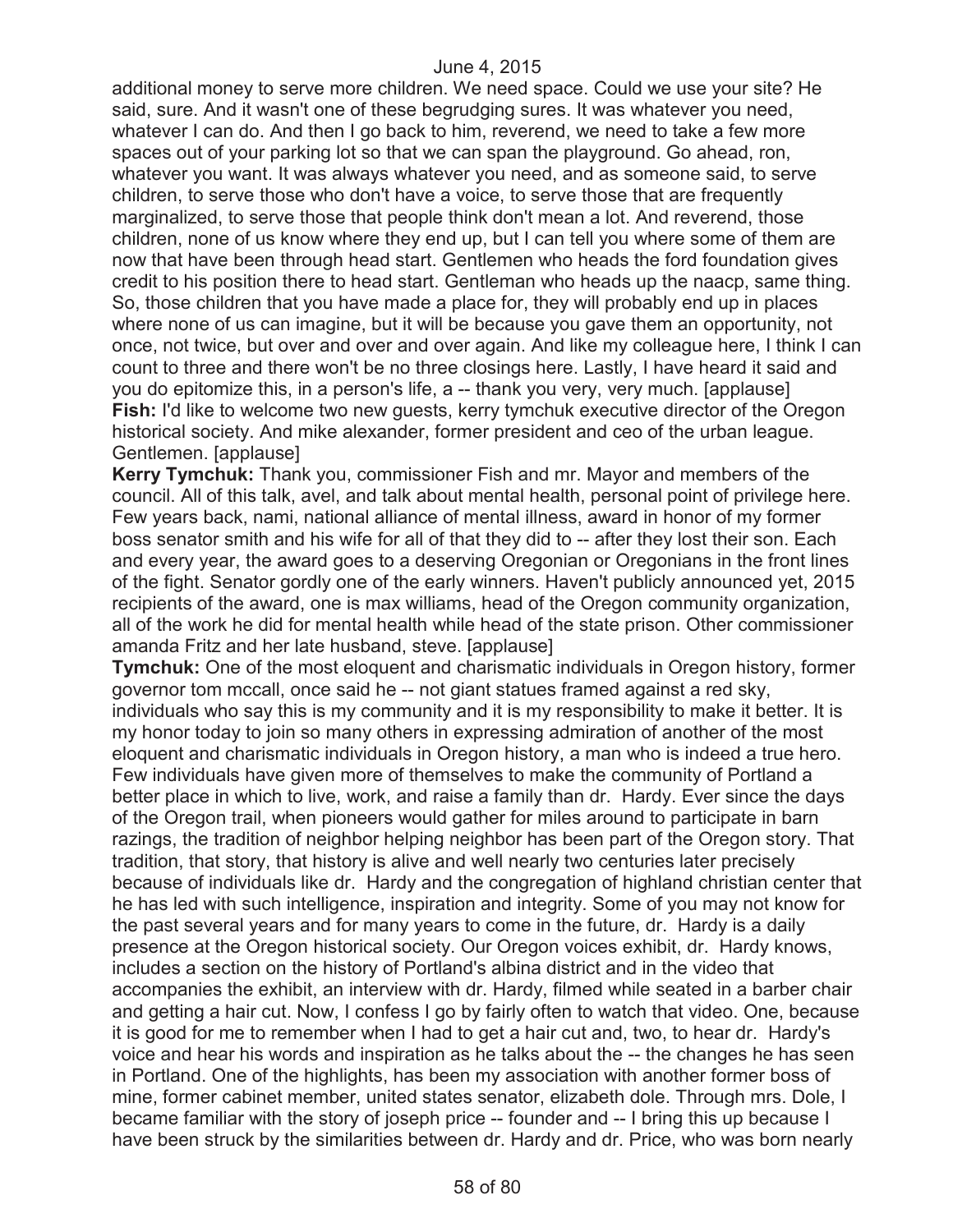two centuries ago. Dr. Price described as a brilliant scholar, a great gospel preacher, eloquent -- advocate for the common man and shining example of selflessness and devotion to his people. Words that accurately describe dr. Hardy. Also said of dr. Price that quote, he sought to educate the whole man, his hand, his head, and his heart, and that he attracted people through the sheer power of his personality and christian compassion. Sound like anyone you know? Dr. Price's great faith and hope for the future were epitomized in a famous quotation that is one of mrs. Dole's favorite. Dr. Price said I do not care how dark the night, I believe in the coming of morning. All of us here have joined in extending our thoughts and prayers to dr. Hardy and all of us have had our spirits lifted - no matter how dark the night, a glorious morning will be coming. I think today of the words of the greek poet, who once said, one must wait until the evening to see how splendid the day has been. Like everyone here, I hope there are many, many, many countless more evenings in dr. Hardy's life. But I also know that he can look back at a life filled with faith, a life filled with family, a life filled with being a hero by making Portland a better place and he can say without reservation that the day has indeed been splendid. Thank you dr. Hardy for changing Portland's history and Oregon's history. [applause] **\*\*\*\*\*:** Welcome back.

**Mike Alexander:** Thank you for having me. Good afternoon, commissioner Fish, mayor hales, commissioner Saltzman, commissioner Fritz, and commissioner novick. I'm very honored and privileged to have the opportunity to join so many others in offering our appreciation for the impact that reverend hardy has had on this community and this city. When I got the memo, I read two minutes literally. So, I wanted to find words that would bring the right sentiment and right sense of my heart to my time today and I chose a reading from the prophet, by jebran. It reads, there are those who give little of the much which they have and they give it for recognition, and their hidden desire makes their gifts -and then there are those who have little and give it all. They are the believers in life and the bounty of life and their coffer is never empty. Through the hands of such is these, God speaks. And from behind their eyes, he smiles upon the earth. I thought of those words and I thought of the experience that I have had in working with pastor hardy. I would say that whenever I was in a room with him, I know that I was doing the right work and it was the right group of people to be working with. And I would measure my effectiveness by how often our paths could cross, and they could never cross enough. But as I came to today, I also decided to look in a latin dictionary for a phrase that I had heard in the past and it was called -- a latin term that roughly translates to mean in the middle of things. And with that sentiment that I offer my hope, and my prayer that the gratitude and appreciation that we are extending to pastor hardy and his family on behalf of this community and this city indeed is positioned in the middle of things in terms of his life's journey. We have been blessed to have him share his gifts so selfishly with the deserving, and in many instances those who will never know the finger prints that he has placed on their lives, but because of it, our children and our grandchildren will have a pathway to life and fulfillment that they would never have otherwise and it has been a privilege to be in his space and in his presence and I thank you for the opportunity to offer those comments today. [applause] **Fish:** We're going to invite a fourth and final panel to come forward. And then we will hear from pastor hardy and his beloved partner in life, and then we will close with comments from the council. Elder curtis miller, carmen hardy, pastor hardy's sister, and roy jay, president of roy jay enterprises. [applause]

**Carmen Hardy:** Thank you. With respect to the mayor, president, commissioners, and panel of commissioners. I'm here today honored and elated to speak on behalf of the family regarding my brother, pastor hardy. I'm going to share more of a personal aspect of him. When I think of him, I remember being kids and growing up. There were six of us. And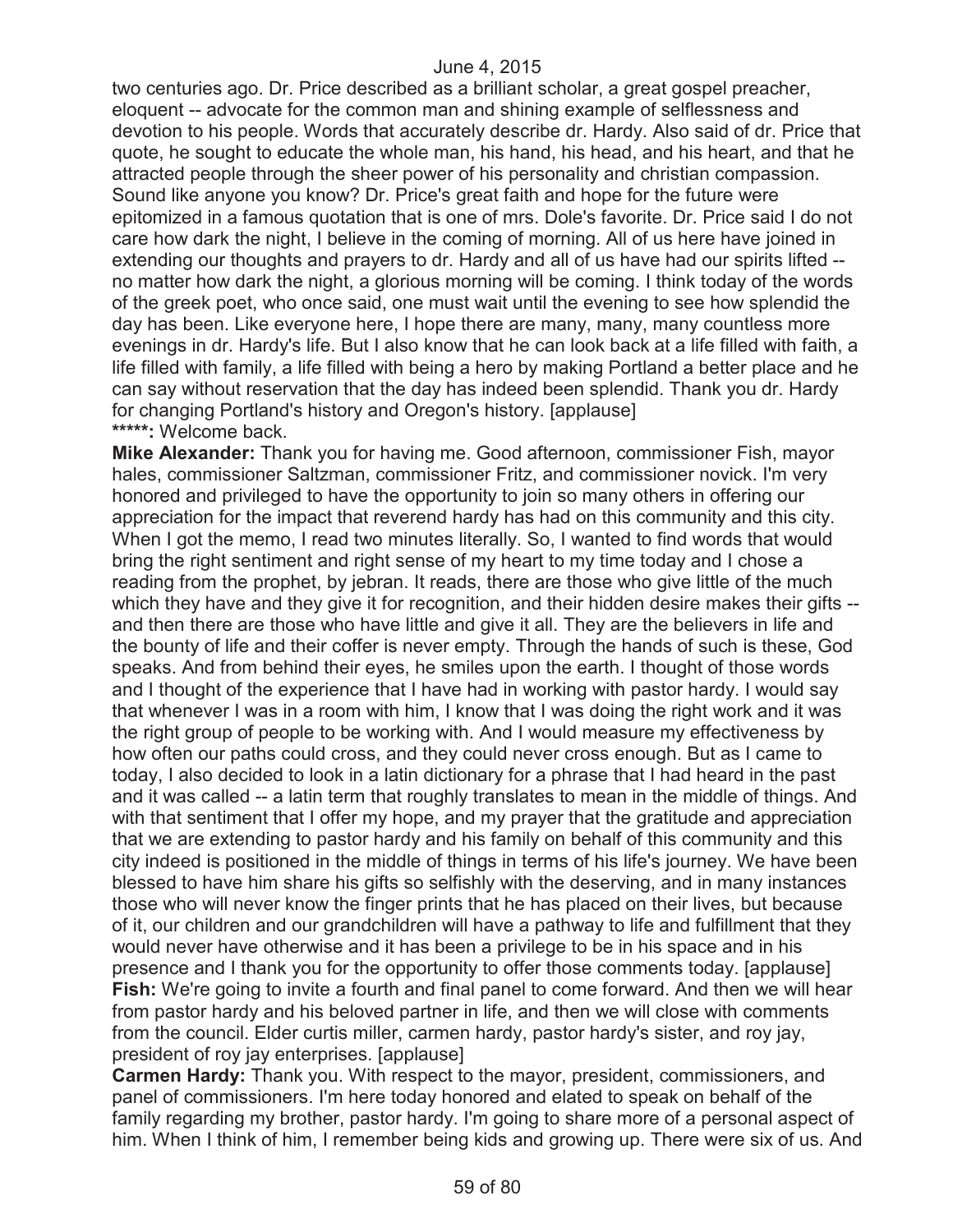I don't know how many of you went on field trips as a child and when you go on field trips, you have to pair up. You get your buddy and you hold hands as you go to the park, zoo, Fish hatchery, or whatever. Well, the six of us, we were the two oldest, and he was my traveling buddy. There was the two middle ones and the two younger ones, and I was the only girl. The others were boys. And as many of you know, boys can be mischievous and can get into trouble sometimes. Well, you know the trouble they can get into multiply that by five. So, we were in trouble a lot. And back in the day when spankings were considered profitable and effective, remember one day when we had a real good profitable spanking. As we sat in the -- end of the bed, all six of us, drying our tears, I heard him say, let's go thank dad. Immediately our tears disappeared. Do what? Let's go thank dad. For what? He said for the spanking. He is a true visionary, and with his persuasive communication, we found ourselves standing in front of dad saying thank you. Little did we know that his gift of vision to be able to see things from a different perspective, to be able to see things from afar that one day we would grow up and as adults of a deceased father to be able to look at the news and see the crime and the violence, to see the statistics of those who have been incarcerated and overdosed on drugs and not be able to go to dad and say thanks, that visionary had us do it ahead of time. As life went on, we were separated by the military. He went to the navy. I did the air force. Then he came back, and we raised our families, got married, raised families, and now coming back again as adults with my traveling buddy i'm able to see that over the years his vision did not diminish, but it increased. And not only did it increase, but it became more acute. And he was a visionary not just for his family, but for the church, for the community, for the city, the state, and even the world. I respect him for it, the visionary that he is. And if I can share one little small story. A couple of weeks ago, me and my traveling buddy went to get the car washed, and this big guy came out. And I mean, he was big. And he gave my traveling buddy a big bear hug that he felt. And with tears in his eyes, he said thank you so much for saving my life. Then he proceeded to tell a story, his testimony. He said I have been in the penitentiary for several years. When I came out, I couldn't find a job. I didn't fit anywhere, and I figured my life is not worth living so I decided to kill myself. And then he -- he proceeded to tell us how he ran into pastor and how he said, well, hey, come talk to me. Let's sit down and talk. He opens up his heart to everybody, no matter how small or how old. This gentleman was telling us how every thursday he would go for several weeks to talk to my traveling buddy. And all of the time figuring out how he was going to commit suicide, but each time he would meet, he would push it out further and further another week. And then finally he came up with a strategy of how to do it. He decided i'm going to rob a bank. And then i'm going to run and run and run and run and allow the officers, the police to take my life. And he went and he met with my traveling buddy with his idea in his mind. And in that meeting, my brother said, let me see your hands. And he looked at his hands and he said, those are blessed hands. He said, those hands are going to bring you work. That was the visionary. And, so, by this time, my brother and i, we have tears falling down our eyes because he said, look, now I have my own business because my hands, indeed, brought me work. He said, and I strategically place that business right across the street from the bank that I was going to rob. So that I can remember what I came from and, again, he thanked him for saving his life. And I would like to say to my brother, I honor you as a visionary. I appreciate you as my traveling buddy, and I love you as my brother. [applause] **Fish:** Elder curtis miller, welcome.

**Elder Curtis Miller:** Thank you, let me first say to the mayor and all of the commissioners, especially you, commissioner Fish, I want to thank you for taking the time out of your busy scheduled to honor such a great man as pastor hardy. Pastor hardy is more than just a great man, he's a man of God. When I received, when I received my email, it said only two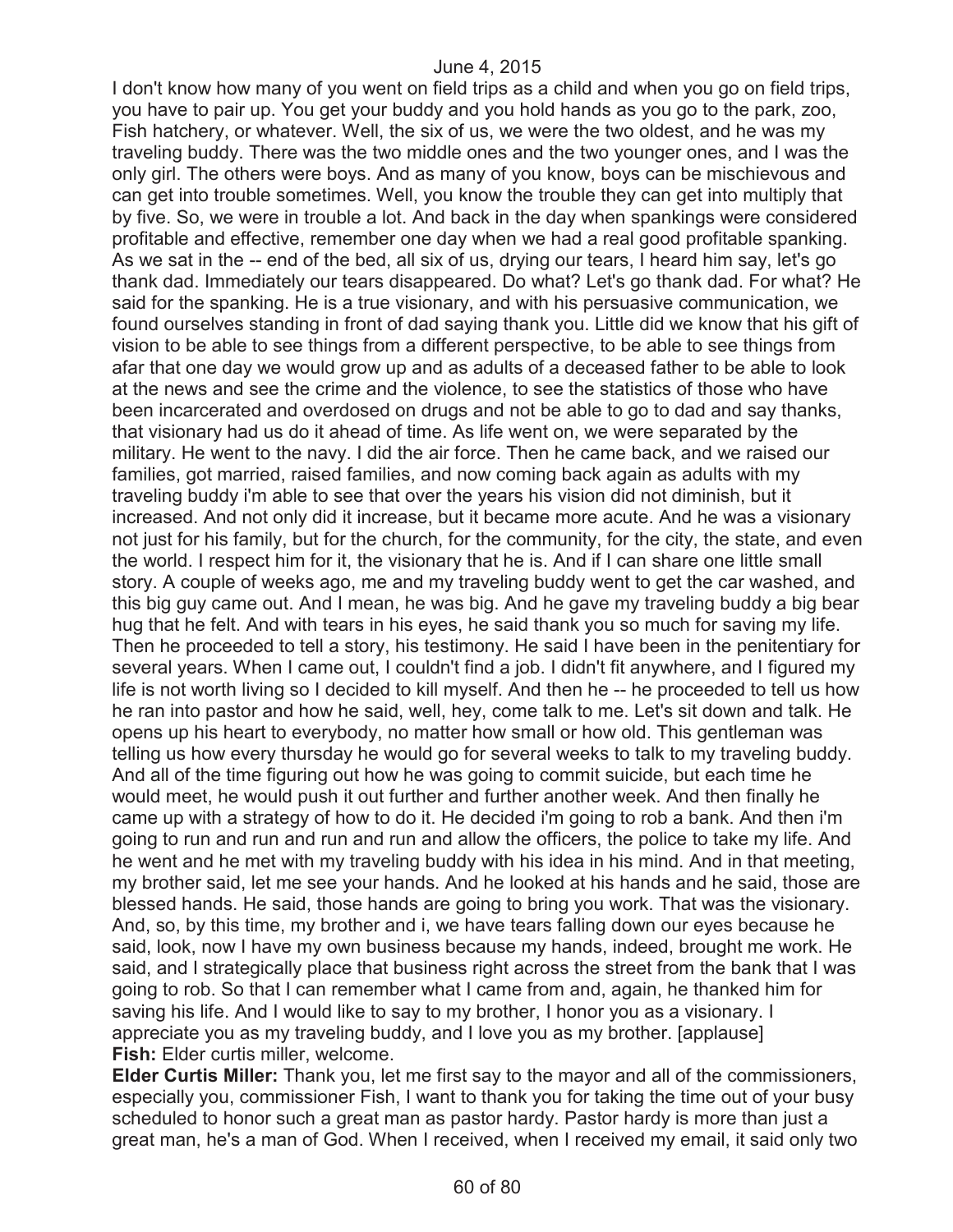minutes. Well, those in highland know two minutes is kind of impossible for me. But one thing I have to say though and give you -- one thing that he teaches in order for you to be in leadership, you must be under leadership. And the thing with that, in order before you can tell someone what to do, you must do what you are told. I will honor the two minutes or three minutes. If I do go over a minute or two, please forgive me. The question I asked God before I come here, what can I say? This man is so great. He has done so many great things. In two minutes I can't do it. The one thing that God showed me was this. I'm going to have those that is going to speak before you. Every person that spoke before me is things that, you know, that I can say that is true and things that we know that this great man have done and I say to each one of them thank you. Because pastor hardy has touched all of our lives. You know. I have been in -- pastor hardy's life for about 17 years. I'm not originally from Portland. I come from indiana. I will tell this quick story. He was invited to a church in gresham and that is where I was going when I first came here to gresham, to east hill. Pastor was asked to speak and he brought the choir and he had about eight people with him, you know. They sounded great. And he preached great. He is a preacher. He is a preacher. And at the end of his sermon, one thing he asked -- I am not -- you know what, I have a little church, 18th, alberta, a theater i'm converting into a church. If there are any men here who know how to do any plumbing or electrical work, if you can come and help, I would appreciate it. That was the call he made for me to be a part of highland. Because being a man that was raised by a man of God, 10 children, we were always raised to help others. I will never forget, went to highland, went to highland, and at first when I looked at the outside, I said wow, what is this? When I went in highland, that was a bigger wow. Because it was a theater, you know. Seats, raggedy seats, and the ceiling was leaking and stuff, but you know what, the one thing I love about him though, he had a vision. And the vision -- it was from God. What I saw him do was completely turn that theater into a house of God. In that house of God, there were people saved. Not just two, 300, but thousands of people. The next greatest thing he done when him and God talking again, vision to go to 76th and gleason, new beginnings, you know. Now, being with him at that time, I joined the church and was part of the board. Some board members didn't see him doing this. But you know what, one time that he -- I don't care what you say, i'm going to do this. He followed God calling. And that was when roy -- I got a chance to meet roy jay that so many people talk about. God gave him great people. Put great people in his life to make it happen. And at 76 and gleason, highland christian center, let me be the first to tell you, there are great things going on there. \$6 million campus. Didn't have the money, we didn't have the money, but you know what, God answered that call. And not only -- at highland today, those -- every sunday he is feeding the hungry. People that don't belong to highland, people that come in and they are getting fed every sunday. Not only feeding the hungry, but the blessing part is in the basement of highland, there is a school there for children. Not only that, you know, he set up to where he -- men and women going out into the prisons to preach to those that are incarcerated. Not only that, the thing is is, you know, he is here in the city. But you know what I have to stop for a minute and I have to ask two special ladies to forgive me. I should have gave them honor. One is his mother. Because if it wasn't for her none of us be here. [applause]

**Miller:** Second is first lady, his wife, sister ali. [applause]

**Miller:** Because let me be the first to tell you, being married 40 years and living in this world and dealing with people, it takes a wife to help you get through the next day. Because I know there is times when he would go home -- now, answer is not a problem, when it comes to not having the answers and it seems like God is not talking to you, there is that wife and she is the one rubbing his head, saying it is going to be all right, trust in God. I thank God for those two women. I say to my pastor, you know, he has a lot of titles,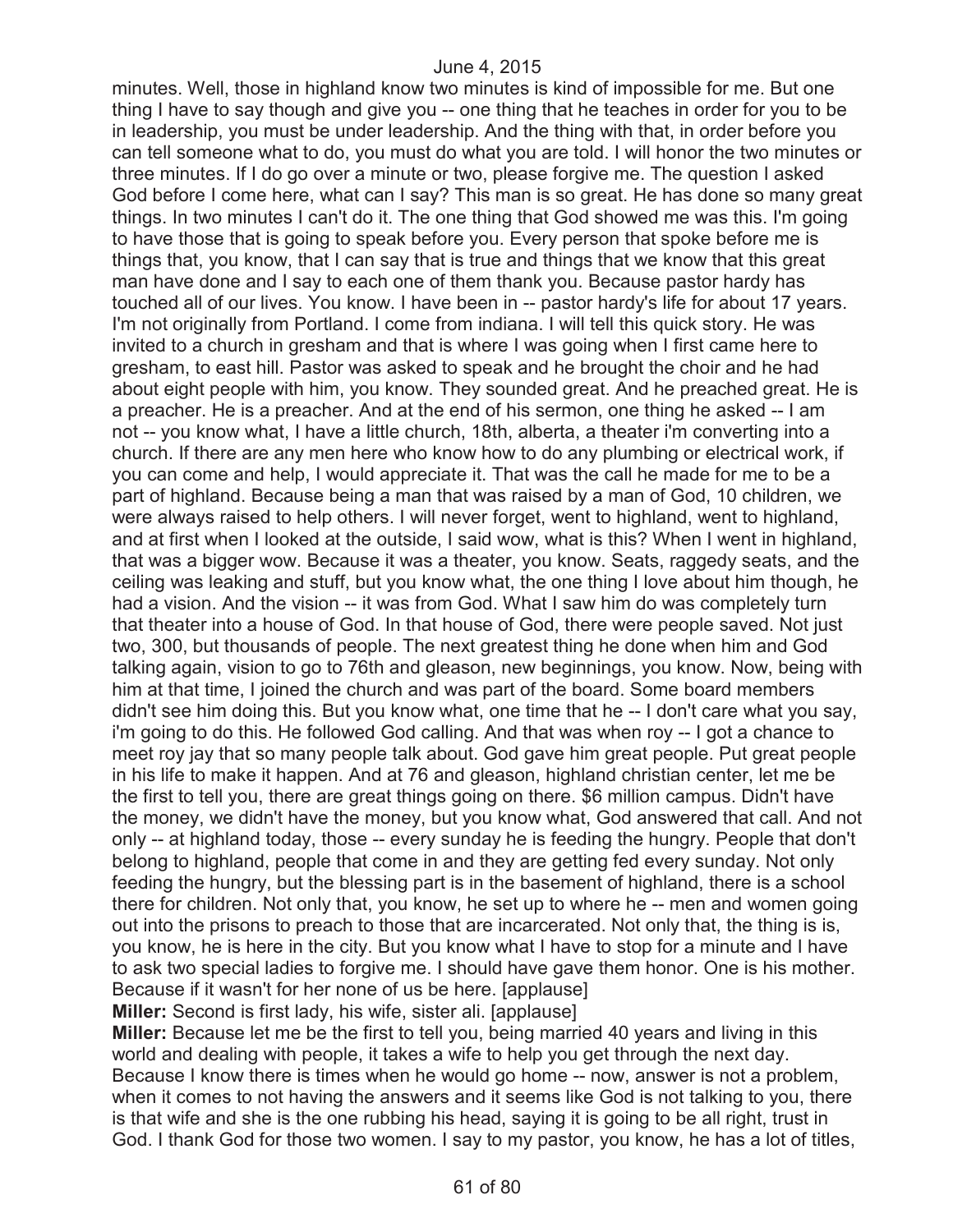doctor, and he is all of that, but you know what like one of the speakers said, he is a pastor. He is a pastor. He is very concerned about his sheep. Each sheep is important to him. And just the other day, we had -- he had one of his members in the hospital that was going through a battle, you know. And it was 9:30 at night, sister gave me a call and telling me, you know, we have one of our members in the hospital and her mother is there and she hasn't had anything to eat. We need to get her something to eat. I said okay. This is 9:30. Icu, run the food up to take to her and -- who do I see? Pastor hardy, you know. He's coming out. You know, and I thank God for this man. I thank God for him because you know what, he is a man of God. He's a man of God. And the other thing that you have to realize, everywhere that he goes, believe me, there is going to be church. Here we are here, and we had church. We had church. So, you know, and must be -- I want to say to my pastor, pastor, I love you. Two great men in my life. One is -- the reason why you're so great, you don't put yourself first, you put other people. If I get home before you, asked the lord to let me work with you. If you get there before me, please save a place with me. [applause]

**\*\*\*\*\*:** Thank you.

**Fish:** Welcome, thank you for agreeing to stay within the one minute limit. **Roy Jay:** 30 second limit. They have used up all of my time. You know. Mayor, commissioners, thank you for this opportunity for us to come together and as you have already heard, recognize a great man in our community who has been here for a long time. I'm not going to tell you a lot of pastor hardy stories, just watch for my book coming out next week. \$9.95, shipping and handling, walking with pastor hardy. I have known this guy for, I don't know how many years. And I happen to stumble upon highland. This is a short story, but it is so true. I was at highland one sunday with the late harold williams, chair of our board of african-american chamber came to give scholarships to some young kids. We walked into this theater, as elder miller said, converted theater, seats were broken, roof was leaking and i'm looking around saying oh, help me baby jesus. Something going on here. The place was packed. And I was going through a transition time in my life. I'm trying to find the right church, right message and things of that nature. We came and did our little piece. And something told me come back next week. I'm thinking maybe they are just putting on a nice little show because we are the guys with the money, we came with the money. And, so, without him knowing it, and I have told him this story before, without him knowing it, we actually came -- I actually came back the following sunday after the service started. And sat way in the back and just to see, you know, the message. And the message was genuine, it was true, it was sincere. And from there we started to create a kinship. As I was looking around, and I think the pastor remembers I came and I will tell you how bad the furniture was. I tore one of my expensive suits on the arm of the chair. I didn't say anything. But he found out about it. The roof was leaking and things of that nature and the church was so broke they couldn't pay attention. That is an old joke, but that's the truth. So, through the grace of God and talking with a particular gentleman, i'm looking at him over on the right side that used to work at albina bank and looking at a loan application that was sitting there and he said they don't even have a pot to you know what in. See about giving them the money, because I know he is going to do great things. They got it fixed. Got the roof fixed and they went on to do other things and when the pastor told me, he said now i'm looking at a \$6 million church. I'm thinking, well, you don't have a job. And i'm looking at him and saying, okay, go ahead and do it. Nobody is going to say no. But he actually did what everybody else was thinking about doing. He has always been that kind of person. So, I have been on the pastor hardy wagon and train and everything else for years and years and years. He has been our partner in project clean slate and I can't begin to tell you how many people he has helped. It is not just us running the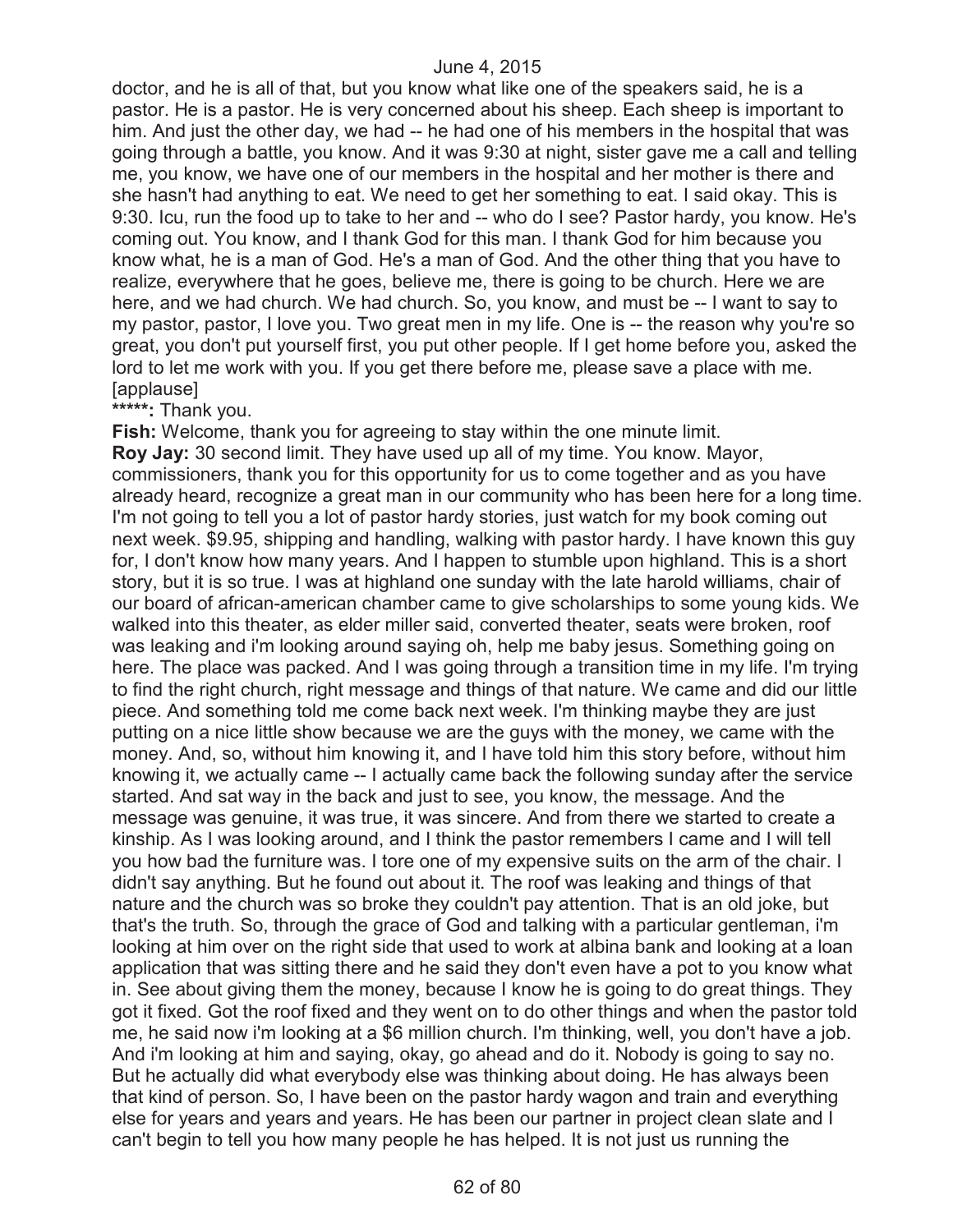program. Pastor hardy sitting over there and working with people, people doing community service at highland and people changing their lives and he has never asked them to come join my church. A lot of them come back because they like the message and they haven't been around a man of God that will affect him as much as he has. He has been -- you talk about traveling buddies. This is a short pastor hardy story. I called him up. You want to go to Washington, d.c., with me. Do you remember the story? You certainly do. And so I took him to Washington, d.c., I said you are going to meet a couple of friends of mine. We were there for three, four days and running around and he was just having himself a good time, praying on everybody and so as all -- on our way back, coming back for some young lady's funeral. I showed him how to be able to travel -- how to have the airlines actually pay you to travel. And he just couldn't believe it. It was like just take note. Just take notes, you know. To this day -- you learned, didn't you? You learned real quickly. We have learned from each other. We have, you know, he has been, you know, I told him i'm his shadow most of the time. You don't see me. But i'm there. He went through hell and high water, you know, the health challenge is a challenge. It is not a death wish. We all in this room and everybody else has been praying on this. As he says, do I have a church in here? We have a church in here. He is not checking out any time soon. I'm just glad to call him my friend. He's been there for me and everybody else and I thank the council for recognizing him while he's breathing, like they say. It's better to be seen than viewed. And, you know, I won't be viewing him until he is like 103, 105 years old. [applause]

**Jay:** Okay. Thank you kindly. God bless you. And i'm going to turn it over to who ever. My one minute is up.

**Fish:** Roy, would you please escort our honored guest to the table?

**Jay:** Yes, I would be glad to. [applause] [cheers and applause]

**Fish:** Pastor hardy and first lady ali hardy, we would like to give you the first opportunity to share any reflections that you would like to and we could close our proceeding as is our tradition with comments from the council. So, welcome.

**Ali Hardy:** Well, I would like to ask my children to stand. [applause]

**Ali Hardy:** Along with them, I want to say truly thank you to all of you for recognizing my husband and his wonderful works. Thank you. And also to all of the loved ones here and our -- that have come to support us. Thank you very much. [applause]

**Rev. W. G. Hardy Jr:** To the mayor and to the other council members, it is an honor and privilege to be here. And it is very humbling, very humbling. I remember back hearing my father share stories and one of the things I would hear my father say repeatedly is why did I come to Portland? Why did I come to Portland? And he -- background to that, he said that as a traveling evangelist, he was a gang member once and he said if the lord would save him at the age of 16, he would serve God the rest of his life. Switch-blade in his pocket, about to get into a ruffle in san bernardo, california, the lord got him out of it. At 16 he began to serve the lord. And then in the summertime, he would take the money that he saved up and -- pin that to the inside of his pants and get a greyhound bus ticket as far as his money would take him. Get off the bus, look through the phone book and find a pastor. Go to the church, hello, the lord sent me here to run a revival. He did that in the summer and come back home. In san francisco, he went in there and saw my mother. My mother was only 16 years old. And he said lord, if that is my wife, when I go to her house, if the house is clean, i'm going to marry her. [laughter]

The rest is history. Obviously the house must have been clean. They married, and he would do the same. He went -- served in the korean war and came back and continued the regimen of running revivals. Mom got pregnant -- he said evangelist and pregnant wife should not be on the road traveling. He settled here in Portland. He always say why did I stay here? As hard as he worked. He tried to get a church here. We all know about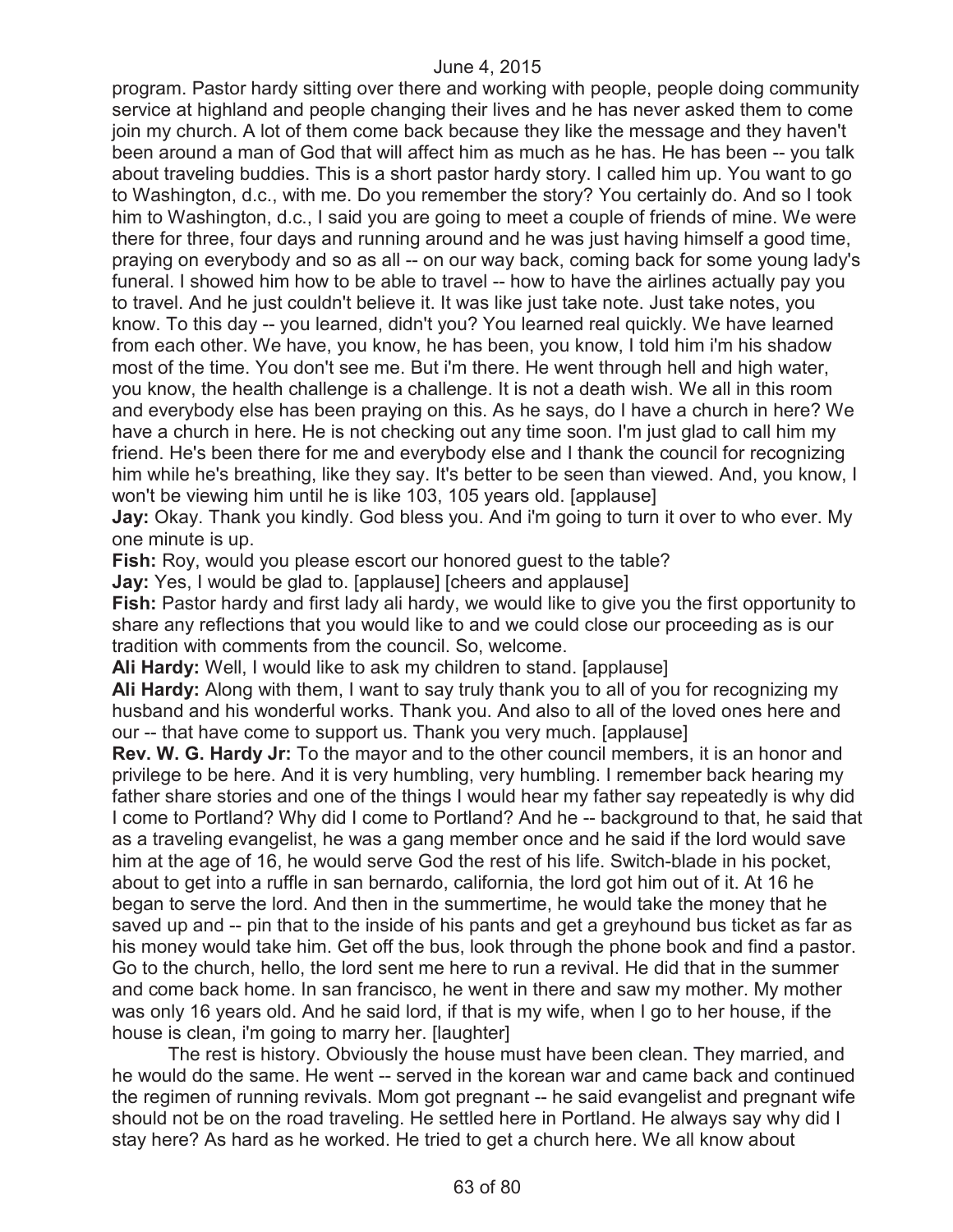Portland's history. Red lining in banks and wouldn't give him a loan. Northeast 10th and beach, predominant neighborhood now, but back then, motley community, and got the ice house and converted it into a mission church. And he would say why am I here? If I was in another predominant city we would be further ahead. Every summer he would pitch a tent and put it up for 30 days, martin luther king, jr., boulevard, now, but it was union. And that is where the alcoholics and prostitutes would hang out and he would put that tent up for 30 days in the summer and preach and try to reel in and save and salvage souls. And, again, he would say why did the lord send me here? It was even so bad when we grew up as kids, I wondered if my dad was going to go to jail just because for him to get a better home that would house six kids, the bank wouldn't loan him money. For whatever reason we may know, but he struck a deal with an italian family in southeast Portland. They said under the table we will sell you this house on contract. And not knowing the law, I just figured if it is under the table, maybe any day they would take my dad to jail just because he bought a bigger house. Later learned that that is just how you do business, you know, when you can't find a way, God blesses a way. So, he moves into the house and as he is raising six kids, predominantly italian community, he says to himself, why am I staying here? It's hard to find culture diversity and it is hard to make it. It's hard to navigate. It's difficult. He was the first african-american preacher on katu channel two television. He would close it out. He was the last man before the american flag came waving. He only had two minutes. He would say the -- he was always careful. He would talk about -- he would always be careful. He would say I don't know why I settled in this place. But today I think the answer is here. When I look and see a community such as this, that has come together against denominations and racisms and -- when I look at my daughter and her friends and they would stand, come all of the way from jesuit high school -- stand. [applause]

Different nationalities. When I come before a city council, heart in the right place. They don't just give lip service to -- housing department, parks bureau, come before you and express the needs of the young people that need it to have work and the moneys and it was a dire time, but you heard that message and rather than placating us and sending us off, you diverted necessary funds to those youth. When I see you in the community and hear the things you're doing, I realize the reason that God allowed my father to be here is because he wanted me to see that God truly has a plan for humanity of bringing us all together, and if you stay the course, times change and you ask that question, is it better for blacks now? We may not be where we want to be, but if we look around, we can say by God, it surely is better than what it used to be. [applause]

**Rev. W. G. Hardy Jr.:** Thank you. Thank you. Thank you.

**Hales:** Thank you so much. Comments from my colleagues here.

**Fish:** Let me begin --

**Rev. W. G. Hardy Jr:** Please, i'm sorry.

**Rev. W. G. Hardy Jr:** My father passed in 2013, and ever since then -- 2003, and ever since then, in his place, i've always had and grateful to have him here, my uncle who is here. When I need a word of counsel, he is my silent rock. [applause]

**Rev. W. G. Hardy Jr:** Thank you, commissioner.

**Fish:** Mayor, I want to begin by thanking senator gordly and roy jay for working with us to organize this tribute. They're two wonderful community leaders, and when the call went out, they answered it and everyone they invited accepted and the truth is, pastor hardy, we could extend this event another six hours and not hear from all of the people that wanted to speak. But I would like to begin by offering my deep felt thanks to avel and roy for helping organize this event. [applause]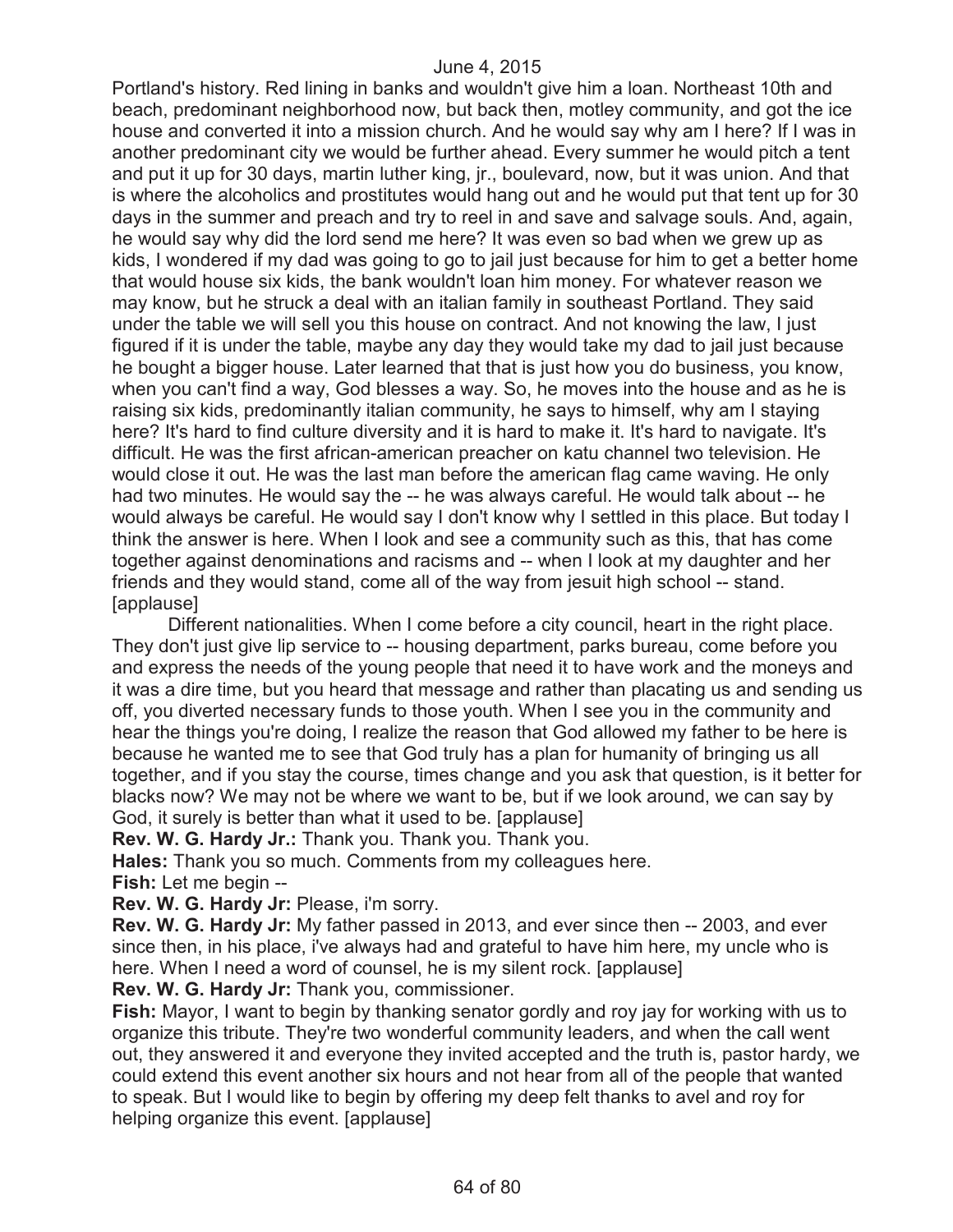**Fish:** I would like to thank the highland christian center family, the choir, the elders, the parishioners and all who came out today to participate in this celebration. Can we give the highland family a round of applause? [applause] I would like to acknowledge all of our honored guests. You know, it's like having an all-star cast here in Portland. And so we thank everybody that took time out of their busy lives to come and share personal reflections about their great friend and mentor and colleague, pastor hardy, and his family, and you do great honor to this body to share your stories with us today. I want to thank my colleagues for agreeing to host this event. This is -- I think, mayor, is an unprecedented event. And I have been trying to think of another time when the council extended an honor like this. Perhaps the closest I can think of is in recent history, is when the community gathered to thank charles jordan and to place his name above a community center in northeast Portland. But this is extremely rare and that is befitting of someone who is so unique in our community. I want to close with one of my favorite quotes, quotes that george hawker and I love together and it was stated by another pastor. You may have heard of. And dr. King once said and I will quote, everybody can be great because everybody can serve. You don't have to have a college degree to serve. You don't have to make your subject and your verb agree to serve. You only need a heart full of grace and a soul generated by love. I was thinking about the pairings that we have heard about tonight. About will and ali. About 76th and gleason. About church and state. About beloved and community. About servant and leadership. And as dr. King would say, the greatest perhaps marriage of all about grace and love and will you embody to the depths of your being this notion of grace and love and you honor us today with your presence and i'm honored to be part of this ceremony. Thank you. [applause]

**Saltzman:** Let me add it that pairing. Engineer and trimet. [laughter]

**Saltzman:** I think -- you had that calling for God, I know you worked for trimet and had a background as an engineer and somebody who is also educated as an engineer, I have always felt that certain bond and my admiration for you as increased so much more because you've come so far and i'm certainly proud of you and everything that you have done for the city, and I just have a few vivid memories that I want to share that I know I shared with you. When I was on this council, we led the effort to rename Portland boulevard to rosa parks way. I think as my colleagues know, street renamings are never easy in this city and this was no exception. But the african-american ministry was there from the start. Pastor hardy was always the one who said, if you need me to meet with some group of people and we took him up on that. He was always there. As reverend bethel said, you can always count on pastor hardy to be there. He was the front line of the effort to rename Portland boulevard to rosa parks way. Thank you for that. When I was the police commissioner, hard to say, hard to believe, but we had a -- what seemed like then a bad gang problem and it pales in comparison to what we are seeing right now. But it was bad and as police commissioner, always trying to figure out what we can be doing for these youth. As someone who cares about youth having constructive things to do, I sought pastor hardy's counsel and went out there and met with him, and meetings with some of the youth in his church to have a chance to better get inside their heads which is always challenging when the distance of age is so great. I remember you telling me that, you know, to always look up in the balcony of your church. Like I look up in the balcony today and think about you telling me -- they will show up but they're not going to come to the main floor. I remember looking up and observing them and when I attended your services. I guess my final memory, as I have attended your services from time to time, I have always been so profoundly impressed with your call on men to be fathers. And you are unabashed, unashamed about doing that. And I know that is not always politically correct to do. But I know that in your service, you would always ask all of the men who are fathers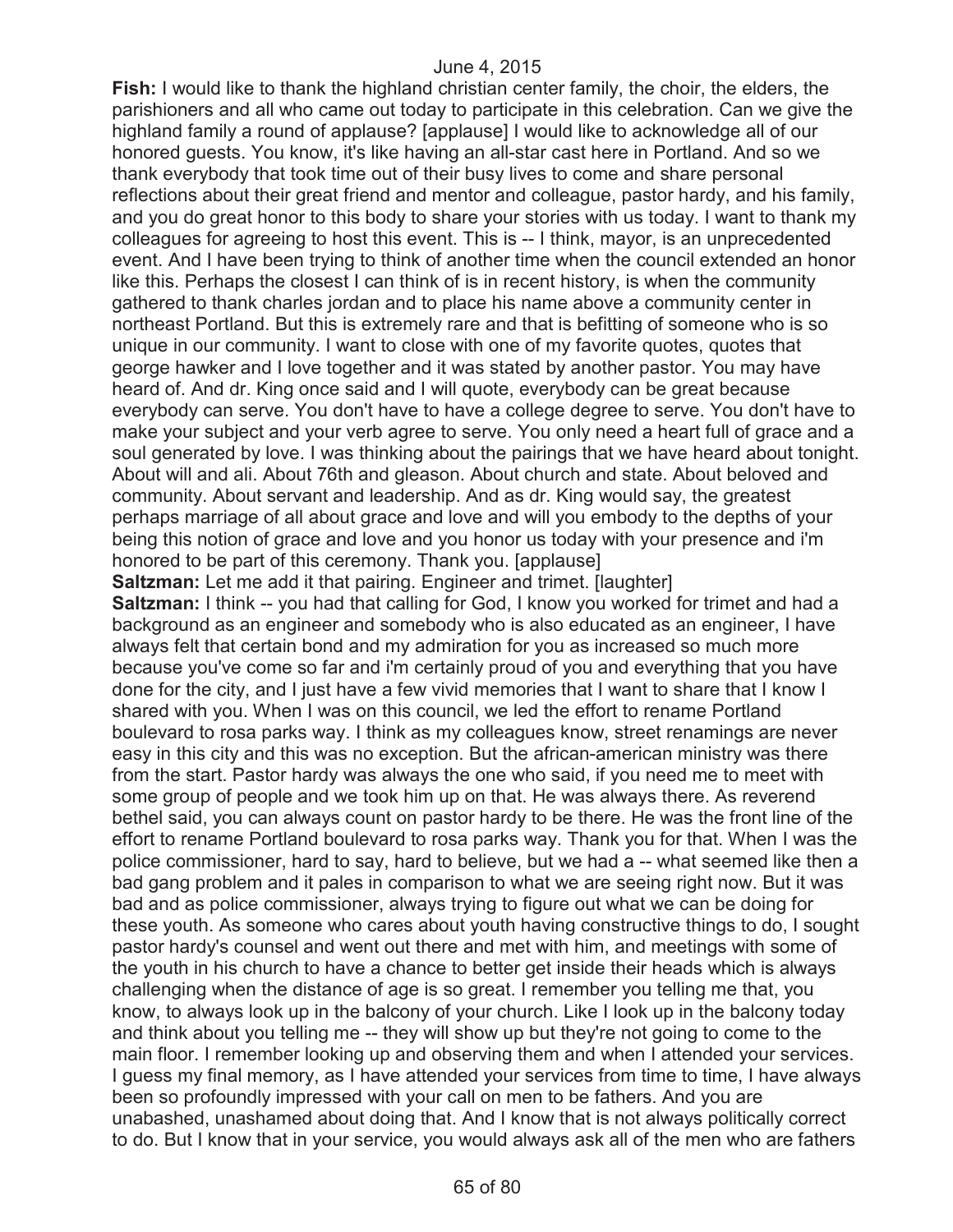to come up on the stage and be blessed and prayed for and I appreciate that about you too. It has been a real pleasure and I look forward to my continued relationship with you and thank you for all that you have done for us and you too, mrs. Hardy.

**Novick:** Pastor Hardy I just want to thank you and everyone here for spending this time with us. Any event that combines the quiet dignity of avel gordly and the flamboyance of roy jay is by definition a blessed and wonderful event. And in this case reflects a blessed and wonderful man, so thank you. And I just wanted to say that part of your role is to hold us accountable and when we screw up, as we will, and you hold us accountable, as you do, to follow up on what your sister said, we will thank you for the spanking.

**Fritz:** How great that we are here today. And thank you pastor hardy for being willing to do this. You're such a humble man and yet you have agreed to let us thank you in public. It's a blessing for each one of us I know. Thank you to everybody who came. What a wonderful place in our city hall to be celebrating our pastor. Mayor adams gave you the spirit of Portland award in 2011, and under mayor adams we pioneered, what did we mean by separation of church and state and why should they be so separate that they are doing good things for people in need, so that's a joint venture that we need to work together on, and I have really appreciated your partnership on that. I very much appreciate having the highland christian center and all of you who worked so hard there and cared for people there, and I am -- I know you cared for 4 million incarcerated people, I am a former british person, and in britain, they would call the church a happy, clappy church. It is, and it's a wonderful place to celebrate. When I first was campaigning I was told you need to go to highland church, and that's part of what you do as a political candidate, and you welcomed me there, and I promised that I would come back when I was not a candidate, and I did. I am also a former nurse, and nurses are beloved and I am now a politician. We're worse than tax collectors. [laughter] You always made me feel like I was a friend, and welcome in your heart and church. I thank you all. I thank mrs. Hardy sr., what a fine man you raised with your husband and to mrs. Hardy jr. for being with him and agreeing to do this ceremony with us, what a partnership that you have been, and when one is in a high profile position, and one not, I don't think that people recognize how much the partnership matters and needs to be strong. This has definitely been a celebration. I would encourage each of you -- when my husband died, we had a celebration where we had two hours of people coming taking the microphone and talking about what he or I had meant to them, and if you did not get a chance to speak today, I encourage you to do that now, do that today because we don't know any of us how long we have left, and so it can be really helpful, and so I want to say, I love you. I really appreciate what you do for our community and what you have done for me, and I hope that each one of us will grasp the day. We cannot change the past. We can only change the present with the hope of changing the future, so in the present today, thank you. [applause]

**Fish:** Our mayor will have the last word but I seek humble forgiveness. I neglected to acknowledge the work of jenny kalez who did the staff work. Give jenny a round of applause.

**Hales:** Well, the only thing more dangerous than multiple pastors with a microphone is multiple elected officials, but I will match my colleagues in brevity and also with love because that's why we are here. And we won't match the eloquence of what we heard from community leaders here today, and thank you all for expressing the love that we all feel for you, and your family, and your mission. In our city. And nick said this was a unique event, and I was reflecting on that while I was listening to each of you, and it is a unique event, and it's also a unique spirit that's in this room today. I look around this room, and a lot of community leaders who like me, in one capacity or another, has spent a lot of time in this room, in my case, about 12 years where I have to show up every week, but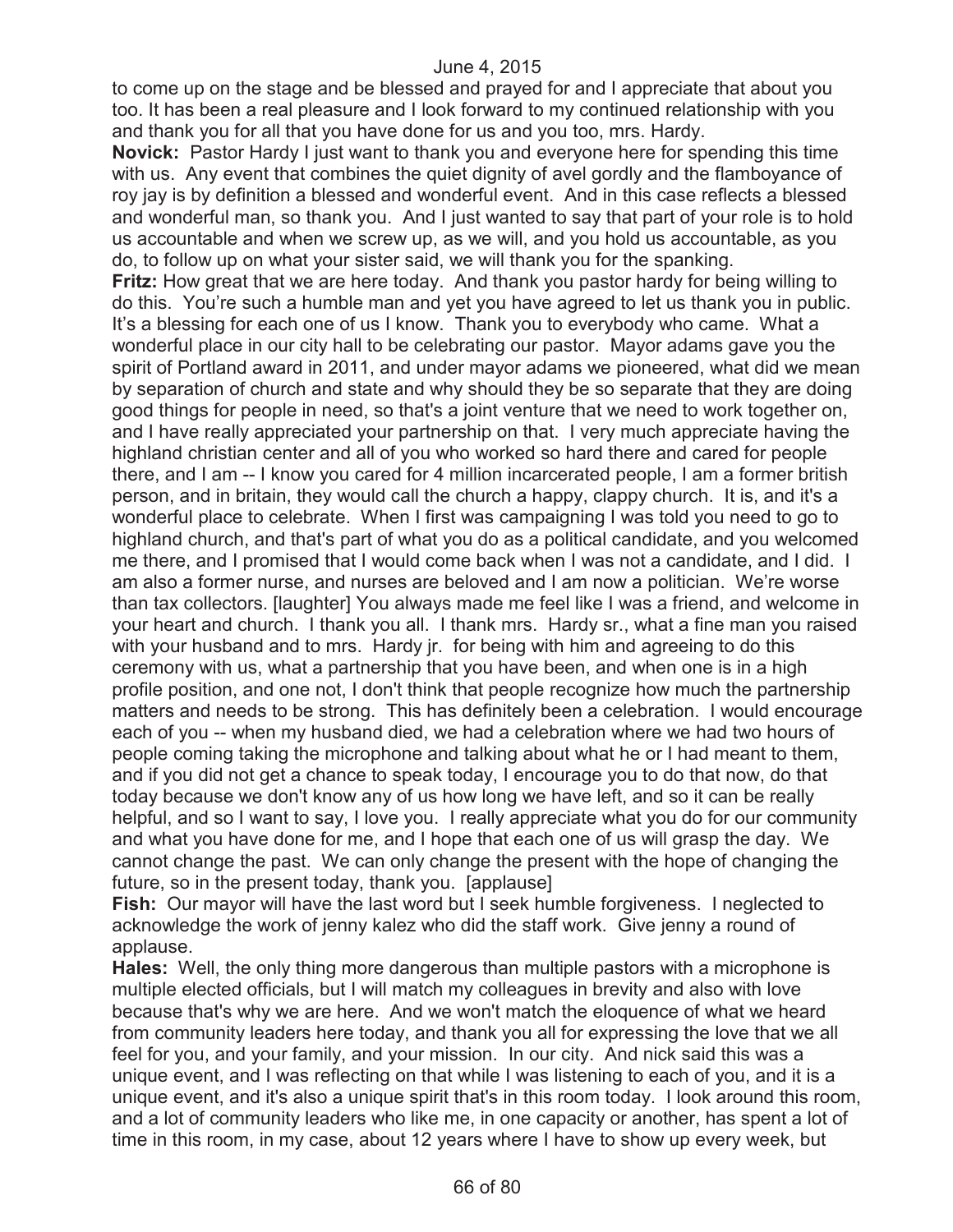before that as a citizen and activist, as a leader in the community, as I see again so many around this room, pastors and elected officials and community leaders. And people, maybe, who don't participate in the process sometimes think that government is a bloodless business with no emotion involved. Of course, anybody who spent any amount of time in this room would realize that that's not the case. And there sometimes is a prevailing emotion in the room. Sometimes, it's contentiousness where we are divided as a community. Name that street. Don't name that street. Put fluoride in my water, please don't put fluoride in my water. Approve that thing. Don't approve that thing. We have division and contentiousness as the prevailing wind in this room sometimes. Sometimes, we have is, maybe not confusion, but at least consternation. This is a complicated problem. We can't seem to find a solution. We work so hard at housing. There is still homeless people. And there is a prevailing spirit of puzzlement and confusion and consternation in the room. And I felt that often on those issues. And sometimes, there is consensus, where in sweet reason we come together and say, the community and the council, we agree, this is the right thing to do. We did that -- I was so proud of this council and community, we did that because we've been blessed as a city, with some prosperity that rains down into our budget, and this council urged by a lot of people in this room, invested a couple million dollars in making our community centers free for kids, and that was a sweet home of consensus where everybody said that's the right thing to do. And so there really, often, is an emotion in this room, again, sometimes is, it's almost an ulgy one. Sometimes it's beautiful. This is the first time in all the times that i've been in this room, in whatever capacity, where I would say it's so clear, there is one emotion in this room, and it's gratitude. We love this man. We are grateful for you and your mission. We are grateful for what your Family has sacrificed for you to carry out that mission. And you have inspired and do inspire us to be better as a city, and that's a great gift. Thank you very much. [applause] we'll take a brief break, and others can thank you personally. Thank you all so much for coming today. [applause] [break taken]

[The meeting recessed at 3:40 p.m. and reconvened at 3:35 p.m.]

**Hales:** We are going to move from one source of pride and joy to another here from a guy who is the pride and joy of our city, as the community leader to a set of relationships with our sister cities, our pride and joy for all of us involved. We're looking forward to this report very much. Would you read the next item, please.

# **Item 574.**

**Hales:** Welcome, gentlemen. To kick this presentation off, thank you very much for being here today, and it was just great to have our city cities represented earlier today with our reception, and part of the rose festival fun. Thank you.

**Hector Miramontes, Director of International Relations:** Absolutely. Thank you, mayor and commissioners. My name is hector miramontes, I work with Portland's nine sister city associations, and one friendship city association. This is a committed group of volunteers put together, put on an incredible variety of activities and events every year that support our engagement with the international community. As you mentioned, mayor, earlier today the group of sister city Association leaders put on the fourth annual sister city reception for visiting sister city guests, international dignitaries, consuls, generals, and other leaders based in Portland. So, this is my second time speaking before the council, and I would like to thank you, mayors and commissioners for this opportunity. Today, we would like to use our time to have Portland's city leaders speak to the council on their respective sister city associations providing a brief annual report on activities carried out in the course of the priest year. Before I invite my colleagues to speak, I would like to provide background on the sister city program. Portland's nine sister cities are members of the sister cities international. A national nonprofit program that was initiated by the eisenhower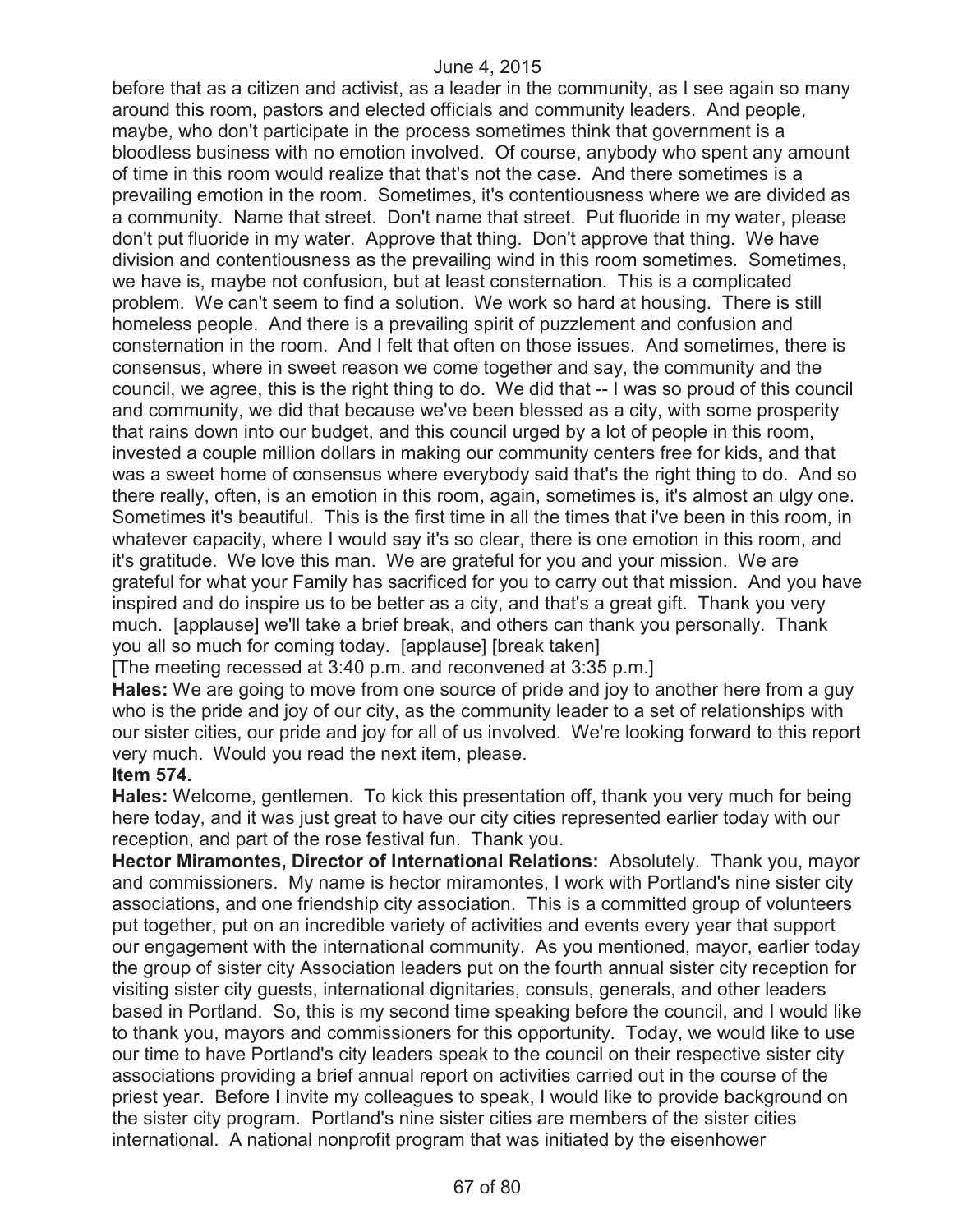administration in 1959. With the purpose of working to foster an international atmosphere of understanding and respect. Just briefly. Portland also has one active friendship city relationship with the utrecht in the netherlands, and we have a representative here in the council. He is here in the audience. This friendship designation is a provisional status before becoming a sister city, and I would like to point out that in spite of the provisional status, our relationship with utrecht is defined by-productive exchange In business, education, and government and beyond. And they are doing that during their visit, so each of Portland's nine sister cities and our one friendship city bring real benefits to our city and the metropolitan area. They contribute to and enhance Portland's engagement with the international community, helping us to promote cultural and educational exchanges, and fostering global economic ties. It's an honor to work with such a committed group of people. I would now like to invite my colleague, mr. James autry, president of the Portland ashkelon sister city association to start us off with the association's annual report. **Hales:** Thank you. Welcome.

**James Autry:** Thank you for allowing us to be here again, and to present our annual reports. I am james autry. My full-time job is my company runs two nonprofits here in the metro area. The christian chamber of commerce of the northwest. We've been meeting for seven years, 13 meetings. I have done 1,000 meetings in the last five years, and I have another nonprofit called serving our neighbors, been engaging with the pastors in this room over the last years, as well as the community with the association and so forth helping, encouraging people to show up. So we are proud to sponsor the rose city reception that we do, and I was a chair for that today. And it's just a blast. I love setting that platform to go, and hosting the folks together, and kind of coordinating all the things, so it was a deeply, a great honor to do that today. Portland ashkelon, sister city association, has been around for 27 years. Actually, we are coming up on 28 years now. And it's a growing israeli city, it's one of the largest ones, as far as area land, 138,300 citizens now, and it's home to one of the largest [inaudible] plants, israeli breweries, as well as some of the fine, most creative, young entrepreneurs. I love the fact that ashkelon, israel is right there where the intel plans are, microsoft, a lot of technologies, biotechnologies come out of that particular district in that community, as well as environmental breakthroughs and medical breakthroughs, so there is a lot of incredible things happening in ashkelon. They are building a brand new city hall that should be opening in 2008. And then has lots of parks and a lot of similarities between Portland and ashkelon. It is steeped in history, 5,000 years old, ancient biblical city. And 25% of the residents of ashkelon are under 18. So, they have 27,000 students from preschool and grade school, and 5,500 students, that are attending ashkelon college, and so they have a unique program developed for all these young folks, and their school system is -- prides itself on quality and excellence, and so it's a Very high-tech area. They have a new area that's 198 acres being built in the north part of the city. And so there is lots of expansion going on in ashkelon. This last year, we also helped coordinate the reception, and so our focus for the local efforts here, and the new president, and been rebuilding the infrastructure for ashkelon Portland relationships. We have a brand new mayor in ashkelon, so we're working with him and partnering with him in various ways. And his name is [inaudible], and this is the new city hall being built. It's an amazing partnership that i'm looking forward to reestablishing. It was silent for a bit, and off and on, struggling for leadership, but over the last three or four years, because of my work with the christian chamber and surrounding neighbors, there is lots of interests from various community leaders, like some of the ones in this room earlier, to connect and partner in that way. So, we have some events we're planning for this year, as well, to honor our local rabbis, and then we will be focusing in on summer activities to raise continued funding. So, I am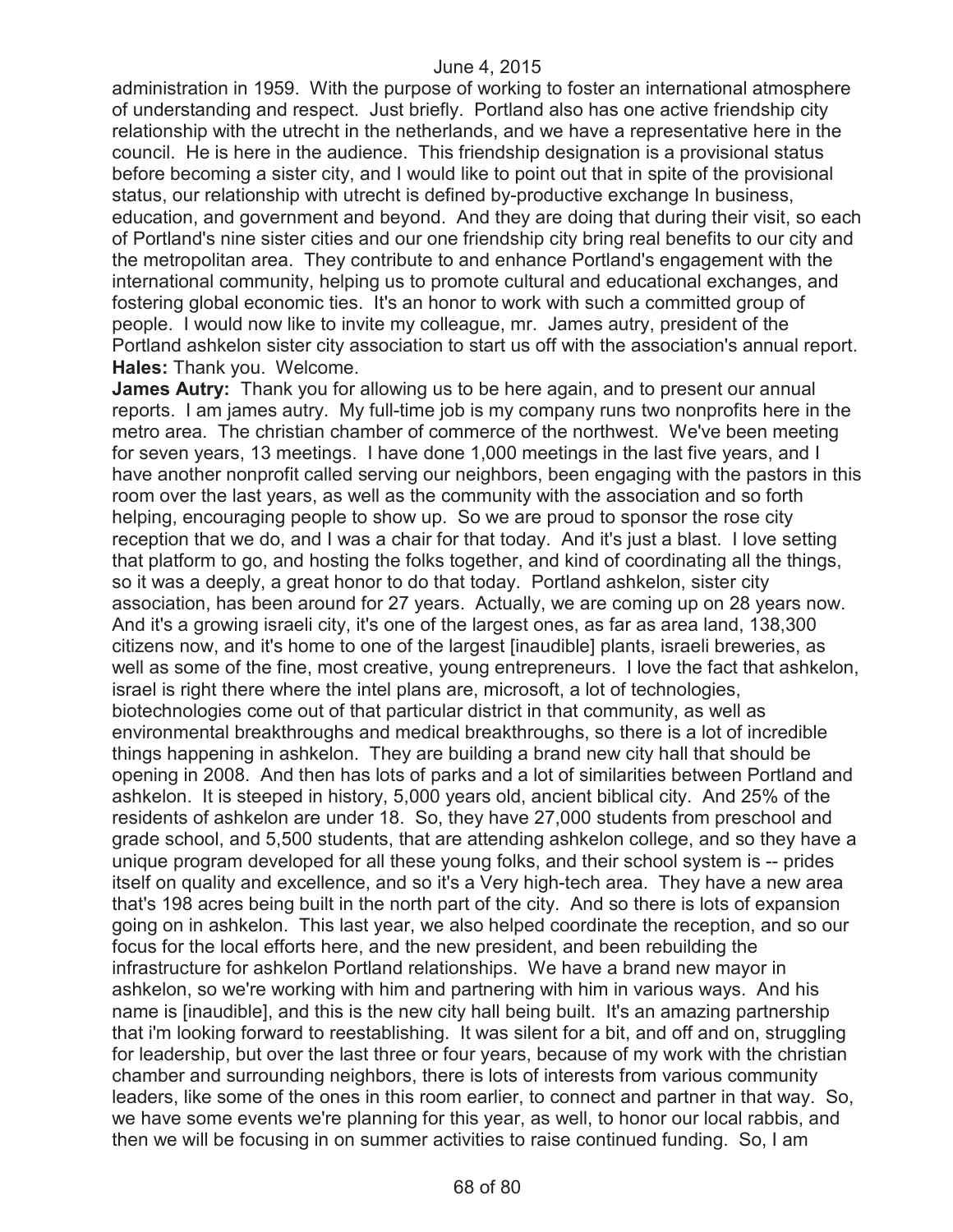excited about what ashkelon has been doing, and the Portland ashkelon sister city association, and looking forward to a very bright future. Thanks again. **Hales:** Thank you. Thanks for the good work.

**\*\*\*\*\*:** Thanks.

**\*\*\*\*\*:** Ok, who is next.

**Hales:** Bologna is next? Ok, keeping alphabetical order. Good afternoon. Welcome. **Philip Potestio:** Good afternoon, thank you. My name is phillip potestio. I am the president of the Portland bologna sister city association. We have been celebrating our tenth anniversary this year, and that brought a nice delegation from bologna to visit us last summer, last june, for the rose festival. We had ten people from various aspects of bologna, the government industry, also food and wine, and they came and enjoyed themselves. They had an incredible little setup where they set up a casa bologna in the park blocks, and at an apartment there. They rented it for a couple of weeks, and we had numerous activities there. Presentations. Festivities. It was really quite wonderful. Part of their delegation to us was a group of three start-up companies. Representatives from those companies. And they made, established incredible contacts with the Portland community. It was lovely that they were so well matched with what goes on in Portland. These people were winners of a contest in bologna to be able to travel here and take part, and those have already paid off those contacts we have made, have already paid off in a number of ways. We also sent a delegation for our tenth anniversary to Bologna. If you can see the slide that is there now, the october -- the 2014 delegation, went and coincided with the 70th anniversary of the [inaudible], the gothic line, they call it in italy. That was a time when american soldiers food outside of bologna for almost a year waiting to enter it and liberate the people there. My uncle joe, a long-time Portland resident and graduate of franklin high school, and university of Portland, was one of those soldiers. So, it meant a lot for me to be able to go there and to help that celebration. We also had a symposium with regional governments that bologna put together for us. This was fascinating. We saw, you know, all these small communities outside of bologna, that are very interested in the relationship with Portland, and when we were in the place that the slide is now, pianoro, I stressed that Portland and our region have a great willingness to work with them, and they were very excited to hear about that. I hope that our relationships will continue to extend our contacts, but also we can reap the bounty of that beautiful region, surrounding bologna. The startups, actually, also were presented in front of the council in bologna, and there was a group of about 300 people jammed into a beautiful area in bologna. Hearing the extolled virtues of Portland, it was pretty unbelievable. We sat there, and this Portland never looked so good. They took slides of their visit here, and each of them talked about their experiences with contacting other like businesses here, but also, just their love for Portland, and it was incredible, and it just really filled the room, and I was really happy to have the opportunity to be there this year is the year that we send our youth exchange to bologna, and we have nine high school students from the Portland area, including our first students ever from franklin high school, jefferson high school, and health and sciences in beaverton. We also were able to give our first full scholarship to someone to go to bologna for 15 days. And they will be leaving in two weeks, and will be spending two weeks, and I can't wait for them to come back and tell us of their, of their visit. They are very excited, and we met with them, and they are wonderful ambassadors for the city of Portland, and I am quite proud to be connected with them and have them go in our -- as our representatives. So, thank you very much, and thank you, council, for giving us this opportunity every year to touch base with you. Know that we appreciate the exposure, but also, that we appreciate your connections with us, too. So thank you. **Fish:** When is the next official trip to bologna?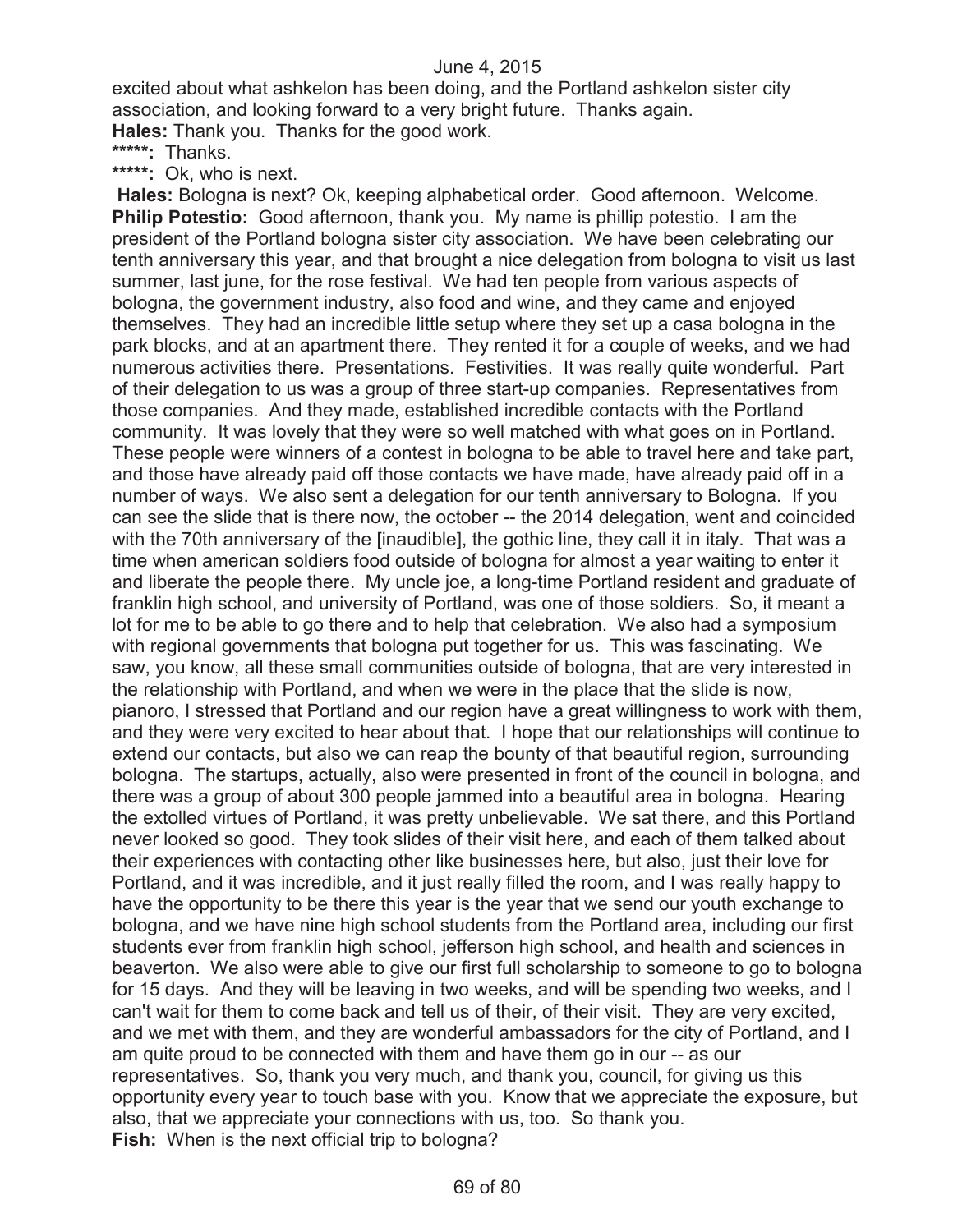**Potestio:** I would love to be able to tell you that, but we don't know At this time. But, whenever you are ready.

**Hales:** The last one was commissioner novick.

**Potestio:** I was going to say, commissioner novick was there and I talked to him about it before, and I was really happy that he had a chance to go, and seemed to like it a lot, so that's great.

**Novick:** My wife and I had a wonderful time, and [inaudible] with the city gave us a fantastic tour of city hall, and I want the viewers of cable access to know that if you are going to bologna, the pumpkin tortellini is not to be missed.

**Fish:** There is one other connection between Portland and italy, which is not as well known, which is the -- there is a Portland couple, two women, who are married, that have two children, who are in a case that's working its way to the highest court in italy, to establish the rights of their children to dual citizenship. And because it's a same sex marriage and some other legal complications, has not been worked out, so a Portland couple is, actually, going to set the precedent in italy for the rights of children of same sex couples where there is a dual citizenship opportunity.

**Potestio:** That's fantastic. Thank you for bringing that up.

**Hales:** Thanks very much.

**Hales:** All right. Welcome.

**Stephanie Lamberson:** Good afternoon. I am stephanie lamberson with the guadalajara-Portland association. Glad to be here with you all. We've been a busy bunch. First off, from -- I am so proud of our bombero program that we are able to purchase some cpr mannequins this year, and in order to train and certify people in spanish and in english, so far, we kicked -- kick started that at our last event at the cinco de mayo event, and we were able to certify 136 people in c.p.r 42 of those were spanish speaking. We were also, through that program, procured 1343 self-contained breathing apparatuses, air packs, from a private donor in Washington that has been donated all throughout latin america, so we're really proud of those life saving devices. In addition to that, one of our executive board members also is a Portland firefighter, jose, and we send him to guadalajara on a semiregular basis to do training with the bombero program there in guadalajara, as well as hosting firefighters from guadalajara to come to Portland and learn the life-saving techniques that have helped them. As well as sending jose to guadalajara, we were able to send a couple of other board members to guadalajara this last year. They met with the director of international relations, and the executive director of the international book fair. That take place in guadalajara, annually. They are the largest book fair in latin america. We were there to kind of plant the seed for a long-term plan to Have Oregon as the quest of honor at this event, which would open up international business opportunities. Here locally, we've been working with Portland literary arts to bring latin american authors to the Portland's woodstock event. So, some of these funds that we're raising, we've been able to adopt an autism school, in guadalajara, and here locally, we have adopted a pre-k albina head start program, where we have donated toys at holiday time, and purchased bilingual books for the classroom. Our funding has also supported habitat for humanity, snow-capped charitable services, and miracle theater company. Pgfca helped to fund girl scouts of Oregon's world thinking day. We provided a workshop on history, and traditions of mexican cuisine. Now, all that funding came from the hard work and efforts of our board through our cinco de mayo fiesta. This year, our event, just tieing up the bows with it now, we welcomed about 80,000 people to waterfront park. We had the mariachis from guadalajara, [inaudible], authentic food, music, and artisans to the city. We were honored to have mayor hales as our keynote speaker at the naturalization ceremony. This year, and also our royal rosarians. We appreciate everyone's efforts. This year we welcomed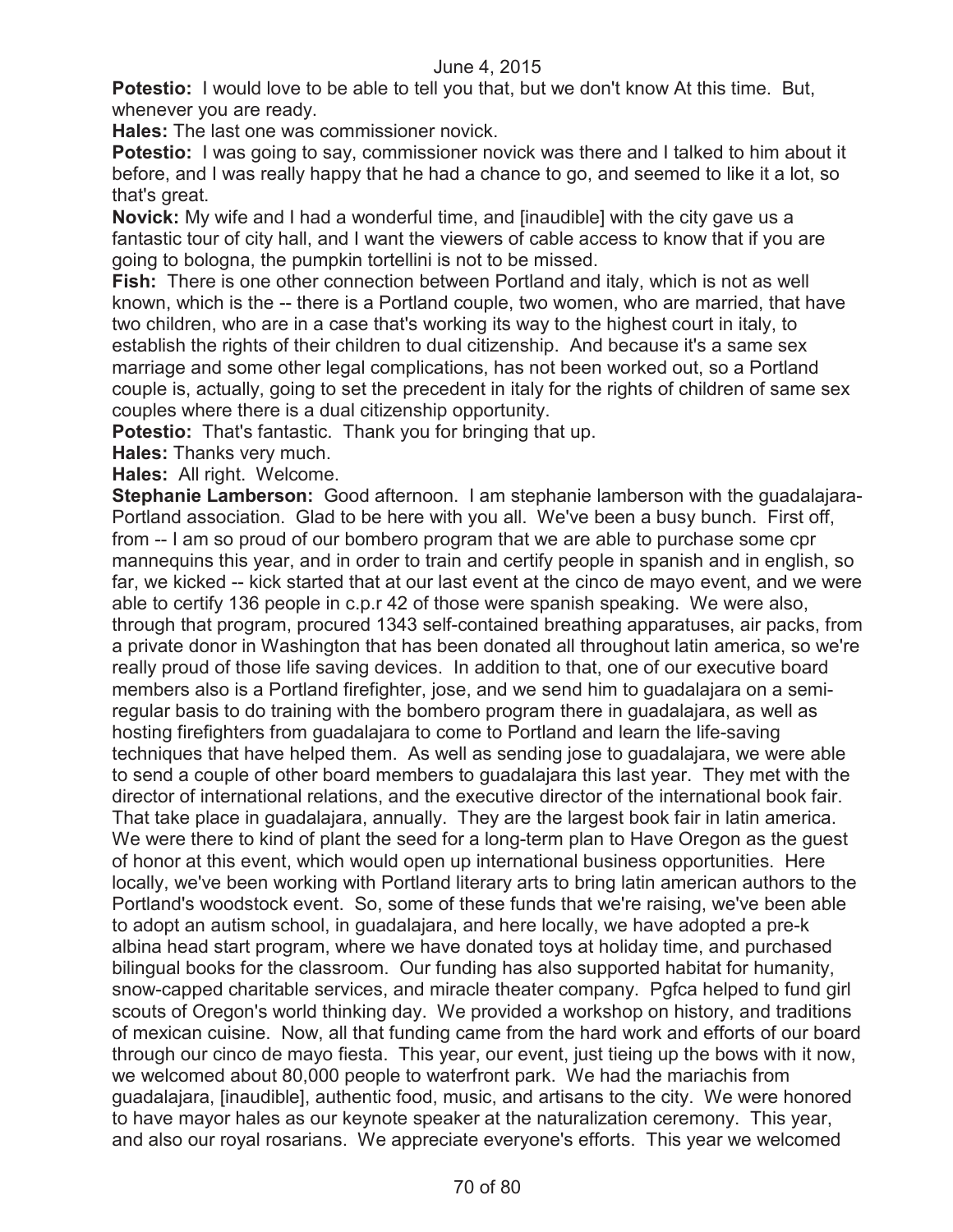49 new citizens from all over the world. Also, at our cinco de mayo event, we off a student assembly That we treat over 1300 school children to a special performance on the cinco de mayo stage. And we held this year the guinness world record for largest gathering of people wearing sombreros for two days because right after we broke the record, which was our own record, two days later, at an l.a. Angels' baseball stadium, which they are known for crushing people's records, beat us by a mere 19,000 people marrying sombreros, so we held it for a couple days. So, we're taking suggestions on what kind of world record to break at our cinco de mayo event next year. So, get your thinking caps on. **Hales:** It might have to be food related.

**Lamberson:** Maybe. Wearing sombreros, eating burritos, something. Thank you for having us today.

**Hales:** Thank you. The naturalization ceremony is a wonderful tradition. That's great. Thank you.

**Lamberson:** It was such an honored to have you there, and the new citizens were just - they could not believe it, that they are welcomed to our city -- what, the mayor is going to be welcoming us? It was just really special, so thank you for being a part of it.

**Hales:** Thank you. Great.

**Hales:** Good afternoon.

**Rob Hungerford : Good afternoon. Mayor hales and members of the city council, I** am rob hungerford, and most of you know Me from a lot of hats that I wear, the rosarians, and different things, but I am also privileged to serve as a board member of the Portland kaohsiung sister city association, and since that's a bit of a mouthful, I will just call them pksca. So the mission is to promote people-to-people exchanges of educational, artistic and cultural activities. In accordance with the spirit of the sister city international program, and to promote Portland and kaohsiung to the world. So some of the highlights of the pksca this past year include our goodwill delegates, both to and from kaohsiung. So, each year a delegation from Portland visits kaohsiung for several days during the lantern festival, and we try to know when that is, but sometimes the dates move. We experienced this last year. But we did have a great delegation go there, and then each june, an official delegation from the city of kaohsiung comes to visit Portland for the rose festival. Our 2015 Portland delegation was made up of city officials, civic leaders, we were privileged to have the rose festival queen with us, the president of the Portland rose festival foundation, and the, and prime minister of the royal rosarians and members of the pksc board. Later this evening, the city of Portland and the pksca board will greet a delegation of over 30 arriving from kaohsiung city. This delegation is played up of members of the kaohsiung city council, the kaohsiung city Government, and civic leaders, and these visits provide first-hand contact among civic and business and government leaders, and increase the understanding of each other's city. And as we found out, did you know that now, you can get your voodoo doughnut fix for your maple bar covered in bacon in taiwan. So, you can stop in there. Voodoo doughnuts. Another program that we have is the host family program for students coming from kaohsiung's shuta high school, so yesterday, a delegation of over 70 students and staff arrived from there, and they are now with their host families from across the Portland area being provided an american home experience, and these are extremely talented musicians and dancers. They are going to stay here for a week. They will be participating in the rose parade and will have a marvelous performance on monday night at david douglas high school. And for them, this is a wonderful first-hand experience, experiencing the culture of the city of Portland. And pksca is proud that this year for the rose festival, we have 100 delegates coming from kaohsiung. And another program that we have is our participation in the grand floral parade, so each year since 1989, Portland and kaohsiung have sponsored a beautiful and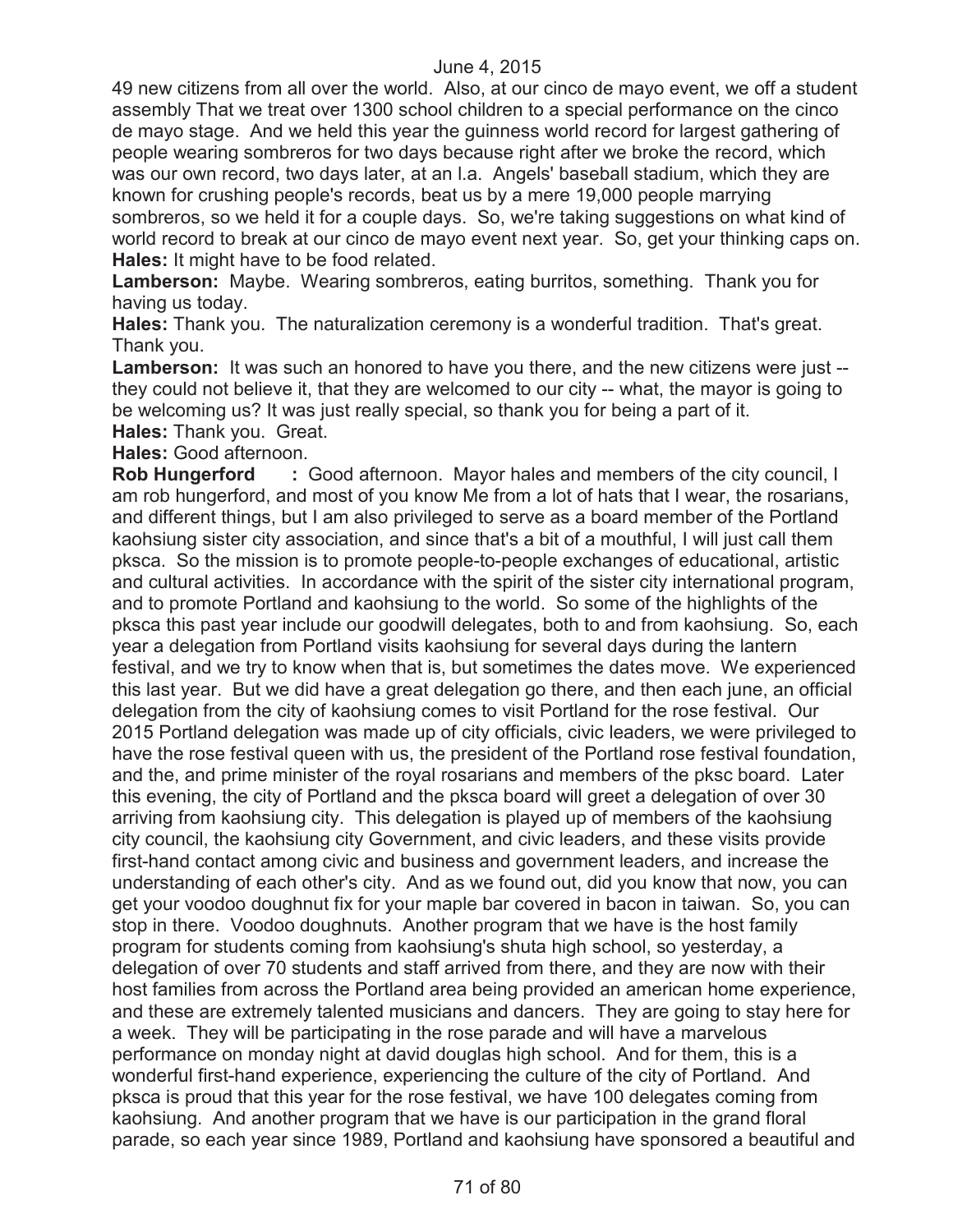often prize-winning float in the grand floral parade, and this year is no exception, and the float will Be accompanied by music and dance groups from the high school. Another activity that we have is the dragon boat racing, and that's going on right now, of course, and this is an annual cultural event hosted by the pksca that is hailed in early june of each year, and is a sanctioned rose festival event. This year's race features 60 teams from all over the world and they raced in our unique taiwan style dragon boats over two days of racing. So, mayor hales and members of the city council, the pksca wants to thank you for your continued support of our association and its mission in the sister cities. **Hales:** Thank you.

**Hungerford:** We'll see you.

**Hales:** Well, I will be over at the coronation.

**Hungerford:** We'll be split.

**Hales:** So will i.

**Hales:** Thank you.

**Alan Ellis:** Hello, I am alan ellis, and I am here to talk about the Portland khabarovsk sister city association. And I get two questions right off the bat. How do you pronounce the russian sister city and where is it located. And the k.h., the beginning of khabarovsk, has a h sound and the stress is on the middle syllable so it ends up khabarovsk. And it's named after an explorer. Where it's located, you have a handout, and you can see at the top there is a logo, sister city logo, and there are two red dots. One red dot is where Portland, Oregon is -- oh, there it is. Where Oregon is located. And the other red dot is where khabarovsk is located, separated by the pacific ocean. They are on the, basically the same parallel, but the climates are quite different. It gets colder there, and a bit -- and much more humid there, in the summer. But, like Portland, there is a major river that flows into -- right next to khabarovsk, and that is the a more, and you see that indicated there. And it forms a border between china and russia, and right above manchuria. The people in this part of the russia don't like to be called siberia. They like to be called the russian far east. Thank you. And khabarovsk is a regional capital. It's a political, regional, political educational and cultural center. And also, a lot of good music comes out of there. We had -- we have had a jazz bridge exchange, and we're bringing over, in november 8, we'll have our bridge to russia gala celebrating 27 years as a partnership in southeast Portland. We're having the debut of one of the most popular soft rock groups coming over from khabarovsk, so that will be a lot of fun. Last year, a delegation came here. We had just visited khabarovsk last may at the height of the ukrainian crisis. And it was a little problematic At the time. Yet, when we got there, everything was -- we had a tremendous hospitality, and we brought the group over here. And what it shows is that all of our sister cities have the ability over the years to bridge the political, cultural gaps and even sometimes, transcend international disputes. These people-to-people programs, really, do a lot of good, and really, pave the road for commercial and diplomatic ties later on down the road. We have a number of programs. We're going to be bringing over a group of students from khabarovsk in the fall, and they are going to be hosted by franklin high school students, and at franklin high school we have a russian language program, and then that group of franklin high school students is going over in the spring, and this is the renewal of a successful educational exchange, home stay exchange, with the same school gymnasium no. 5, back in the 1990s with lincoln high school. So, we're really happy about that. We're also, we're, we also have the Oregon historical society. That is partnering with the partnering with the khabarovsk city history museum. And they may have an exchange of employees pretty soon. Radio sports, ham radio, big thing. First joint project that we had with khabarovsk, and that's going to also pick up. And we also do a number of activities, and one of which we had a russian restaurant in town For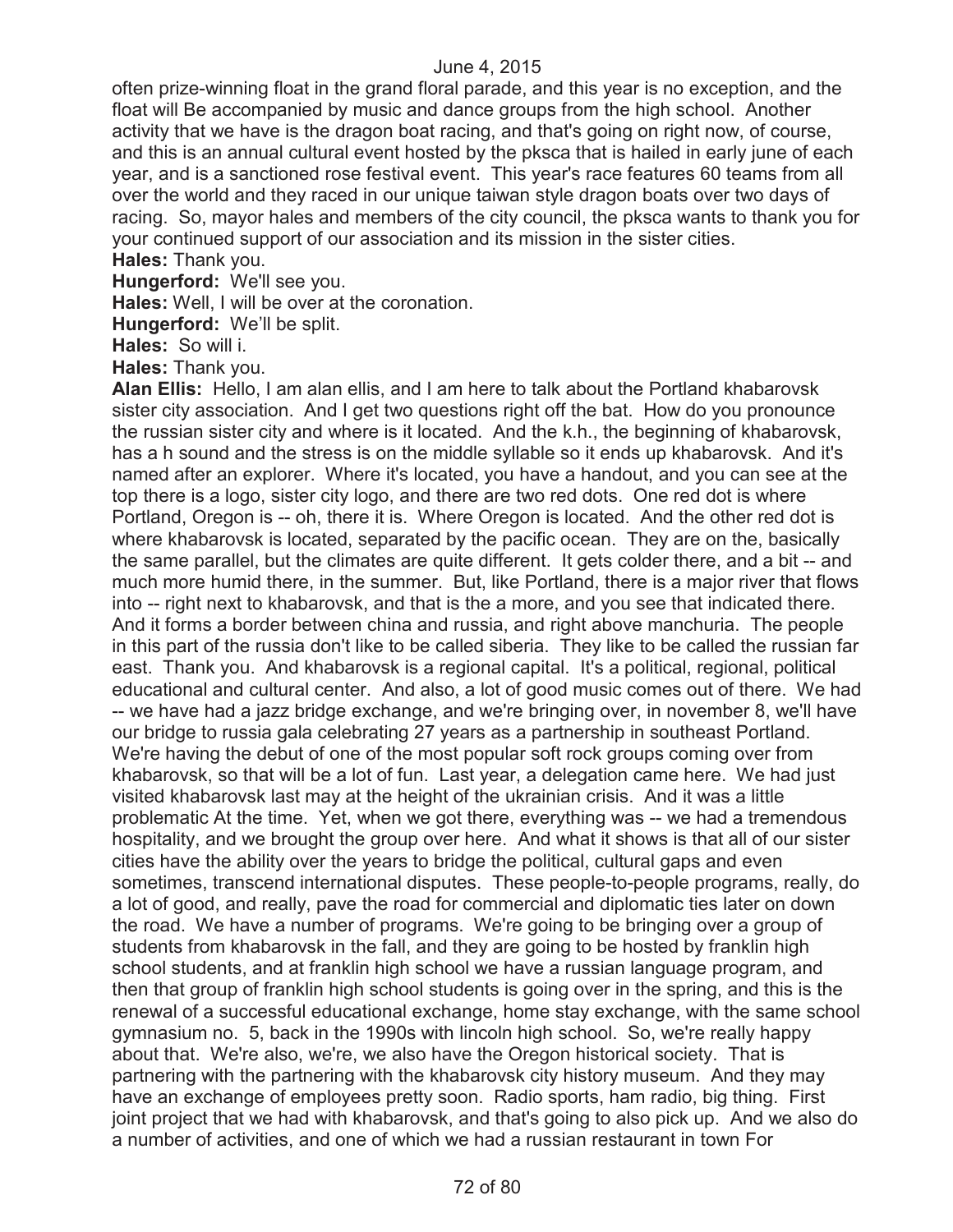international women's day on the beginning of may, we celebrated victory day, which is a huge holiday over there, celebrates the victory over hitler.

**Fish:** Wait a second, you had an event at kotcha? How did we miss that event? Just a kick --

**Ellis:** It was on the 9th of may, the international -- the 8th of may, and we had that on sundays, I believe.

**Fish:** We'll never forgive martha pelegrino for losing that. I went there recently, and you know that menu and the long list of vodkas, and I said that I can't possibly choose a vodka here. What do you are em? The person recommended a Portland vodka.

**Ellis:** Wow, how about that?

**Fish:** A lot of Portland vodka.

**Ellis:** Very diplomatic.

**Fish:** Next time, would you please let us know?

**Ellis:** Our most recent one was victory day at -- celebrating the commemoration of the victory over hitler, and 20 million died, and they still remember their, you know, the -- being allies with the united states, and that's a real continuing, positive thing. And we are, also, promoting a summer festival at lewis & clark college, sponsored by Portland piano international. And that is going to be from the 18th to the 21st, and they are focusing on a soviet, a very famous soviet pianist and his compositions, and they have world class pianists coming to town for that. So, I hope some day you can come -- some of you will be able to go to khabarovsk and experience the hospitality there, and despite all of the problems that we have, our countries have now, with ukraine, things are very positive, and beneficial for both cities because of this relationship. Thank you.

**Hales:** Thank you. Welcome.

**Chido Dilawayo:** Good afternoon, I am chido dilawayo, and I am a board member of the Portland mutare city association. Despite being granted political asylum, I am truly appreciative for the relationship that Portland has with mutare and zimbabwe. The association's goal is to show the distance from africa to Portland. We want to build bilateral trust and personal relationships. That being said, zimbabwe is a country with political tension. The economy is in tatters, and the hiv rate is high, although it has dropped 10% in the last decade. Zimbabwe's life expectancy is 39. And the health and education system has imploded. Women have really become the backbone of the economy, and are getting some foreign assistance, thanks to people like this. Annually, we hold a fundraiser on december 1st, world aids' day, and with this, money we're able to fundraisers, we work on various projects, and this past year, we focused on three. One of them is with the st. [inaudible] school, which is a relationship that we built -- We have had with them for over a decade now. We supported children school fees, who wouldn't have been able to afford, as well as the critically needed custodial and staffing needs for the school. It just opened this january, and they were busy in making sure all the needed resources were there, and things were looking up, and we had a close -- a little over 1,000 students by the end of january who started this. Our second project, we've been working on was with island hospice, which is -- which was the first hospice in africa, which was established, established in 1971. We helped to fund the acquisition of [inaudible] and other basic custodial care needs, and as we support terminally ill patience. The third project we are working on, we work on this past year, is with an organization called [inaudible], and which means deaf, and is a school for the hearing impaired. We helped to fund materials and training for deaf women at this school, in mutare, and what these women are able to do is use patterns to make sanitary napkins, which without this, they would not have been able to go to school because usually, this problem of sanitary, is the number one reason why the girls are absent during school terms in the region. Let's see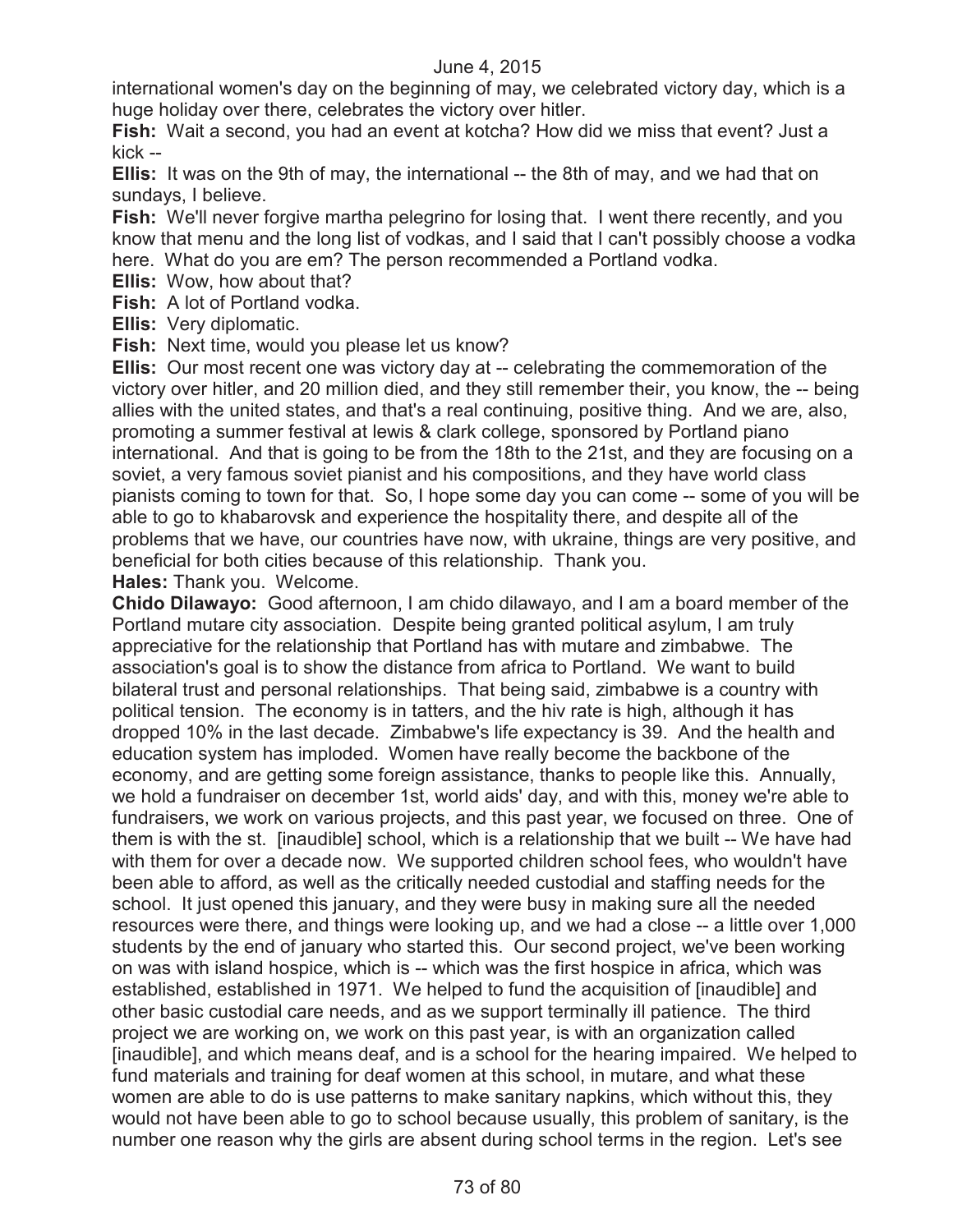here. Just in closing, I wanted to say that the world looks at zimbabwe as a sister city, we work directly with our neighbors in mutare and are full of hope and Bolstered by their hard work, determination and accomplishments in facing unbelievable challenges, so thank you for this opportunity.

**Hales:** Thanks very much. Good afternoon.

**\*\*\*\*\*:** Sapporo, japan. [speaking in another language]

**Michael Bacon:** Good afternoon, I am michael bacon, and I am the president of the Portland sapporo city association, and last year I made the mistake of doing my professional introduction, I work for Portland public schools. In working with all the language immersion programs so you will see influences of the educational aspects we have in our piece. We were at Portland and sapporo, our two cities that really are thriving cities that share a tremendous amount of similarities, amazing qualities, in terms of the bountiful nature, high quality of living. A focus on sustainability, also a high sort of level of culinary and, of course, beer, that is focused there. We, as an association, really have had three major areas that we focus on for the past year. First of all, is our youth exchanges. And in this, we, actually, have three major ones that are currently going on. We have an exchange with ago, the eight city high schools in sapporo, and every year this is a picture here, and as you can see, mayor hales is greeting and speaking to our delegation of those high school students that came, two from each of the high schools there, and they spent Time in the host families here, and really exchanging with our schools, and elementary, middle, and high school in Portland public schools, and really, i'm getting an opportunity to learn more about the city, and it's unique aspects, as well, here in Portland. We also have a summer institute, and we are just getting ready to send off nine students -- actually, from grant high school, who will be spending, I believe, it's four weeks total on their going to school, really engaging in what I call the micro-touring, not getting on a bus and traveling around, but really getting to know the people and places, and the educational system, and their peers there in south sapporo. And we scholarship our association scholarships students to support them in going to that and participating in that. And there is a third youth exchange which is one that happens on the sapporo side, where we take university students or college students here in the Portland area, who go there to participate bilingually. And they have to demonstrate a certain level of japanese proficiency to really participate and in exchanging with sapporo's various sister city students from various sister cities, all done in that part of it done in japanese. And they discussed geo political economic, social justice issues, and environmental issues, as they work together in the summer institute in august. Our picture here that you see, This is not sapporo. This is, actually, the waterfront here in Portland. This is our cherry blossoms. The eighth -- the students who came from the eight city high schools went down to the waterfront. We had after our greeting here in city hall, went down there, and happened to have free time, and this is what resulted. They were quite and exuberant to see the petals of the cherry blossoms. These are really, in terms of the focus on youth exchanges, having our ambassadors for the city, our junior ambassadors for the city. Next up here, is one of the major exchanges that we do is every year, we host, or sponsor with the northwest film center. What's called the sapporo shorts. And they are very short films that focus on - and there is this competition that occurs in sapporo, and the directors of that festival come here, and meet and is part of a reception and dinner that talk about the festival and the different films in that festival. And the other major teams that we sponsor, the part that we sponsor is our Portland snow team. I believe it's been 18 years running now. And they - this team is often sponsored by columbia sportswear, and many others in the community. They try to do things that represent or sculptures that represent the city or our surrounding areas in Portland. Finally, this last year, I have To say, was -- we were very fortunate to be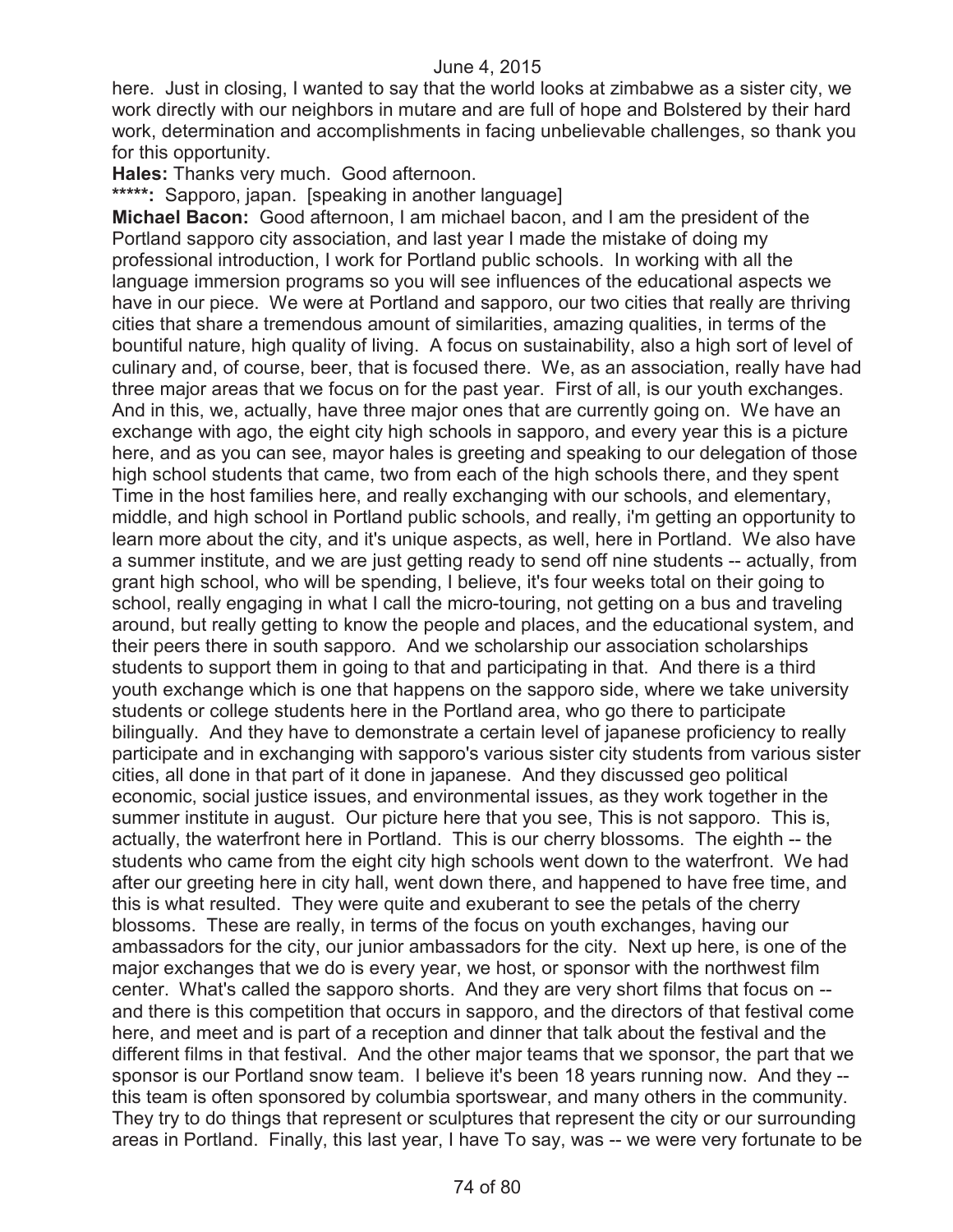sort of center stage. Last year in this event, being it was our 55th anniversary, as one of the oldest sister city associations, and relationships here in the united states. We were fortunate to be center stage, and this room was filled with many of the delegates. We had three major delegates. One was the mayors, of course, and secondly, we had the city assembly, a bit larger than the city assembly or the commissioners here, I believe that there was 30 some of them. The japanese are very good at coming to a consensus, and finally we had a very large citizens' delegation. 60 members were here, and throughout that entire week, lots of opportunities to exchange in multiple levels, and they had bags and were going and cleaning up on the parade route as it ended, as part of their volunteer work here in Portland.

**Fish:** Michael, can I observe this, this is one of the harder assignments I have had to fulfill. Mayor hales couldn't attend so he asked me to stand in, and the gentleman in the white jacket is the member with sapporo and travels with a translator, a young woman from Oregon, who was bilingual in school, and now is a permanent translator for the mayor. The dinner, the mayor disclosed to us, that one of the great cultural events of his lifetime was a leonard bernstein concert where the philharmonic came to sapporo, and he also revealed one of the great treasures of His country is a [inaudible] park, that is the centerpiece of the park system, and one of the master works. And as he was describing this, the space lit up, and it was an amazing evening. The food was pretty good, too. **\*\*\*\*\*:** The food was awesome.

**Bacon:** And now, a well-known chef here in the Portland area, and the other thing that was very distinct about that evening, as I remembered, there was discussion about the new streetcar that's going into place, that went into place in sapporo, and discussing whether the streetcar made here in Portland could become some part of the deal, down the road. Correct? Is that right, nick? I think I remember that.

**Fish:** I always say yes to my next door neighbor, so I can't publicly disagree with him. **Bacon:** In closing as an educator I am keen about giving homework, so I brought each of you our full-on report done in japanese for the most part, and mayor hales, your japanese is quite good in here, and there are pictures of most all of you in here, so I will leave a copy of that. It has, as the japanese are very good and meticulous detail oh, this has all 55 years of history, included in here, so you can peruse that and maybe a picture book for some of you, but you can take a look at that. We thank you for your supported and look forward to our 60th anniversary coming up in four years. Thank you very much. **Hales:** Thank you.

**Cathy Chinn:** That's tough to follow. So, good afternoon, I am cathy chinn, president of the Portland suzhou city association. Mayor hales and commissioners, thank you for the opportunity of reporting to you on the accomplishment of the Portland suzhou city association over this past year. In carrying out our mission of facilitating cultural education and economic exchanges between Portland and suzhou, china, suzhou is about an hour and a half of a car ride from shanghai west, or half an hour of a fast train to go to shanghai, so it's pretty close. So, over the last year we had a few major items that we did. So, we have the 2014 leadership awards at the july evening under the stars' gala, which is the way that we recognize strong community support by honoring different organizations. From out here we honor the [inaudible] business leadership award accepted by our board member, who is a partner there, and we recognized Portland center for the arts, cultural leadership award, accepted by miss lori cramer. And then the pseudo education bureau for the education leadership award, accepted by mr. Chin sho-ye who came to accept this award. And then at the same time last july we did the 2014 [inaudible] in this building on the first floor. I think some of you may remember. So, we had mayor hales to cut ribbons for us, and he also accepted a donation of 300 Books, new books from suzhou is called in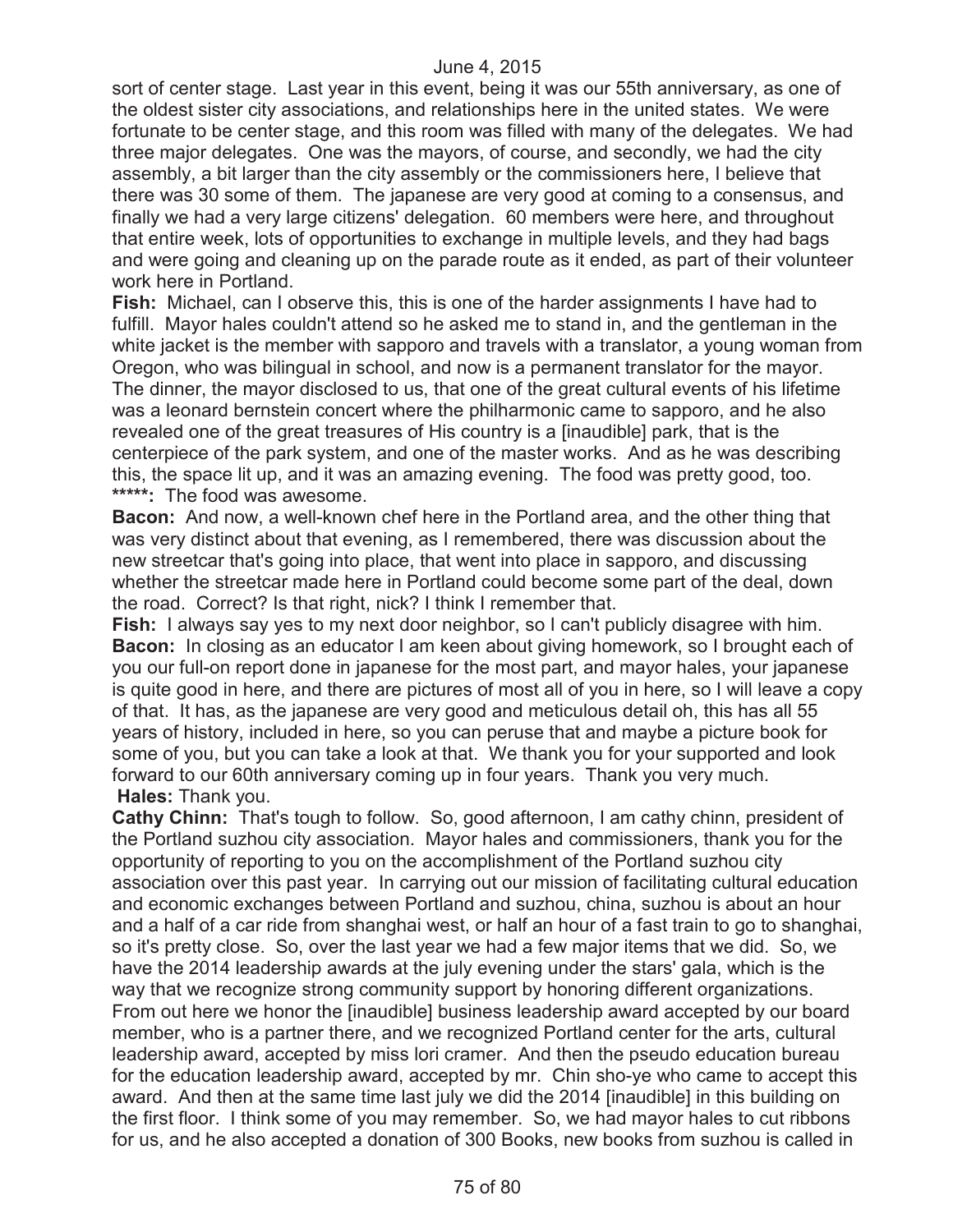suzhou, those are children's books. And in addition to the books, we had two exhibits happening in city hall last year. One is called the majestic mountains and simmering waters, art exhibit by our own Portland bureau, francis lee, who is a well-known Portland artist. And we also had a photography exhibit called bring in the beauty of suzhou by the famous suzhou photographer, mr. Jane jong fu. And in october of last year we had the suzhou official delegation that came to visit Portland, who was headed by mr. [inaudible], the director of people, suzhou people commerce, and there is a picture that was taken during his visit with mayor hales. This is a very high level senior delegation who is with the economic leadership, so our organization, organized a nike campus tour, and also, organized, we build green cities' presentation by the Portland commission, and hosted them for a welcomed dinner at the university cup attended by mayor hales and mrs. Hales, as well as quite a few other people. And they came away with very, very good impression of the city of Portland. They loved the clean air, and the beautiful [inaudible] show, and they were interested in learning more about our expertise in a sustainable [inaudible]. In fact, our own pdc delegation, who is visiting china now, just happened to visit them, Actually, today, 16 hours ago today, in suzhou, and I heard reports this morning that the visit went really well and they were happy, and suzhou really take good care of them during this visit. So that's a lot of future economic opportunities there. Next, our other piece of work is working with the schools. We have the suzhou sister school students and teachers exchanges to visit Portland every february during the chinese new year. Our board members, one of the Portland public schools, the immersion chinese immersion program, and [inaudible] of the skybridge international, actively support the suzhou sister school, visits Portland every year, and on the average we would welcome six to eight schools a year, and the suzhou students and teachers typically spend a week in Portland getting to know their counter parts in their sister schools, and by spending time in classes, outings and meals, this sister school exchange creates good and long lasting memories for students of both cities and help enforce their learning and understandings of the two cultures. In fact, they had taken 46 students from schools to suzhou in april, I believe, in april, and just came back. Tonight, they are having a student report party tonight. So, that's on that side, and the last item, we are in the middle of preparing for our annual fundraising evening under the stars gala next friday, and this is when we need the funds to support our work carrying on our Mission. We also use this location to strengthen our relations with our sponsors, partners, and community members. So, we will recognize our leadership award this year, the education awards, will have two schools, [inaudible] and cascade heights, charter school, and business award, we will recognize [inaudible] and recognize the chinese garden, and I wanted to put in this for the chinese garden, which is a friendship project between Portland and suzhou and is serving 15 years, and has a special relationship with the Portland suzhou city association. Our organizations are with this garden center lincoln before the construction, and we are appreciative of their ongoing support allowing us to hold our gala over there at a reasonable cost. So I would like to invite all of you to come to the gala next friday at the chinese garden to celebrate the 27 years of excellent relations between Portland and suzhou, as well as to mark this milestone of the 15 years, and in addition, I would like to thank you all for the funding, for the repair of the pond. We really appreciate that. Thank you. Thank you very much. **Hales:** Thank you. Good afternoon. Welcome.

**Katherine Morrow:** Good afternoon, mayor hales and council members. I would like to thank the city for giving all our sister cities this opportunity to present Today. And my name is katherine morrow. I am the current president of the Portland ulsan sister city association. Ulsan is in south korea. The Portland ulsan sister city association was established in 1987 for the purpose of promoting bilateral exchange and economic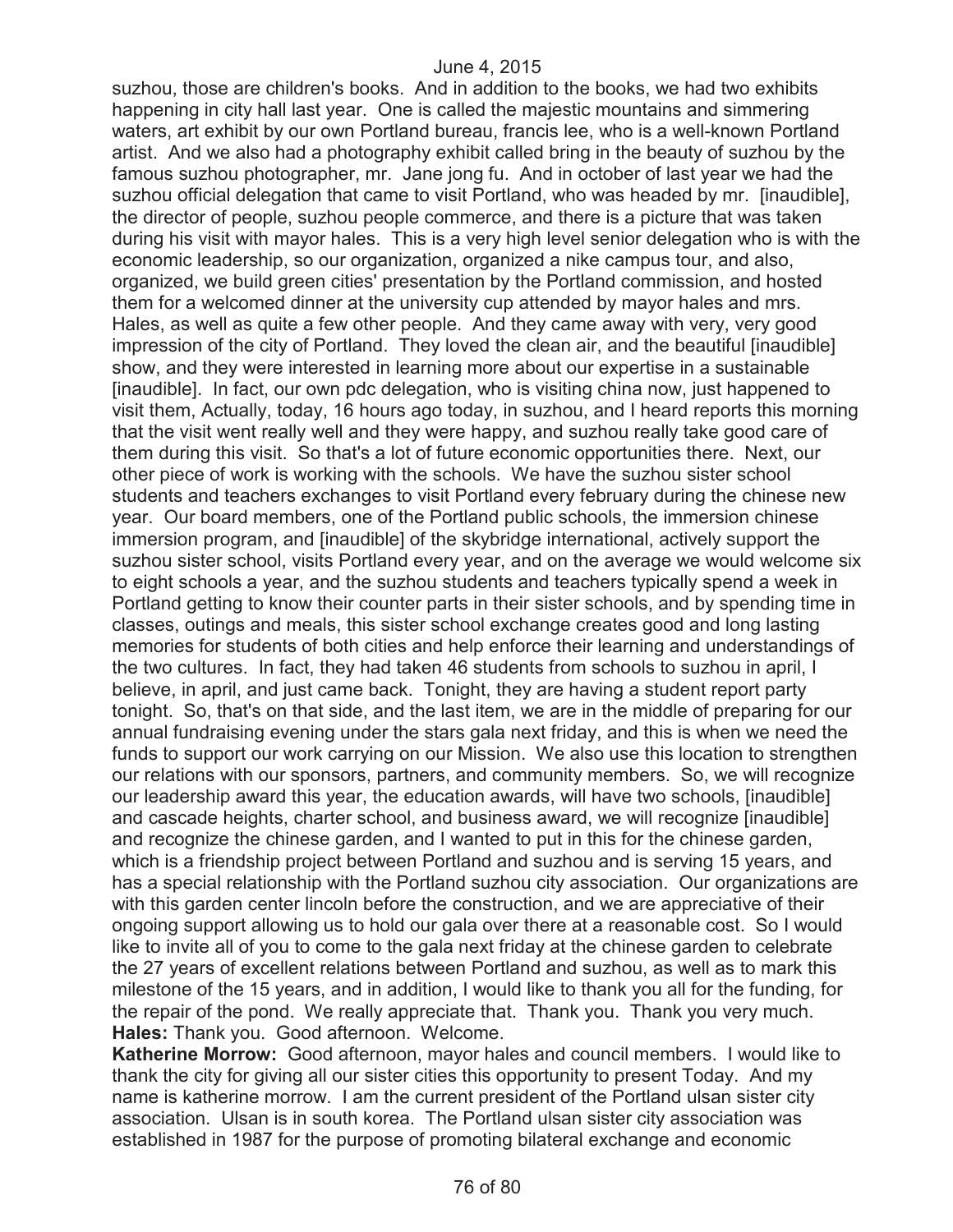relations between the cities of Portland, Oregon, and ulsan, south korea. The sister city association grew out of a port to port relations between ulsan and Portland back in 1986, when hyundai motors began shipping cars to the united states. Later in 1995, the Portland state university and the university of ulsan became sister universities. Today, ulsan is a rich, global, industrial, metro organization city with 2 million people. It is on the southeastern coast of the republic of korea, and it is a city known as the powerhouse of korea. The robust economy is based on the key industries of ship-building, hyundai manufacturing, oil refinery and petrochemical manufacturing. They are also embarking on green energy development. As with many relations, there are similarities between the two cities, for example, as I mentioned, similar in population. We also have a similar landscape. Like Portland, are ulsan has a large river that runs through the city center. And like Portland, ulsan boasts an exceptionally high quality of life that focuses on Environmental awareness. Inspired by Portland's beauty, the city of ulsan has modeled numerous public projects after Portland. This slide here lists several of those. The ulsan grand park was inspired by Washington park and forest park. And they have a relatively new rose garden called the rose valley, and inspired after Portland international test garden. They also have embarked on cleaning up their river, which was very polluted. In the early 1990s, it was declared a contaminated dead river. However today, the salmon, heron and other wildlife have returned to the river. It is now clean enough to swim in. Their mayor has said that he has kind of challenged Portland, if they could clean up their river, then Portland, too, could work on our willamette river. They have green belts and recreational parks that line both banks of their taehwa river. Another similarity is just as here in Portland, we're finishing up construction of our bridge where we will have light rail going across it. In ulsan they finished construction on their newest bridge. They are celebrating its grand opening, and it is called the ulsan harbor bridge. It is the third longest suspension bridge in the world. Activities that the sister city association embarks on every Year, one being a lot of educational exchange. Each year 24 high school students from ulsan visit Portland every summer for three weeks. It's a scholarship-funded program for future global leaders, and it's funded by the hyundai educational foundation. Our association, right now, is preparing to welcome this year's cohort of high school students. During the stay they stay with home-stay families, which serve as a laboratory for gaining first-hand experience and knowledge about Portland and american culture, and provides an opportunity for Portlanders to learn about korea and ulsan. Recently, students from Portland, or the greater Portland area are starting to visit korea more, and I know of some exchange programs operating out of vancouver, Washington, that often visit ulsan, and also, recently, west linn, [inaudible] creek middle school embarked on an exchange with korea, including stopping over and exchanging students in ulsan. Next up is to work on getting Portland high school students to take part in this. In addition to the student exchanges at the high school level, we also have university student exchanges, university faculty exchanges, and occasionally, governmental delegates from ulsan will visit Portland. A district mayor of ulsan visited. Ulsan is made up of five districts, and one of their district mayors was part of a Larger mayor delegation from across korea that visited the united states sponsor said by the u.s. State department. This coming year, we're planning to focus on trying to get a Portland delegation together to visit ulsan. We really want to focus on business and trade opportunities, explore sports exchange, and they are big on soccer and Portland is, too, so that's san area that we want to try to match up. And also to promote Portland as a tourist destination for koreans. They have an international festival and I think it's Portland. Our sister city program has immense opportunities beyond educational and cultural exchanges, and those are the things we want to focus on next. Things such as information-sharing, collaboration, more partnership, especially on trade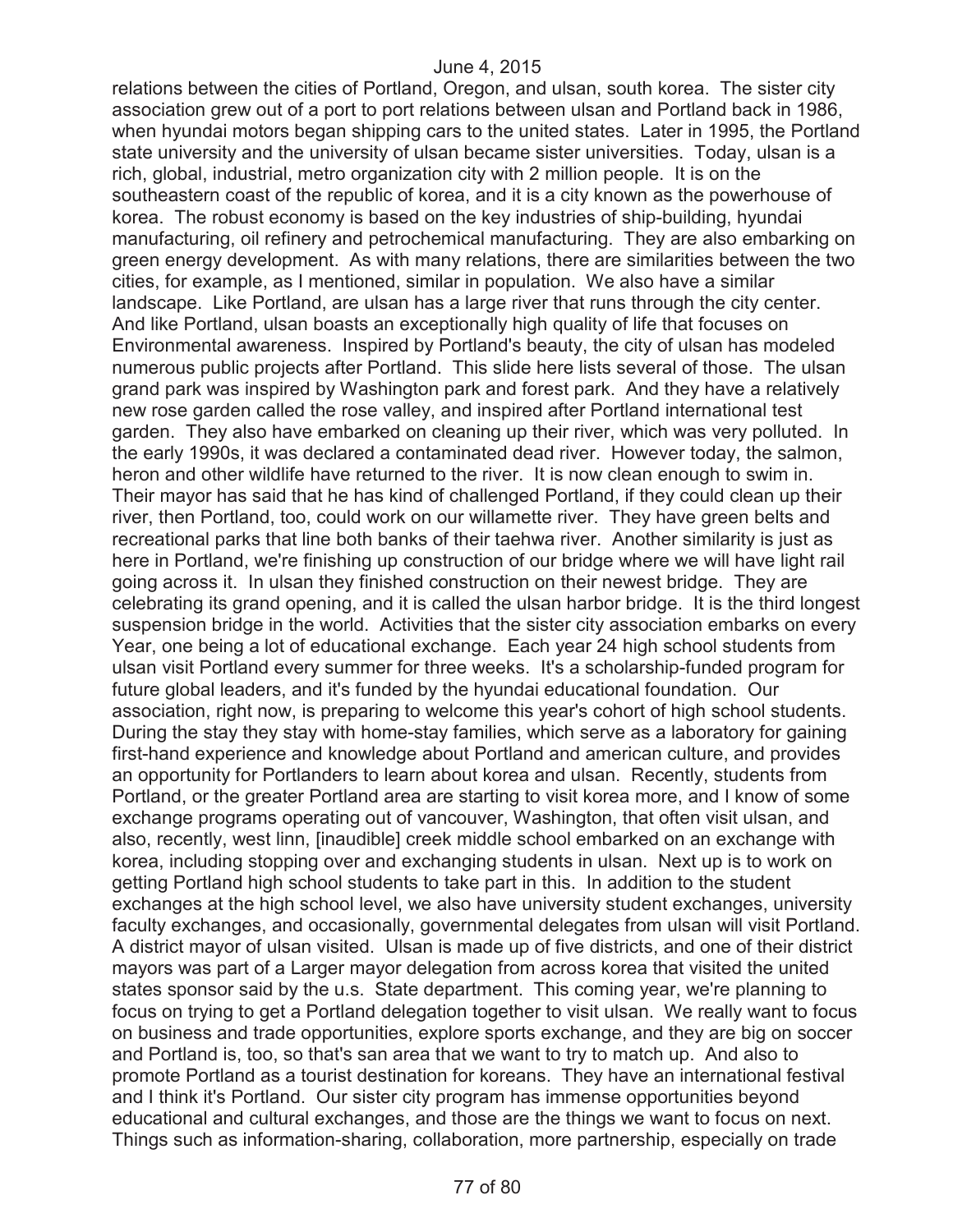and development. Economic development. Human capacity building, as well. Here in Portland we value who will and global. The sister city program provides a vehicle for connecting these two simultaneously. The sister city association also greatly appreciates the work of hector miramontes and his role in supporting international relations, and we appreciate the pledge the city has in promoting international relations. Thank you. **Hales:** Thanks very much, and last but not least.

**Greg Raisman:** Thank you. Thank you very much. Yes, I am greg raisman, and my day job is working for you guys at the Portland bureau of transportation. And I am on one of my three vacation days right now. Hosting a delegation from utrecht. I really enjoyed becoming partners with utrecht, the netherlands. It really began in 2009 based on a transportation knowledge-sharing agreement as we were riding our bicycle plan and they were building a light rail system that was modeling max, when we showed up to do some research, it turned out that we had a lot in common. So, that began in 2009, 2010, is when we decided we should expand our mission and really build on our base of commonalities, so, we have a partnership with the city of utrecht that we're really growing into many different sectors. Right now, I guess I should started by telling you about utrecht, which is the fourth largest city in the netherlands. It's about 300,000 people, and like Portland it's in a period of rapid growth right now. It's replacing the utrecht central train station, which is the largest train station in the netherlands. It has a one kilometer long roof on this thing that just got completed, and 46,000 bike parking spaces. It's a different world, but in a lot of the same sectors that we're in, a lot of things that we can learn from them, of course. They are seen as a Sustainability leader in europe. They are like us in that you have a lot of great universities, a lot of young people, a lot of creative economy, and so one of things we're focusing on is looking at partnerships with Portland-made, which is a part of the board, and adx and made here in pdx to try to have products going back and forth from our manufacturing sectors. The other thing happening in utrecht right now is they are building a human rights' commission so while the delegation has been here, we met with Portland human rights' commission and looking at ways of sharing information back and forth and learning from each other about how to address the equity and human rights' issues in the cities. In the netherlands there is similar issues that we have with, particularly, new arrivals and immigrants, and how to make them welcomed and integrated inside of our cultures and express theirs with it in a comfortable way. And then the other thing is travel Portland is a part of the group, and we have a direct flight to amsterdam and we like to take advantage of that as much as possible and support it because we have so many important businesses in both the regions, which is why that direct flight there. Next slide, please. So beer is always a good thing, and last year the Oregon brewer's festival brought in ten dutch brewers. There was a special beer tent for the dutch brewers. We established a number of collaborative beers between Portland and dutch beer-makers. Many of them were very delicious, and some of them were drank here and sent back over to the netherlands. We have six brewers coming back this year. My wife and I are going on vacation, unfortunately, which means that I have to give these beer brewers the keys to my house. But I think it will work out. And we also have a documentary that was made last year that we'll debut during Oregon brewfest. I have seen the trailer, and it was gorgeous. It was fun visiting these brewers, and we've been to lots of places with these guys, and we ended up in this crawl space near mount hood, and we are crawling, and there is these beer barrels, and anyway, so a memorable experience, I will say that. So our conversations through travel Portland, through the city of utrecht and Portland's marketing arm in the netherlands, bringing an Oregon brewfest to the netherlands, and so we have begun conversations with international distributors who are bringing a shipping container of beer from Portland to the netherlands. We have had meetings this year, and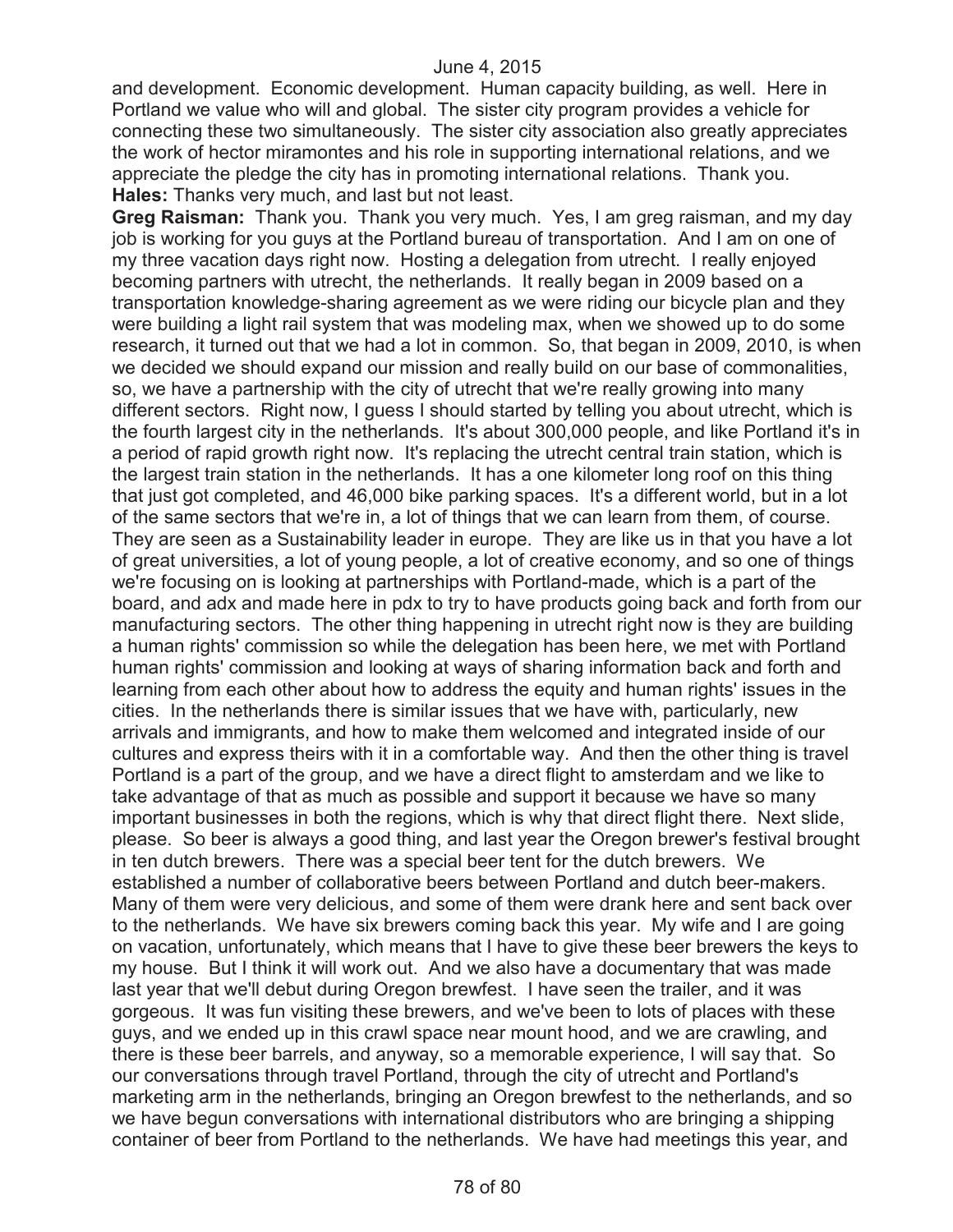that's ramping up. They can't get enough supply from us. They are selling it so fast, so we're going to keep building that, and my last slide is talking a little bit. We have become integrated with The Portland dutch society, our effort has, so the Portland dutch society is an organization that does more of the cultural events, so kings day happens every year at oaks park. There is music and food, and it's a really nice cultural celebration, and then the center clause celebration is the dutch version of christmas and he wears a bigger beard than ours and a pointier hat, and it's a fun thing. I would like to share that we're profoundly grateful that the city of utrecht has sent a delegation to visit us this year. We're seeing it as a way of continuing to build our partnership and relationship and economic ties and academic ties. We have had meetings with the Portland state partnership, vice president, and a number of organizations. We have everybody else that is at adx, having a meeting to talk about that space, so I want to introduce han, the director of international relationships for the city of utrecht, the netherlands so he can say a couple words, and I want to say thank you to han and everybody for making the time to come across the ocean and find ways to build upon our relationship.

**Han \*\*\*\*\*:** Thank you, thank you, everyone. An excellent update about what is happening. Only a few words from my side. I would like to express my respect for the way that you open up your city, and offering the city a space, where all these people come together, and can exchange and I was special -- it's special to see how it works here and the bridging of this community, in Portland to the rest of the world. Earlier this day, you told the audience that we are a little global city. I think that this -- that we know that small size cities like ours are special places for innovation and creativity and where people can develop themselves as a person, but also as a community, but beyond this, it is, perhaps, beyond this, there is another challenge that we are starting to connect our cities like utrecht, like i've been doing with sister cities, but also the way that you are doing it, is a learning point to see that the network of little global cities all over the world can give them an extra dimension on this, on the potential of our little global cities. It is exciting to be here and have all the questions you prepared so well, and that you see that our mission here is for people that know our city very well, matched with another person in there, and what kind of qualities we can connect and how can we build new bridges for the -- well, we have the responsibility in our city to be the laboratories of the 21st century. I think that in the discussions that we had, are so, given a lot of hope, and every time that we have a new vision again, what can happen in the cities, it can be about beer, but of course, it's superficial topic but it's opening many other things that we can work on together in different ways. So, thank you very much for Having us here and we'll stay a few days more. **Hales:** We appreciate you making the trip again, and the continued knowledge exchange that you have underway between utrecht and Portland. It's very healthy for both of us. Thank you. Any questions for any of our panelists this afternoon? Appreciate very much the report. Anyone else that wants to speak on this item before we accept it, and wish you well. If not, I will take a motion to accept the report.

**Novick:** So moved.

**Fritz:** Second.

**Hales:** A roll call vote to do that, please.

**Saltzman:** Thank you all for the update on your great sister city relations with us. We appreciate it. Aye.

**Novick:** Thank you all very much. It's great to have these partnerships with cities around the world, and thanks for sticking around for a while because we're a bit off schedule. Really appreciate it. Aye.

**Fritz:** Thank you each for showing up to give us the detailed report on what you've been doing and for all of your volunteering throughout the year, I don't think that people realize